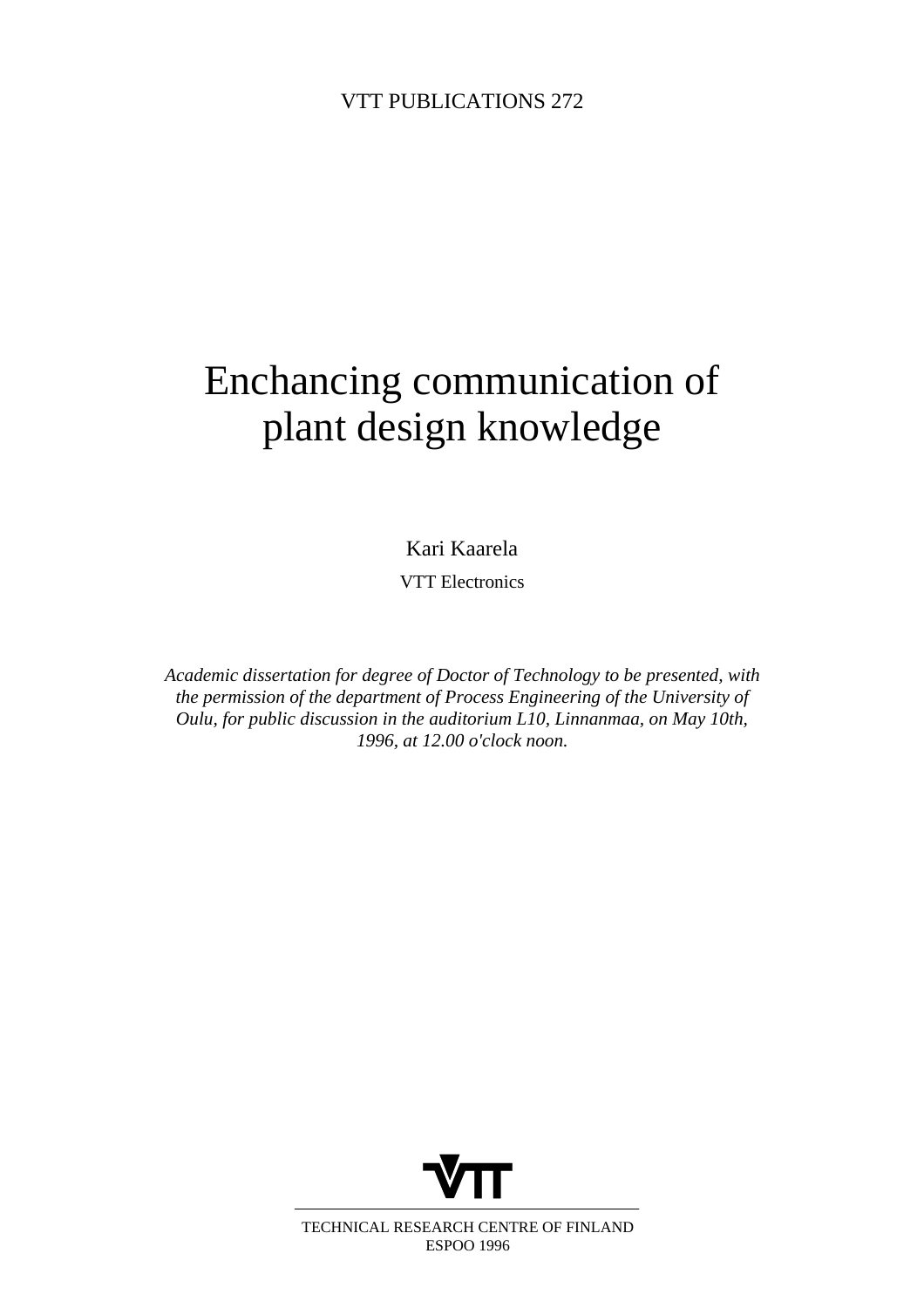ISBN 951-38-4930-9 ISSN 1235-0621 Copyright © Valtion teknillinen tutkimuskeskus (VTT) 1996

#### JULKAISIJA – UTGIVARE – PUBLISHER

Valtion teknillinen tutkimuskeskus (VTT), Vuorimiehentie 5, PL 2000, 02044 VTT puh. vaihde (09) 4561, faksi (09) 456 4374

Statens tekniska forskningscentral (VTT), Bergsmansvägen 5, PB 2000, 02044 VTT tel. växel (09) 4561, fax (09) 456 4374

Technical Research Centre of Finland (VTT), Vuorimiehentie 5, P.O.Box 2000, FIN–02044 VTT, Finland phone internat. + 358 9 4561, fax + 358 9 456 4374

VTT Elektroniikka, Sulautetut ohjelmistot, Kaitoväylä 1, PL 1100, 90571 OULU puh. vaihde (08) 509 111, faksi (08) 551 2320

VTT Elektronik, Inbyggd programvara, Kaitoväylä 1, PB 1100, 90571 ULEÅBORG tel. växel (08) 509 111, fax (08) 551 2320

VTT Electronics, Embedded Software, Kaitoväylä 1, P.O.Box 1100, FIN–90571 OULU, Finland phone internat. + 358 8 509 111, fax + 358 8 551 2320

Technical editing Leena Ukskoski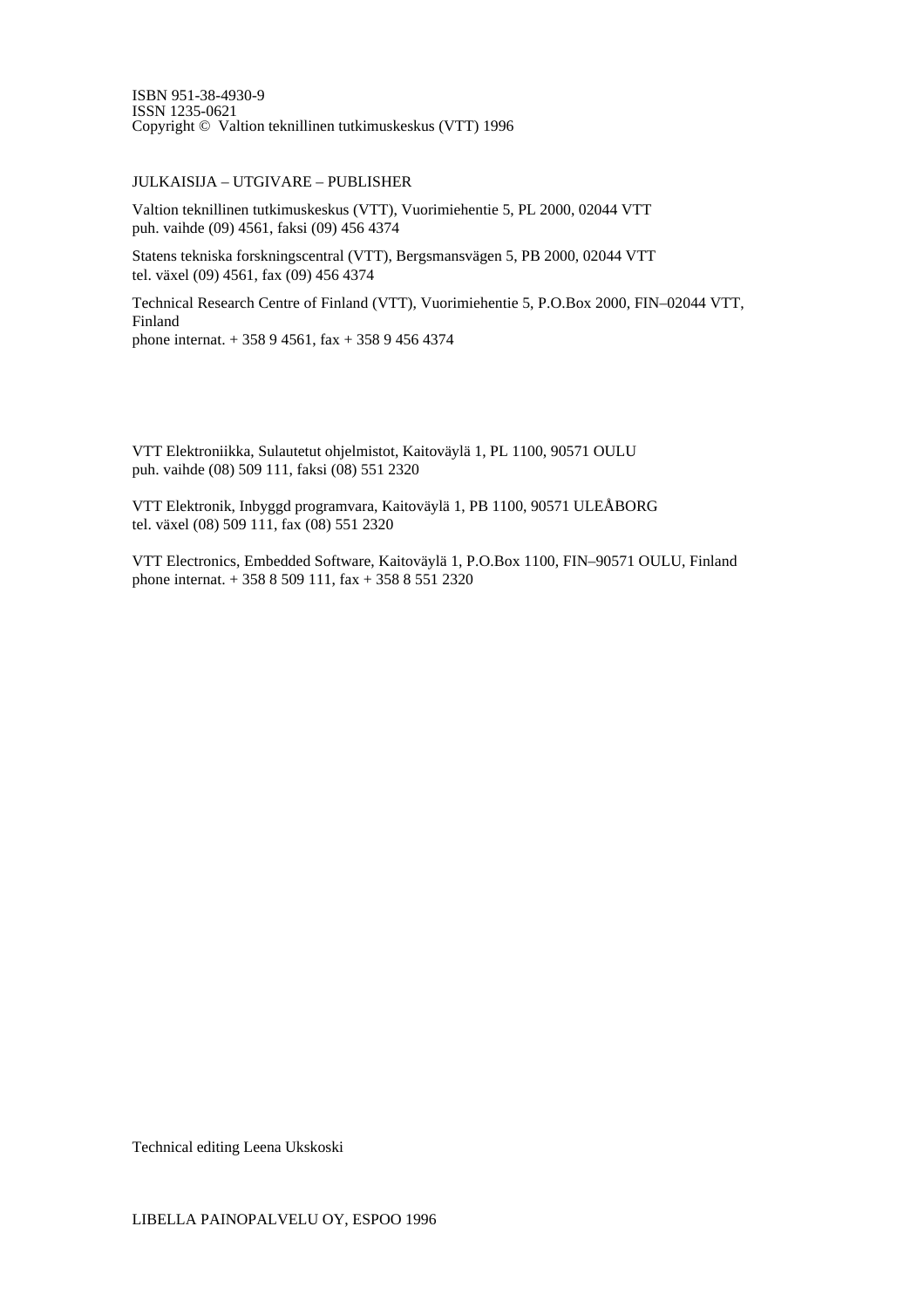*Dedicated to my children, Terhi, Ilari, Taneli, and Katja.*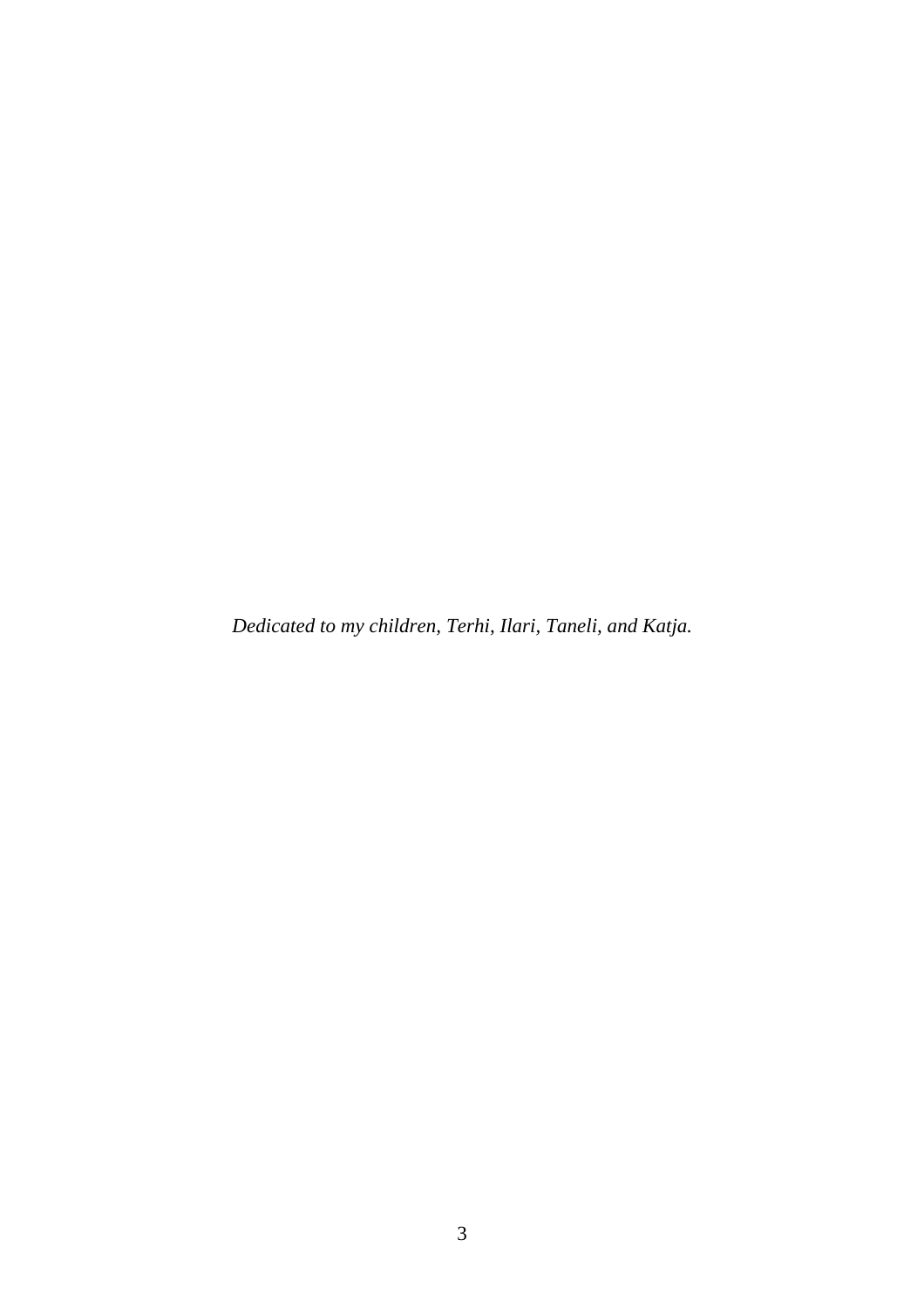Kaarela, Kari. Enhancing communication of plant design knowledge. Espoo 1996, Technical Research Centre of Finland. VTT Publications 272. 110 p. + app. 81 p.

**UDC** 338.45.006.3:658.512.2:681.3

**Keywords** industrial plants, design, planning, computers, computer programs, information, transferring, models, computer interfaces, communicating, conceptual process design, multilevel flow modelling, design knowledge, operator support systems, on-line documentation

# **ABSTRACT**

In industrial plant projects much of the design knowledge is lost. Design documents typically concentrate on implementation-oriented structural information that is required to construct the plant. The documents to a great extent lack the functional knowledge representing the original design intentions, formed mainly during the conceptual design stage, and information on the design process. As a result, the design documents do not contain answers to questions about the purpose of the design. One typically cannot find any justifications for the design decisions, e.g. the selection of one of several apparently sufficiently good alternatives. Yet both kinds of information have proven to be important for effective co-operation of designers within a project, for succeeding projects, and for the operation and maintenance of the resulting plant. This thesis addresses the problem of structuring, recording, and transferring the design knowledge between designers and from the designers to the end users.

The proposed solution is to introduce formal knowledge representations powerful enough to express the relevant concepts of the domain into the design process. With these representations and supporting tools we aim to structure and record the functional design knowledge at design time. Multilevel flow modelling is used to capture the functional knowledge of the plant. The resulting conceptual model is utilised for structuring the informal design knowledge related to both the designed artefact and the design process. Based on two validating industrial cases, the approach seems able to capture this design knowledge in industrial plant projects.

On-line presentation of the functional knowledge to the plant operators is discussed. Our work emphasises the consistent presentation of the conceptual model created by the designers to the operators during the training sessions, in the user interfaces and alarm systems of the plant's automation systems, and in the on-line documentation system coupled to the automation systems. Two operator support system prototypes, implemented using commercial state-of-the-art automation systems and recent information technology developments such as the World Wide Web, show that it is feasible to implement useful MFM-based sources of information for the operators of industrial plants, based on the information gathered while applying the proposed approach during the design phase.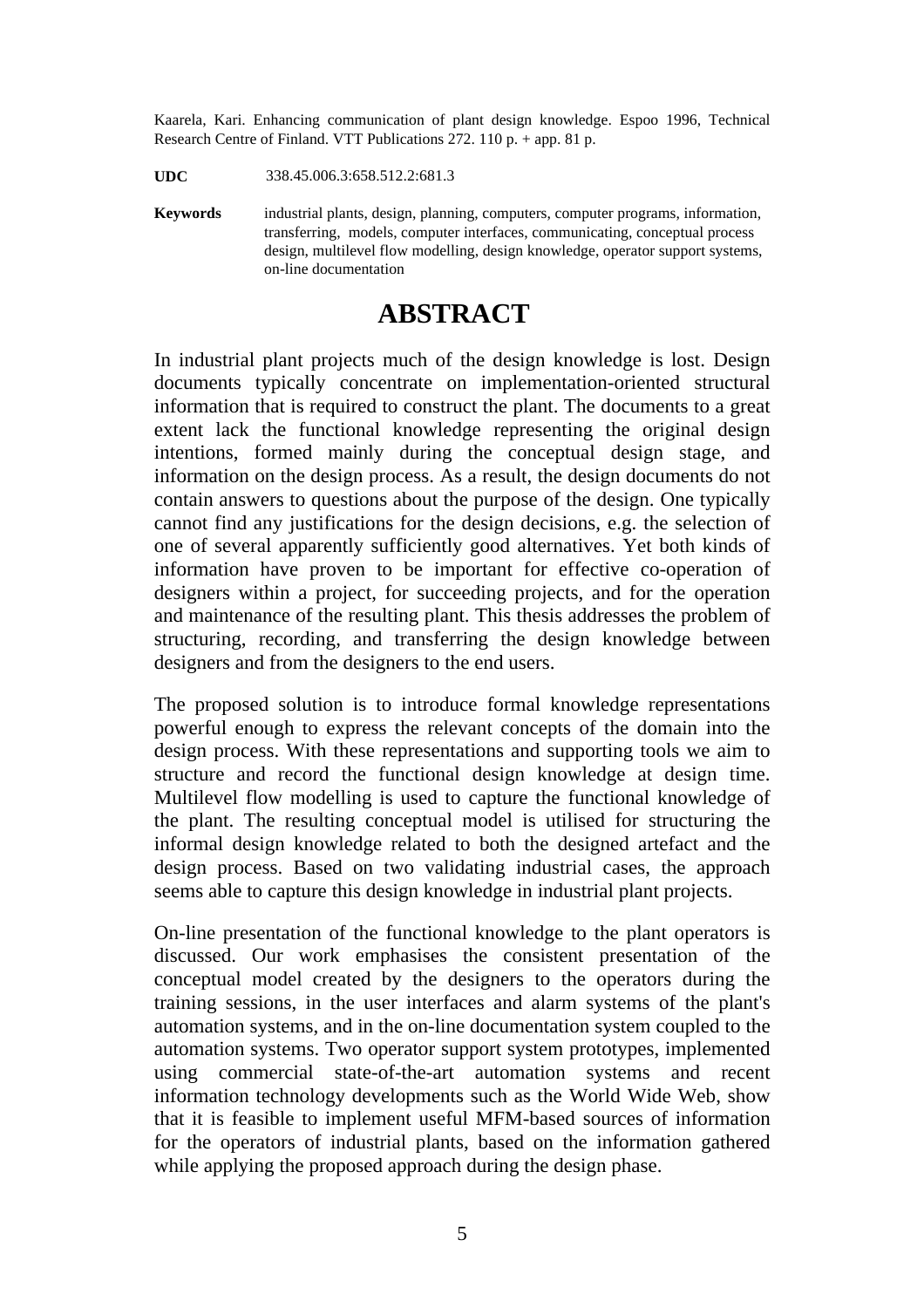# **PREFACE**

This thesis is based on the research work performed at VTT Electronics in the TIESU and CICERO projects during the period 1992 through 1995. TIESU (a Finnish acronym for "Integrating and Embedding Design Knowledge in Process Management") was part of a Finnish national process technology research program funded mainly by the Technology Development Centre in Finland (TEKES). It was run jointly by the Department of Process Engineering at the University of Oulu and VTT Electronics. CICERO ("Control Information system Concepts based on Encapsulated Real-time Objects") was an international collaboration, organised and managed by CERN.

I wish to express my deepest gratitude to my closest colleagues in both of the projects, Mr. Pertti Huuskonen and Mr. Jaakko Oksanen, for their friendship and co-operation during all these years. Not only was it a period of hard labour but also of great fun (Motto: poor humour is better than no humour?). I am most grateful to all my fellow researchers who participated in the TIESU project: Mr. Pekka Ala-Siuru, Mr. Juha Jaako, Mr. Jarmo Kalaoja, Mr. Pasi Kinnunen, Mr. Kimmo Lukkari, Ms. Agne Malmström, Ms. Elina Savolainen, and Ms. Anne Väisänen. Mr. Juha Jaako is especially acknowledged for providing his process expertise and creating the MFM models. Mr. Juha Takalo implemented the on-line documentation system for the CICERO prototype with flying colours.

This research would not have been possible without the industrial interest and involvement of Imatran Voima, Inc.; Valmet Automation, Inc.; and Tampella Power, Inc., in the projects. I wish to express my sincere gratitude to all these organisations for enabling this research by contributing to the required financial, human, and material resources. Imatran Voima, Inc., provided the TIESU project with a case study and a lot of expertise. Tampella Power, Inc., allowed us to use their process design tool in the TIESU project. Valmet Automation, Inc., provided both projects with stateof-the-art automation tools and their expertise on automation design. I am grateful to Dr. Jean-Marie Le Goff, the co-ordinator of the CICERO project at CERN, for providing us with a good opportunity to test and further develop the solutions generated in the TIESU project in an interesting and demanding environment.

I also want to express my gratitude to all the members of the participating companies who have contributed to this work. The staff of the Haapavesi peat power plant is acknowledged for teaching us some of their experiential knowledge on running and maintaining industrial plants. Mr. Erkki Rautio and Mr. Osmo Katainen explained us the essentials of industrial plant design projects. Ms. Tiina Rossi both taught us how to use the process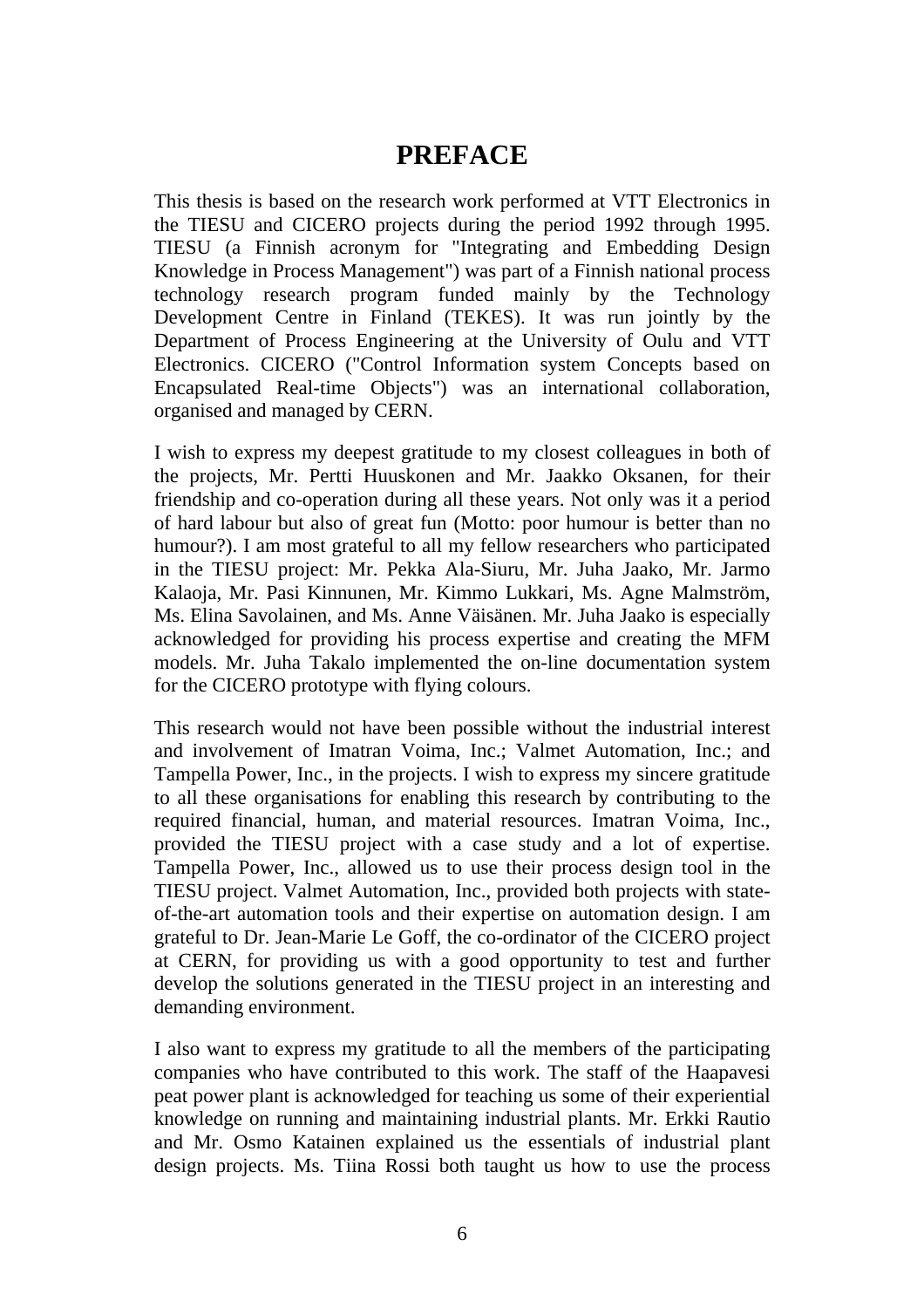design tool and created the original P&I diagrams. The active participation of Mr. Hannu Paunonen and Mr. Heikki Pernu in both the management and technical work of the TIESU project is appreciated. Mr. Martti Meri and Mr. Esa Salonen are acknowledged for providing great visions during our fruitful high-level discussions in France.

I wish to thank Prof. Kauko Leiviskä, the supervisor of this thesis at the University of Oulu, for his encouragement and guidance throughout this work. The reviewers of this dissertation, Dr. Raimo Korhonen and Prof. Asko Riitahuhta, deserve my deepest gratitude for their comments that helped me to improve both the content and readability of this thesis. Thanks are also due to Prof. Veikko Seppänen who unselfishly interrupted his studies on Päätalo's Iijoki series to provide insightful critiques of several versions of this thesis on an extremely short notice. Dr. Kari Leppälä's expert comments helped me to improve the organisation of the thesis. Mr. Douglas Foxvog is acknowledged for finding the time to proofread the thesis as well as several of the included papers.

The supervisor of my earlier postgraduate studies, Prof. Matti Pietikäinen, deserves a special mention. His memorable words concerning the *drive* required to accomplish doctoral studies, uttered during my Lic. Tech. party, were a great inspiration during this work.

I wish to thank all my colleagues at VTT Electronics in general and in the embedded knowledge-based systems research group in particular for creating a stimulating working atmosphere. The recent theses of my colleagues, Dr. Pekka Isomursu and Dr. Matti Kurki, showed me a path to follow and gave me the strength to carry on with this work, which sometimes felt never ending. I hope my thesis will similarly inspire my younger colleagues.

The financial support provided by VTT, the above mentioned organisations, and Jenny and Antti Wihurin Säätiö is gratefully acknowledged.

Finally, I wish to express my sincere gratitude to my beloved for their support and understanding during the course of this work. Despite the fact that this thesis has mainly been written in the loneliness of the night, far too many otherwise shared moments have been sacrificed. Terhi, Ilari, and Taneli gave me the joy of life required to counteract the fatigue of writing the included papers. Katja, my little associate researcher, taught me that it is often better to give things a second thought than to write them down at once. Maybe writing the thesis took a little longer this way, but obviously the result is somewhat better. My companion in life, Elina, gave me inspiration, support, and loving care that enabled me to get the work done.

Oulu, May 1996 Kari Kaarela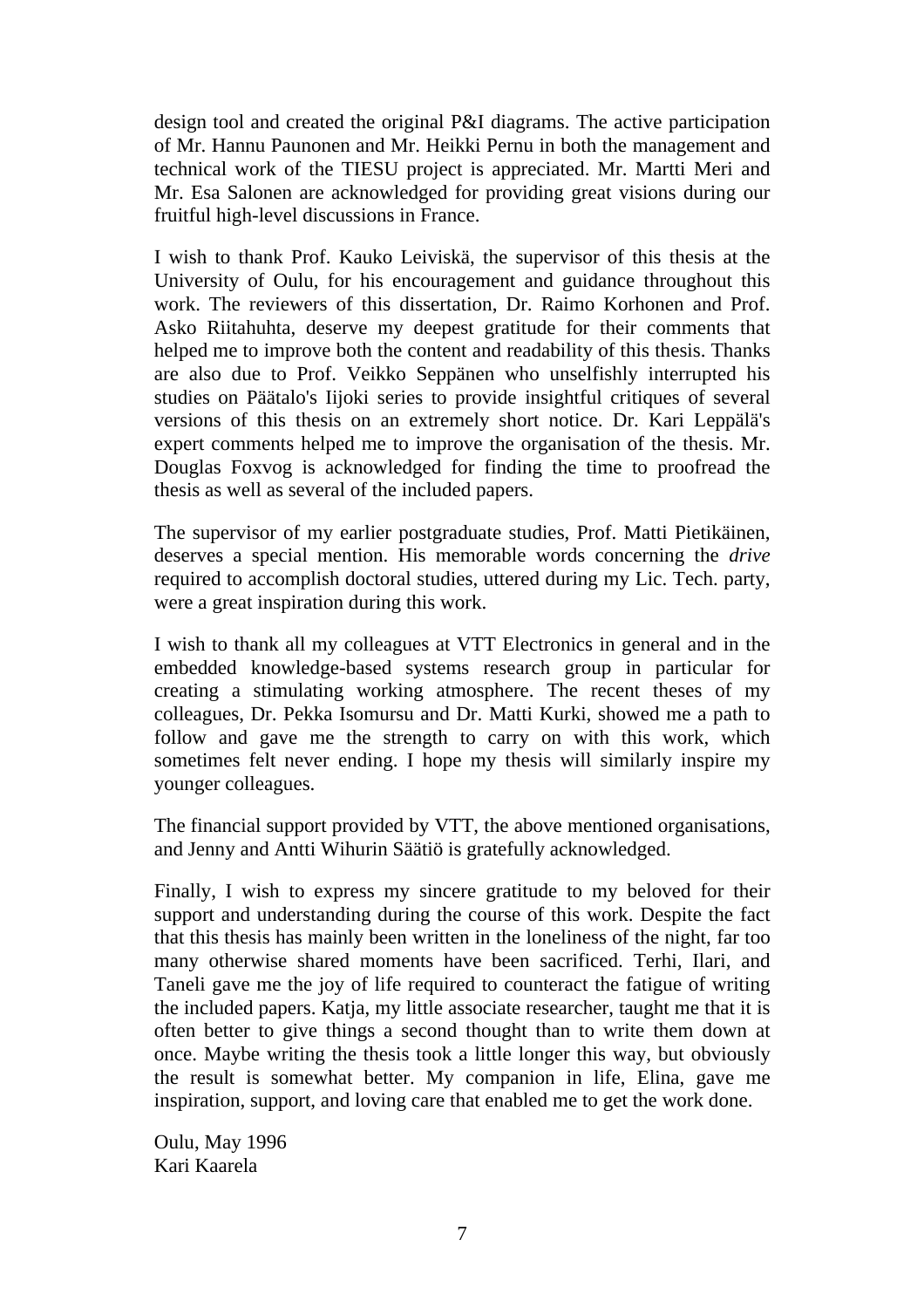# **CONTENTS**

| 3 CURRENT DESIGN TOOLS AND REPRESENTATIONS 40                 |  |
|---------------------------------------------------------------|--|
|                                                               |  |
|                                                               |  |
|                                                               |  |
|                                                               |  |
|                                                               |  |
|                                                               |  |
| 4 MFM AS A FRAMEWORK FOR CAPTURING PLANT                      |  |
|                                                               |  |
|                                                               |  |
|                                                               |  |
|                                                               |  |
| 4.2 Representing artefact-related design knowledge with MFM55 |  |
| 4.2.1 Representing structural and functional knowledge55      |  |
| 4.2.2 Representing problem decomposition knowledge 57         |  |
| 4.3 Using MFM for structuring design-related knowledge 58     |  |
|                                                               |  |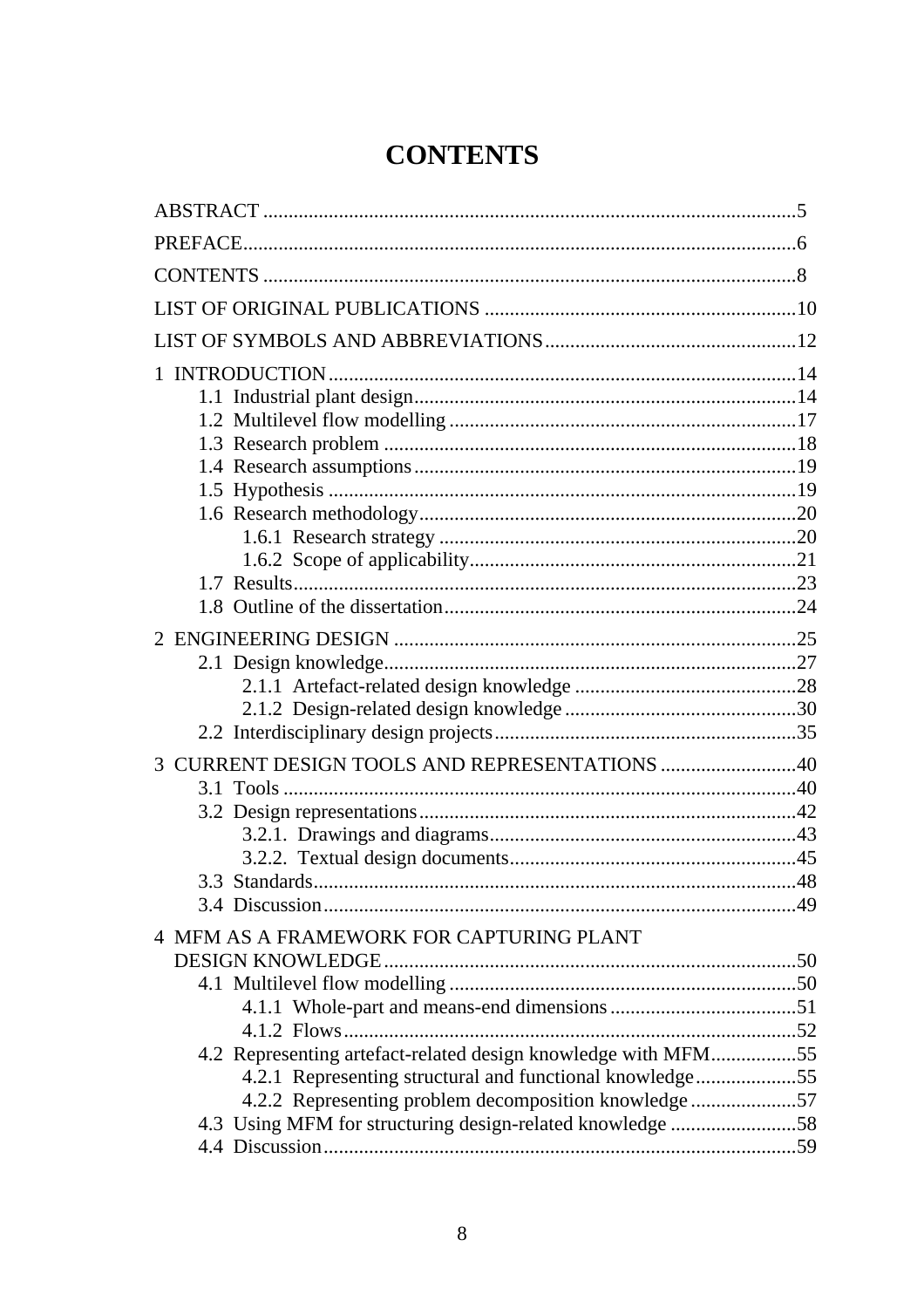| 6 PRESENTING DESIGN KNOWLEDGE TO INDUSTRIAL                   |  |  |  |
|---------------------------------------------------------------|--|--|--|
|                                                               |  |  |  |
|                                                               |  |  |  |
|                                                               |  |  |  |
|                                                               |  |  |  |
|                                                               |  |  |  |
|                                                               |  |  |  |
|                                                               |  |  |  |
|                                                               |  |  |  |
| 6.3.1 Problems with current on-line documentation systems 82  |  |  |  |
|                                                               |  |  |  |
|                                                               |  |  |  |
|                                                               |  |  |  |
|                                                               |  |  |  |
|                                                               |  |  |  |
|                                                               |  |  |  |
|                                                               |  |  |  |
|                                                               |  |  |  |
|                                                               |  |  |  |
| 7.4 Paper IV, Recognition of safety goals (SAFEPROCESS '94)93 |  |  |  |
|                                                               |  |  |  |
| 7.6 Paper VI, Principles for representing MFM information to  |  |  |  |
|                                                               |  |  |  |
| 7.7 Paper VII, An operator support system based on MFM        |  |  |  |
|                                                               |  |  |  |
|                                                               |  |  |  |
| 7.9 Paper IX, Explaining design knowledge to operators        |  |  |  |
|                                                               |  |  |  |
|                                                               |  |  |  |
|                                                               |  |  |  |
| APPENDICES (PAPERS I TO IX)                                   |  |  |  |

 *Appendices of this publication are not included in the PDF version. Please order the printed version to get the complete publication (http://www.inf.vtt.fi/pdf/publications/1996)*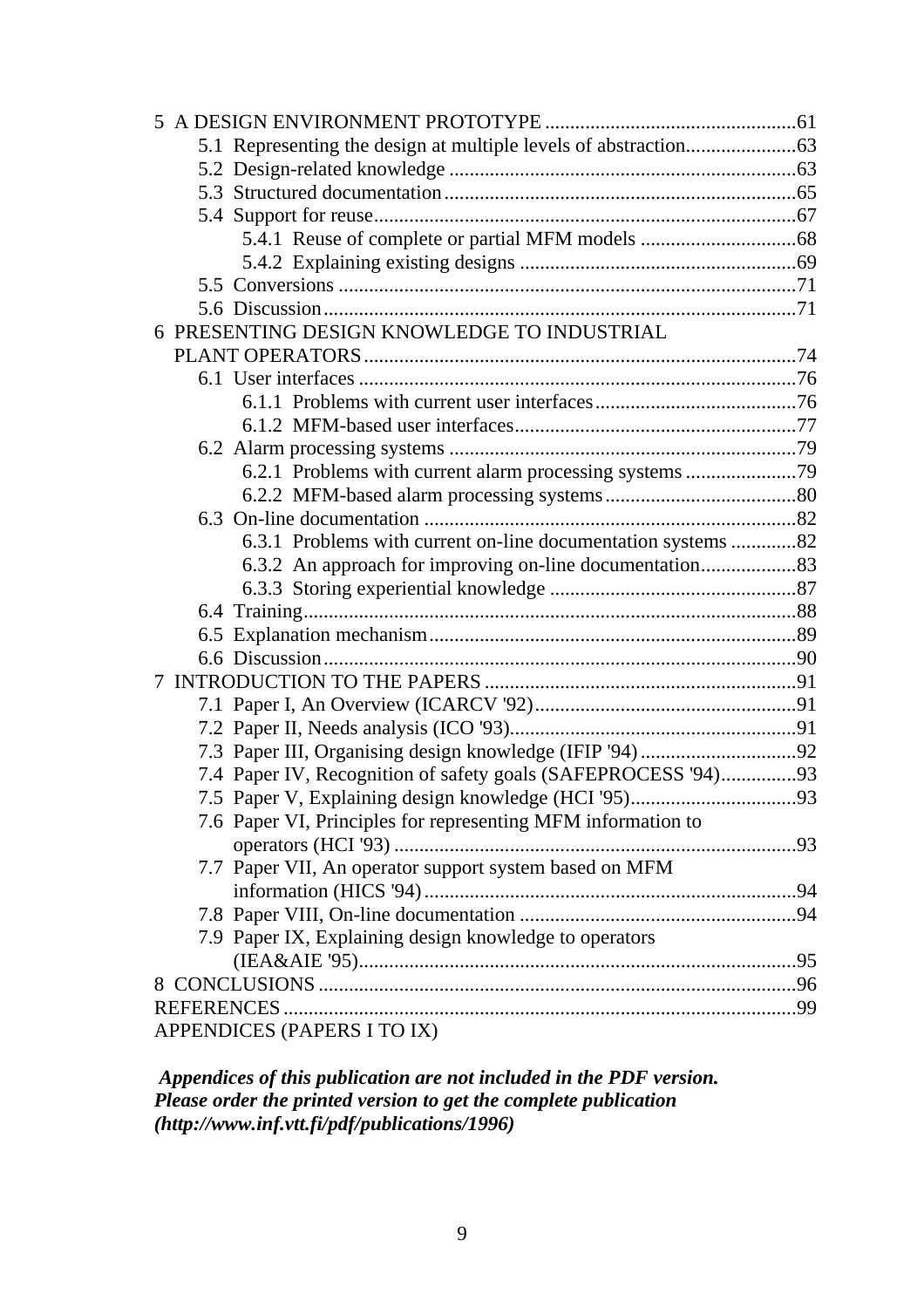# **LIST OF ORIGINAL PUBLICATIONS**

This dissertation includes the following nine original publications (Appendices I to IX):

- I Kaarela, K., Huuskonen, P. & Kurki, M. 1992. Systematic Knowledge Acquisition in Process Automation Design. In: Proceedings of the Second International Conference on Automation, Robotics, and Computer Vision (ICARCV '92), Singapore, September 16 - 18, 1992. Vol. 2. Singapore: Nanyang Technological University and the Institution of Engineers. Pp. IA-6.5.1 - 5.
- II Kaarela, K., Huuskonen, P. & Leiviskä, K. 1993. The Role of Design Knowledge in Industrial Plant Projects. In: Proceedings of the 4th International Conference on Cognitive and Computer Sciences for Organizations (ICO '93), Montreal, Canada, May 4 - 7, 1993. Montreal: Girico. Pp. 173 - 183. ISBN 2-7624-0555-6.
- III Kaarela, K. & Oksanen, J. 1994. Structuring and Recording Plant Design Knowledge. Proceedings of the IFIP International Conference on Feature Modelling and Recognition in Advanced CAD/CAM Systems, Valenciennes, France, May 24 - 26, 1994, Vol. 2. Valenciennes, France: University of Valenciennes. Pp. 853 - 866.
- IV Kaarela, K. & Oksanen, J. 1994. Communicating the Safety Aspects of Industrial Plants. In: Ruokonen, T. (ed.) Preprints of IFAC Symposium on Fault Detection, Supervision and Safety for Technical Processes (SAFEPROCESS '94), Espoo, Finland, June 13 - 16, 1994. Vol. 1. Oxford: Elsevier Science Ltd. Pp. 195 - 200. ISBN 951-96042-6-X.
- V Huuskonen, P. & Kaarela, K. 1995. Explaining Plant Design Knowledge through Means-End Modelling. In: Anzai, Y., Ogawa, K. & Mori, H. (eds.) Symbiosis of Human and Artifact: Human and Social Aspects of Human-Computer Interaction. Proceedings of the 6th International Conference on Human-Computer Interaction (HCI International '95), Tokyo, Japan, July 9 - 14, 1995. Vol. 20B. Amsterdam: Elsevier. Pp. 417 - 422. ISBN 0-444-817956. ISSN 0921- 2647.
- VI Kaarela, K., Huuskonen, P. & Jaako, J. 1993. Providing Plant Design Knowledge to the Operators, In: Smith, M. J. & Salvendy, G. (eds.) Human-Computer Interaction: Applications and Case Studies. Proceedings of the Fifth International Conference on Human Computer Interaction (HCI International '93), Orlando, Florida, August 8 - 13,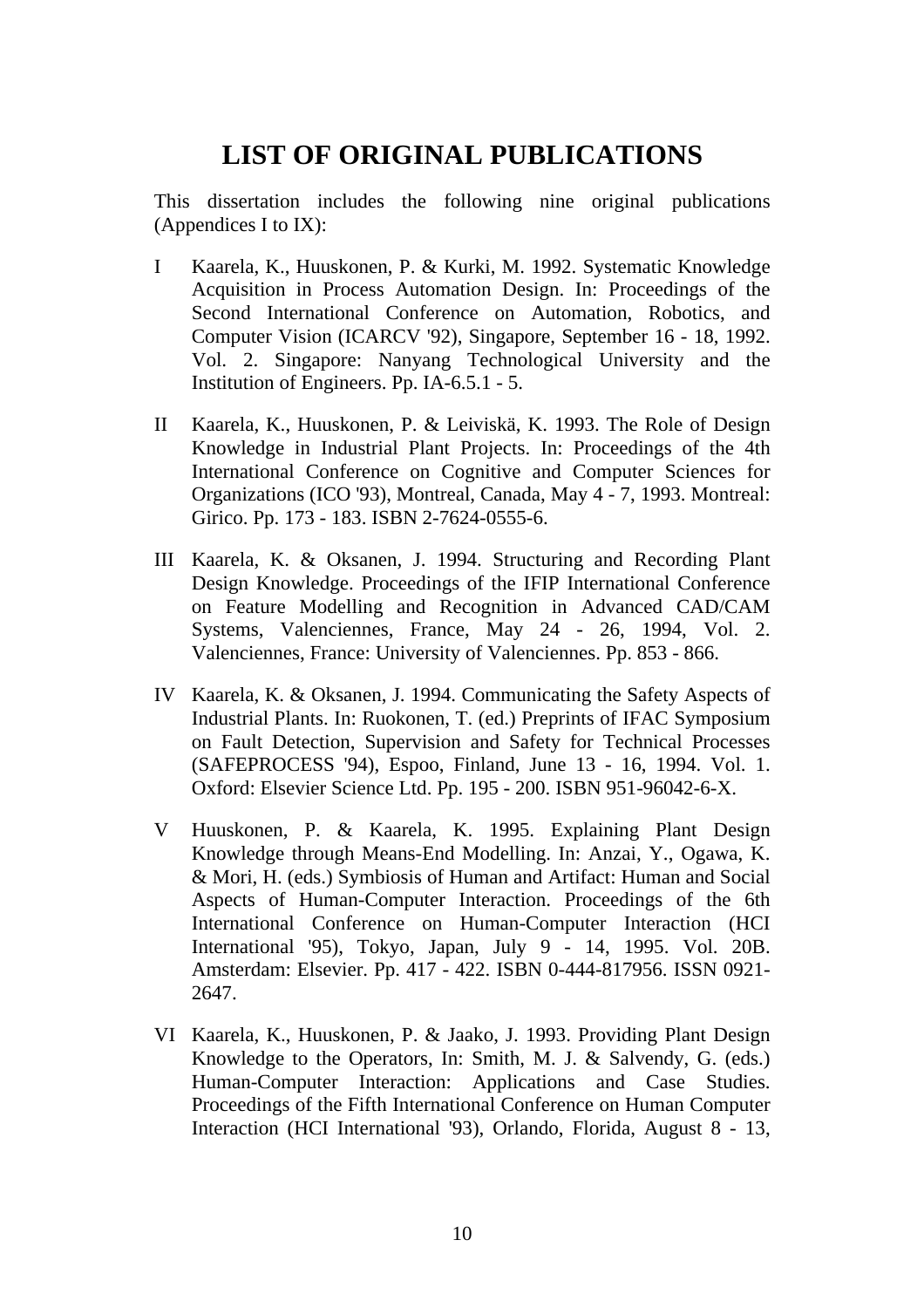1993. Vol. 19A. Amsterdam: Elsevier. Pp. 546 - 551. ISBN 0-444- 89540-X. ISSN 0921-2647.

- VII Kaarela, K. & Oksanen, J. 1994. Operator Support System Based on an Information Model. In: Proceedings of the '94 Symposium on Human Interaction With Complex Systems (HICS '94), Greensboro, NC, USA, September 18 - 20, 1994. Greensboro, NC: NASA-CORE, North Carolina Agricultural & Technical State University, and SPIE. Pp. 156 - 165.
- VIII Kaarela, K., Oksanen, J. & Takalo, J. 1995. An Information Model as a Basis for Hypermedia-Based Plant Documentation. Computer Networks and ISDN Systems, Vol. 27, pp. 751 - 764.
- IX Huuskonen, P., Kaarela, K., Okkonen, J. & Väisänen, A. 1995. Explaining Control Logic to Process Operators. In: Forsyth, G. F. & Moonis, A. (eds.) Proceedings of the Eighth International Conference on Industrial and Engineering Applications of Artificial Intelligence and Expert Systems (IEA/AIE '95), Melbourne, Australia, June 5 - 9, 1995. Amsterdam: Gordon and Breach Publishers. Pp. 203 - 211. ISBN 2-88449-198-8.

The papers will be referred to in the text by the corresponding Roman numerals  $(I - IX)$ .

The author is the main author of papers I - IV and VI - VIII. The original research ideas came from the author for all the papers. The ideas are based mainly on the work done by the author, Mr. Pertti Huuskonen, Mr. Jaakko Oksanen, and Prof. Kauko Leiviskä. The role of the co-authors has mainly been to implement and test the ideas in practice, and to comment on the early versions of the papers.

In Papers V and IX, Mr. Pertti Huuskonen has been the principal author and proposed the application of explanation techniques in clarifying design knowledge. The author has significantly contributed to the development of the approach and its application to the case studies, and the writing of the papers.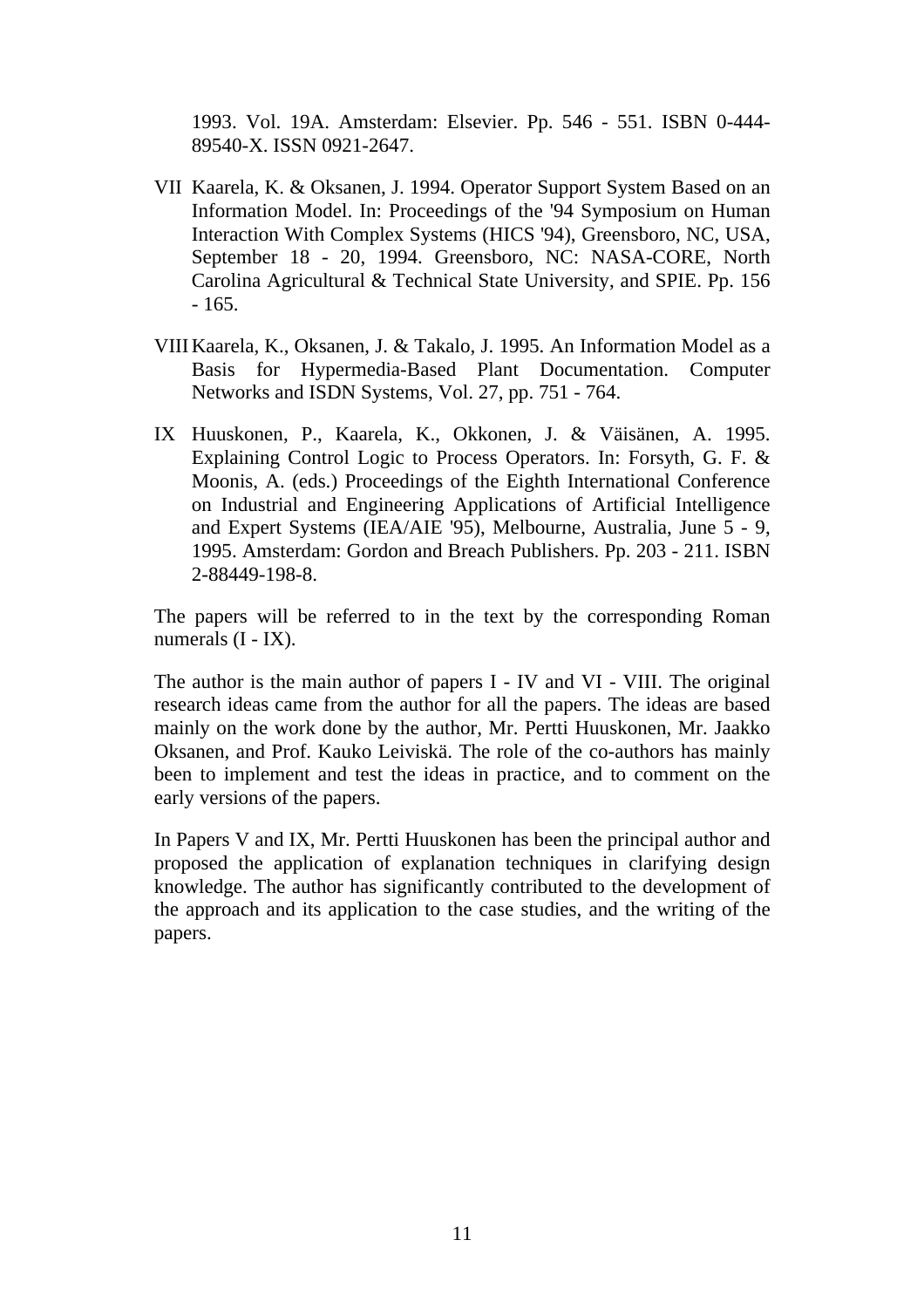# **LIST OF SYMBOLS AND ABBREVIATIONS**

| <b>AHP</b>     | <b>Analytic Hierarchy Process</b>                                                          |  |
|----------------|--------------------------------------------------------------------------------------------|--|
| <b>CAD</b>     | <b>Computer Aided Design</b>                                                               |  |
| <b>CERN</b>    | Conseil Europeen pour la Recherche Nucleaire<br>(European Laboratory for Particle Physics) |  |
| <b>CICERO</b>  | Control Information system Concepts based on Encapsulated<br>Real-time Objects             |  |
| DR             | Design Rationale                                                                           |  |
| <b>DTD</b>     | Document Type Definition                                                                   |  |
| <b>DXF</b>     | Data eXchange file Format                                                                  |  |
| <b>EDI</b>     | Electronic Data Interchange                                                                |  |
| <b>EDIFACT</b> | Electronic Data Interchange For Administration, Commerce<br>and Transport                  |  |
| <b>FEA</b>     | <b>Finite Element Analysis</b>                                                             |  |
| <b>IGES</b>    | <b>Initial Graphics Exchange Specification</b>                                             |  |
| <b>ISO</b>     | <b>International Organization for Standardization</b>                                      |  |
| <b>KADS</b>    | Knowledge Analysis and Design Structure                                                    |  |
| <b>KEE</b>     | Knowledge Engineering Environment (IntelliCorp, Inc.)                                      |  |
| L <sub>3</sub> | A large electron positron collider experiment at CERN                                      |  |
| <b>MFM</b>     | <b>Multilevel Flow Modeling</b>                                                            |  |
| <b>ODA</b>     | <b>Open Document Architecture</b>                                                          |  |
| QFD            | <b>Quality Function Deployment</b>                                                         |  |
| <b>SGML</b>    | <b>Standard Generalized Markup Language</b>                                                |  |
| <b>STEP</b>    | STandard for the Exchange of Product model data                                            |  |
| VDI            | Verein Deutscher Ingenieure                                                                |  |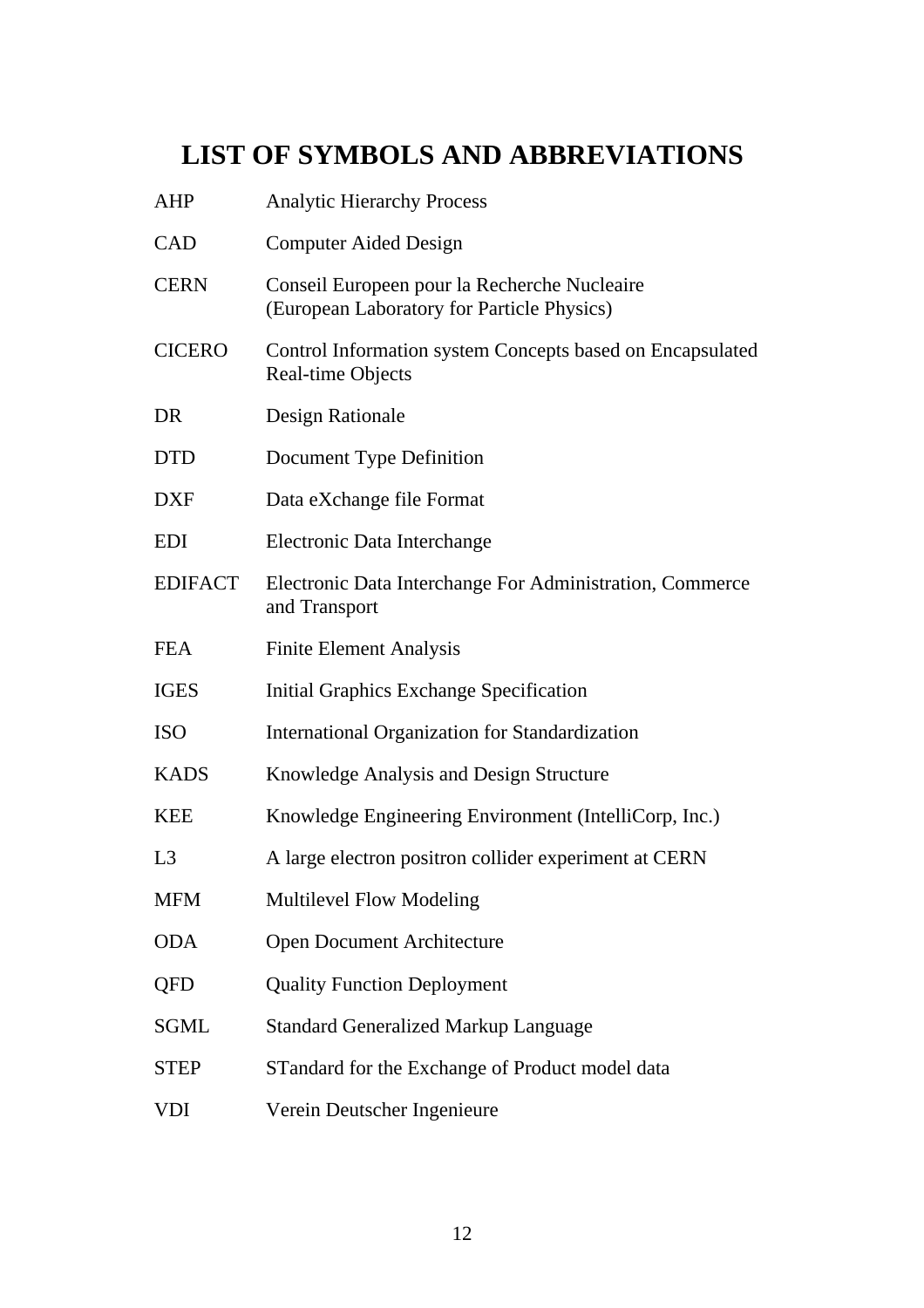*"This is not the end. It is not even the beginning of the end. But it is, perhaps, the end of the beginning."*

*Sir Winston Churchill, 1942.*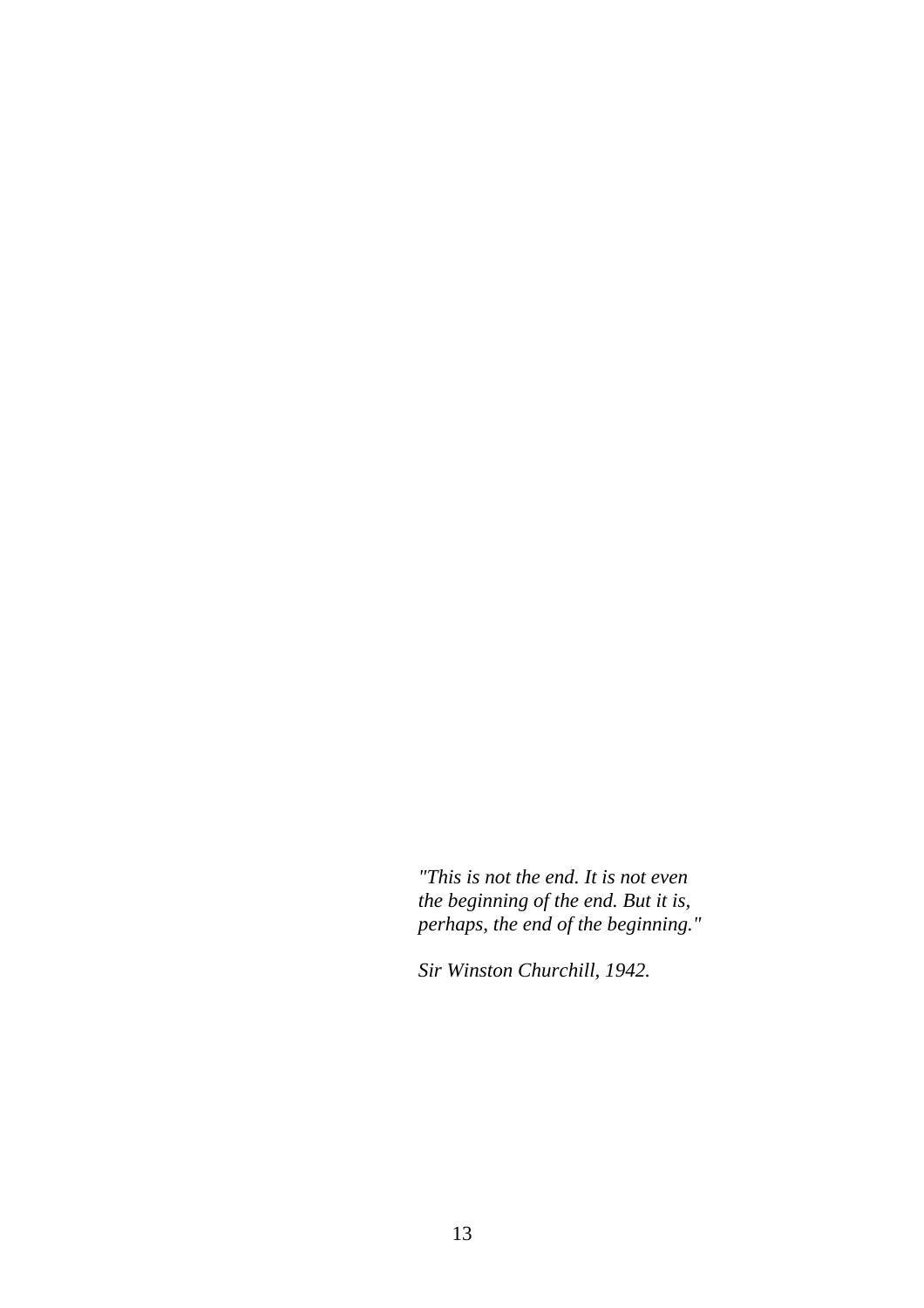# **1 INTRODUCTION**

#### 1.1 INDUSTRIAL PLANT DESIGN

The design phase of an industrial plant is extremely important: the designers have to make decisions that affect all the phases of the plant's lifecycle. This is illustrated in Figure 1 (VDI 2221 1987). Like any man-made system, an industrial plant is designed to fulfil specific human needs. During the preliminary study these needs, as well as other requirements such as the official regulations, are clarified to represent the design goals of the plant. The initial design phases deal with the most crucial design decisions such as the location and operating principles of the plant. Typically, the overall structure of the plant and its most important components (e.g. the turbine and the boiler in a power plant) are also fixed at this point. Design decisions in general and those during the initial design phases in particular have farreaching consequences throughout the lifecycle of the plant. In general, a major part of the total construction costs of any product (75 - 85%) is typically committed after the initial design phases even though only some 5% have actually been spent (Nichols 1990, Sheldon *et al.* 1990). Moreover, more than half of the total lifecycle costs are committed and the product quality is determined at this stage.

Design to a great extent concerns creating models of the artefact to be built. The designers' task is to turn the requirements already set for the artefact into a design that can be implemented. Consequently, the design process produces a variety of design documents that describe the structure of the artefact and how the artefact and its parts should be manufactured and assembled. As such, the design documents most often describe only the final outcome of the design process omitting the design knowledge that led to the specific design. The functional knowledge representing the original design intentions mainly generated during the initial design phases is either vaguely and informally presented or totally missing in the documents. This kind of knowledge includes both the goals the plant was designed fulfil and its intended function, i.e. how the designers meant it to work.

Information on the design process -- design decisions, the rationale behind them, and the design history -- is usually missing in the documents. The decisions describe design issues, i.e. the design problems and the solutions that were considered. The rationale covers the knowledge concerning why each specific design alternative was chosen and why the others were not. Design histories capture sequences of design selections together with the associated rationales. In succeeding projects, this information would be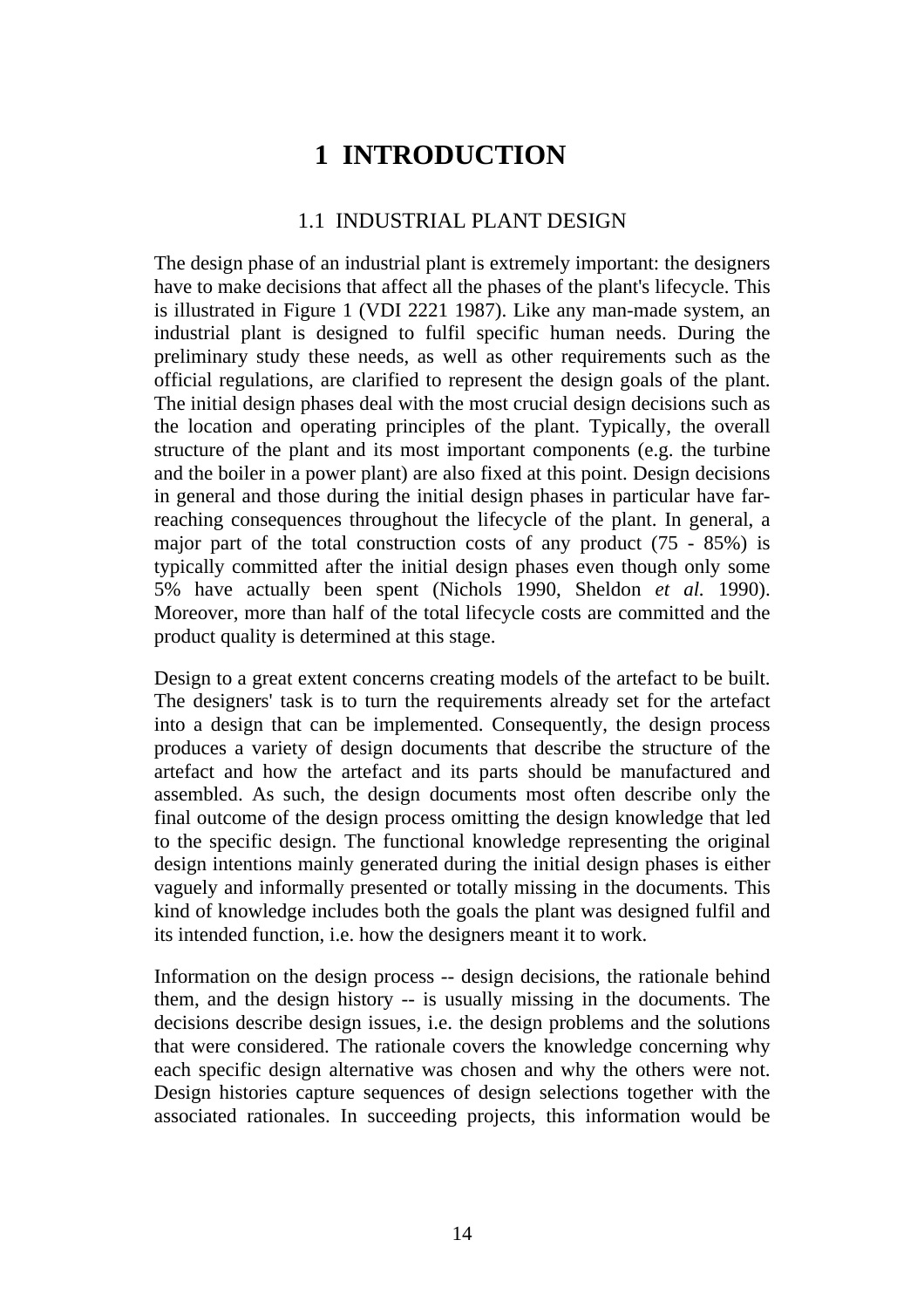

*Figure 1. The significance of design in a product's lifecycle. Design produces important information for all the succeeding phases (VDI 2221 1987).*

useful to see how the design evolved, to be able to reuse the best choices and to avoid poor solutions that have been examined or tried earlier.

In a study on co-ordination problems in engineering design, Crabtree *et al.* (1993) found that 24% of project delays were due to poorly documented design knowledge. In general, industrial plants are not designed from scratch every time a new plant is constructed. Substantial parts of old designs can be reused at new plants. However, reuse of old designs is not always straightforward due to missing information about why the design was produced in a specific way. Designers, especially novices, spend a lot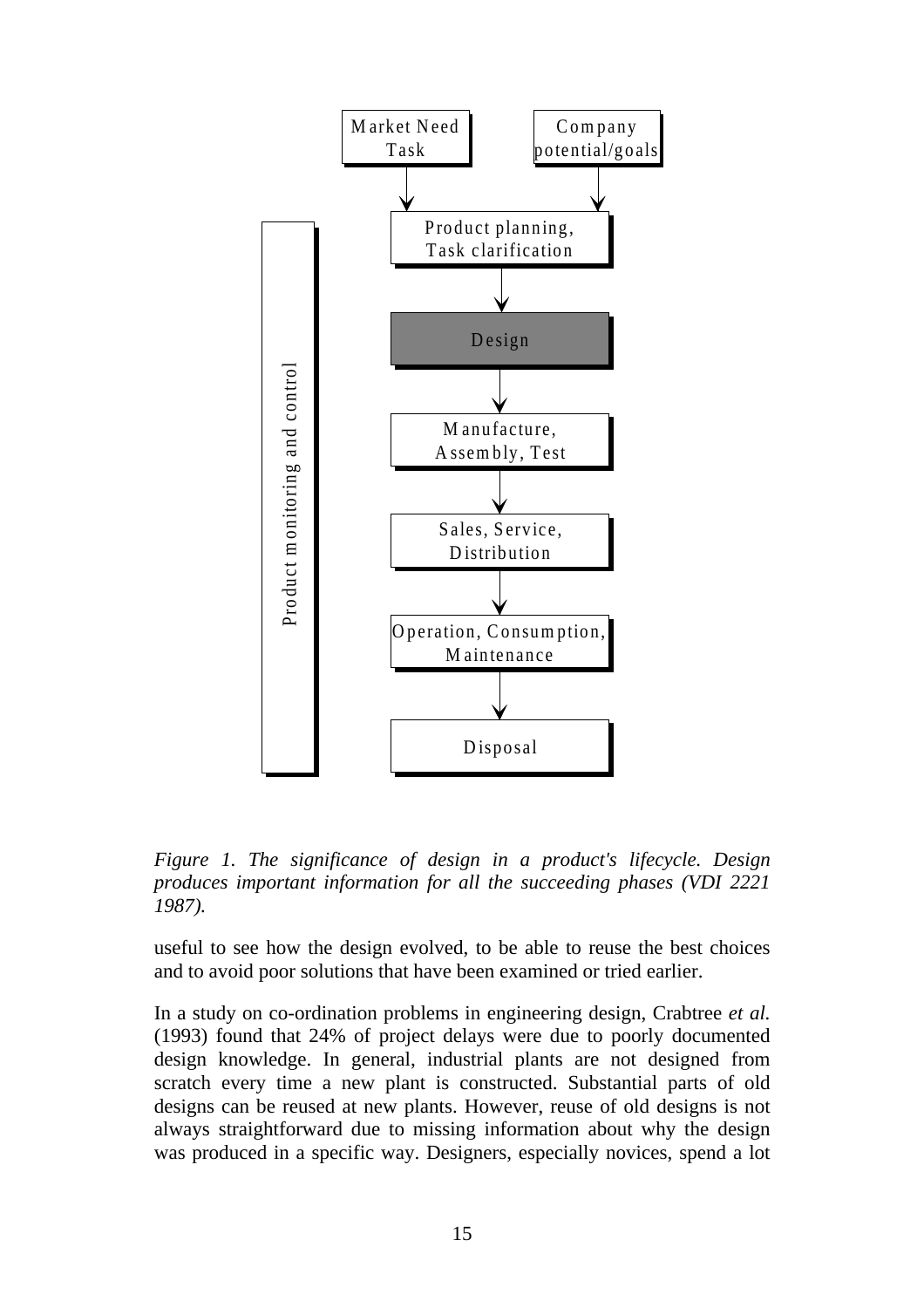of time searching for the design rationale of earlier designs. To put it in other words: to be able to make changes one should understand the original design. The maintenance staff of a plant meets similar challenges in their work, especially during revisions.

Design knowledge, especially that describing the intended functionality of the product, is of great importance in multidisciplinary design projects. In this research, we concentrated on the co-operation between process and automation design. The automation designers found difficulties in understanding the intended functionality of a process depicted in the diagrams produced by the process designers. This was emphasised by the lack of textual documents, such as system descriptions, during the automation design.

Functional design knowledge would also be useful for plant operators. Understanding the intended functionality of a process helps the operators to run the process more optimally and to manage process disturbances more quickly and safely. Regrettably, this information is sparsely shown in current control rooms. The procedural knowledge on how to run the process and its sub-processes that is provided in the operating manuals usually does not explain the purpose of the actions.

In this thesis, we are especially interested in plant design knowledge that can be used as a source for explanations in response to questions about the design, i.e. to provide design rationale. The primary goal of the thesis is to enhance the communication of that knowledge throughout the lifecycle of the plant and in succeeding plant design projects. A primary prerequisite is that the design knowledge be recorded in the design phase for later use1. This necessitates the introduction of representations capable of capturing the abstract design knowledge born in the initial phases of plant design. Another requirement is computer support for the modelling effort to allow reuse of previous designs and the associated design knowledge. The representations should be understandable to both humans and computers. In this work, we utilised a special modelling approach, Multilevel Flow Modelling (MFM), for representing formal functional design knowledge and for structuring informal design information related to both the artefact and the design process. A final point in getting plant design knowledge into effective use concentrates on the end-user's point of view: how design knowledge can be displayed to the users of the plant in order to assist them in their work.

 $\overline{a}$ 

<sup>&</sup>lt;sup>1</sup>We want to emphasize that despite the inadequacies in recording design knowledge industrial plants are successfully designed, constructed, maintained, and operated. The ideas and solutions presented in this thesis are aimed at improving the current state of affairs.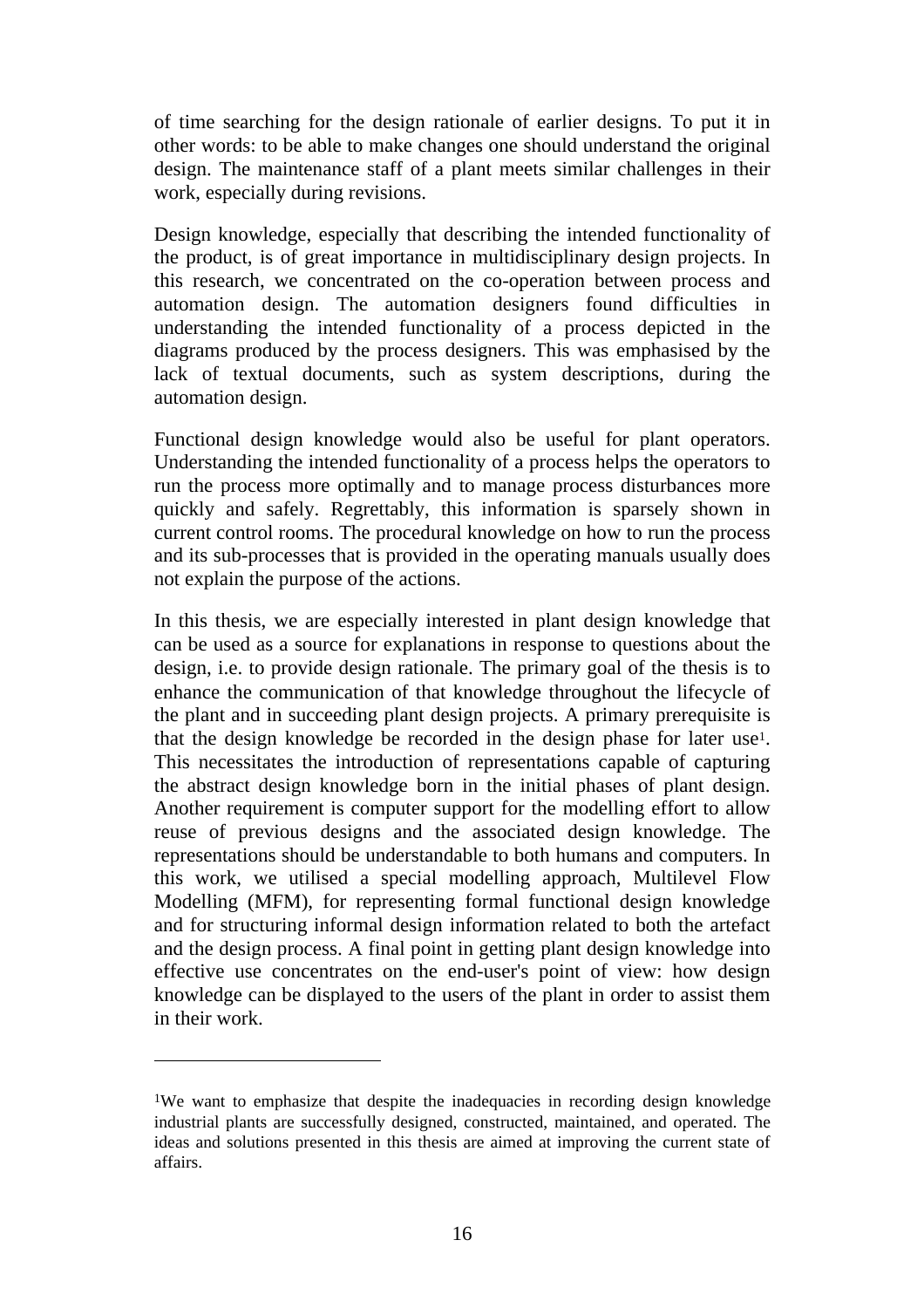### 1.2 MULTILEVEL FLOW MODELLING

The key idea of MFM is to model the plant as a man-made artefact designed for specific purposes (Lind, 1982). In MFM, these purposes are modelled with the concept of *goals*. The goals state *why* the system is being used. There are three types of goal: *production, economy, and safety*.

A second important concept of MFM is *function*. In MFM, functions are seen as the means to *achieve* the goals. The functions of the plant are represented by a set of mass, energy, and information flow structures at several levels of abstraction. The physical components of the system, the *devices,* are used to *realise* one or several functions.

MFM combines *whole-part* and *means-end* abstraction hierarchies for structuring systems (Lind, 1990). The whole-part hierarchy decomposes a plant into parts using the part-of relationship. It can be used to describe the relationship between a goal and its subgoals, between a function and its subfunctions, and between a physical system, its subsystems, and components. The means-end hierarchy divides the plant into levels of abstraction, with abstract concepts on the top and concrete concepts at the bottom. Means-end relations -- such as achieved-by, achieved-by-control, condition, and realised-by -- are used to represent the relationship between objects at different levels of abstraction. In process engineering, the lower levels tend to represent the physical components of a plant and the higher levels their abstract purposes.

MFM derives its power largely from means-end information, and enhances it by the concept of flows and their balances. At several levels of abstraction, energy, material, and information flows are recognised. A number of balances are defined for the mass and energy flows, allowing one to reason about the behaviour of the system by looking at the balances. The information flows provide a basis for designing the automation system as well as the operators' tasks.

MFM can be utilised for capturing functional design knowledge. It offers a formal language for *explicitly* representing the goals of the system, the functions required to achieve the goals, the devices needed to realise the functions, and their relationships. An MFM model represents the design as a meaningful artefact, where every single function and device has a purpose or role in the achievement of the overall goals of the designed system. Such a presentation provides a valuable description of the whole that is typically missing in current design documents. The benefit is obvious: the model can be used to explain the intended operation of the modelled system and the purpose of its components. It is important to note that MFM models are normative, describing how the system was intended to work, not how it is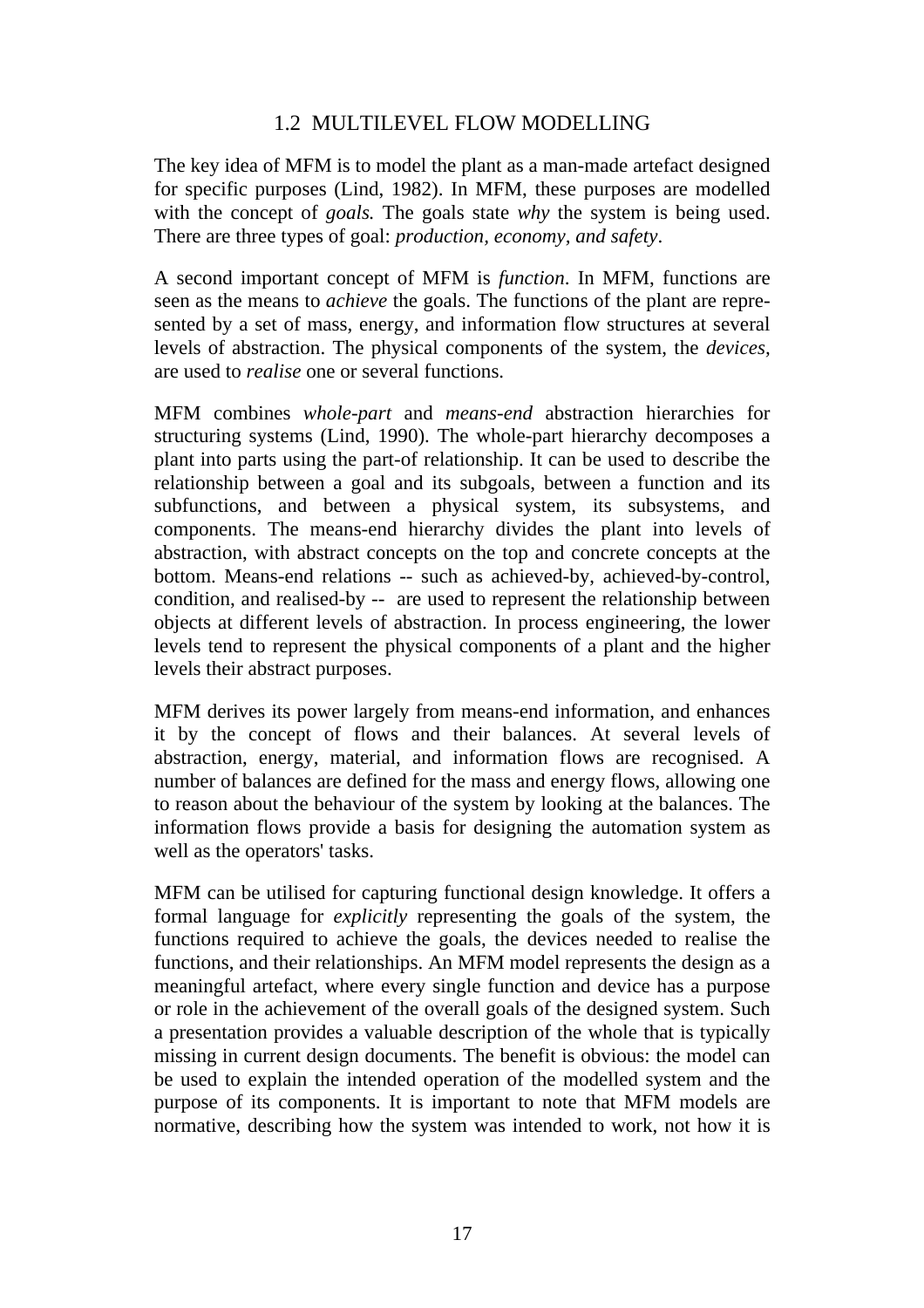actually working. Such models can be used to detect deviations from the intended operation but not to predict the future state of the system.

# 1.3 RESEARCH PROBLEM

Design knowledge -- the intentions behind a design -- tends to be lost because it is seldom recorded in everyday projects. There are many reasons why design knowledge is not recorded:

- *1) Current design practice.* In several companies, documentation is seen as the 'inevitable evil' that *has to* be done with additional costs. The documents are hastily written just in time before (or even after) the delivery deadline, long after the actual design work. The content and quality requirements of the documents are often neither specified nor controlled in any way.
- *2) Limited expressive power of current design representations.* Current design representations are limited to describe the end result of the design process -- the artefact -- in terms of implementation details only. Most of the representations are informal in the sense that their semantic content is not understandable by computers and thus do not allow for automated reasoning on the included knowledge.
- *3) Lack of supporting tools.* Current design tools do not support recording (or reusing) design knowledge.
- *4) Lack of motivation.* Designers are generally not motivated to record design knowledge: they regard it as extra work that is of no use for themselves (which is not true; the design knowledge would help them in subsequent projects) or they may even fear for losing their expert status.
- *5) Lack of valuation.* The value of proper documentation (containing design knowledge) as a corporate knowledge base is not often seen. Furthermore, the value of proper documentation as a factor of the quality of a product (from the customer's point of view) is not always acknowledged. The importance of design knowledge in the operation and maintenance of the plant is seldom recognised.

In this research we develop representations that make plant design knowledge explicit, tools supporting capture of design knowledge during the design process, and ways to use the design knowledge both in interdisciplinary design projects and during the use of industrial plants. In our research we have adopted the use of Multilevel Flow Modelling as a framework for structuring and recording design knowledge. The models form the backbone of our research on presenting the knowledge to the designers, maintainers, and operators of industrial plants.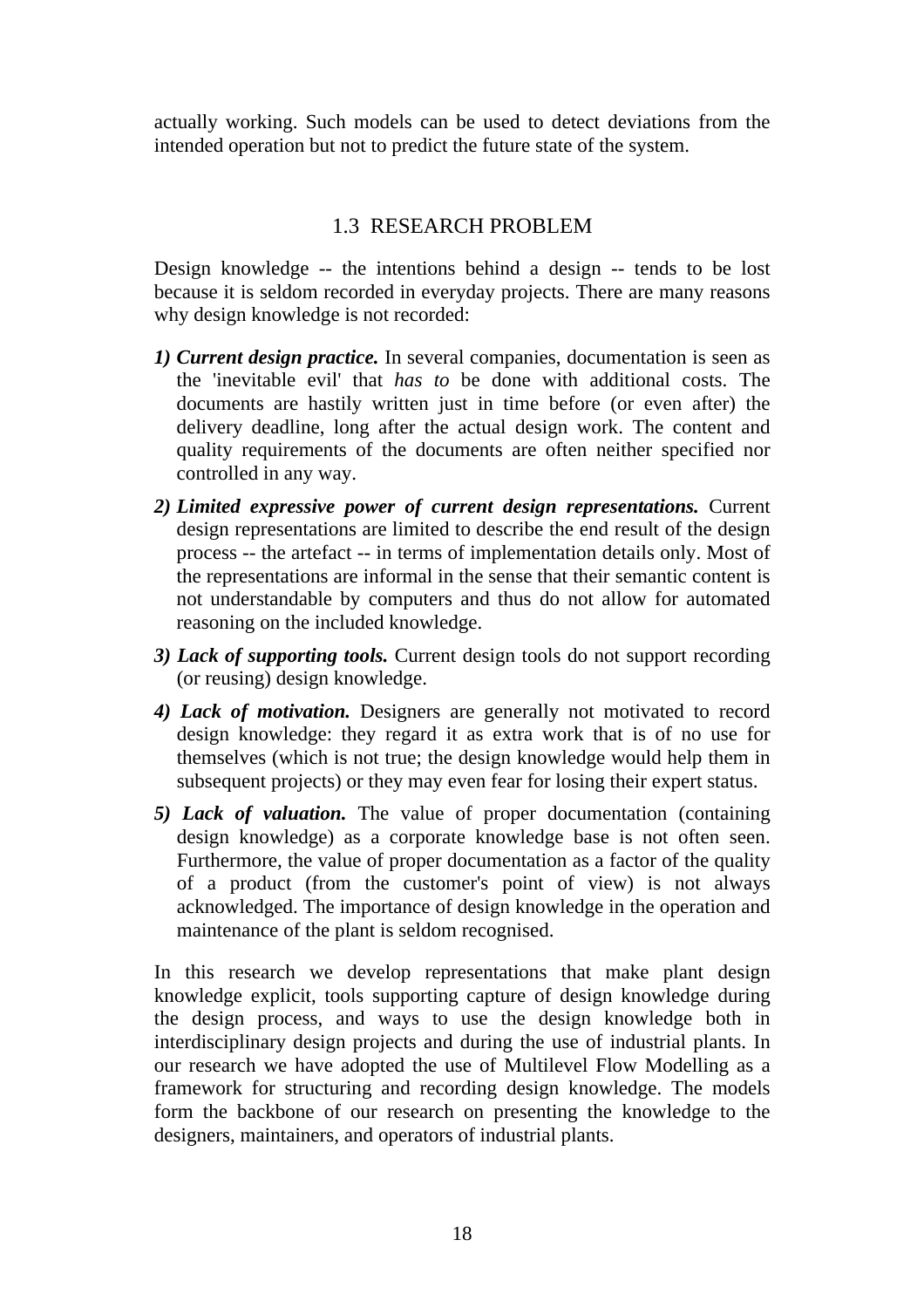From the discussion above we derive our research problem:

*How can plant design knowledge be structured and recorded in order to enhance its communication in design projects and at industrial plants?*

This problem definition is rather broad and therefore needs to be further refined into the following research questions:

- *Q1. Is it feasible to use MFM for structuring plant design knowledge?*
- *Q2. What kind of techniques are required for presenting this knowledge to plant operators?*

# 1.4 RESEARCH ASSUMPTIONS

In this thesis, we are dealing with design knowledge -- "the knowledge that led to a specific design (solution)". It is obvious that the subject, the designer, has a major role in producing this information. After all, it is most often the designer who makes the design decisions and is responsible for documenting them. This notion leads us to the following assumptions:

- *1) Designers act rationally.* This implies that designers should be aware of design goals, able to identify the design alternatives and criteria, and able to evaluate the alternatives using the selected criteria.
- *2) Motivation.* It is possible to motivate designers to record design knowledge for later use, even though they are generally not willing to change their working habits, especially when the change seems to imply more work.

#### 1.5 HYPOTHESIS

The design, maintenance, and operation of a complex system, such as an industrial plant, are demanding tasks that could be assisted by providing the people involved with design knowledge in addition to documents describing only implementation details. We propose the use of multilevel flow modelling for organising the design knowledge. We advocate the importance of representations that enable the use of the design knowledge in various phases of a plant's lifecycle.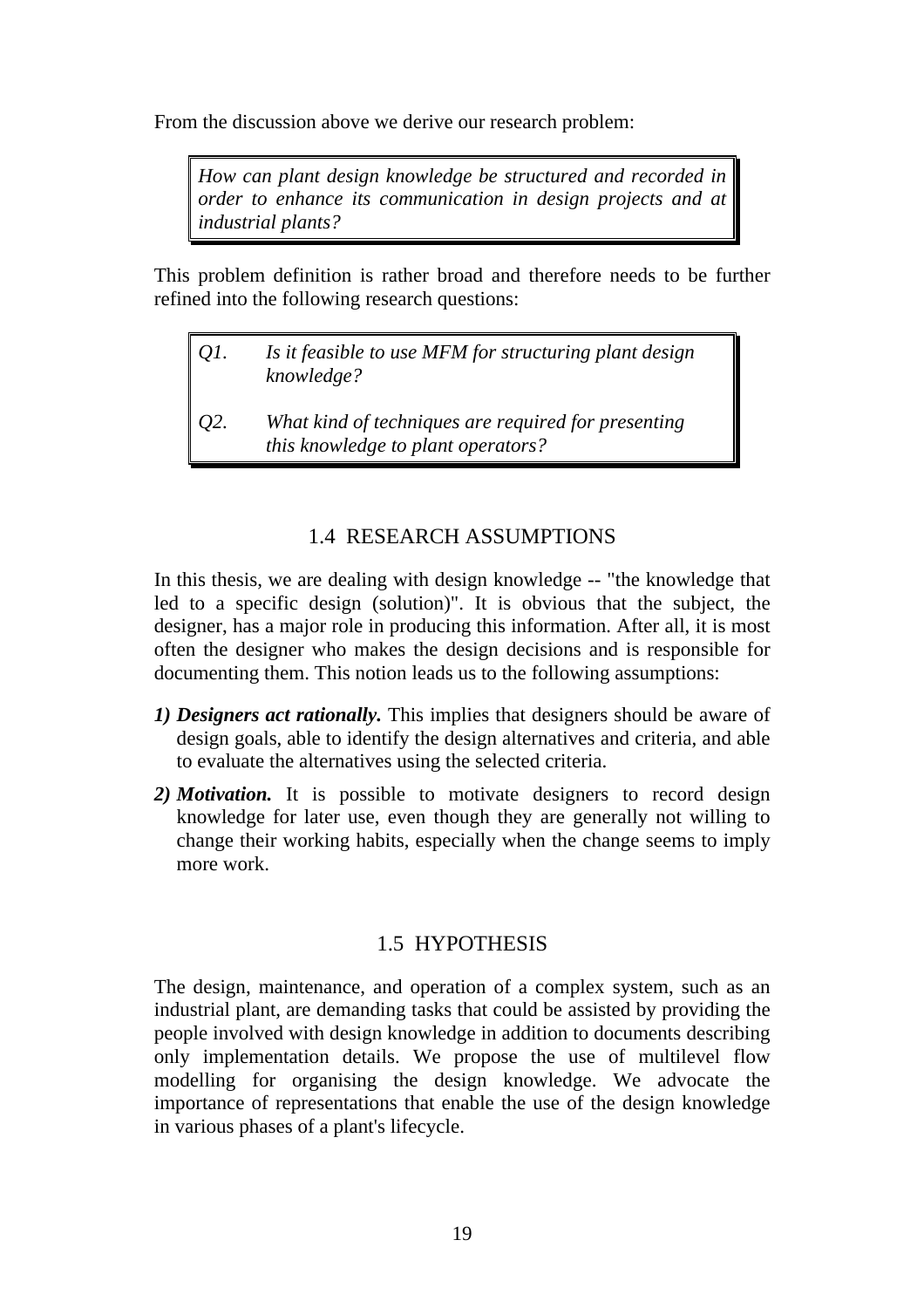We state this as our research hypothesis:

*Multilevel flow modelling can be utilised for effectively structuring and recording plant design knowledge during the plant design process, and for presenting the design knowledge to operators of the plant in order to improve the understandability of the designs.*

We can specify the work needed to validate the hypothesis as follows:

- *1) Problem analysis:* Identify design knowledge that is not recorded in current design practice but could be acquired during the design process.
- *2) Design knowledge representation:* Develop MFM-based representations for plant design knowledge.
- *3) Tools supporting design knowledge capture:* Develop MFM-based tools to support the structuring and recording of design knowledge.
- *4) Evaluation:* Apply the newly developed representations and supporting tools to real-life test cases in order to evaluate their usefulness.
- *5) Operator support systems:* Develop and demonstrate new ways to present design knowledge to plant operators.

# 1.6 RESEARCH METHODOLOGY

#### **1.6.1 Research strategy**

The approach of this research is that of constructive research. As depicted in Figure 2, it can be divided into the following three stages:

- *1) Problem Analysis:* We analyse the operation and maintenance of industrial plants, concentrating on the information needs of the plant operators when performing their tasks. We analyse the design process of an industrial plant in order to determine how communication of design knowledge could be improved from current design practices and what additional methods, tools, and representations are needed for this purpose.
- *2) Construction:* Based on the results of the problem analysis and a study of modelling techniques, knowledge representation techniques, and existing approaches, we develop an approach to the structuring and recording of design knowledge as a part of a designer's routine work. This approach includes the utilisation of MFM as a framework for recording design knowledge and tools supporting the modelling effort.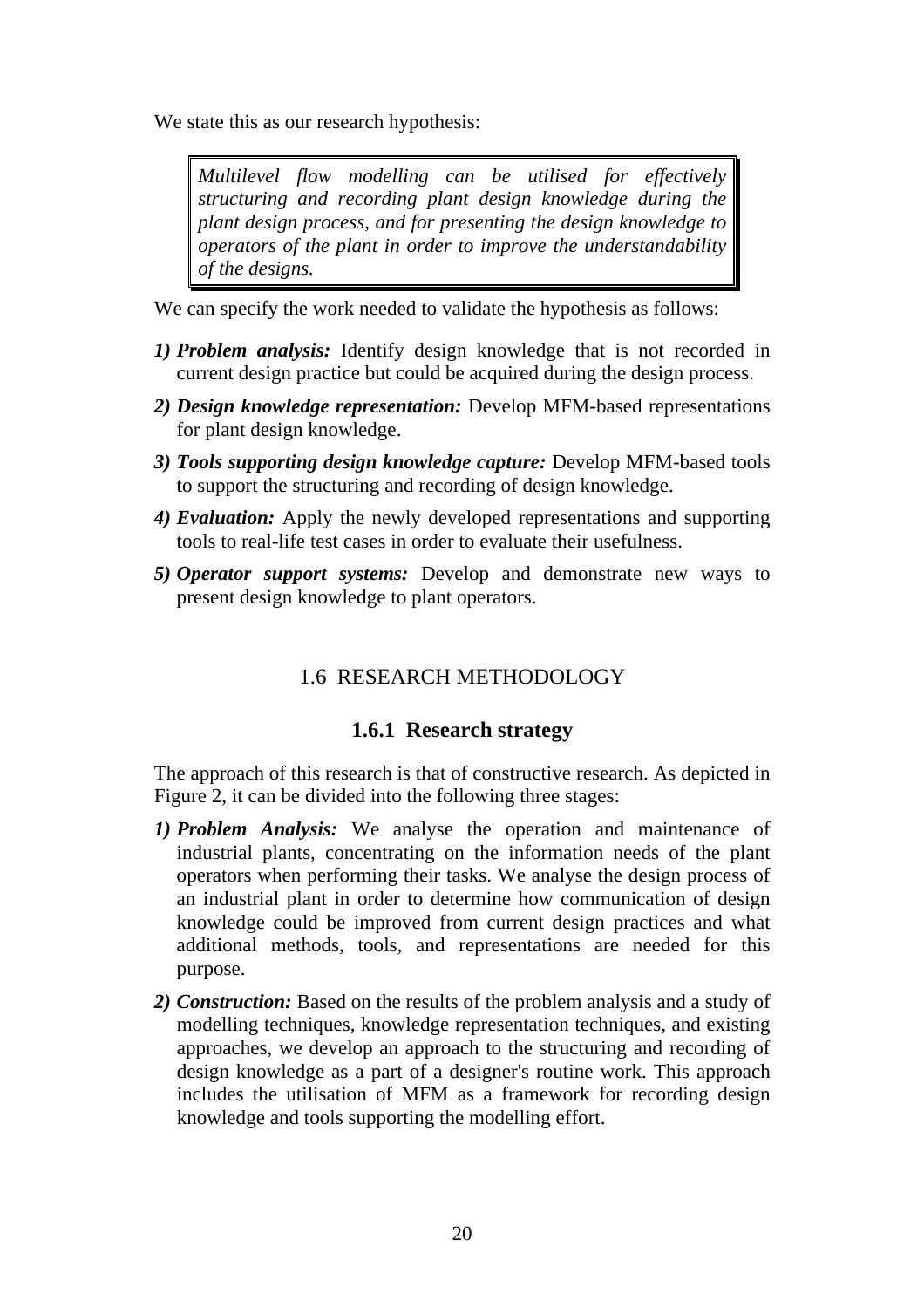*3) Demonstration:* We validate our solutions in two industrial case studies. We propose new ways to represent the design knowledge to the plant staff in order to support them in their tasks.

As shown in Figure 2, the methods used for acquiring knowledge of the current design practices (Problem analysis) were eliciting theoretical background information on plant design from textbooks, a literature review, a case study consisting of unstructured interviews of the plant staff and process and automation designers, and analysis of the plant design documentation augmented with walkthroughs with the designers.



*Figure 2. The research strategy followed.*

### **1.6.2 Scope of applicability**

This research is related to design of industrial plants. It is, however, not targeted at developing the design process, per se. The scope of the research is to develop and apply representations expressive enough to present the concepts of the domain of plant design in order to make the design knowledge explicit and to improve its communication to other people involved during the life cycle of the plant.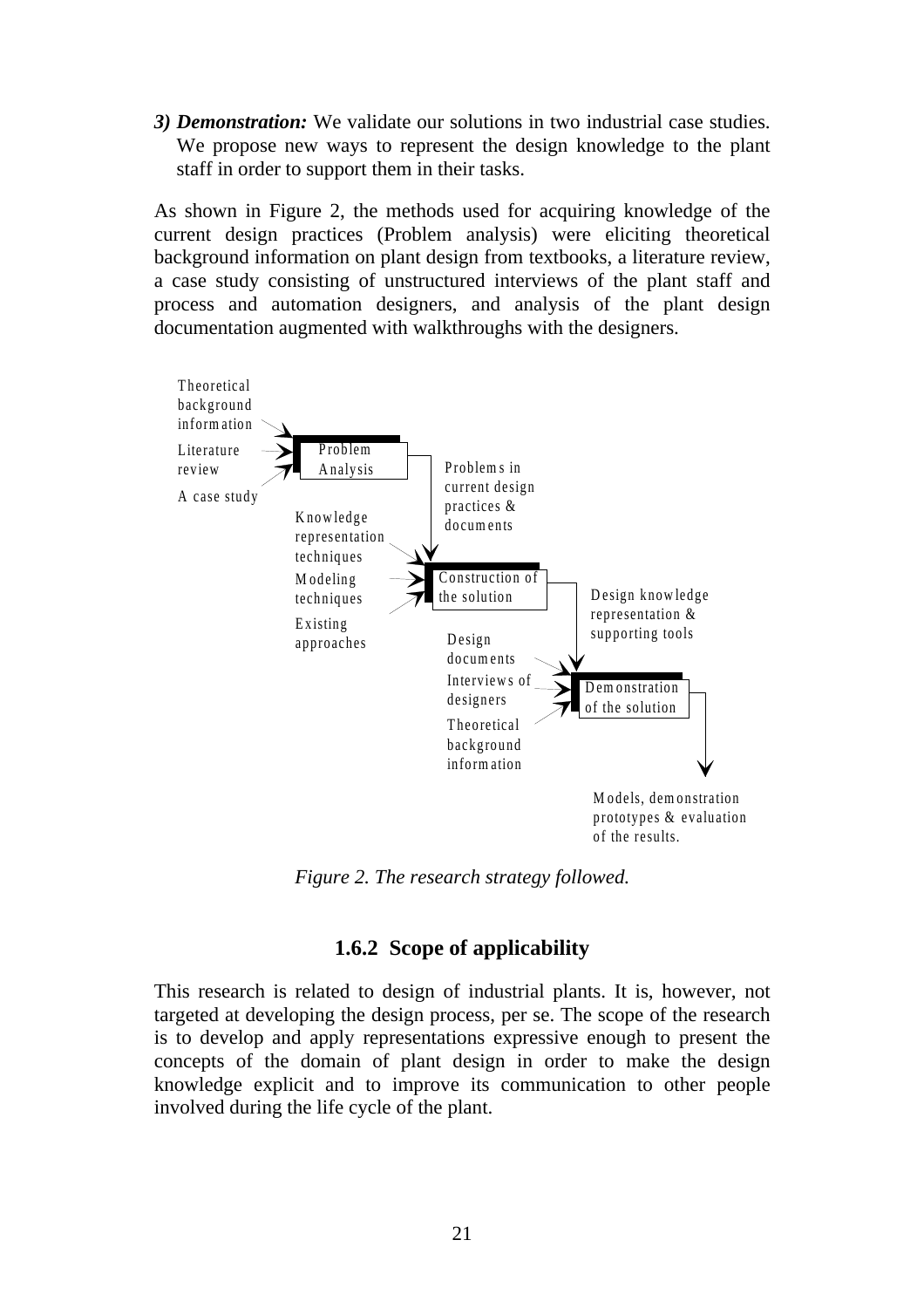Currently, the design phase of an industrial plant produces a variety of documents describing the plant and its subsystems. These documents are most valuable in describing implementation details. The idea of this research is *not* to replace those representations but to extend the documents with the *means-end* aspect, in order to improve the quality and expressive power of design documentation in general and the *management of the whole* in particular. This is necessary from the viewpoint of making design knowledge usable during the lifecycle of the plant.

We concentrate on the technical aspects of organising design knowledge during the plant design process. Our research should be judged with the following restrictions in mind:

- *1) Modelling technique.* In this work, we are not developing the modelling technique. MFM is used on an "as-is" principle. We have mainly utilised the two hierarchies provided by the modelling technique: whole-part and means-end. Modelling the normative behaviour of the plant using the mass and energy balances of the flows and using those models to detect process deviations is not specifically addressed in this thesis.
- *2) Modelling method.* Multilevel flow modelling provides a way to represent an artefact but it is not a modelling *method* in the sense that it would support or guide the modelling process. A guideline for modelling is, however, presented by Lind (1990). Regrettably, it does not provide a clear procedure on how to recognise the goals. Developing such a method is out of the scope of this research, even though we make some suggestions on this topic in Paper IV.
- *3) Application field.* Multilevel flow models are well suited for representing *process and control engineering* aspects of *continuous* processes due to their ability to describe flows. The flow functions are meant for representing mass, energy, and information flows in the system. This limits the scope of applicability of the modelling technique: it is most suitable for representing processes dealing with real substances. In this sense, our case studies were optimal targets for MFM, the first one representing an energy process and the second one a process with gas flows.
- *4) Experiential knowledge.* As stated in Paper I, the authors are fully aware that design knowledge is not enough for the plant operators to perform their work. This is because the actual operation of the system cannot always be predicted at design time and may differ from the designed operation. Experiential knowledge of the operation of the plant is thus required. This research is limited to storing and representing design knowledge. In Chapter 6, however, we show how the structure imposed by the multilevel flow model of the system can be used as a framework to effectively store and retrieve experiential knowledge.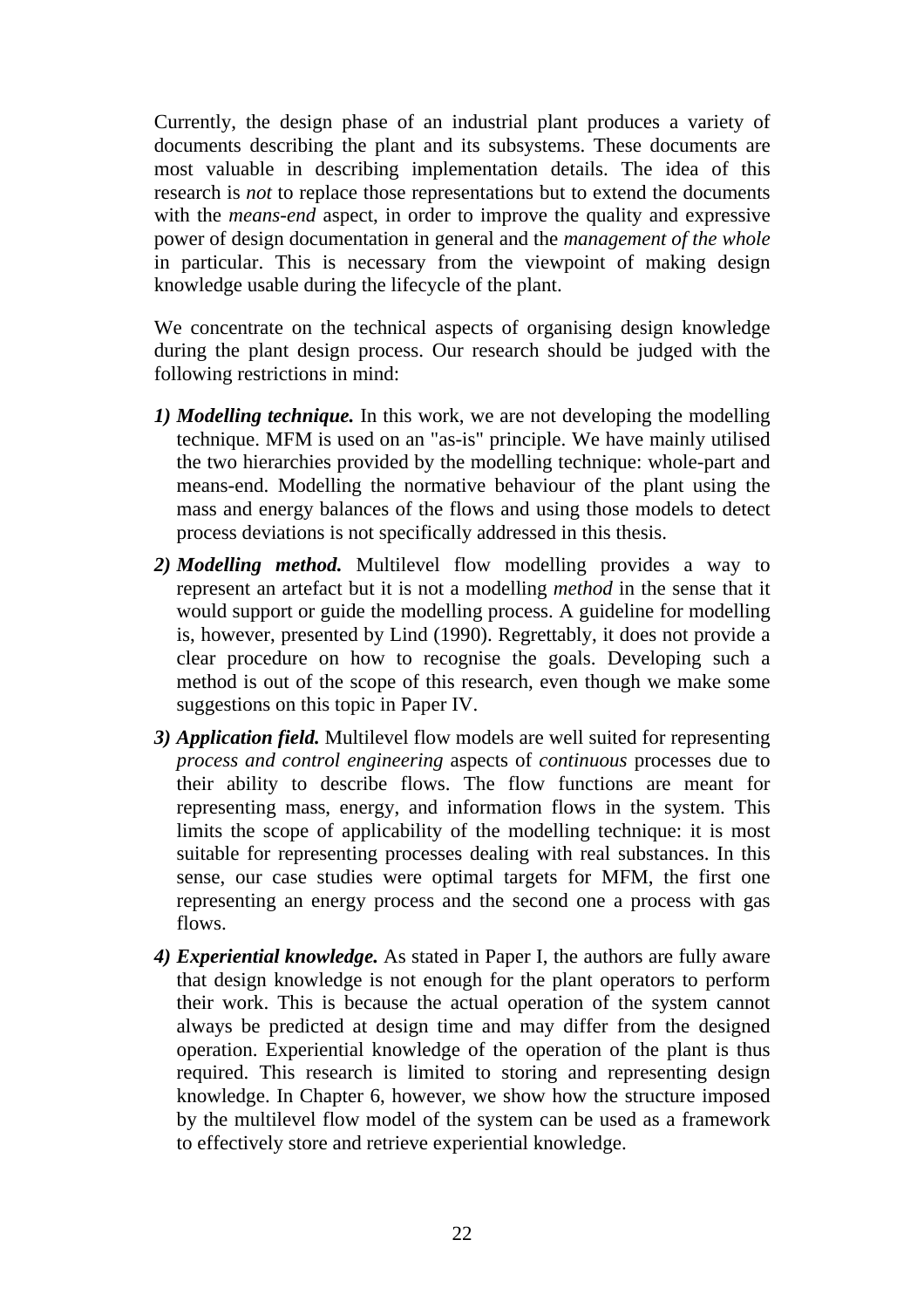- *5) Managerial aspect of design knowledge.* We do not address the managerial aspect on how to control the timescale, costs, and quality aspects of design projects even though we are aware of its necessity in real-life projects. However, improved design documentation will serve the needs of the management by providing information on what tasks have been performed.
- *6) The organisational aspect.* We concentrate on the technical aspects of recording and utilising design knowledge. We do *not* address the problem of how to introduce into an organisation a novel design approach that inevitably requires changes in the current practices both at the individual and organisational levels.

### 1.7 RESULTS

This work contributes to improving the design, use, and maintenance of industrial plants through recording and representing design knowledge in a systematic way.

The results can be summarised as follows:

- ❏ Needs analysis. An analysis of the operation and maintenance of industrial plants concentrating on the information needs of the plant operators when performing their tasks. An analysis of the design process of an industrial plant, in order to find out what should be improved in current design practices and what additional methods, tools or representations are needed.
- ❏ An approach and supporting tools for structuring and recording design knowledge as a part of the designers' work using MFM as a framework.
- ❏ Design and implementation of a design environment that makes the design knowledge explicit and assists the designer in reusing existing designs.
- ❏ Demonstration of the use of the approach and the supporting tools in two case studies.
- ❏ Design of new techniques for presenting the design knowledge to the operators of industrial plants. Implementation of two operator support system prototypes based on the knowledge captured in the case studies.

The results can be viewed as a framework for systematically recording design knowledge at design time in order to improve the understandability of the designs both from a functional and a (design) decision-making point of view at reuse (redesign of similar artefacts), maintenance, and utilisation phases. We demonstrate the use of the approach with two case studies to validate its applicability. In both cases, a subsystem of an industrial plant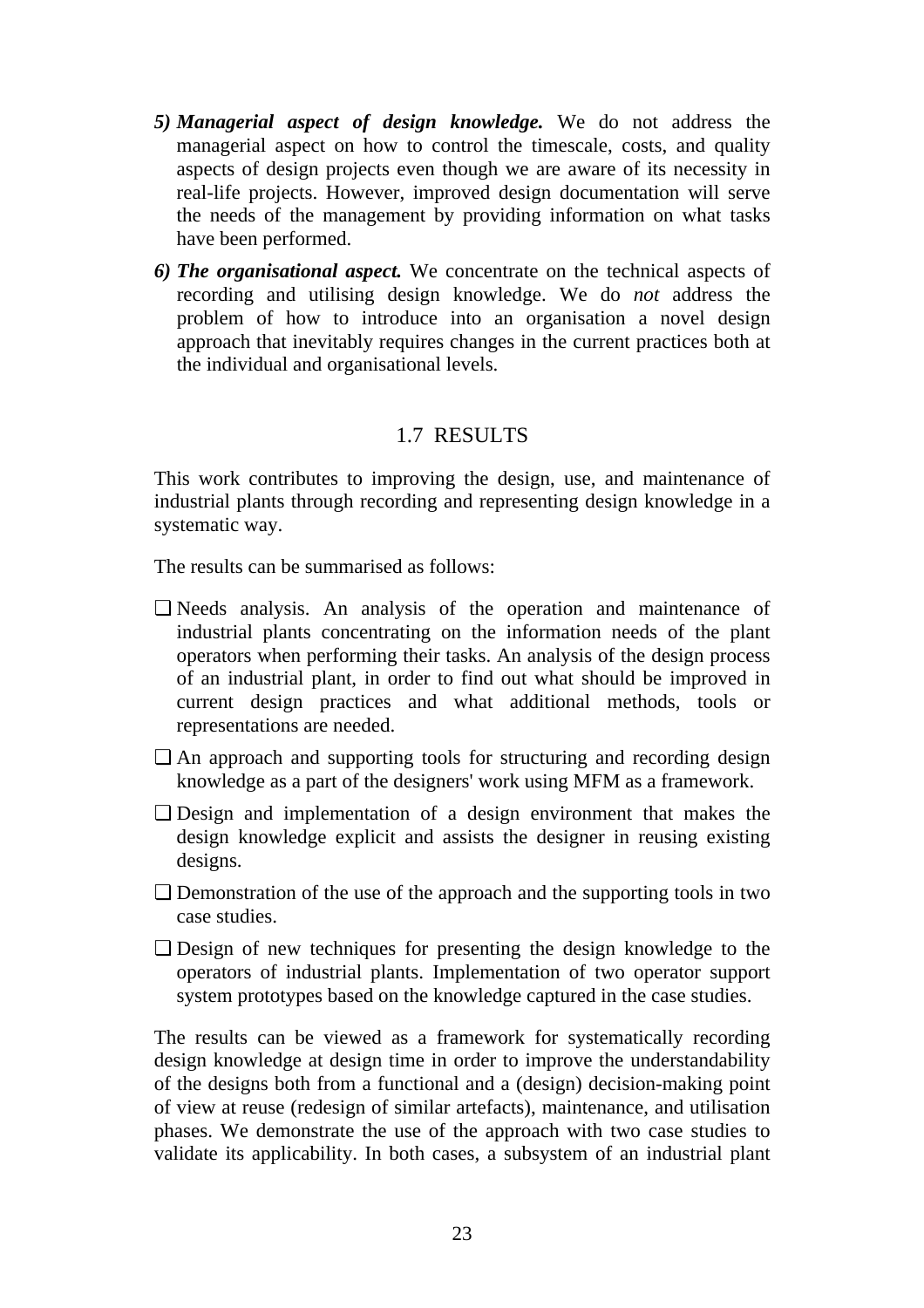was modelled using MFM and the tools developed in this work. The first case was a feedwater system of a power plant, and the second a gas system of a detector experiment at CERN (from the point of view of complexity the detector experiment can be regarded as an industrial plant). The emphasis was on capturing functional design knowledge.

The knowledge acquired through modelling was used as a major information source when implementing the operator support systems. The design knowledge stored in the object hierarchy of the design tool was automatically converted to a representation required by the operator support systems, using the facilities implemented in the design environment.

The results are discussed in more detail in the following chapters and in the original Papers I to IX included in the appendices.

### 1.8 OUTLINE OF THE DISSERTATION

This thesis concerns enhancing the communication of design knowledge, i.e. how to capture such knowledge during the design process and how to present it not only to other designers but to operators of the designed artefact. The structure of this dissertation is the following:

- ❏ Chapter 1 states the research problem and gives a brief introduction to its background.
- ❏ Chapter 2 introduces the concepts related to design that are used in this thesis. The essence of design knowledge is discussed.
- ❏ Chapter 3 contains a brief survey of design representations and design tools. Problems of current design practices are discussed.
- ❏ Chapter 4 gives an introduction to multilevel flow modelling and explains how design knowledge can be captured using MFM as a framework.
- ❏ Chapter 5 shows the features of a design environment that is capable of capturing the design knowledge targeted in this research. Reuse of the design knowledge is discussed from the designers' point of view.
- ❏ Chapter 6 discusses how to present design knowledge to the operators of industrial plants. The chapter describes the principles and implementation of the operator support systems built in the two case studies.
- ❏ Chapter 7 gives an introduction to the original Papers I IX that form the basis of this dissertation. The papers are included as Appendices 1 - 9.
- ❏ Chapter 8 sums up the work done in this research and draws conclusions about its relevance. Directions for further research are presented.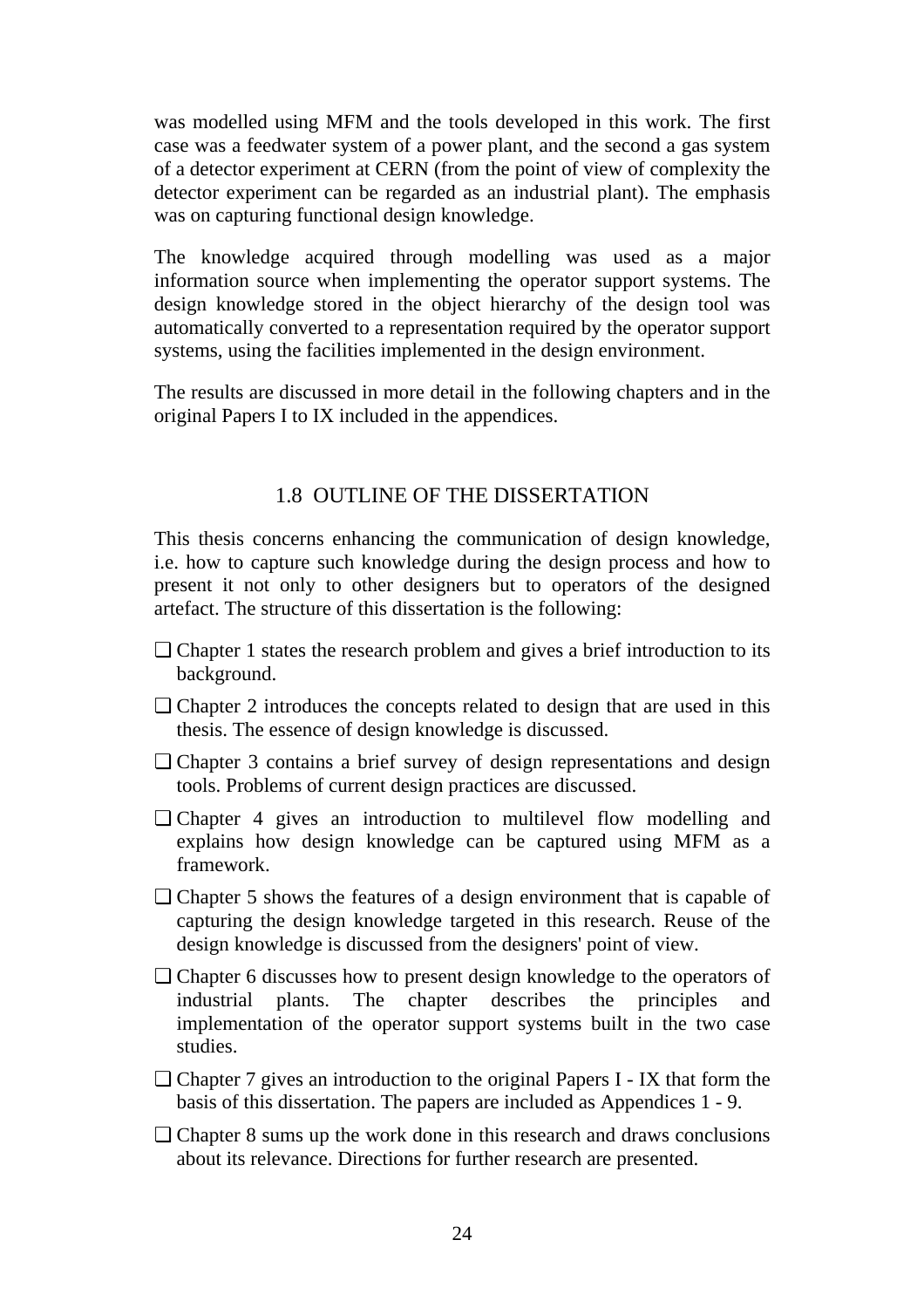# **2 ENGINEERING DESIGN**

"Engineering design is a purposeful activity directed toward the goal of fulfilling human needs, particularly those which can be met by the technological factors of our culture." (Asimov 1974)

M. Asimov states that "A designer does not usually produce the goods or services which immediately satisfy a consumer's needs. Rather, he produces the model which is used as a template for replicating the particular good or service as many times as required" (Asimov 1974). Hence, design appears to be about the creation of descriptions (i.e. models) of physical artefacts that perform the desired functionality. The design process produces several kinds of models of the artefact for different purposes such as analysing the design (e.g. simulation models) and manufacturing the artefact proposed by the design (e.g. CAD drawings). Unfortunately, these models generally represent only the outcome of the design process. However, there is a lot more information related to design that both could and should be captured and utilised.

Design can be regarded as a transformation from the functional domain to the physical domain (Mostow 1985). Thus, design is to a great extent reasoning about function; *how* to achieve the desired functionality. Yet, these considerations are seldom represented in design descriptions that depict only *what* is in the design.

A design problem can formally be regarded as a search problem in a large space for objects satisfying multiple constraints. Only a limited number of objects in the problem space provide satisfying solutions to the problem (Newell & Simon 1972, Brown & Chandrasekaran 1989). Given an initial state, the problem is to achieve a goal state, i.e. to find a path of design moves (transitions) in the space leading from an initial state to a goal state. Generally it is not feasible to perform a design task through exhaustive search. Domain knowledge and heuristics can be used for drastically reducing the search space. In this research, we view design as a process comprising of successive elaborations of the design descriptions. Each elaboration refines the design from the abstract to more concrete or from the general to more detailed level until the final design is achieved. The information related to this process -- what decisions were made, *why* and under what circumstances they were made, and what alternatives were considered -- provides a sound basis for understanding design decisions.

Design is often divided into three classes depending on the degree of novelty present in the design (Pahl & Beitz 1988, Brown & Chandrasekaran 1989):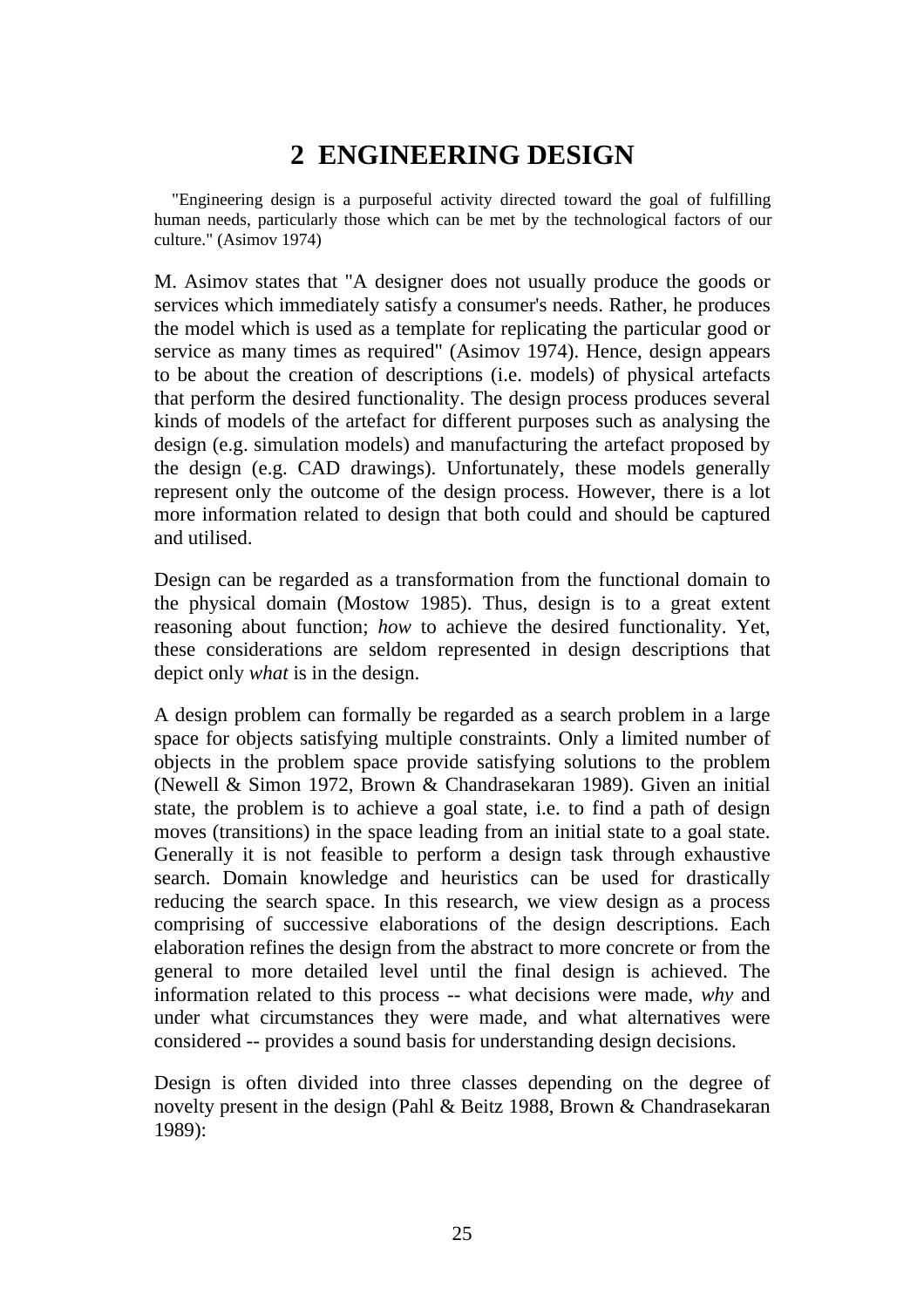- ❏ Original design, where the designer has to elaborate an original principle for implementing a system.
- ❏ Adaptive design, which involves adapting a known system to a changed task while the principle of solution remains the same.
- ❏ Variant design, which involves varying the size or arrangement of a system.

According to Brown and Chandrasekaran, original design is open-ended, *creative* design that calls for major new inventions. The average designer seldom faces tasks requiring original design (Brown & Chandrasekaran 1989). The tasks of designers most often fall into the categories of adaptive and variant design, the distinction between which cannot be precisely fixed. In these categories a powerful problem decomposition already exists, and due to the stable technology basis in process industries only a limited number of alternative solutions are available to the subproblems. In adaptive and variant design, prior designs or versions of a design form a major source of knowledge. In addition to problem decomposition they can provide optimal, necessary, or acceptable solutions to the subproblems and information on previously tried "false turns", since they describe how the design evolved over time.

In fact, a great part of all industrial engineering can be regarded as redesign, i.e. making changes or improvements to earlier designs. In the process industry, these changes primarily take place when a new plant is being designed or during plant revisions. Regularly, earlier designs are used as a basis for new or modified plants. In many cases, essential improvements in design quality and productivity can be obtained. Reuse of earlier designs also allows novice designers to apply proven solutions produced by design experts in their work.

Reuse is often limited to the reuse of existing designs - not the knowledge behind them. This is a natural consequence of the fact that design knowledge is generally not recorded. This can be dangerous for two reasons. First, there is the problem of how to recognise a similar case among earlier designs without proper information. Applying old solutions to implicitly similar problems is much based on the art of good guessing. Second, two different phases should be distinguished in the revision of earlier designs: understanding and making changes (Fischer *et al.* 1991). Without understanding the original design, the designer is most probably unable to estimate all the effects of a change.

We are interested in the essence of this design knowledge, both the hows and whys, that leads to a specific design. The next subchapter is devoted to discussing the concept of design knowledge.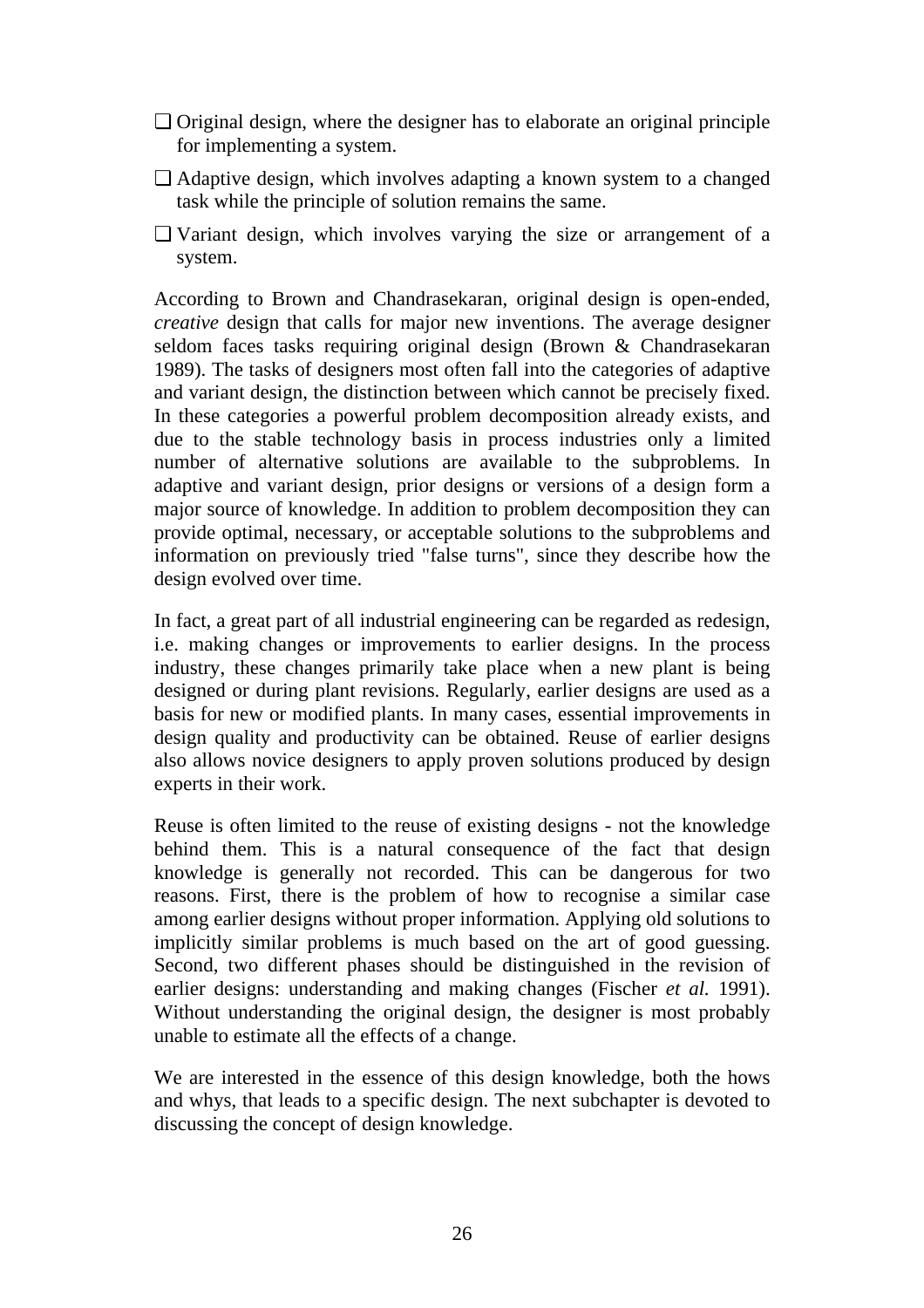### 2.1 DESIGN KNOWLEDGE

Design knowledge is often referred to as 'the knowledge that led to a specific design' or as 'the designer's intentions behind a design'. Briefly, design knowledge is the expertise designers apply while making design and implementation decisions. We share the view of Gruber and Russell (1990) that design knowledge can be utilised as a source for explanations in response to questions about the design, providing design rationale (DR).

In this research, design knowledge is classified into two categories: *artefact-related* and *design-related* (Gruber & Russell 1992, Chandrasekaran *et al.* 1993). It is essential to note the distinction between these two knowledge categories: the former explains a design (i.e. the artefact) through its functionality whereas the latter describes the design *process* that led to the design. As a source for design rationale this approach is broader than the one generally applied within the DR research community where most researchers concentrate solely on the design process (Lee & Lai 1991, Conklin & Yakemovic 1991, Fischer *et al.* 1991).

We acknowledge the existence and necessity of the managerial aspect of controlling design projects but it is outside the scope of this research. However, the managerial aspect does have some influence on the other knowledge categories. The management of a design project deals with controlling the timescale, costs, and quality of design projects. Quality assurance has a close relationship with the work done in this thesis. The quality of design work is typically assured by following guidelines that specify how the design work should proceed. The guidelines should explicitly identify both the phases of the design process and the results of each phase. Typically the results are reviewed in technical meetings as a part of the project co-ordination activities. The work presented in this thesis could support the managerial aspect in the sense that improved documentation enhances communication of the project's status to the management.

Another distinction is made regarding the formality of the design knowledge. In this research, design knowledge is considered formal if it is represented in a way that allows a computer to reason using it. It is important to note that a typical CAD diagram does not fulfil this requirement. Even though the diagram is syntactically formal in the sense that it includes a set of unambiguous symbols that can be connected according to a predefined syntax, its semantics is not interpretable by the computer. Another informal representation for design knowledge is written text. However, text can be made semi-formal, i.e. partly processable by the computer, by introducing a structure into design documents.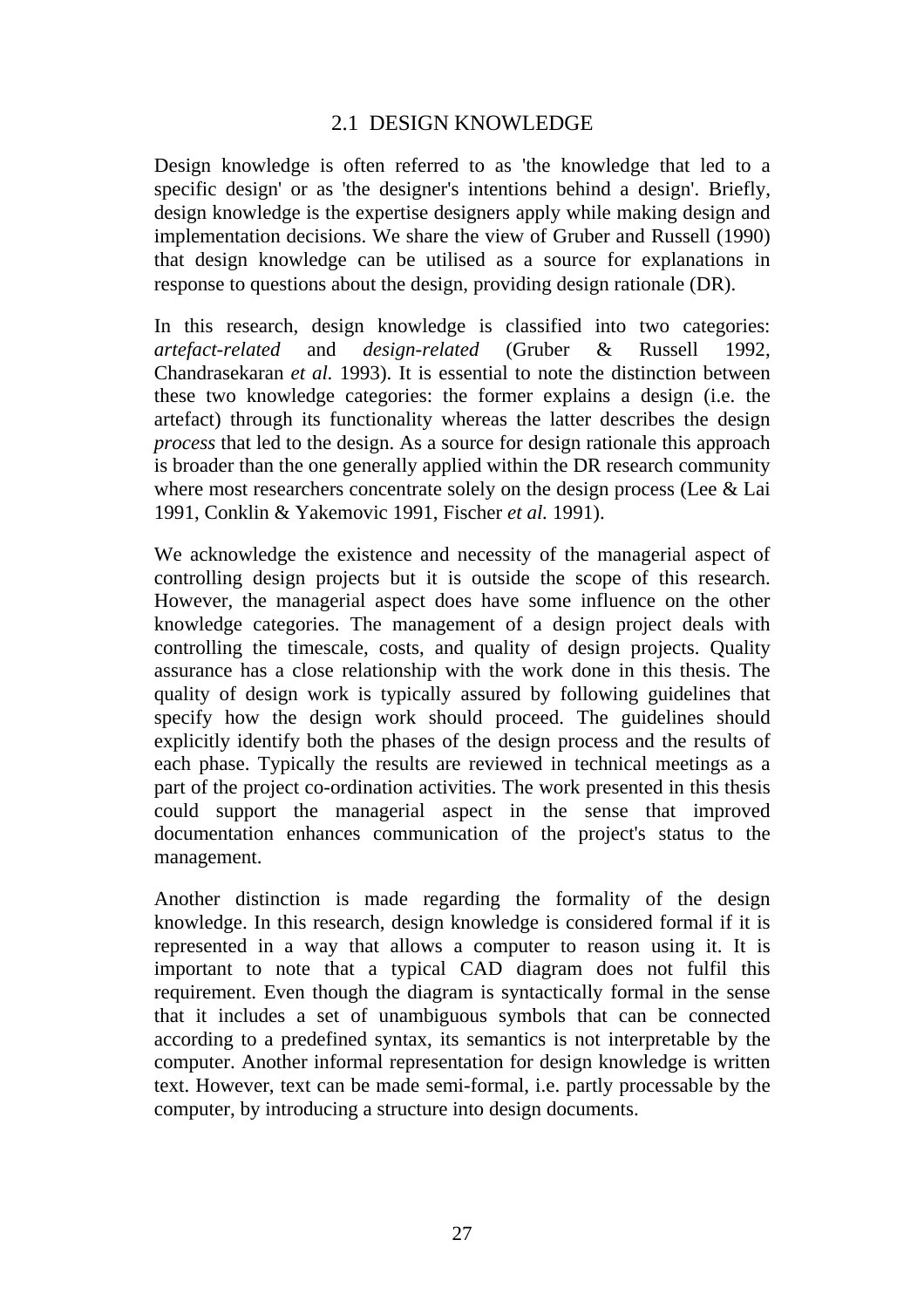### **2.1.1 Artefact-related design knowledge**

Initially, any man-made system is designed with one or many specific purposes in mind, typically to fulfil specific needs. The system to be designed has specific functional and structural requirements. The designer's work is to turn these requirements into a design that can be implemented. The end result of the designer's work, the design documents, thus typically reflects the implementation issues such as the manufacture and assembly of the system. The design documents do not lay out a trail from the design to the requirements showing why the system was designed in a specific way.

To define artefact-related design knowledge we have to distinguish between *function design* and *form design*. This dichotomy is recognised in the work of several researchers, especially those emphasising a systematic approach to design (Pahl & Beitz 1988, VDI 2221 1987, Suh 1990).

Pahl and Beitz describe function as "the general I/O relationship of a system whose purpose it is to perform a task" on the basis of its *inputs* and *outputs* that can be *material*, *energy,* and *signals* (i.e. information). The definition given by Suh (1990) states that "function is something we want to achieve" in design while form (i.e. the physical solution) is "how we want to achieve it".

The concept of form should be understood in a wide sense as the physical implementation of the artefact. As such, it includes the structural description of the solution, topology, geometry, and material. This knowledge is often referred to as *structural* knowledge.

Systematic approaches to design generally propose a phased design process. They all consist of similar design phases even though the number and naming of phases are somewhat different. Figure 3 shows the approach proposed by Pahl & Beitz consisting of clarification of the task, conceptual design, embodiment design, and detail design. The early design phases (especially conceptual design) are more associated with function design while embodiment and detail design mainly deal with form design.

In task clarification, the requirements of the system and the design constraints should be identified. We emphasise that the requirements should be quantified, if possible, and further refined to explicit goals of the system. Conceptual design generates a function structure that is refined into a detailed design during the embodiment and detail design phases. Deriving a function structure from the requirements necessitates design knowledge: the designer has to apply underlying knowledge of whether the proposed functions are realisable within a specific technology (Leppälä 1995).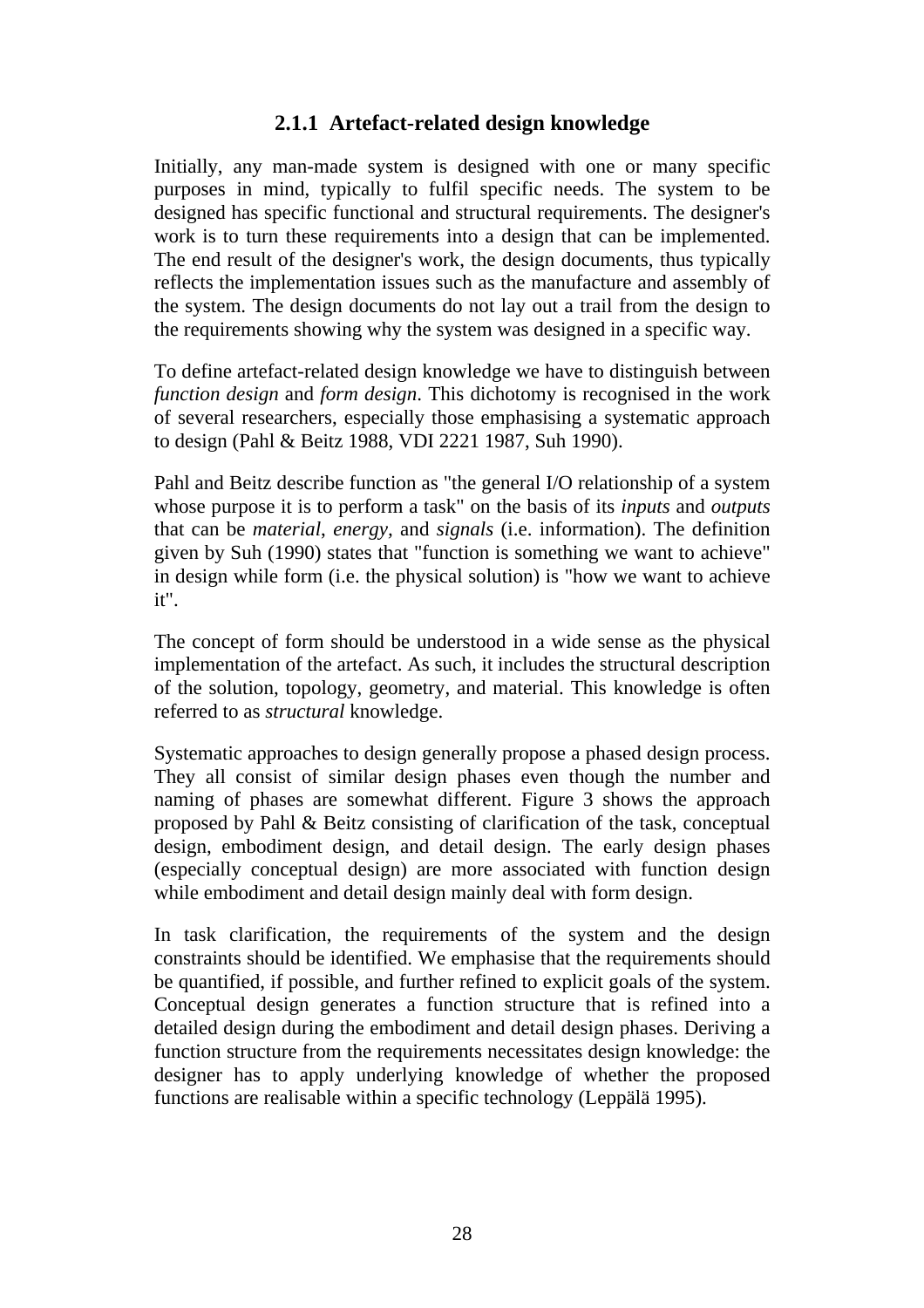

*Figure 3. The main phases of design (Pahl & Beitz 1988).*

Now we can define another class of artefact-related knowledge, *functional* knowledge, as a *mapping* among the functional requirements or rather the design goals of the system, the overall function structure, and the detailed design representing the form aspect. Functional knowledge explains a design through its intended function, i.e. how the designer meant it to work. The meaning or purpose of any part in a system can be explained via the function it was designed to accomplish in the system.

Structural and functional knowledge represent *declarative* knowledge about an artefact. Another important class of design knowledge is *behavioural* knowledge. The system, its subsystems and components can be in various *states* representing their behaviour. For an industrial plant such principal states are stand by, stopped, startup, normal operation, shutdown, and disturbance2. These states may have different goals or at least the priority of the goals can be different in the various states. This implies that the role of the functions (and the devices) may become dependent on the state of the system. Behavioural knowledge, consisting of the states of the process, the conditions for state transitions, the actions together with their conditions and their order of execution, timing, and possible disturbances, forms a basis for specifying how to operate the process. This information is extremely important for the automation designer.

 $\overline{a}$ 

<sup>2</sup>Due to their complexity and relatively long duration startup and shutdown are often regarded as states of their own even though they essentially are state transitions.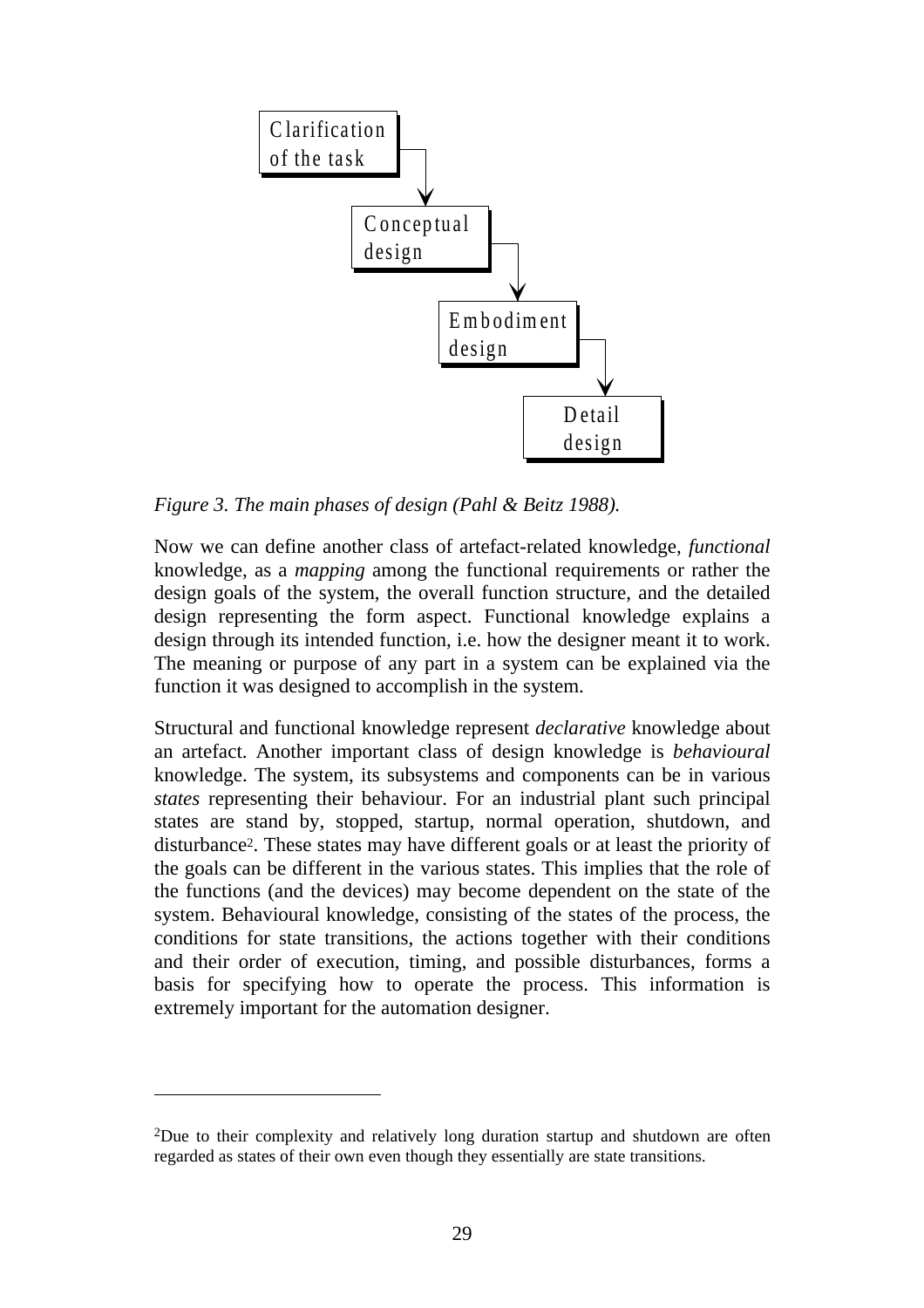Decomposing a design problem too complex to be solved by an individual designer into smaller subproblems is a common way of managing complexity in engineering. Decomposition implies that the functional (and other) requirements of the original problem need to be parcelled out to the specifications of the subproblems. A number of alternative decompositions for a problem may exist, in which case a selection has to be made. *Decomposition* knowledge -- D -> D1, D2, D3, ... Dn, where D is the given problem and Di's denote the smaller subproblems -- represents a kind of design knowledge since it can be reused during future design of similar artefacts where it may help reduce the size of the search space (Brown & Chandrasekaran 1989, Chandrasekaran 1992). A typical form of decomposition knowledge is present when functional specifications can be decomposed into a set of subfunctions (Freeman & Newell 1971). *Design plans* are a special case of decomposition knowledge; in addition to the decomposition they specify a sequence of design actions to take for producing a piece of abstract or concrete design (Brown & Chandrasekaran 1989, Chandrasekaran 1992).

### **2.1.2 Design-related design knowledge**

Designers are usually preoccupied with creating an artefact that achieves a desired functionality. If the same functionality can be achieved using various alternatives, design involves selecting one of several functionally equivalent design alternatives (that already exist at some level of description), i.e. making design decisions (Kannapan & Marshek 1992). While making the decisions, the designers have to consider many other aspects related to the artefact such as its costs, manufacture, assembly, testing, service, and operation.

The design process involves a series of interdependent design decisions that contribute to the development of the final design. Design-related knowledge deals with the design process itself: both design decisions and the underlying knowledge. The knowledge underlying these decisions is a major source of design rationale answering the question of why a specific alternative was preferred or rejected.

Before having a look at design as a decision-making process and the related knowledge, it is useful to state the concepts related to the design process which are used in this work. The concepts presented in Table 1 originate (although slightly modified) from the ontology of design defined by Gruber and Russell (1990).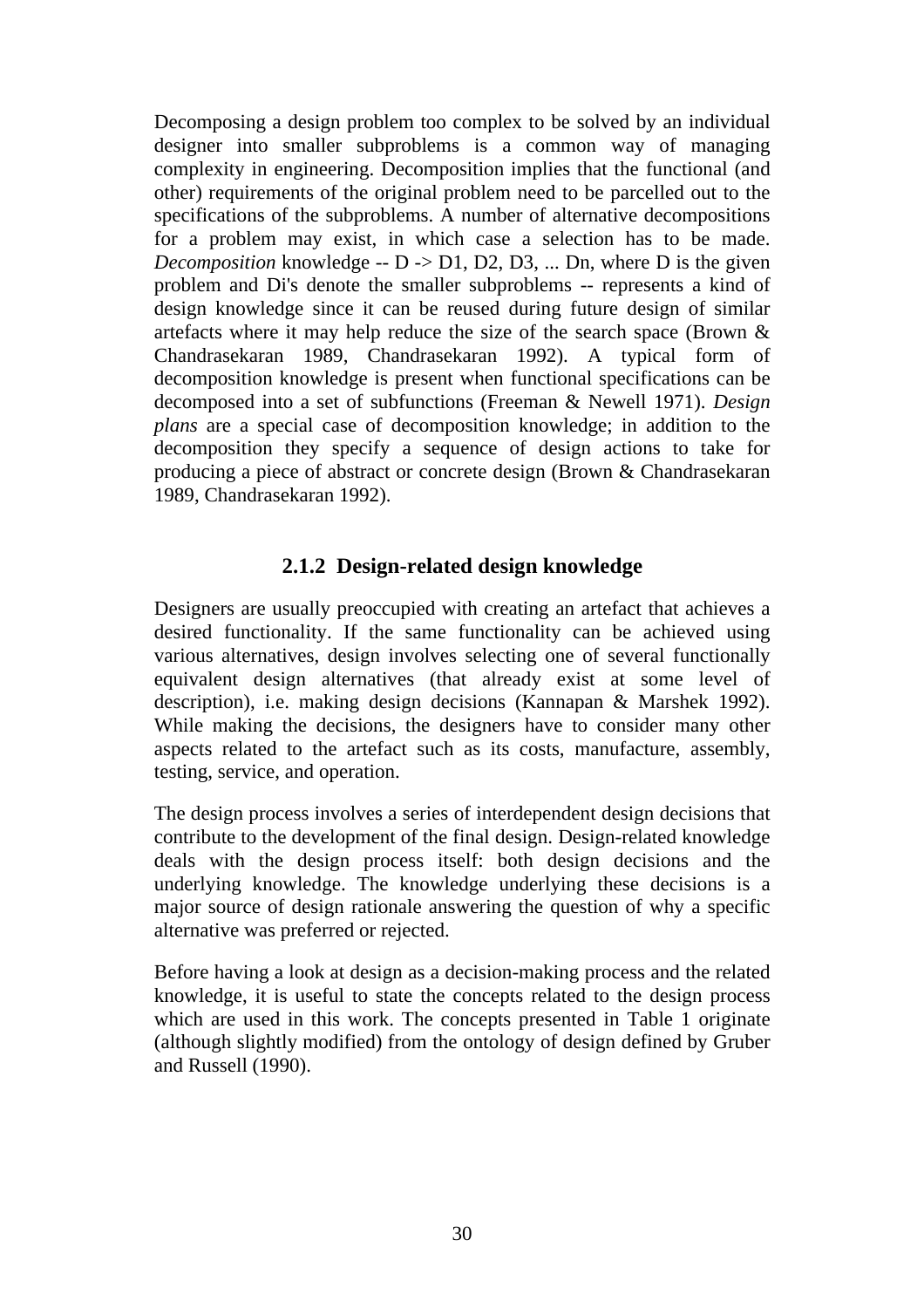| Artefact:             | A man-made system that has been designed with a<br>specific purpose in mind.                                                                                                                                                                                                                                  |
|-----------------------|---------------------------------------------------------------------------------------------------------------------------------------------------------------------------------------------------------------------------------------------------------------------------------------------------------------|
| Design:               |                                                                                                                                                                                                                                                                                                               |
|                       | An intermediate or end result of the design process;<br>a description of a designed artefact.                                                                                                                                                                                                                 |
| Design alternative:   | A proposed design (solution) meeting the design<br>constraints and requirements of the design issue at<br>hand.                                                                                                                                                                                               |
| Design constraint:    | A limiting factor that has to be taken into account in<br>the design work. Constraints may pertain to the<br>parameters (e.g. physical properties such as<br>weight), to the design process (maximum duration,<br>cost-efficiency, etc.) or to manufacturing,<br>assembling, testing, and using the artefact. |
| Design criterion:     | A feature of the design alternatives that can be<br>used in their evaluation in order to choose the best<br>fit.                                                                                                                                                                                              |
| Design decision:      | A choice among design alternatives. A description<br>of a design decision should specify the design<br>issue, the set of alternatives considered, relevant<br>criteria, the evaluation function, and the outcome of<br>the decision.                                                                          |
| Design goal:          | A goal or objective that the artefact under design<br>has to achieve.                                                                                                                                                                                                                                         |
| Design intention:     | A typically tacit design goal of the designer.                                                                                                                                                                                                                                                                |
| Design history:       | A record of design decisions.                                                                                                                                                                                                                                                                                 |
| Design issue:         | A description of a design problem for which a<br>solution is searched among design alternatives in<br>order to make a design decision.                                                                                                                                                                        |
| Design justification: | An explanation of why a specific alternative was<br>chosen with respect to a set of criteria.                                                                                                                                                                                                                 |
| Design knowledge:     | Knowledge underlying the design process that led<br>to a specific design.                                                                                                                                                                                                                                     |
| Design move:          | An action in the design process that produces a<br>change in the design.                                                                                                                                                                                                                                      |
| Design process:       | The process of creating and refining a design.                                                                                                                                                                                                                                                                |
| Design rationale:     | An explanation (based on design knowledge) of<br>how and why an artefact is designed the way it is.                                                                                                                                                                                                           |
| Design requirement:   | A functional or structural requirement regarding the<br>artefact.                                                                                                                                                                                                                                             |
| Evaluation function:  | A function used for evaluation of design alternatives<br>with respect to a set of design criteria.                                                                                                                                                                                                            |

*Table 1. Characterisation of the concepts related to the design process.*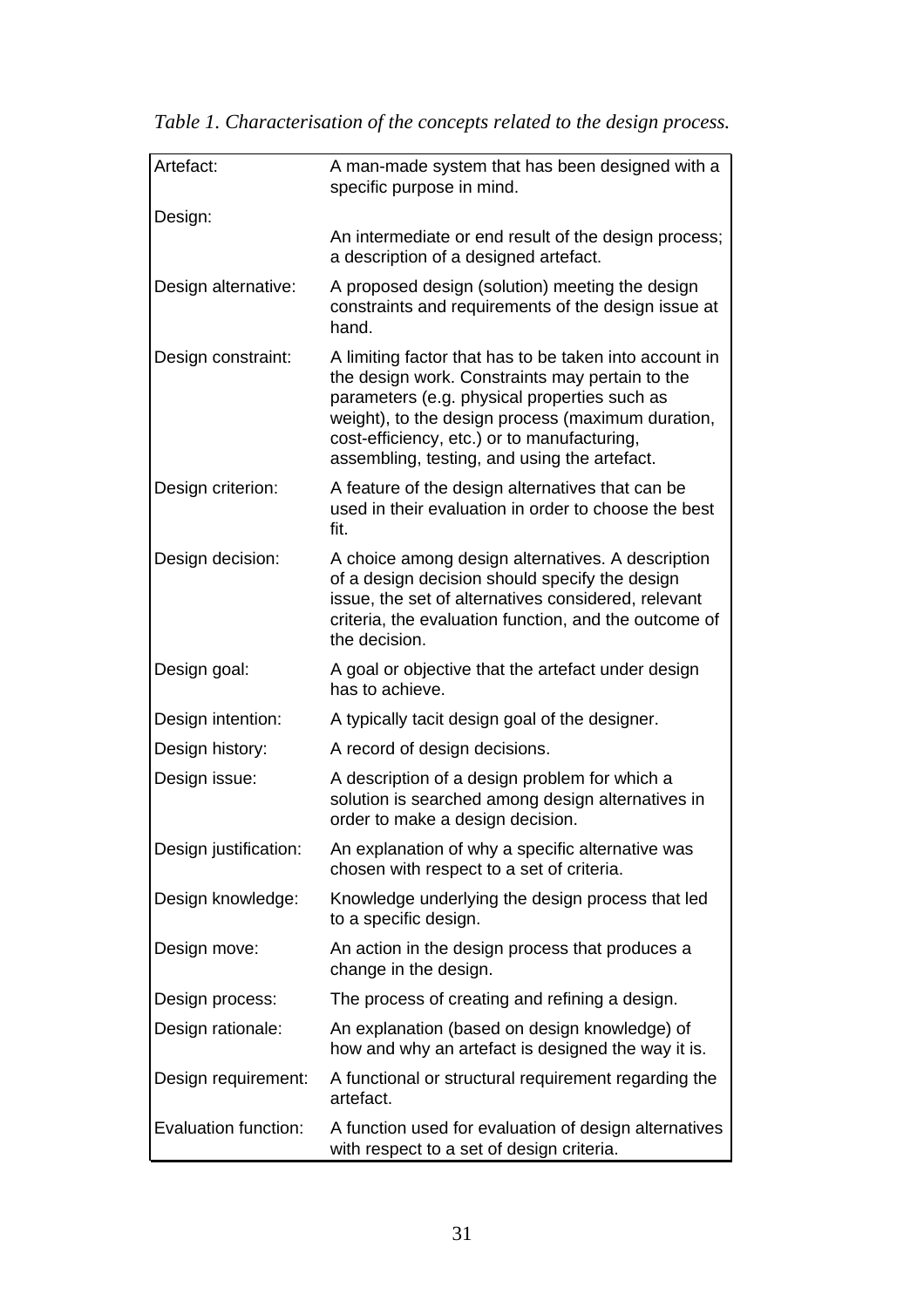Figure 4 shows a simplified model of design as a decision-making process.



#### *Figure 4. Design problem solving.*

Design requirements and constraints are refined into a problem definition explicitly expressing the design goal and constraints. Based on design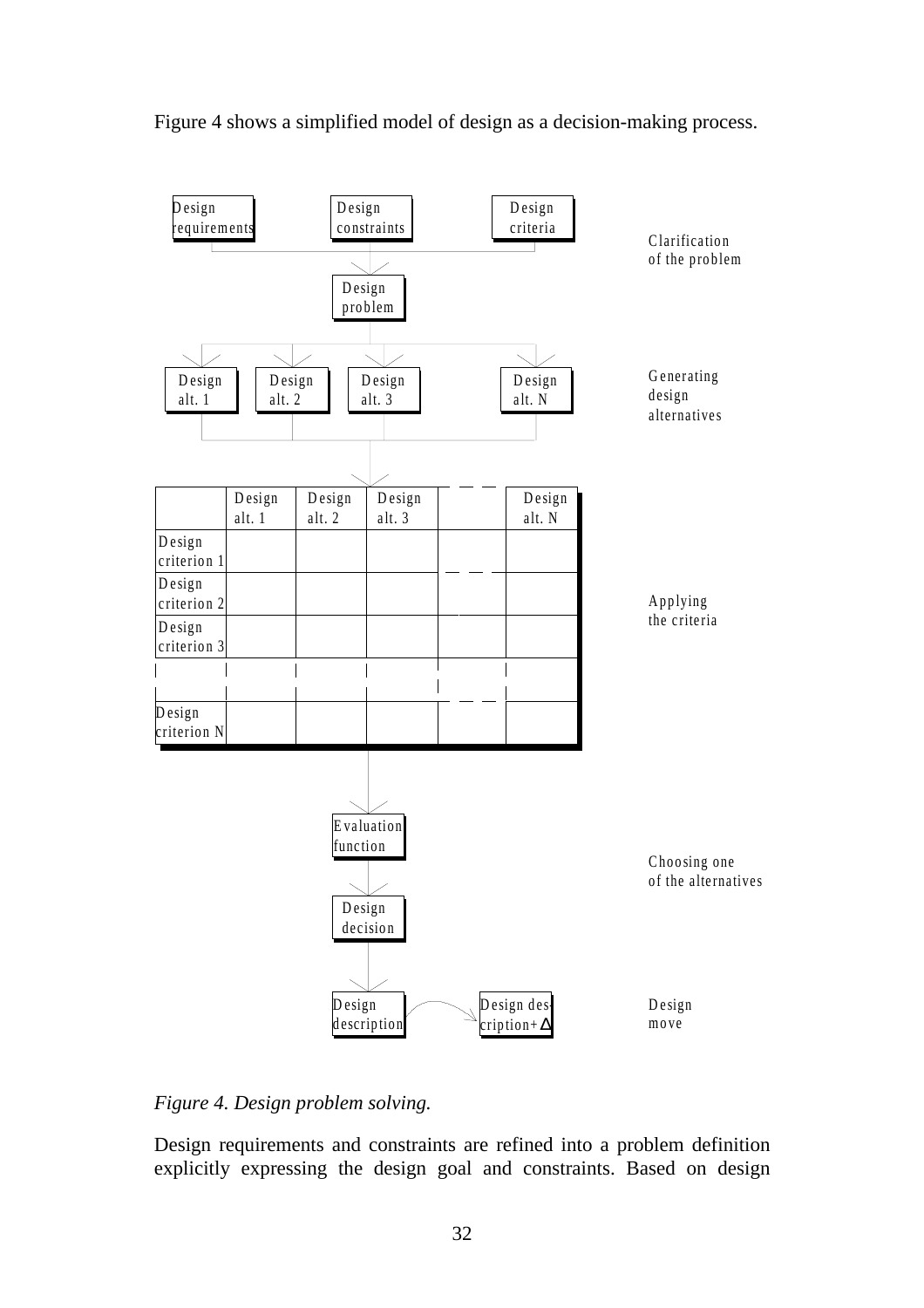knowledge, design alternatives fulfilling functional requirements are generated and evaluated against a set of design criteria. Design constraints limit the space of possible solutions by ruling out certain choices. A design decision is made upon the evaluation of the alternatives using an evaluation function. Finally, a design move causing a change  $(\Delta)$  in the design descriptions is performed.

In a (design) decision situation, designers may have two or more alternatives to choose from. To make a rational decision, they have to be able to evaluate and put the alternatives into an order of preference using a set of design criteria. The concept of utility is often mentioned in this connection if a numeric value can be applied when comparing the alternatives. A decision that maximises the utility is regarded as rational (Luce & Raiffa 1957, Gruber & Russell 1992).

Usually the initial requirements of a system will contain *design constraints* in addition to the functional and structural requirements. Design is all about trying to create an artefact that satisfies this set of functional requirements and constraints. Since some of the constraints may relate to the properties of the artefact (such as portability), the difference between a constraint and a requirement is sometimes hard to distinguish. We make the following distinction between constraints and requirements (functional or structural) as proposed by Chandrasekaran (1992):

- ❏ Functional requirements refer to the fulfilment of the system's technical function, and are the primary reasons why the artefact is being designed and implemented.
- ❏ Design constraints limit the space of potentially functionally adequate solutions. They can refer to the properties of the artefact, its manufacturing or testing, its use, or the design process itself.

Functional requirements and design constraints also differ, in that inability to achieve the requirements could lead to abandoning the design endeavour. Often all the constraints can not be met, and the designer has to make selections between constraints to be satisfied. This requires relaxing some of the constraints and making compromises.

Decomposition seldom leads to independent subproblems. Interactions occur between alternative design choices for the subsystems. Selections made in one subsystem may restrict the choices in another. Sriram *et al.* (1992) have separated these constraints into *causal* and *interaction* constraints. Causal constraints stem from the physics of the system and describe the physical interaction between the subsystems. Interaction constraints include constraints on information flow, compatibility of materials, and geometric alignment constraints.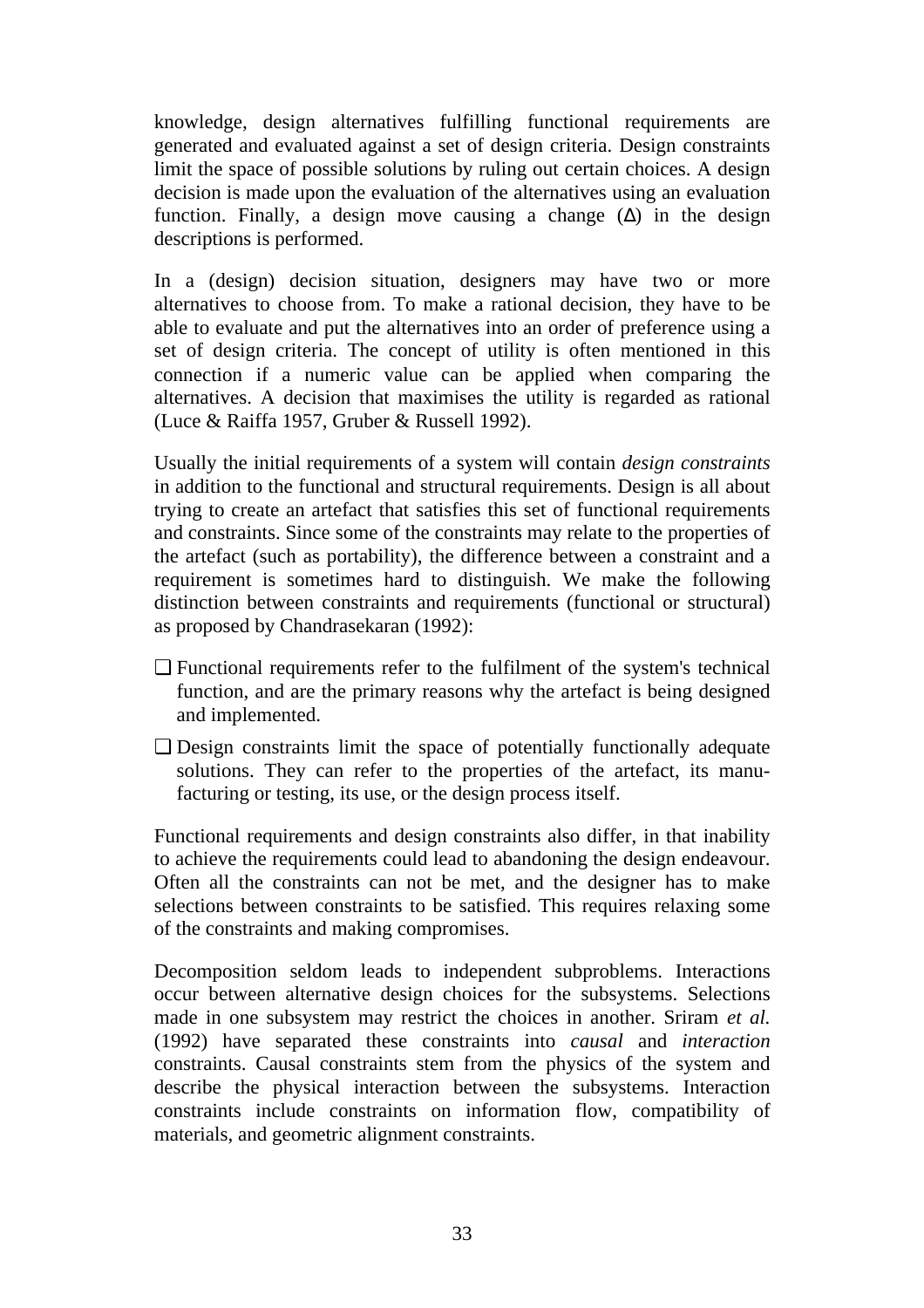According to Seppänen (1990) three levels of recording design-related knowledge may be used, as depicted in Figure 5. At the first level, only the initial requirements and constraints  $(C<sub>init</sub>)$  as well as the intermediate and final designs  $(D_i)$  are recorded. The second level recognises the design process; it records a *design history* comprising a sequence of design decisions  $(S_i)$  that led to the final result. The third level captures not only the successful design sequence (the shaded area in the figure) but also the alternative designs at any stage. Such an *extended design history* captures a design process as a sequence of design decisions  $(S_i)$  with the underlying knowledge: the design rationale  $(R_i)$ . An extended design history may also include information on dead-ends due to poor design decisions, and the respective backtrackings.



*Figure 5. Three levels of recording design-related knowledge.*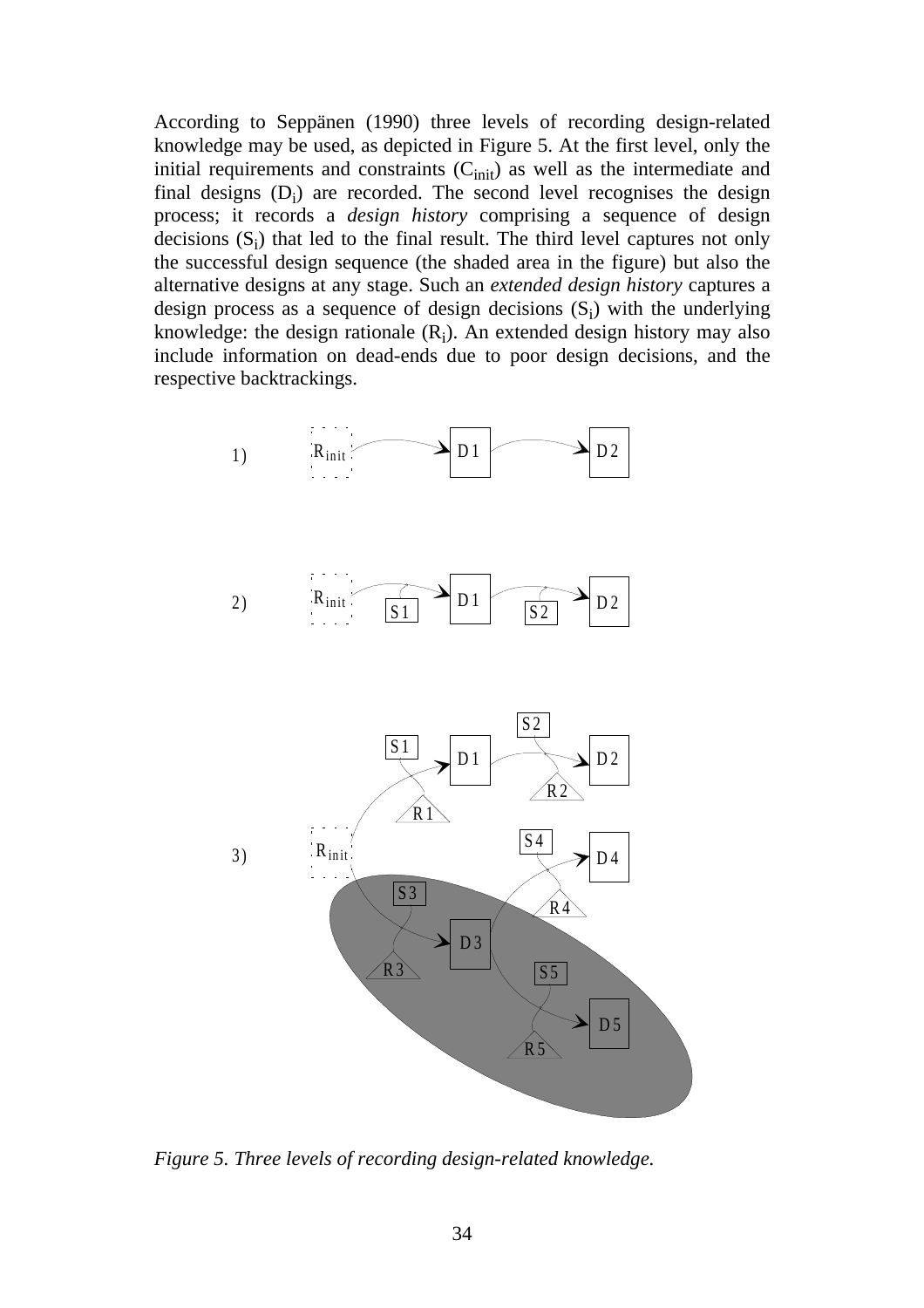The model of the design process presented in this section is idealistic. It assumes that designers have all the required information at hand when making decisions. Holsapple and Whinston (1992) conclude that decisions made by engineers and administrators range from structured to unstructured. Structured decisions require that all the knowledge needed to make a decision is available in an easy-to-use form. However, this is not always the case in reality. Some issues pertinent to producing a decision may be unclear or unknown to the decision maker which makes the decisions unstructured. The alternatives may be vague, difficult to compare, or difficult to evaluate with respect to the organisation's goals.

Protocol studies on designers' work conducted by several researchers have indicated that designers usually pursue a single alternative at a time instead of systematically considering several solutions (Akin 1979, French *et al.* 1993). Sriram *et al.* (1992) have concluded in their studies that this results from the inability of humans to retain several alternatives in their memory, and that the situation could be aided with proper computer support. According to French *et al.* (1993), designers do not on the whole use such systematic approaches but act rather opportunistically. Designers use their wealth of experience, and in many cases are able to go directly to the results. Prins & Olthoff (1993) state that designers get and reject a lot of ideas while performing a design task. To document all the rejected ideas - the false turns -- would require too much work and is seldom done.

Another limitation of the presented simple model of the design process is that is does not explicitly consider the iterative nature of design: design is a stagewise process progressing iteratively through conceptual design, embodiment design, and detail design. In general, design is not a straightforward process starting from some set of initial requirements and constraints and progressing step by step to a final solution. In reality, design involves evolution of the requirements, constraints, and the design descriptions, and even discovery of new goals.

#### 2.2 INTERDISCIPLINARY DESIGN PROJECTS

So far we have discussed design as a task of mapping functional requirements to the overall function structure and, ultimately, the implementation and also as a process of sequential design decisions. In this section, we enlarge our view to large design projects and the problems due to the involvement of a number of designers simultaneously working in the same project.

The design of a complex system, such as an industrial plant, is a huge effort requiring hundreds of person-years of work. To manage the complexity, the design problem is typically decomposed into subproblems to be allocated to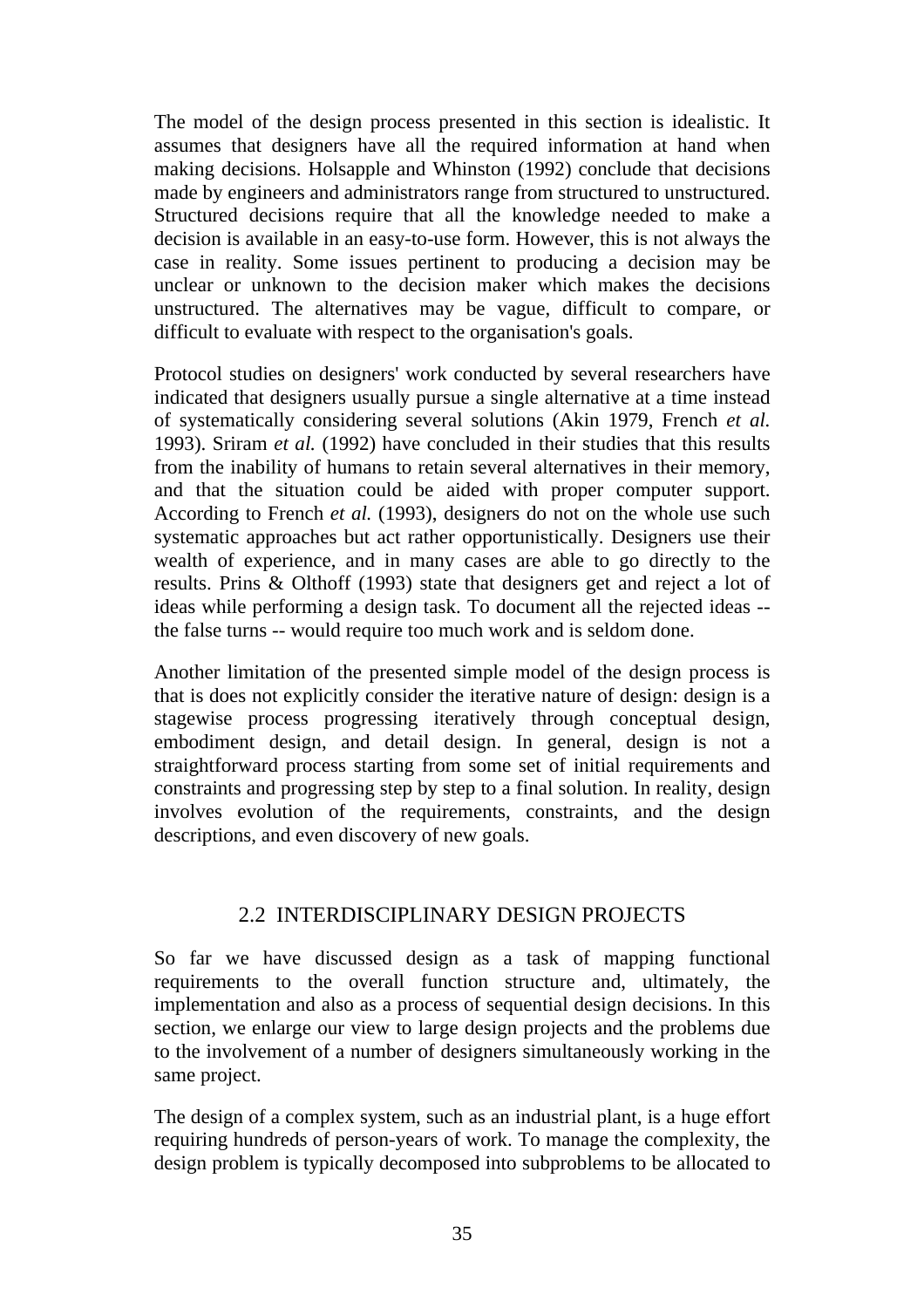individual designers, teams, divisions, and organisations. Such design projects are also interdisciplinary, i.e. they necessitate expertise in various fields of engineering: process design, electrical design, automation design, organisational design, safety design, etc. Other critical elements for a successful design project are co-ordination of design activities among the groups of designers working on different subproblems of the design and communication between designers.

Decomposition is clearly a practical means for successfully designing a complex system. However, problems related to the management of the whole still remain (Korhonen 1991, Riitahuhta 1988). For example, the total optimisation of a boiler plant is still at the same state as it was in engineering design in the 1960's (Riitahuhta 1988). Design typically begins with a vague notion of the desired functionality and general requirements (Green 1992).

In many fields of process engineering there are a limited number of established, alternative ways to implement a plant, i.e. to decompose a plant into its rather standardised subsystems. The functional structure of the plant is therefore fixed in the early stages of the design process and designers are allocated to work on its subsystems. However, information on either the goals of the plant as a whole or the rationale behind the functional decomposition is hard to find in the design documentation. Such information would be valuable for reminding the designers where the requirements come from (Korhonen 1991). Thus, designers generally tend to ignore the global effect of their design and concentrate on searching for optimal solutions to local design problems. However, the global solution is often more than the sum of the local solutions.

Early work on design assumed that design is decomposable with little or no interaction between the subproblems (Simon 1981). Real plant design projects are seldom this simple. The assumption of non-interacting or weakly interacting subproblems rarely holds. In reality, work in any design discipline is strongly dependent on the results of other design disciplines: a solution in one part of the design often constrains the selection of feasible design alternatives in the other parts. As a result, a change in one part may necessitate changes on several other portions of the design. Green calls this the design-in-the-large syndrome (Green 1992). Even the design goals may alter or new goals may be discovered in the course of a design project.

The design-in-the-large view of the design process emphasises the role of co-ordination and communication in large design projects. Co-ordination is required to ensure that subsolutions produced by individual designers or design teams can be integrated into a whole that fulfils the requirements set for the system. Lack of co-ordination can cause significant useless iterative work and costs, and generally results in a suboptimal solution. Co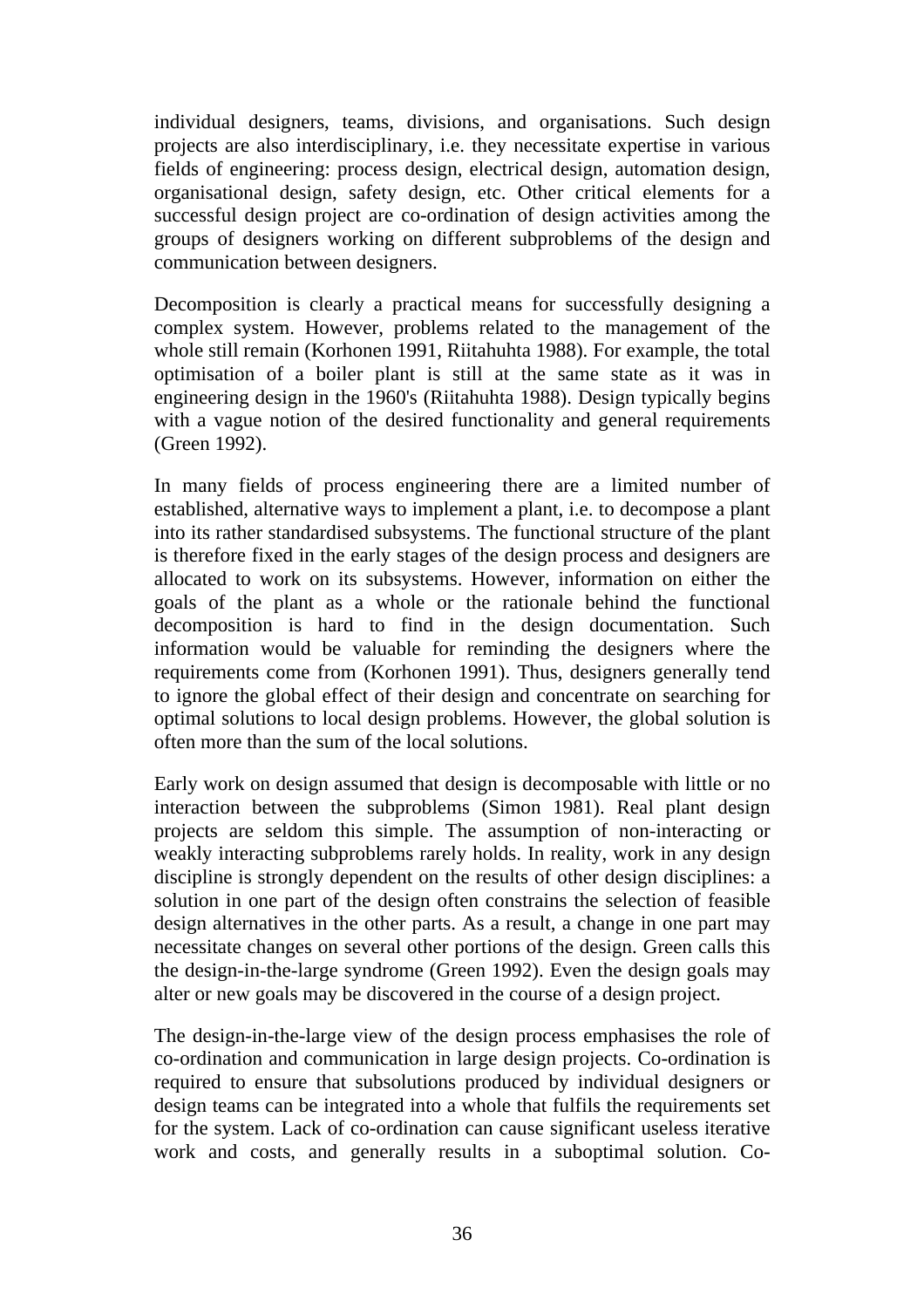ordination activities include design reviews where both managerial (milestones, costs, resources) and technical issues are covered. Design documents have an important role in co-ordination: they communicate the status of design to the management and other interested parties.

Ideal co-operation is difficult to achieve in real plant design projects and several kinds of co-ordination problems exist (Crabtree *et al.* 1993). Activity management problems stem from the difficulty of keeping a large project on schedule. However, a schedule is always based on assumptions of the workload of the tasks and availability of resources. In reality, tasks may be more demanding than expected and designers may be unavailable. The different design disciplines generally do not advance at the same pace. Due to the interdependence of the design tasks, a delay in one part of the project may cause delays in others as well. Inability to make major design decisions due to either unavailability of the key designers or a delay in one part of the design task may leave a large group of engineers idle. Some of these problems are caused by poor design discipline: schedules are not met; the design documents contain premature information that is bound to change; they do not contain the required information or they are not delivered at all; etc.

A primary prerequisite for co-operation is that designers can effectively utilise results obtained by other designers within the same or other fields of expertise in their work. Design documents are the main vehicle for carrying this information. Figure 6 portrays some of the communication between some of the disciplines in a plant design project.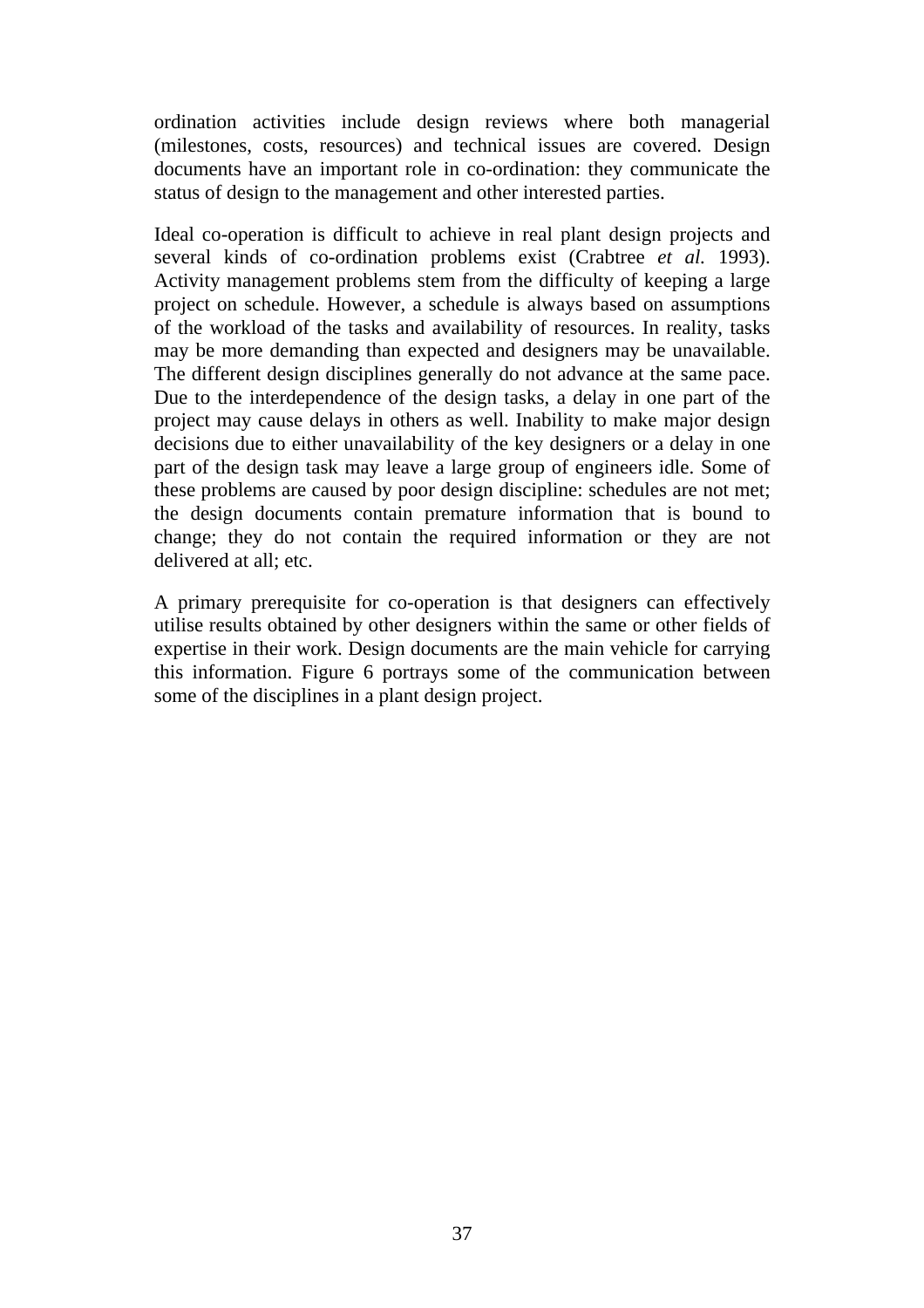

*Figure 6. Dependencies between some design areas in an industrial plant project (adapted from Tommila et al. 1990).*

The significance of functional design knowledge is emphasised in multidisciplinary design projects. According to several studies automation designers often find it difficult to "decode" the intended functionality of the process based on the structural descriptions of the process (e.g. P&I diagrams) (Tommila *et al.* 1990, Korhonen 1991, Tommila & Viitamäki 1991, Anon. 1992, Huuskonen & Jaako 1992, Kaarela *et al.* 1992). Moreover, the control principles, i.e. how the system should be controlled to achieve the desired functionality, are missing from the process descriptions (Anon. 1992). Textual documents, for example system descriptions, are typically missing during the design project. In many cases, they are written after the design has been completed or the plant has been commissioned. Especially in the case of an unfamiliar process, the automation designer may misunderstand the diagrams due to inadequate explanatory information. The growing complexity of processes makes the situation worse (Korhonen 1991). In many projects and companies discussions between process and automation designers have been introduced to transfer design knowledge. However, such discussions are not a panacea. The concepts and terminology used in the various fields of engineering are not commonly agreed on. This may leave a possibility for misunderstandings. Moreover, the knowledge transferred in these discussions is very seldom written down for somebody else to see.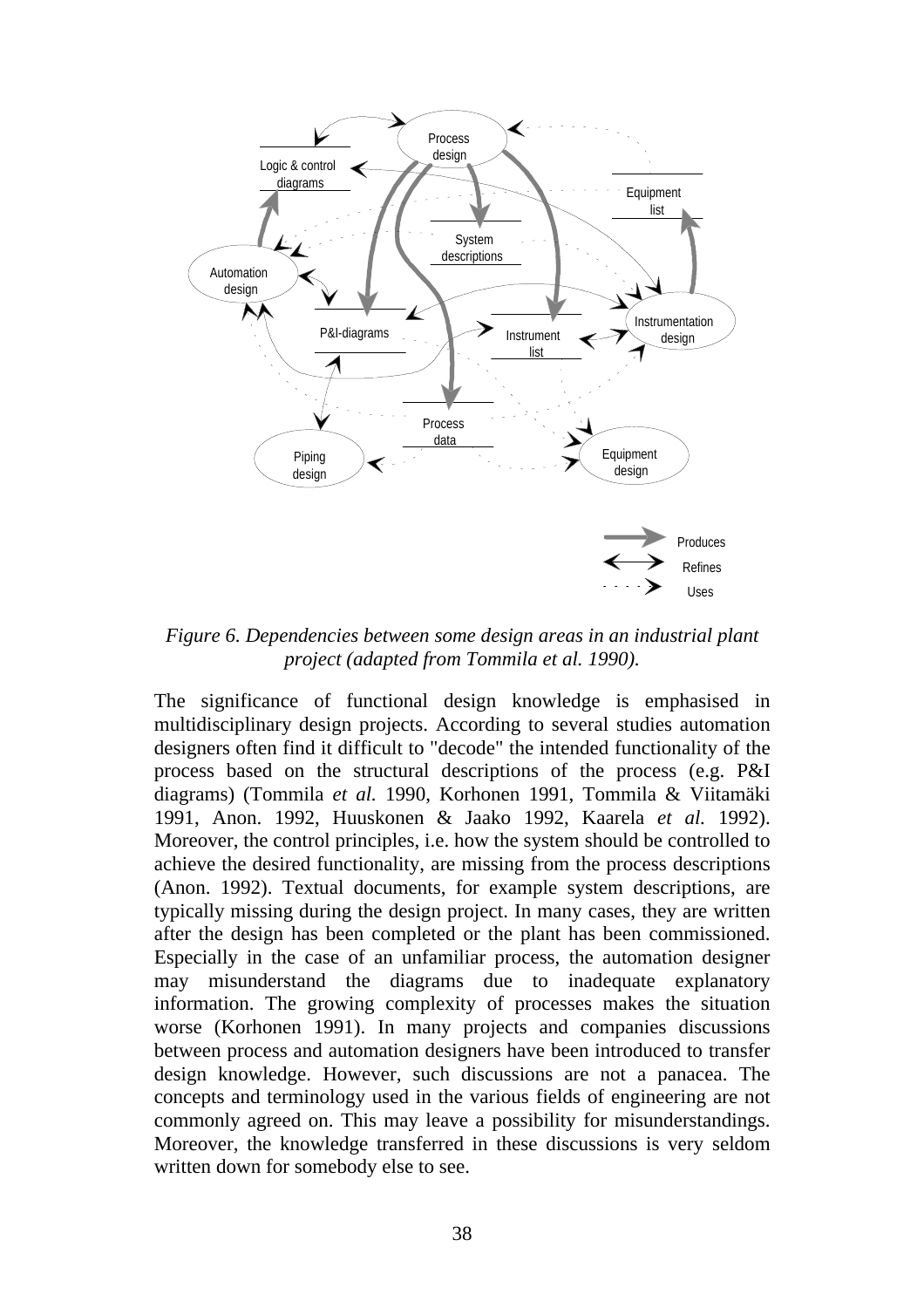Information acquisition problems stem from the fact that design documents do not contain all the information related to earlier designs (Crabtree *et al.* 1993). A typical example of this kind of information is missing design rationale. Novice designers frequently need to ask for advice, for example a justification for a specific design decision in an old design to be reused. The expertise in companies is typically possessed by experienced senior engineers. Knowledge access problems can be caused by inaccessibility of the experts; they may be too busy to reply to questions.

Other kinds of information access problems are due to difficulties in accessing written information such as standards, specifications, requirements, and other documents. These problems are mainly related to finding and retrieving a specific piece of information within a set of distributedly stored documents.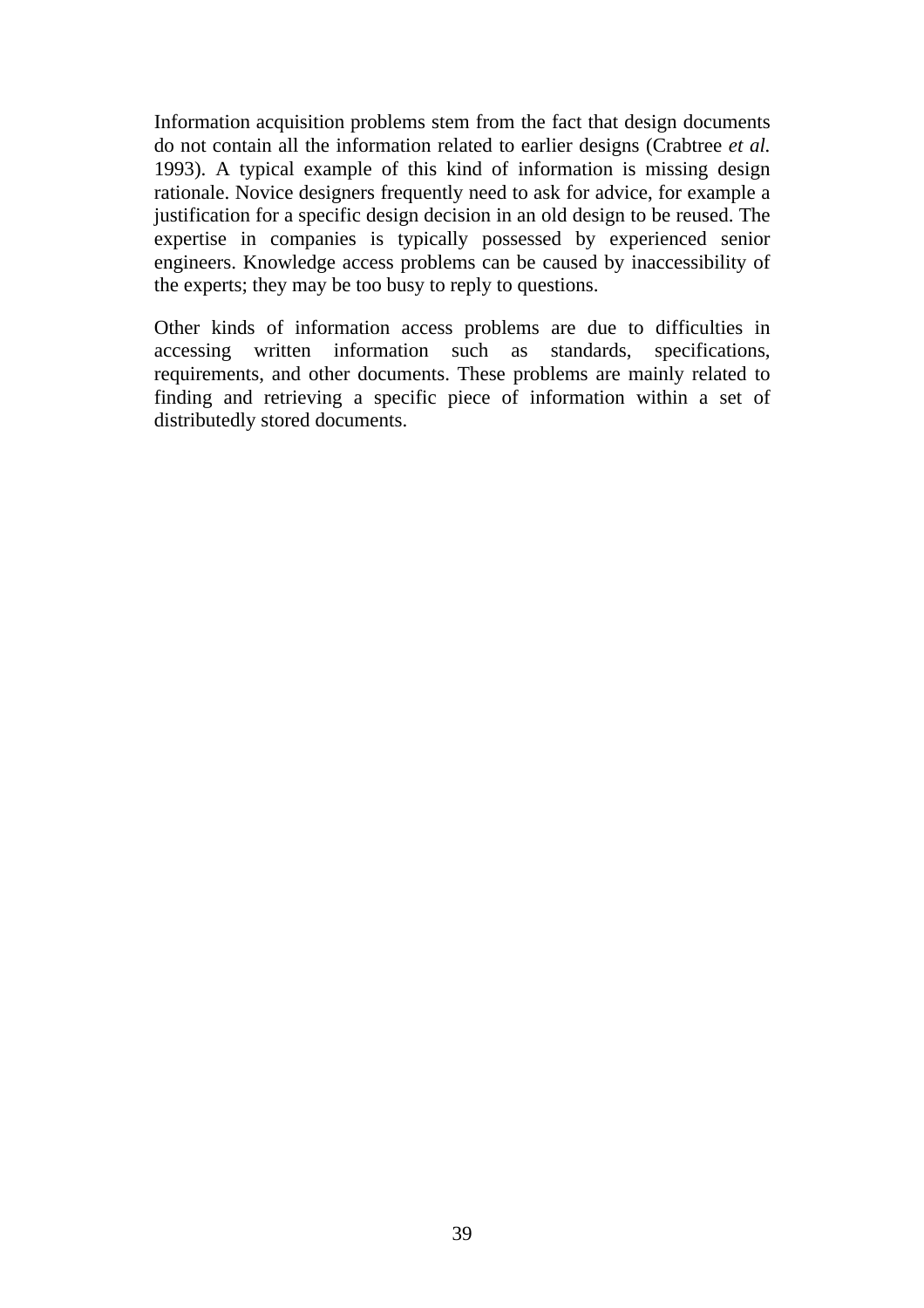# **3 CURRENT DESIGN TOOLS AND REPRESENTATIONS**

Cost is one of the most important competitive factors of virtually any product. In spite of its rather small share of the total costs of the product, the design phase has also been put under scrutiny. Many kinds of computersupported tools have been introduced to assist the designer and to enhance the design work, in order to cut the costs and improve the quality of the design. However, the quality of the design documents according to their readers leaves a lot to desire. This can in part be explained by the generally disparaging attitude toward documentation work in some companies: it is regarded as unproductive work. Even though a complex system could not be operated without the manuals, only the product itself seems to matter and the value of the design documents as a competitive factor is not acknowledged (Bock 1992). Too little time and resources are allocated for documentation in design projects. Another explanation for documentation problems is that current computer tools are mainly restricted to the final stages of the design process which deal with physical descriptions required for manufacturing and assembling the designed artefact (Green 1992). The design representations supported by these tools cannot capture the design knowledge that led to a specific design. In this chapter, we discuss the inadequacies of the current design tools and representations.

### 3.1 TOOLS

Current computer-aided design (CAD) tools help engineers in design work by providing assistance for drafting and analysing solutions. These tools focus on assisting drafting of diagrams and drawings that describe implementional issues of the design. The addition of 3D wireframe, surface and solid modelling, and feature-based modelling have made CAD tools powerful in modelling the geometric form of artefacts (Green 1992, Zeid *et al.* 1993). These systems typically represent the design as a set of graphical elements that have a set of static attributes attached to them. These attributes define how (i.e. line style and thickness, colour, etc.) and where (i.e. co-ordinates) the element is displayed in the drawing (Warman 1993). The semantic content of the diagrams or drawings is generally not considered in these systems. The representations do not describe what semantic objects are in a diagram or how they are connected to each other.

A variety of analysis packages, such as finite element analysis (FEA), kinematic and dynamic analysis, thermal analysis, etc. have been developed to assist in the design of complex systems. However, the use of such analysis packages requires the existence of readily produced solutions as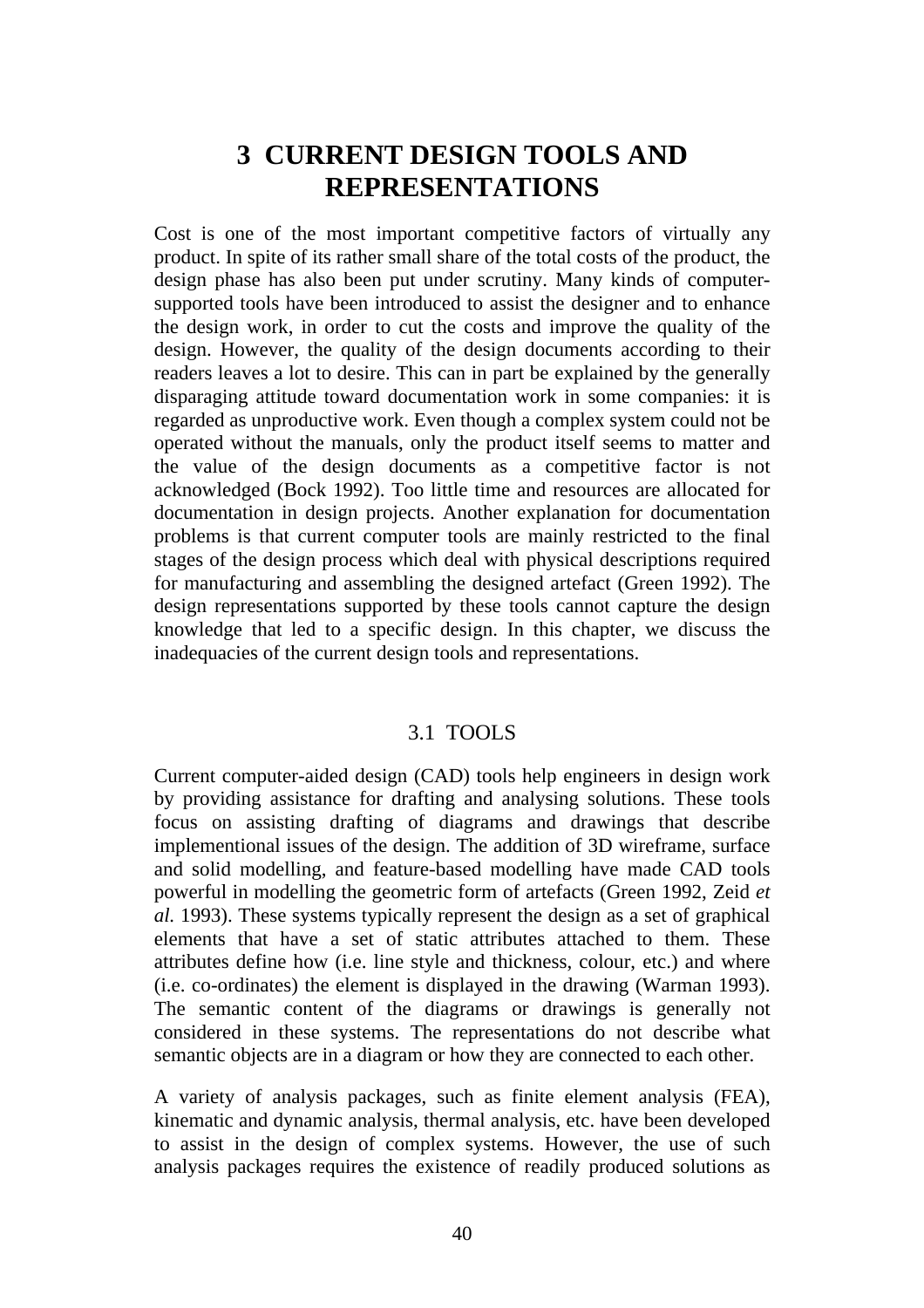their input data. Typically, these programs do not operate on descriptions produced by the above CAD tools, but require the user to create additional mathematical models.

In most CAD tools the supported representations are limited to those depicting the end result of design. Thus the tools are able to record information about the product geometry, materials, and topology for the needs of manufacturing and assembly of the artefact. Similarly, corporate design databases are mostly limited to storing numerical and device data.

Current CAD tools do not provide much for capturing design knowledge in the sense meant in this research. Neither the designer's intentions nor design process itself can be captured (Andersson 1993). The produced design documents contain no information about the functionality of the design or the design process itself. Therefore the tools are not appropriate for answering questions about the purpose of the design or how the design evolved. The tools do not support the early stages of plant design (e.g. conceptual design) where the most important and expensive design decisions are made. In fact, designers use CAD tools only after the major design decisions have been made (Green 1992). This is due to the fact that the tools cannot represent the design at multiple levels of abstraction. They can only represent it at the implementation detail level. In conceptual design, however, implementation details are suppressed and the attention is on the functions of the artefact. Representing this functional knowledge, much less its mapping to the implementation, is not supported.

Current CAD tools do not support systematically recording knowledge related to the design process. The designer is thus required to turn to some other tool to analytically compare design alternatives or record the information related to a design decision. This surely does not attract the designer to do either. Another disadvantage of many CAD tools is that they do not support textual documentation. The textual documentation is most often produced using standard word processors. The separation of the environments contributes to the fact that the textual documents are typically written at the last possible moment or later in many projects.

A major problem with current design tools is that the volumes of data they generate are stored in a fragmented manner. Each tool has dedicated representations and file formats that are isolated at tool boundaries. There is usually no way of propagating a change or indicating a need for a change in other related design documents when a design is changed. Remembering the nature of an interdisciplinary project, this is a true challenge for those responsible for project co-ordination.

The limitations of the representations supported by current CAD tools also have some implications on the reuse of earlier designs: only the resulting device-level solutions can be utilised in succeeding projects. CAD tools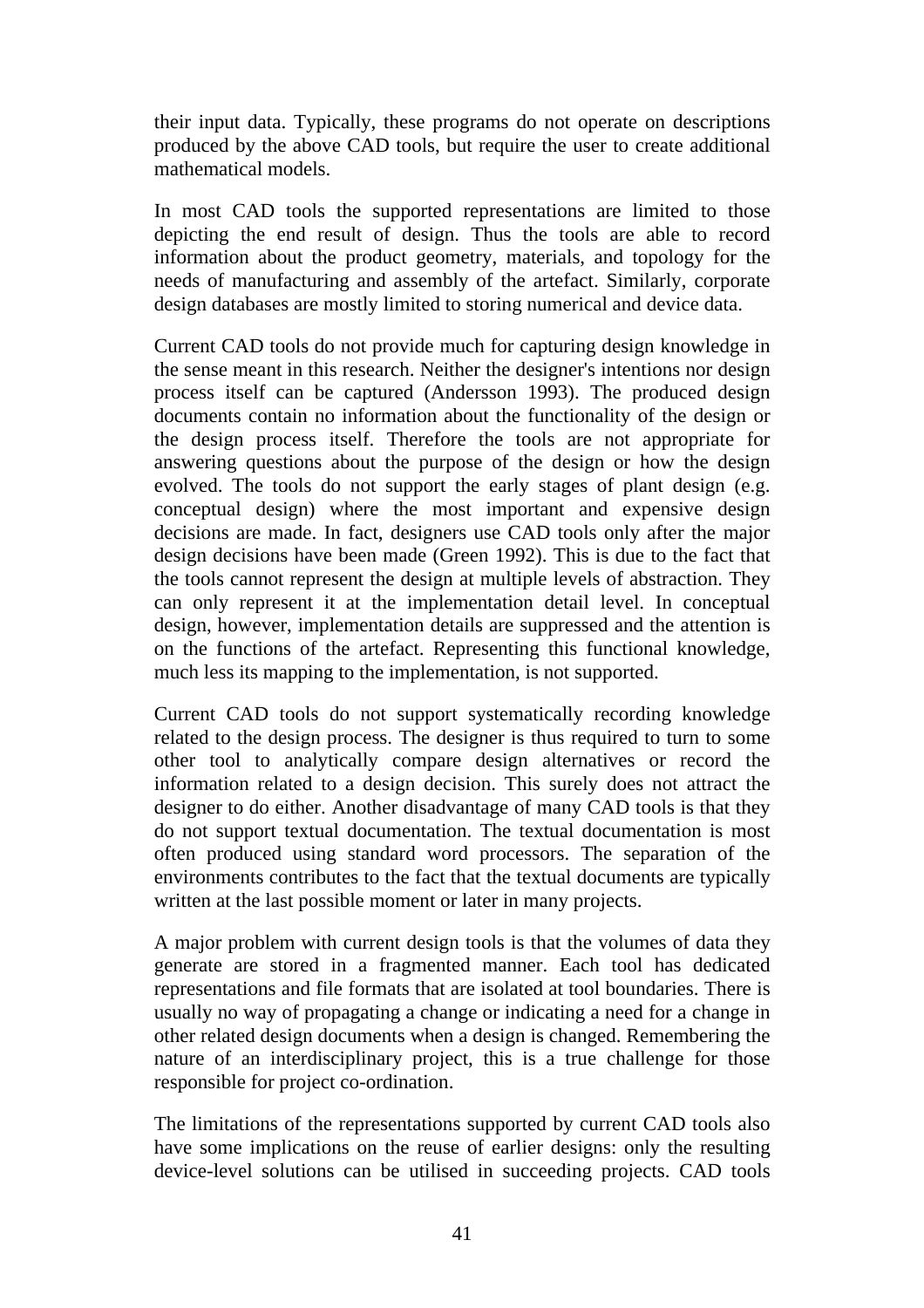allow the reuse of drawings from earlier projects as a basis for new drawings, but with a little if any background information. In other words, reuse is based on low-level details rather than more abstract concepts of the artefact or the design process itself.

Knowledge-based design tools are emerging for industrial use. These tools aim at disseminating design knowledge by allowing for its storage and reuse. Designers' expertise is stored as design rules that can be automatically applied in future projects. However, such systems typically fail to communicate the design knowledge hidden in their internal representations. The knowledge is automatically applied but remains implicit to the users. The explanation facilities in these systems that are intended to explain why certain design decisions were made, often fail to make the knowledge explicit. Often, the explanations only provide a commented list of the rules that have been fired. These design tools are aimed at *routine* design tasks where several successful implementations have been reported (McDermott 1982, Riitahuhta 1988). The designer is still responsible for *creative* design. The tools cannot justify or explain the intention behind a design simply because they do not possess any knowledge as regards creative design.

### 3.2 DESIGN REPRESENTATIONS

The design phase of an industrial plant produces a variety of design documents that describe the specific decisions taken. Examples of these are

- ❏ diagrams: process flow diagrams, piping and instrumentation diagrams (P&I diagrams), plant layouts, logic diagrams, control diagrams, sequence diagrams
- ❏ device data: component data sheets, technical specifications
- ❏ numeric data: energy and mass balances, stress calculations, design parameters
- ❏ textual documents: system descriptions, operation and maintenance manuals
- ❏ project management data: schedules, deadlines, bids, contracts, reports.

Design documents are the main vehicle for communicating design knowledge to other people (Suitiala 1993). Leppälä (1995) has identified three purposes for communication via design documents. First, the evolving design documents act as a working platform for a group of designers. Second, the documents communicate the status of the design to the project management. Finally, the documents transfer the content of the design to later phases of the lifecycle of the designed artefact. The last point includes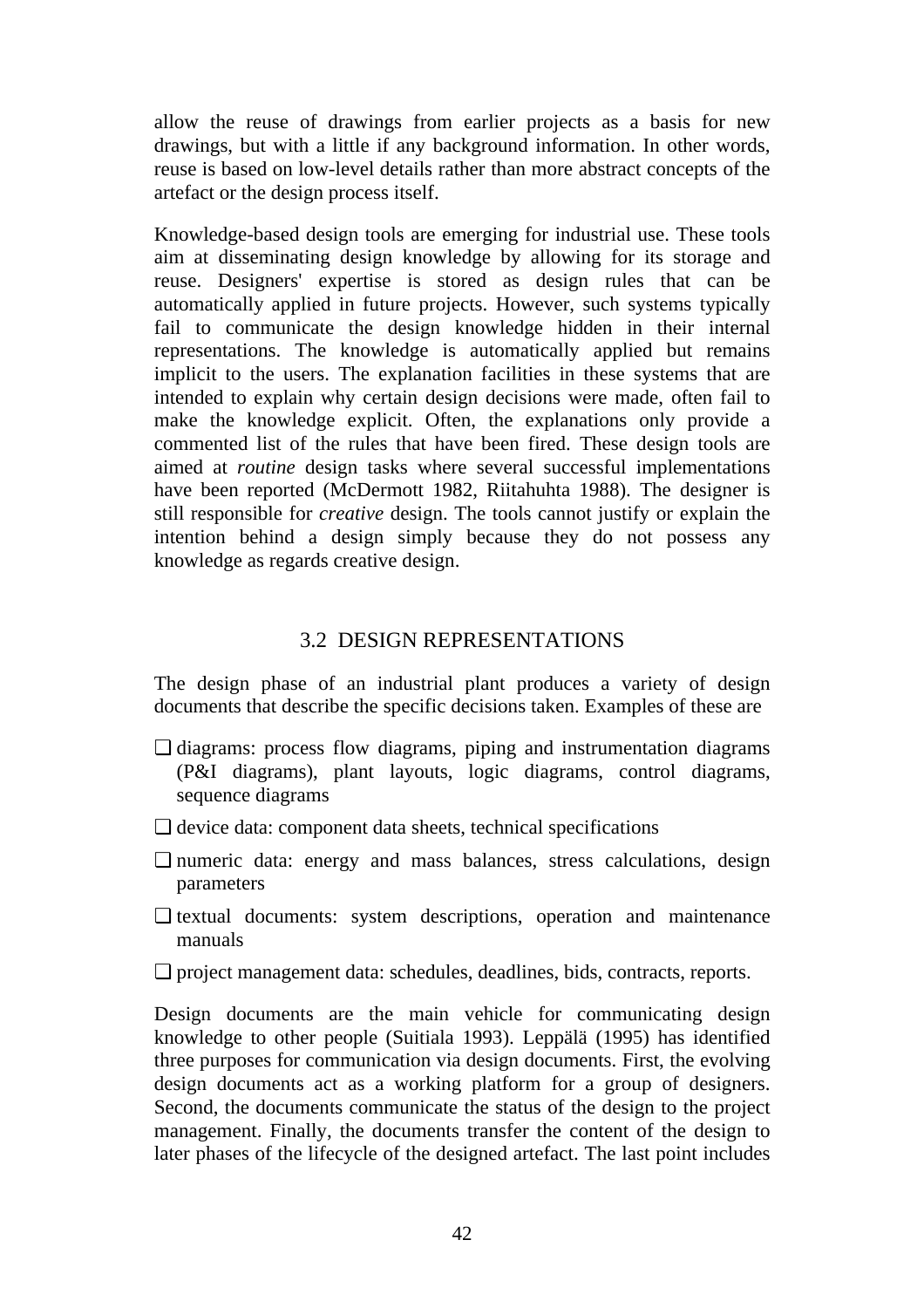the use of the design documents as a corporate knowledge base. However, design documents typically concentrate on implementation details, omitting the more abstract design knowledge (Korhonen 1991, Tommila *et al.* 1990). It has been claimed that this is due to the fact that designers avoid abstraction and use physical concepts in their communication. Suitiala (1993) has explained this tendency as the designer's intention to shorten the gap between design and implementation. While this claim may in many cases hold true, another possible reason is that in spite of its importance, there are neither good tools nor adequate representations for the information produced in the early design stages (Riitahuhta 1988). In the following subchapters we study graphical and textual design representations and consider what is missing in them.

# **3.2.1. Drawings and diagrams**

Graphical design representations, drawings and diagrams, are used extensively in engineering design and generally form the core of design documentation. The drawings and diagrams used in various fields of engineering typically concentrate on implementation details. They are oriented to representing the *structure* and the *physical form* of the design: the subsystems and parts that the system is made of. These representations are usually meant for manufacturing and assembling the artefact. Such a graphical representation shows only the end result of the design process. Current design representations cannot *explicitly* capture or represent the artefact-related design knowledge referred to in Chapter 2. The documents do not contain answers to questions about purpose. Yet, this information is often believed to be *implicitly* transferred via design diagrams.

Figure 7 shows an example of a P&I diagram. Such diagrams are regarded as the most common representations of process knowledge. Even though P&I diagrams only describe the process equipment, their physical interconnections, and some of their physical properties, the diagrams are believed to convey functional knowledge about the process. Of course, this may be true for experienced designers who share the same *background knowledge*. The diagrams imply *tacit*3 knowledge available only to those possessing general knowledge of and previous experience on similar processes. Other persons such as novices, designers working in different design disciplines, and the operating personnel of the plant encounter difficulties in understanding the diagrams -- and the functionality of the depicted process.

 $\overline{a}$ 

<sup>3</sup>The Oxford English Dictionary defines tacit as "Not openly expressed or stated, but implied, understood, inferred".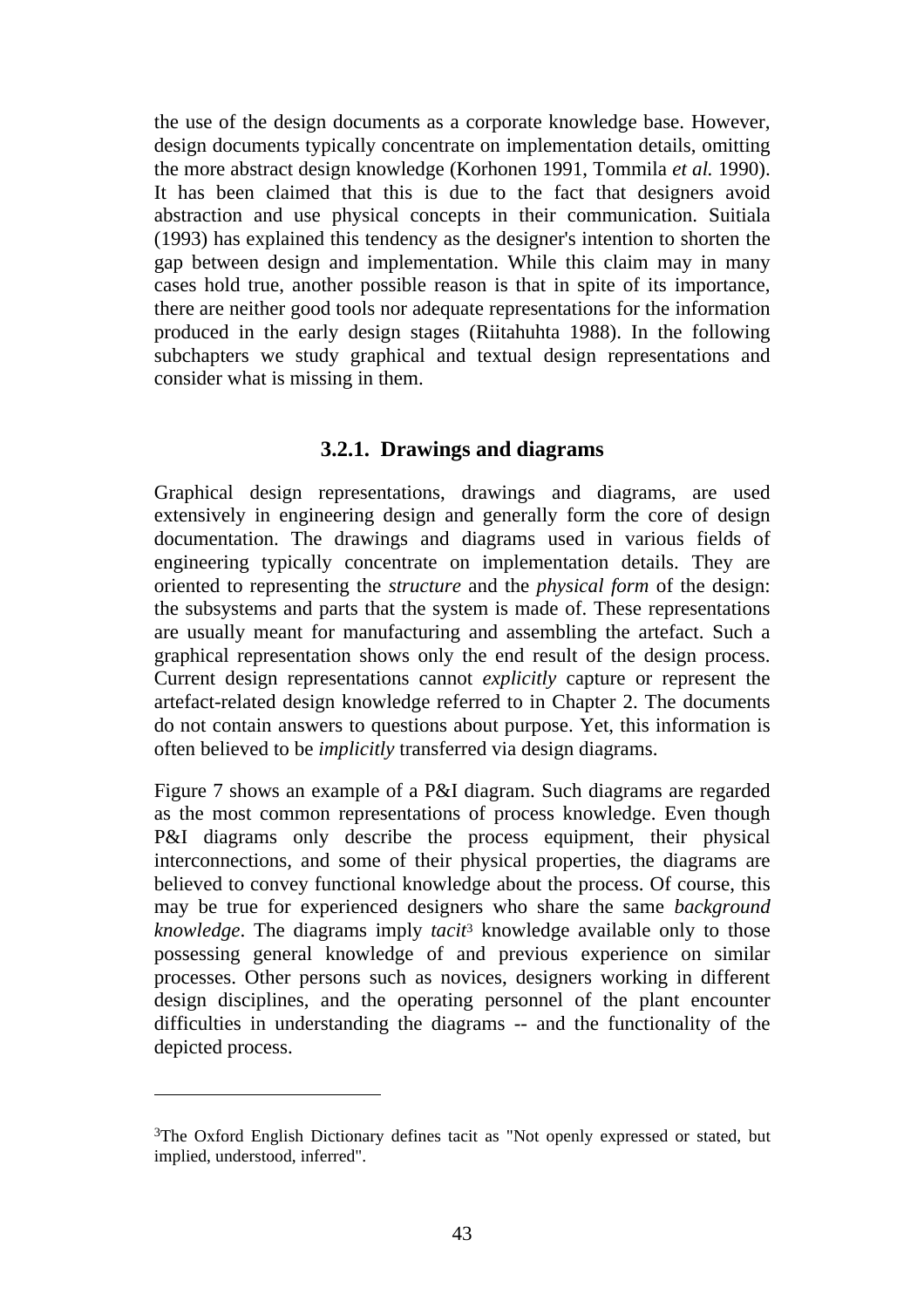

*Figure 7. A portion of a P&I diagram of a gas system in a detector at the L3 experiment4. (Reprinted with permission from CERN)*

Examples of typical questions that the tacit knowledge could answer include

- ❏ goals: "What are the goals of the system? What purpose was it designed to serve?"
- ❏ the relationship between the form and function: "How is function F implemented?"
- ❏ purpose: "What is the purpose of the device Preg1 in the system?"

 $\overline{a}$ 

❏ design alternatives: "What other alternatives were considered? Why was a PI controller not used instead of a PID controller?"

<sup>4</sup>The example diagram successfully depicts a common problem: the use of non-standard symbols. This makes the understanding of the diagrams even harder. Working out the intended functionality of the depicted system is left as an exercise to the reader.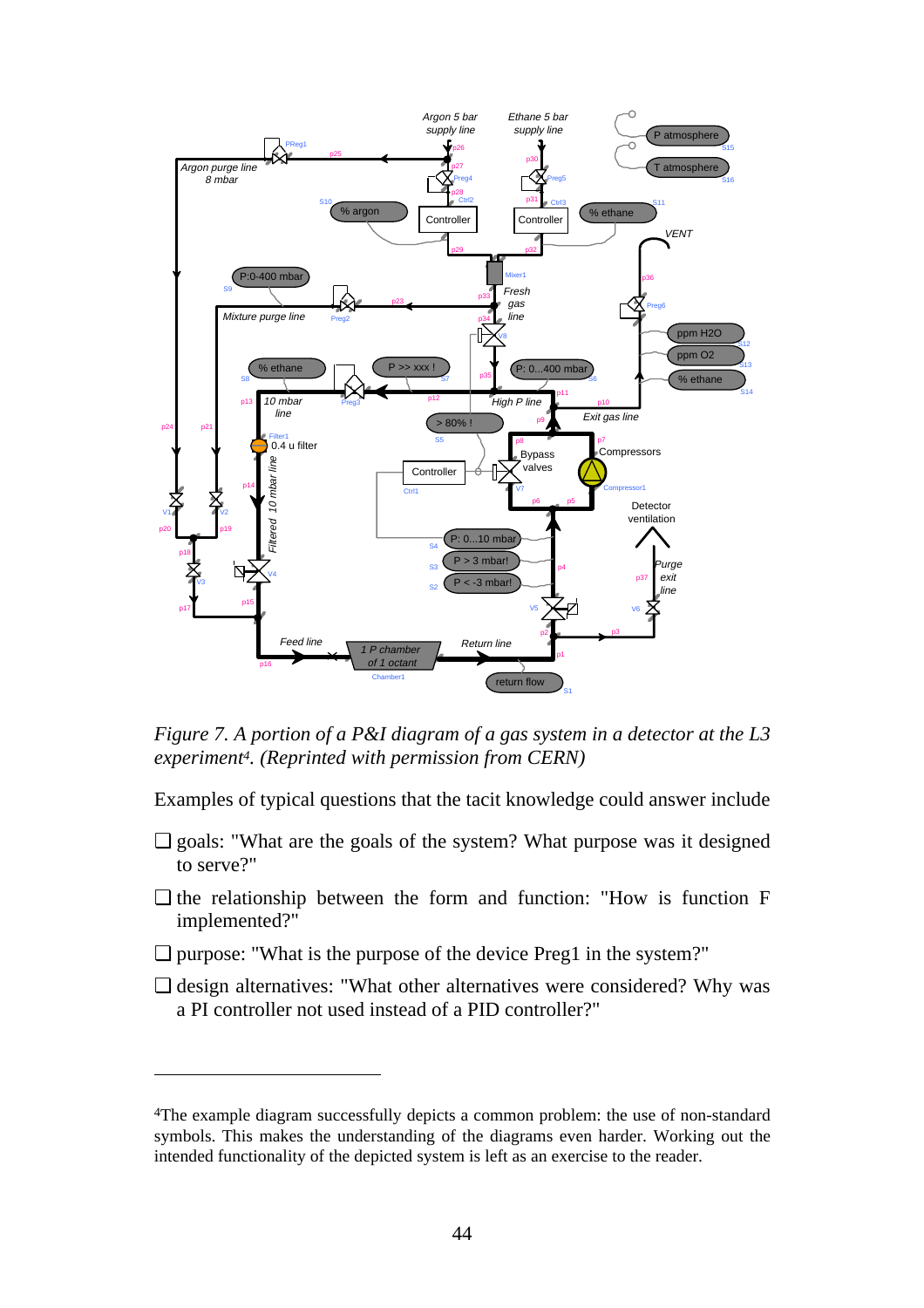❏ causal relationships: "What happens if Compressor 1 breaks down? What side-effects does it have?"

A diagram depicting the structure of an artefact is not able to capture the design process, but represents only the outcome of the process. The diagram does not tell anything about the design decisions that have been made to accomplish the diagram. The information regarding each design decision could, of course, be written into textual documents, but it seldom is. Another related problem with graphical design representations is that they do not include the design history, how the design evolved. Even between experts this form of tacit knowledge causes problems; design histories may not be communicated in the diagrams and the same errors may be repeated in succeeding projects.

# **3.2.2. Textual design documents**

Design documents communicate design knowledge to other designers in a project, the users of the designed artefact, and succeeding projects. Here, textual design documents, which form an essential part of the documentation of any ordinary industrial project, have an important role. Written descriptions can be used to explain the information in diagrams and drawings. Some of the tacit knowledge in the diagrams can be made explicit using textual descriptions. Procedural information concerning the designed artefact that is typically presented in operation and maintenance manuals, e.g. procedures required to operate or maintain it, is best expressed textually even though sequences of actions can also be presented by graphic diagrams.

Unfortunately, poor quality often plagues design documents and deteriorates their usability both during design projects and in the operation and maintenance phases. We judge the quality of technical documentation by customer satisfaction: does the documentation contain all the relevant information, are the documents easy to understand, and can the users quickly and easily find the information they are looking for? These questions refer to information content, writing style, and accessibility.

Using a natural language, textual documents should not suffer from the limitations caused by the lack of expressive power of a representation. However in practice, textual design documents seem to lack higher level concepts regarding the design. Designers seem to avoid abstractions in documents and concentrate on the physical implementation of the system. Yet, according to interviews with experienced process designers, they do consider abstract concepts, such as goals, during the early stages of plant design, but the information is not systematically recorded in the documents. Korhonen (1991) has pointed out that designers concentrate on the normal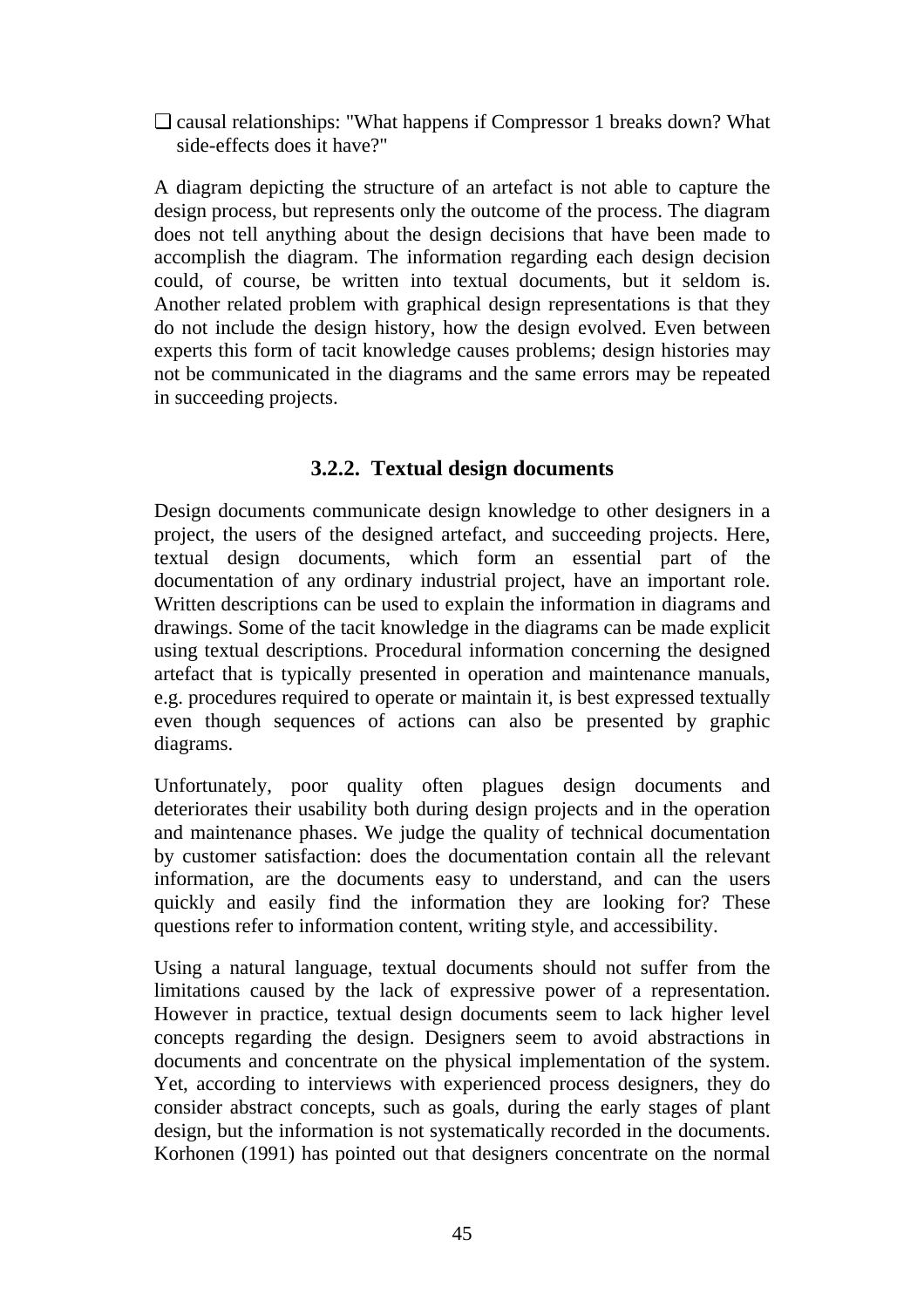state of the process in their documentation. The exceptional states of the process and how to recover from them are seldom explained. The rationale for design decisions, such as selecting a specific process component, are often written in the designers' personal notebooks but regrettably are seldom found in the design documents (Marsh & Wallace 1995). Due to the delay between the actual design work and the writing of the documentation, some information is usually lost. The designers cannot remember all the details that affected their solutions.

The problems related to the missing information content of the documents may be a consequence of the fact that in many organisations the documents have not been designed to serve their users. The company standards strictly define the layout (format) of the documents whereas the information content of the documents is only vaguely specified. The designers have been given freedom to document what they want to. Often, they decide to document the matters they find easiest to document: the implementation. Thus, the documents describe the implementation of the system informally.

Technical documents are usually produced by a number of experts of various design disciplines each writing in their own style. This considerably affects the understandability of the documents. As an example, inconsistent use of technical terms and jargon make the documents hard for the end user to understand.

To understand the problems of plant design documentation accessibility we must discuss the use of technical documentation. According to Steehouder (1994), technical documentation can be used for a tutorial function, i.e. to help novices master a system, and for a reference function, i.e. to help users to deal with the complex functions of the system or to solve unexpected problems. Typical use of technical documents, using them as reference, differs remarkably from reading an ordinary textbook. Technical documents are usually not read from cover to cover. They may be accessed only when specific information is required to solve a problem for. Steehouder has identified situations where a user of a technical system needs to look for information in the documentation (Steehouder 1994):

- ❏ An impasse: The users cannot proceed because they do not know which functions, procedures, or commands should be used.
- ❏ An error situation: Something unfamiliar and unexpected happens. The users needs information to be able to diagnose the error and plan corrective actions.
- ❏ Uncertainty: The users think they know how the system works or how to act but want to verify the ideas by consulting the documentation.
- ❏ Dis-coordination: The users may be confused by detailed information and look for information that provides an overall picture.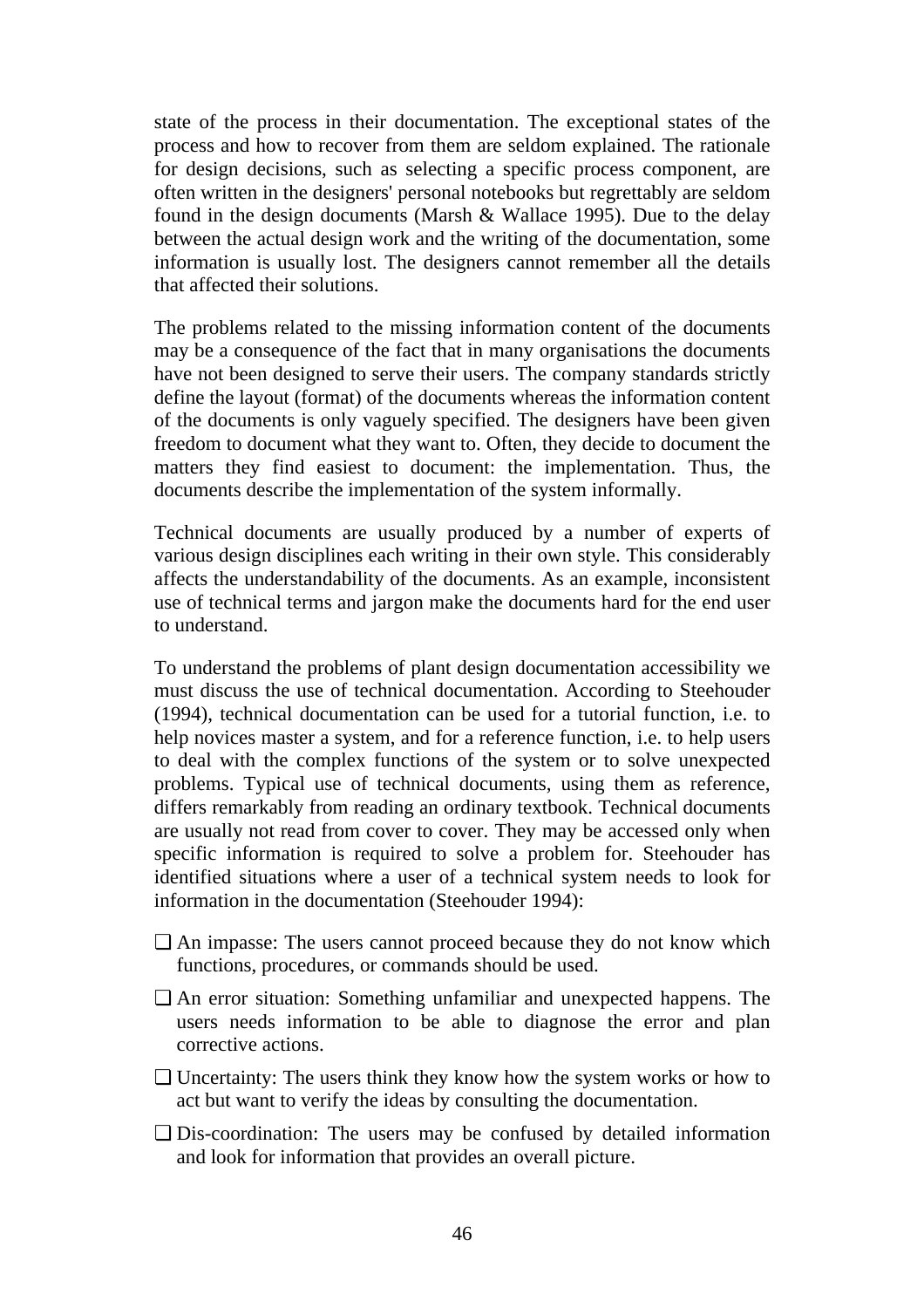Readers of technical documents try to find a piece of information relevant to their actual problem at any one time. This makes accessibility one of the most important requirements of technical documentation. Regrettably, current documentation systems do not support easy access to the information. For example, the documentation of a modern industrial plant typically consists of thousands of pages of more or less detailed technical information about the plant's subsystems stored in tens of folders. Traditionally, the documentation is divided into different technology areas, such as process technology, electrical systems, automation, etc. Each set of documentation provides a different view of the same plant. Much of the information is repeated in a number of documents. The documentation is usually organised according to the process hierarchy: each subsystem has its own system description, for example. The search mechanisms provided by the paper documents, tables of contents and keyword indexes, are not adequate; it is still difficult to find relevant information. Additional problems are caused by the high number of cross-references between documents and by the fact that information regarding a topic tends to be scattered around the documentation.

An obvious solution is to provide the documents on line. However, this is not very helpful: it neither improves their information content nor provides any great improvement to their accessibility. The documentation is most often authored, maintained, and managed at the document level, i.e. a document stored in the file system of the computer is the smallest separately manipulated entity. Such a document is informal; the computer does not understand anything about its semantic content and can only handle its content as a single text string. Poor document structure makes free text search almost useless. A search even with a well-selected search term may produce too many hits to be helpful. The key point here is that the information presented in the documents is not structured -- the information is not explicitly divided into semantic elements that could easily be manipulated (e.g. searched) as separate units.

The maintenance of technical documentation is laborious and therefore often neglected despite of its obvious importance. Marsh & Wallace (1995) have studied the role of design documents for storing corporate design knowledge. Their results indicate that the relevance of the stored design knowledge is lost if its proper maintenance is neglected. The information does not reflect current knowledge, state of the art technology, and "best practices". Thus the documents do not provide certain information relevant to designers' needs.

The difficulty of maintaining the design documents can be partially explained by the poor structure of the documentation. Due to the multiple occurrences of the same and related information it is difficult to make certain that all the affected points in the documentation have been updated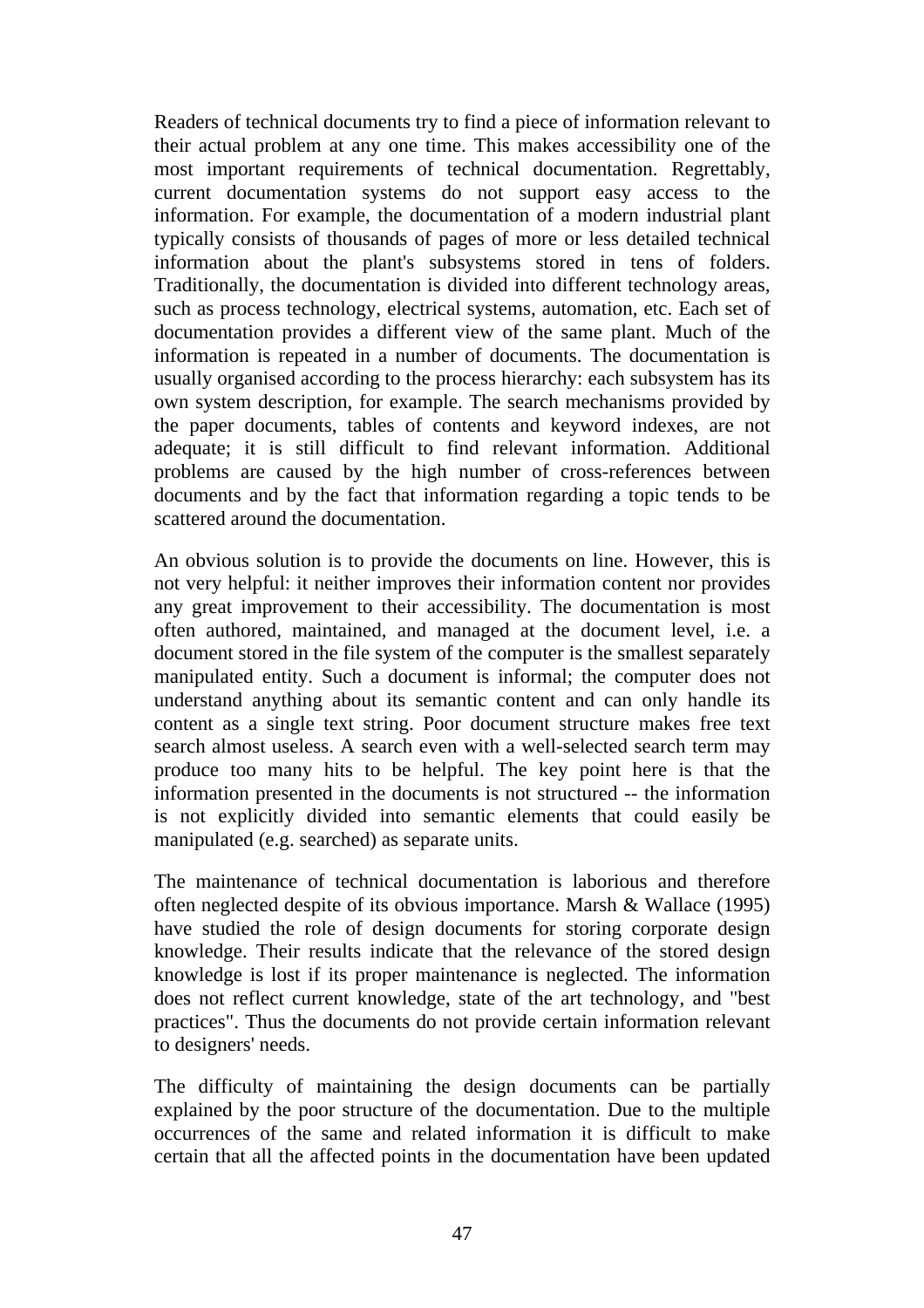after a design change. For the same reason, any update often requires delivering new versions of the whole paper documentation sets, which is expensive. This may lead to a situation where several inconsistent and partly outdated documentation sets coexist.

#### 3.3 STANDARDS

Within all design disciplines CAD tools are used to enhance the efficiency and quality of work. The result of the work is typically stored in a number of data files obeying various tool-specific file formats causing difficulties in exchanging data between different systems. A great number of direct translators between the various CAD formats have been developed. However, the problem of direct translators is the need for a specific translator for each pair of systems, leading to a huge number of translators. Obviously, a generic file format would reduce this number because only two translators would be required for each system. This has led to the development of international standards to allow easier data exchange: Initial Graphics Exchange Specification (IGES) (IGES 1988) and Standard for the Exchange of Product Model Data (STEP) (ISO 10303-1 1994). IGES is a neutral file format that can represent the geometric information in CAD drawings. However, IGES suffers from difficulties in translation, especially when the functionalities of the sending and the receiving CAD systems are dissimilar (Schumann-Hindenberg 1993). Another problem with IGES is that it is not widely supported; in fact the data exchange file format (DXF) of the most popular CAD tool, AutoCAD5, has gained a position of a de facto standard to exchange two-dimensional data (Teeuw *et al.* 1995).

Since IGES is limited to representing geometric data, it does not aim at solving the problems presented in the previous section. The objective of the STEP standard is to provide a way to transfer product data throughout the life cycle of a product in a system-independent manner. This implies that information going far beyond pure geometric data representing part and product models or design rationale could be represented and transferred between systems. In theory, the representations used in STEP, such as the EXPRESS language do not set any limits on the kind of information to be transferred (ISO 10303-11 1994). However, current application protocols in various fields of engineering are mostly limited to support drafting and detailed design. No models for data of a more abstract nature representing, for example, functional properties of the product have yet been defined.

-

<sup>5</sup>AutoCAD is a registered trademark of the Autodesk Company.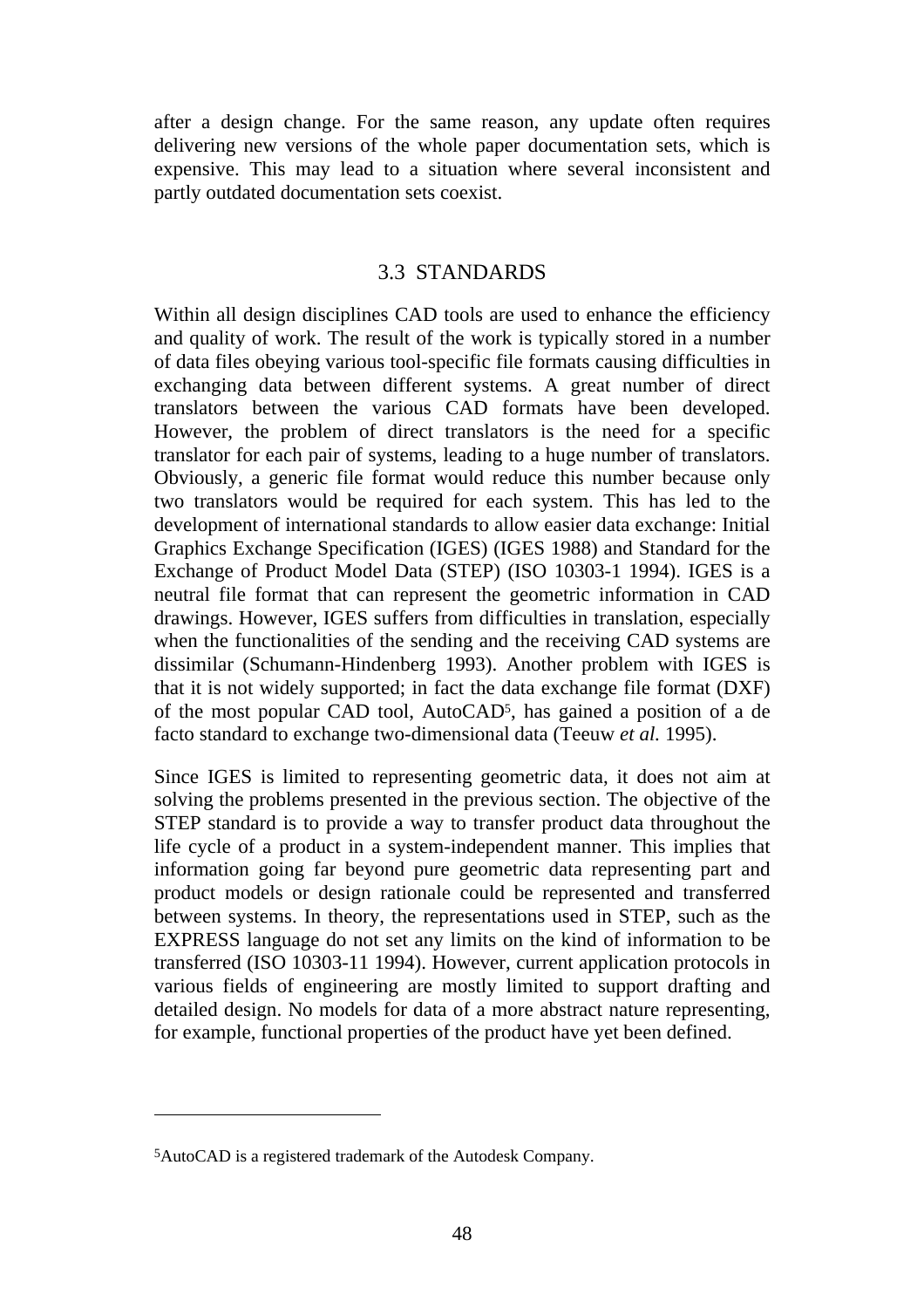There are also several standards that are related to text. The electronic data interchange for administration (EDI) between organisations is quite well standardised, especially for commercial data (e.g. orders, invoices, etc.). Electronic Data Interchange for Administration, Commerce and Transport (EDIFACT) is a standard that has been developed for EDI purposes (ISO 9735 1987). The main goal of EDI (and EDIFACT) is to structure the data in a standardised way so that receivers can recognise the parts of the message and use them as such in their own information systems. The layout of the documents is ignored in EDI. Another standard that has been developed for transferring electronic documents between organisations is Open Document Architecture (ODA) (ISO 8613-1 1989). ODA preserves the layout of the transferred documents; in addition to defining the logical content of the documents, the layout is also defined in ODA. ODA is meant to be a kind of a neutral format between various word processing systems. ODA presupposes that special conversion programs are used to convert the ODA messages to and from the internal representation of the word processing system.

The most important standard related to documents is however Standard Generalized Markup Language (SGML) (ISO 8879 1986). SGML is a metalanguage for defining the structure of documents. It is based on logical markup of the documents; the logical parts of the document are tagged so that they can be recognised from the text. An SGML document is attached to a document type definition (DTD) that defines its structure, the character set, and the tags used in the markup. A related standard is Hypermedia/Time-Based Structuring Language (HyTime) that offers a standardised way of expressing external links between information elements (ISO/IEC 10744 1992).

### 3.4 DISCUSSION

Current CAD tools are not designed to cover conceptual design but are restricted to detailed design. The diagrams or drawings represent the design as a set of graphical elements (e.g. circles and lines) while the semantic content of the diagrams or drawings is generally not considered in these systems. Consequently, the supported representations are limited to those depicting the end result of design, mainly for manufacturing and assembly of the artefact, ignoring both the functional design knowledge and that related to the design process.

New standards for both CAD (STEP) and textual documents (SGML) provide representations that could capture the more abstract information which has previously been ignored. However, current applications of these standards do not generally utilise this ability.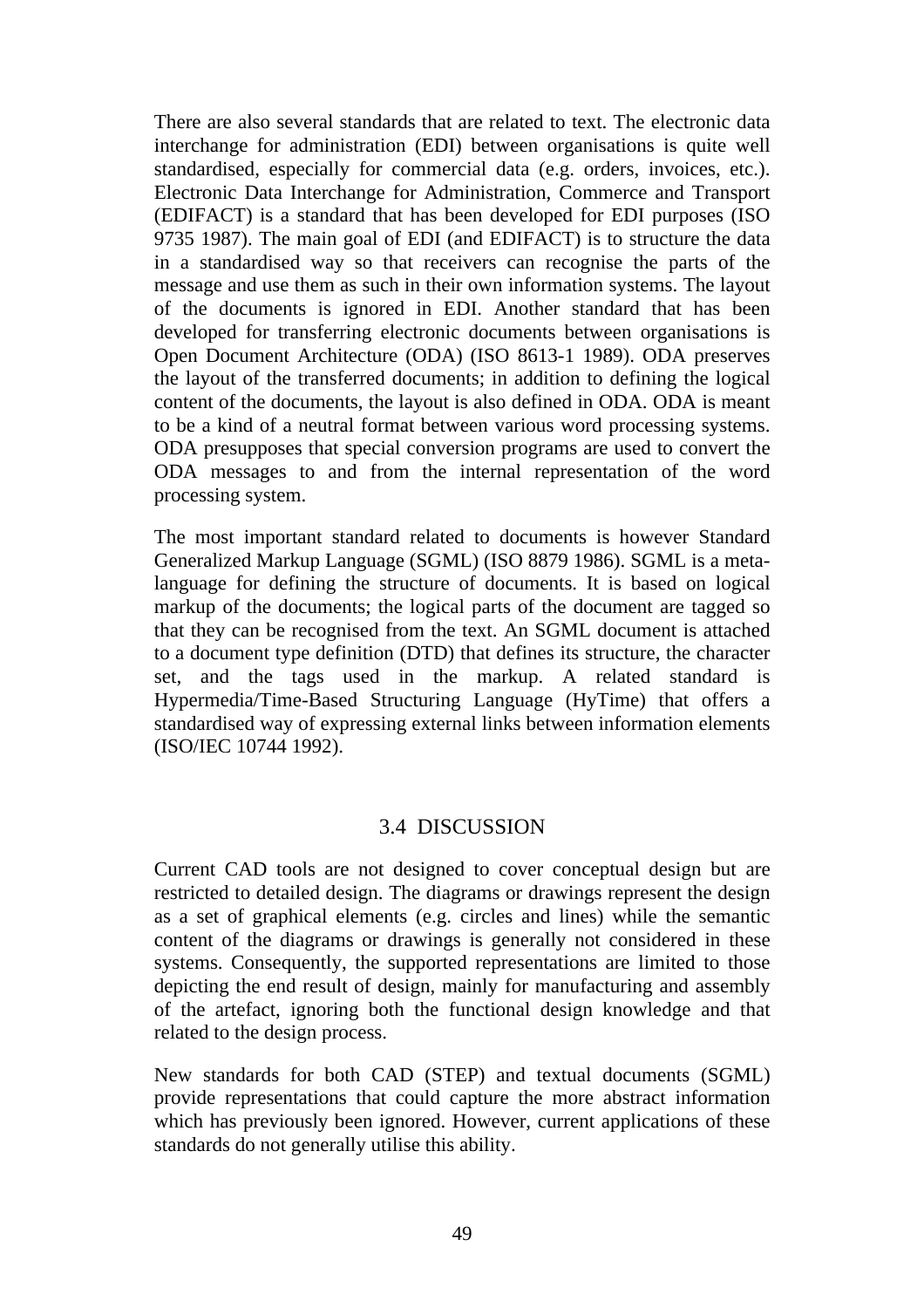# **4 MFM AS A FRAMEWORK FOR CAPTURING PLANT DESIGN KNOWLEDGE**

This chapter gives a brief introduction to multilevel flow modelling and presents how the design knowledge identified in Chapter 2 can be captured using multilevel flow modelling as a framework.

In Chapter 2, two important classes of design knowledge were identified: one related to artefacts and another related to the design process. In Chapter 3, the general drawback of current design representations and tools was recognised: they are mainly limited to structural models that describe the structure of the process. They only can capture the implementational issues of the designed artefacts while omitting the higher levels of abstraction typically considered in the conceptual design phase. Since designers' work is to a great extent *reasoning about function,* i.e. how to achieve specific functional requirements using available technology, such design descriptions alone seem to be inadequate. Acquiring knowledge related to the design process itself is poorly supported.

Multilevel flow modelling combines structural and functional descriptions of a process. It provides a mechanism for representing the correspondence between the goal structure and the resulting product structure. MFM does not provide any support for recording design-related knowledge. However, the formal representation of the domain concepts can be used for this purpose.

A multilevel flow model is not a *behavioural* model in the sense that it could be used for predicting the behaviour of the process it describes. However, MFM is a normative model that describes the intended behaviour of the system that can be used for detecting deviations from the normal behaviour (Lind 1990). For this purpose, it utilises conservation laws for mass and energy flows.

# 4.1 MULTILEVEL FLOW MODELLING

This section presents a brief description of MFM, relying heavily on the work of Lind (1982, 1990). Originally, MFM was created for the design of man-machine systems but has later been found useful for several other purposes such as measurement validation, diagnosis, alarm analysis, and plant state identification (Lind 1982, Larsson 1992, Sassen 1993, Van de Ree 1994).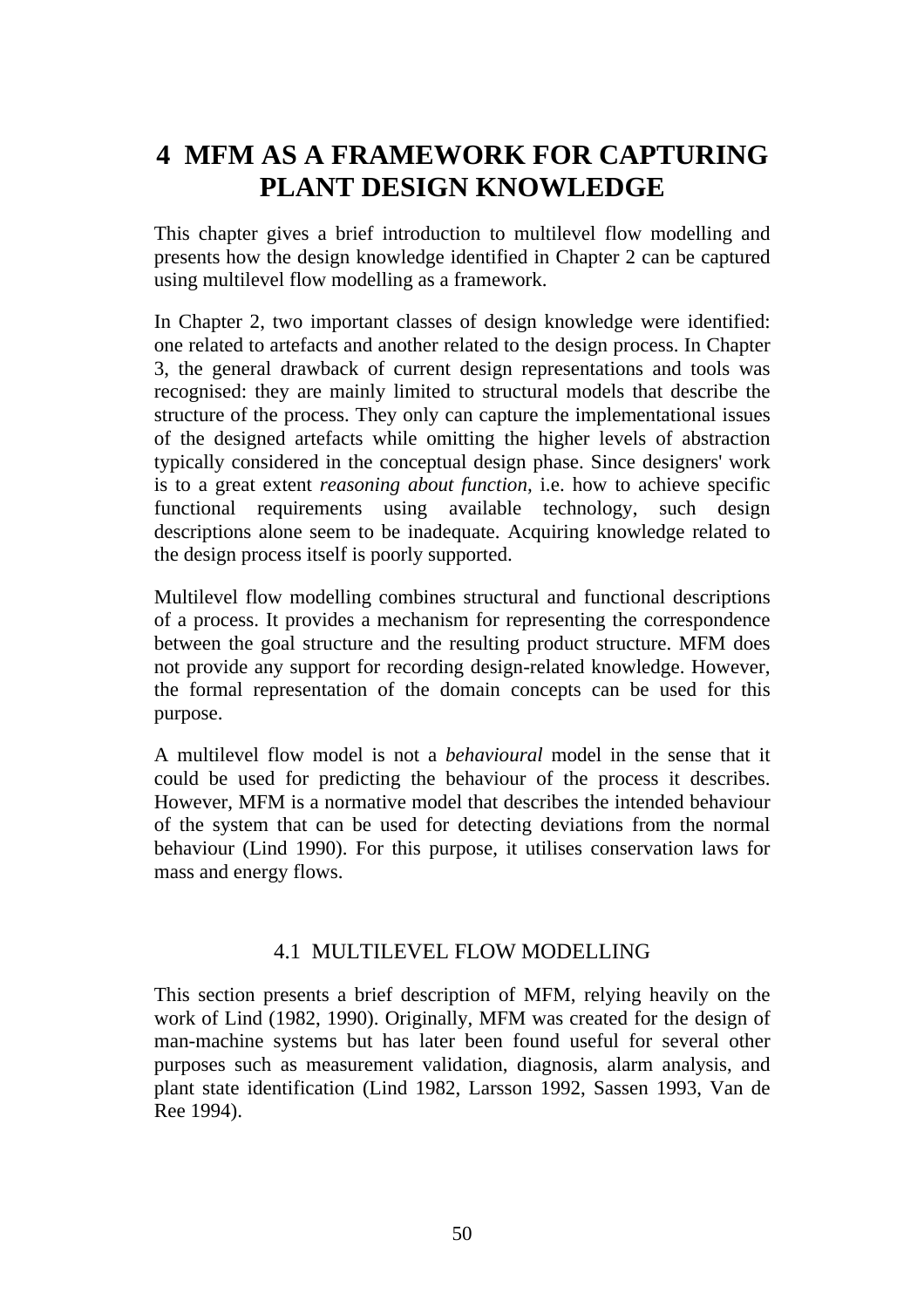A multilevel flow model describes a system as a man-made artefact designed for specific purposes (Lind 1982). MFM models are normative, focusing on the role of the various parts of the system in fulfilling the purposes of the system as a whole (Lind 1990). In MFM, purposes are modelled with the concept of *goals* denoting the objectives for using the system. There are three types of goal: *production, economy, and safety*. The second important concept of MFM is a *function*. In MFM, functions are seen as the means to *achieve* the goals. The functions of the plant are represented by a set of mass, energy, and information flow structures at several levels of abstraction. The flow structures are composed using a set of elementary flow functions. The physical components of the system, the *devices,* are used to *realise* one or several functions.

MFM provides a formal language for representing the functional structure of a plant at several levels of abstraction. The language consists of a grammar based on mass and energy conservation laws, a set of concepts, and their relationships. MFM provides a set of graphical symbols that allows models to be created and represented in an easily understandable graphical format.

### **4.1.1 Whole-part and means-end dimensions**

For managing complexity, MFM utilises hierarchical abstraction in two dimensions: the *whole-part* dimension and the *means-end* dimension, as depicted in Figure 8. The whole-part dimension, which decomposes a system into its subsystems and into parts, is well known and commonly used in the engineering of many kinds of man-made systems. The wholepart decomposition utilises the *is-part-of* relationship.

The means-end dimension, based on means-end analysis introduced by Rasmussen (1986), is the far more distinctive dimension of MFM. Even though such abstraction is implicitly used in the design of almost any kind of system, it is rarely supported in design tools. Means-end relations are used to represent relationships between a goal and the functions required for its achievement (*achieved-by*), and between a function and the physical components required to realise it (*realised-by*). In addition to mandating a set of flow functions, the achievement of a goal may require active control or management of the flow functions involved. This implies a need for an external controller. In MFM, such a controller is represented by a *manager* function. The resulting tripartite relations between a goal, the flow structure required for its achievement, and the manager function are described via *achieved-by-control* relations. These relations are important because they provide a way to model the control functions performed by either human operators or automatic control systems as an integral part of the process.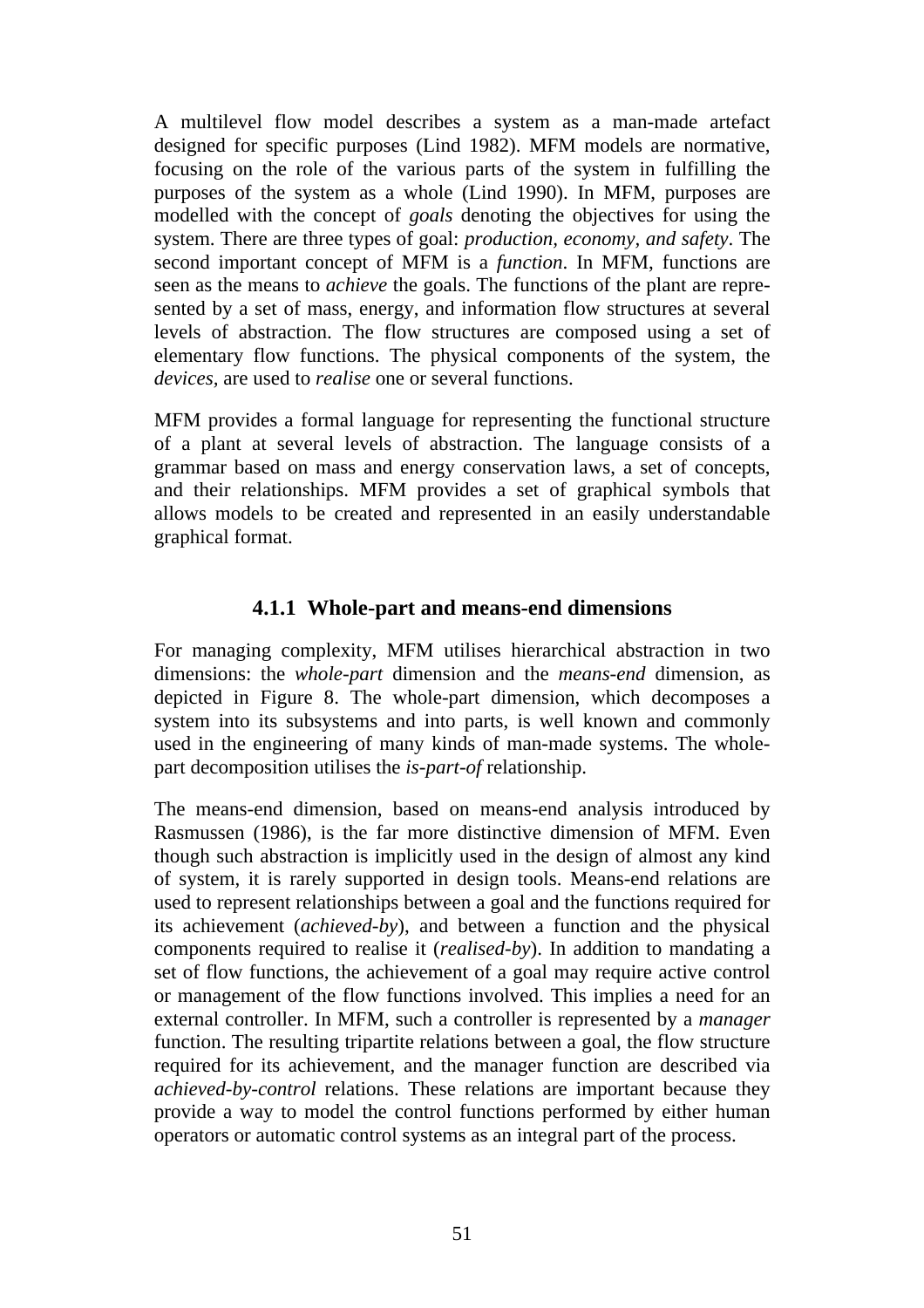

*Figure 8. The dimensions of a Multilevel Flow Model.*

A *condition* relation is used to express a dependency of a function on the achievement of a goal. This means that the function will only be available while the supporting goal is achieved. Examples of the above relations are shown in Figure 9.

An MFM model is a hierarchical functional model which basically describes the plant's intended function. It is important to note that the functional structure depicted in the MFM model does not necessarily follow the physical structure. This is evident because all the relations of MFM models are usually not one-to-one mappings; one-to-many, many-to-one, and many-to-many mappings frequently appear. For example, several functions may be required to achieve one goal, one function may serve in the achievement of several goals, and one physical device may be involved in realising several functions. Moreover, the functional structure of a plant is different in its various operational states (e.g. start-up, normal operation, shutdown). Not all the physical devices used during start-up may be needed at all during the normal operation of the plant. This indicates a need for a dedicated MFM model for each operational state of the plant (Van de Ree 1994).

#### **4.1.2 Flows**

The concept of *flow* is important in MFM. Each function is described by a flow structure that depicts the flow of mass, energy, or information through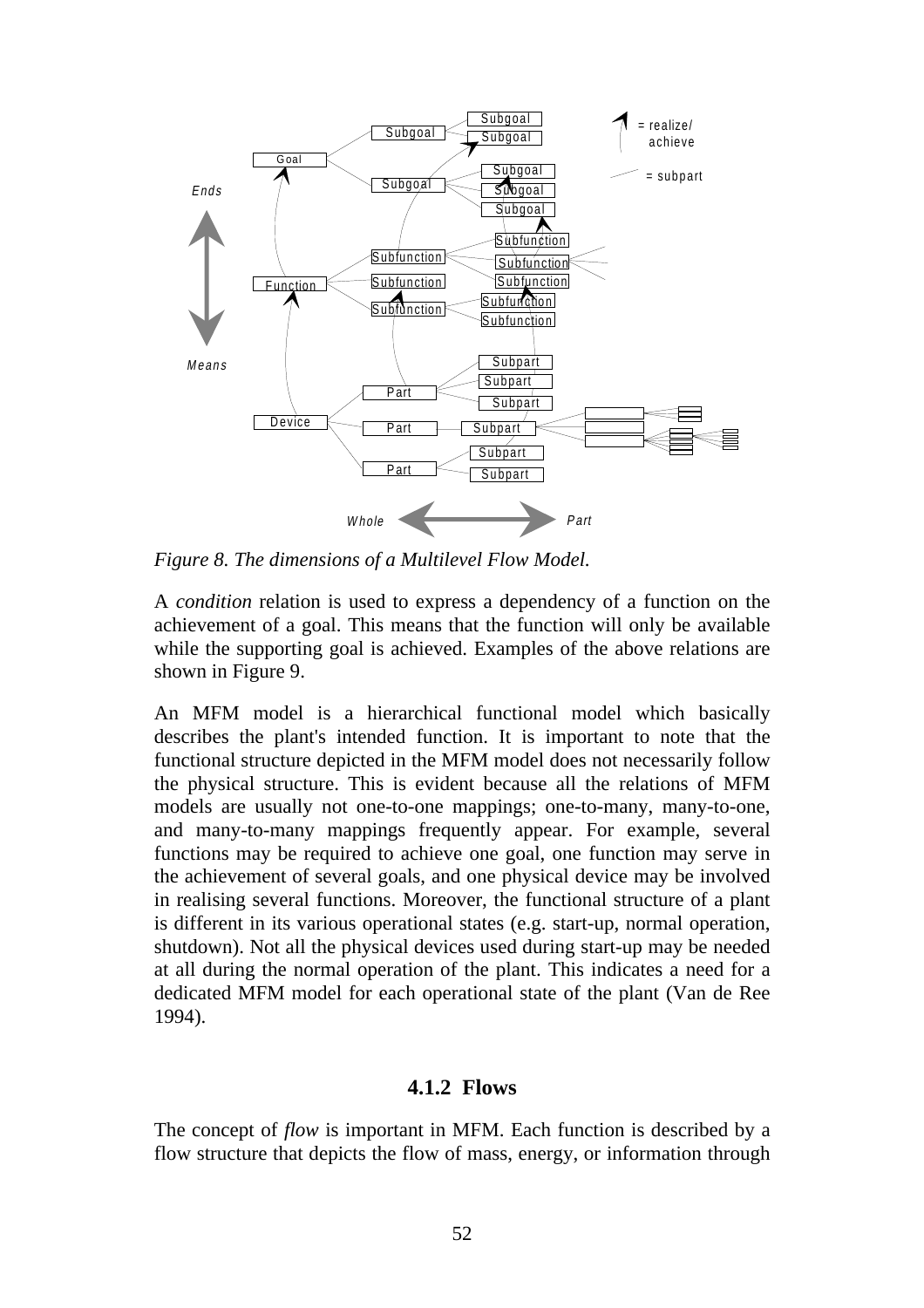(part of) an industrial plant. The most important reason for the choice of using flow (especially mass and energy) concepts in MFM is that "the interchange of energy and mass is responsible for the interactions between plant components, subsystems, and the control systems" (Lind, 1990). A flow structure consists of basic flow functions that are meaningfully connected according to certain rules resulting from the mass and energy conservation laws. Table 2 shows the mass and energy flow functions of MFM, their explanations, and the graphical symbols used in modelling work. Means-end relations are used to connect the flow structures at various level of abstraction to form an MFM model.

| Flow<br>function | Description                                                                                 | Symbol |        |
|------------------|---------------------------------------------------------------------------------------------|--------|--------|
|                  |                                                                                             | mass   | energy |
| Storage          | A property of a system to function<br>as an accumulator of mass or energy                   |        |        |
| Balance          | A property of a system to provide a balance<br>between incoming and outgoing flows          |        |        |
| Transport        | A property of a system to provide transfer<br>of material or energy between two systems     |        |        |
| <b>B</b> arrier  | A property of a system to prevent the transfer<br>of material or energy between two systems |        |        |
| Source           | A property of a system to act as an infinite<br>reservoir of mass or energy                 |        |        |
| Sink             | A property of a system to act as an infinite<br>drain of mass or energy                     |        |        |

*Table 2. The basic flow functions of MFM (Lind 1990).*

A multilevel flow model does not describe the behaviour of the modelled system either accurately using a mathematical model or approximately using, for example, a quantitative model (Kuipers 1986). Thus, it cannot be used for predicting the system's future state. However, its normative description of a process acts as a reference model of the plant's intended operation. In MFM, the intended operation is described as a set of flow structures each of which should obey the mass and energy conservation laws. Thus, modelling a system with MFM yields a set of simple flow balances describing the normal operation. Comparing the actual behaviour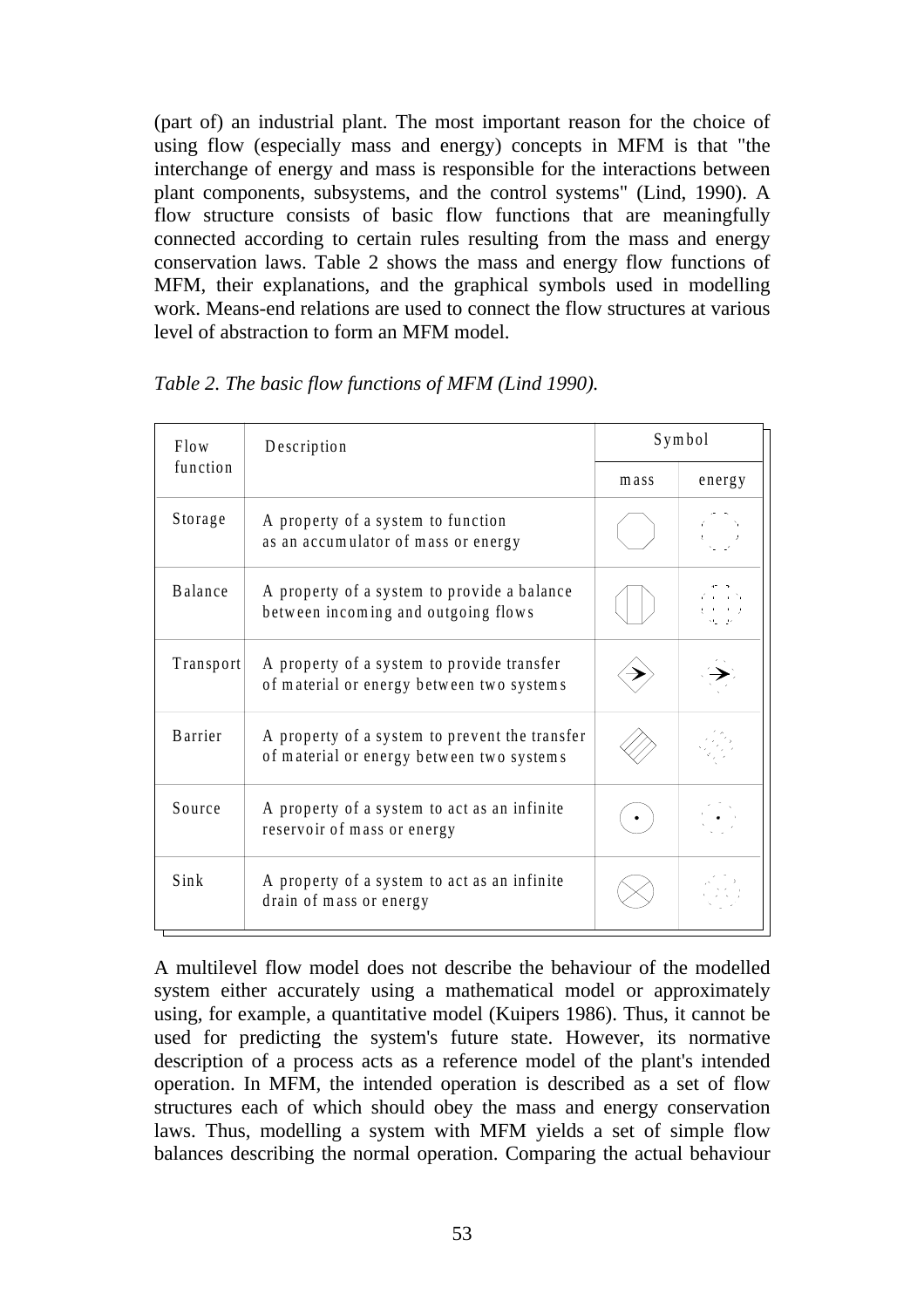of the process to the reference model offers a way to detect abnormal process conditions. Loss of mass or energy is an indication of a process fault whereas the accumulation of mass or energy indicates a potential risk: plant emergencies are usually caused by violation of these balances, e.g. by leakage of dangerous materials.

Figure 9 shows a fraction of the MFM model of a feedwater system. According to a standard MFM practice, the devices are not shown in the model.



*Figure 9. An example of a multilevel flow model.*

The uppermost goal in the figure, *G1: Produce the required amount of feedwater*, is to achieved through an aggregation of flow functions labelled F1 in the figure. However, presence of external control is also required to achieve the goal. Thus, an achieve-by-control relationship is applied in the model. The controller is represented with a manager function C1 in the figure depicting the information flow related to the control task. Following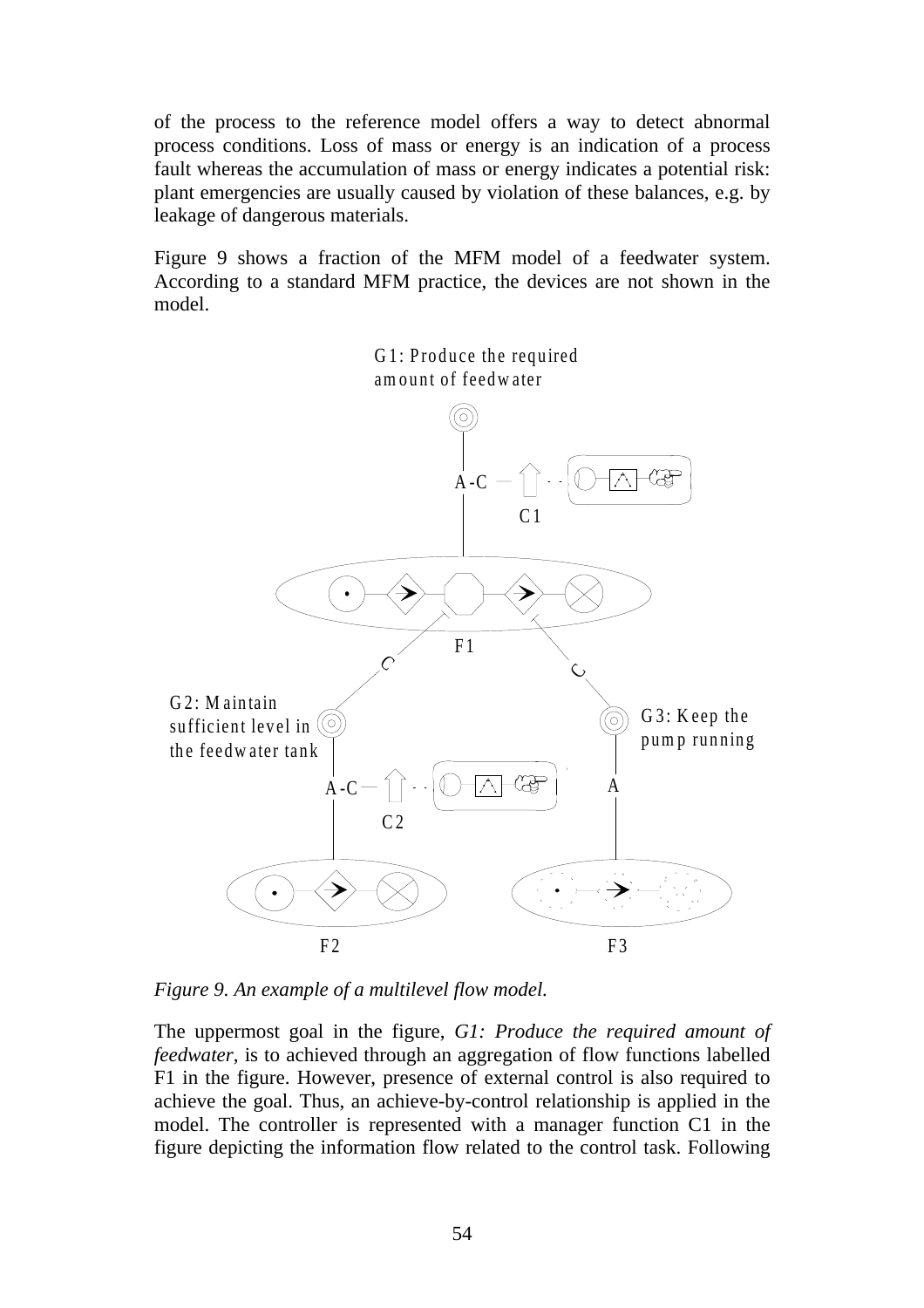Larsson's MFM improvements (1992), the manager function is further divided into the observation, decision, and actor functions.

Figure 9 also shows an example of the condition relationships that are utilised in MFM models to depict the dependency of a flow function on the achievement of another goal. For example, the storage function in F1 (depicting the feedwater tank) is conditioned on the goal *G2: Maintain sufficient level in the feedwater tank*. The goal G2 is achieved by controlling the water supply of the feedwater tank.

The goal *G3: Keep pump running* is achieved by the set of flow functions F3 that depicts the energy supply to the feedwater pump.

# 4.2 REPRESENTING ARTEFACT-RELATED DESIGN KNOWLEDGE WITH MFM

In Chapter 2.1.1 we defined artefact-related design knowledge as consisting of structural, functional, and problem decomposition knowledge. Functional knowledge was defined as a *mapping* among the functional requirements (i.e. the design goals of the system), the overall function structure, and the detailed design representing the structural (i.e. form) aspect. Problem decomposition knowledge in turn provides information on how a complex design problem can be divided into more manageable subproblems.

# **4.2.1 Representing structural and functional knowledge**

Let us now consider how multilevel flow modelling could be utilised for capturing functional and structural knowledge in a systematic design process. The design process proposed by Pahl & Beitz (1988) consists of four phases, clarification of the task, conceptual design, embodiment design, and detail design. The phases are not strictly successive due to the iterative nature of design; the latter phases may produce useful feedback to the previous ones -- design may even involve discovery of new goals. This iterative process has been acknowledged by the MFM community (Lind 1990).

The functional requirements of a system usually state the purposes for which it is being designed. In MFM, the purposes (i.e. the objectives of running a system, for example) are modelled with the concept of *goals*. However, it is common in engineering design that the requirements are rather vaguely expressed, often in qualitative terms. Such requirements are a poor starting point for design: they do not provide the designer with any means of deciding whether the goal is satisfied or not (Lind 1990). Therefore, the requirements of the system should be quantified, if possible,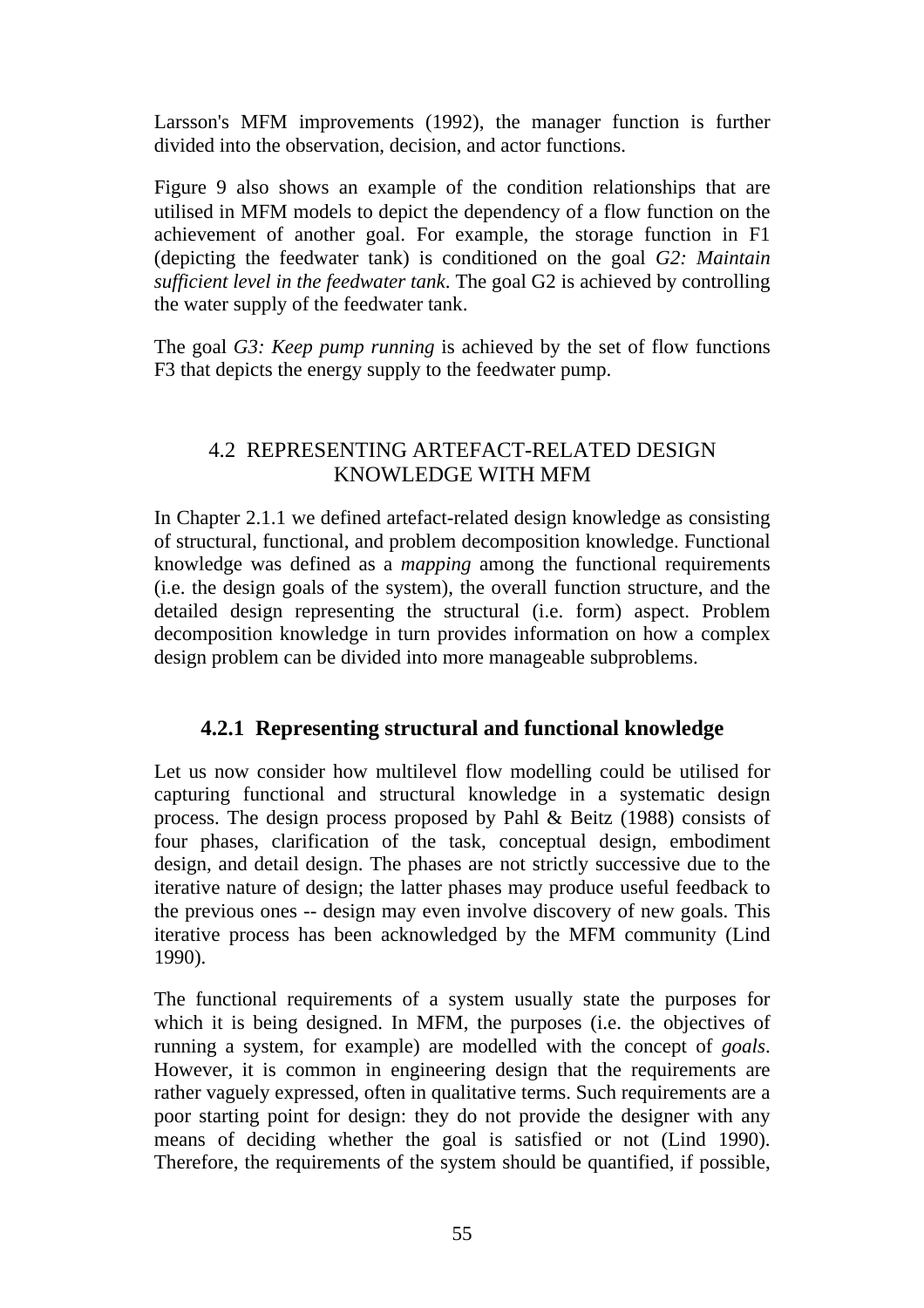and further refined to explicit goals of the system in the task clarification phase.

MFM does not provide any support on how to recognise the various goals of an artefact to be modelled -- it only provides a means of representing the goals and how they were meant to be achieved. Paper IV presents some elementary ideas on how to recognise the safety goals of an industrial plant. We utilise checklists for recognising known potential hazards -- a wellknown method within safety analysis research (Toola 1992). Safety goals are formulated to prevent or mitigate the potential hazards.

According to Pahl & Beitz (1988), one of the major tasks of conceptual design is establishing alternative function structures fulfilling the goal of the system6. The function structures show the combination of individual subfunctions required to perform the overall function. Since the functions are generally based on the flow of energy, mass, and information, MFM seems a good alternative for representing such function structures, especially in the case of continuous processes. In MFM, the functions can be described as an interrelated set of mass, energy and information flows using the concept of *flow functions.* Modelling the information flows deserves a special mention. The information flows are related to cases where the achievement of a goal requires the active operation of an external controller. The information flow models the external controller in terms of the process variable(s), the control algorithm, and the actuator. It is important to note that a control algorithm may be implemented by either an automation system or a human operator. In this sense, the model provides a basis for allocation of control tasks between the automation system and the human operators.

In Pahl and Beitz's approach (1988), design issues related to form are mainly taken care of in embodiment and detail design. In MFM, the lowest level of the means-end hierarchy, the devices, represents a part of the structural knowledge of the artefact reflecting the functional structure of the system. However, it is important to note that MFM models the functional structure of the process which may differ from its physical structure. MFM does not provide any specific graphical presentation of the devices, and it is common to leave the device-level solutions out of a multilevel flow model for reasons of clarity. Furthermore, current domain-dependent representations (e.g. P&I-diagrams in process engineering) are both wellsuited and commonly used for this purpose. However, the *realise*

 $\overline{a}$ 

<sup>6</sup>Pahl & Beitz use the term "technical function of a system" to define the objective of the system. We use the term "goal" to avoid confusion with the concept of function in MFM.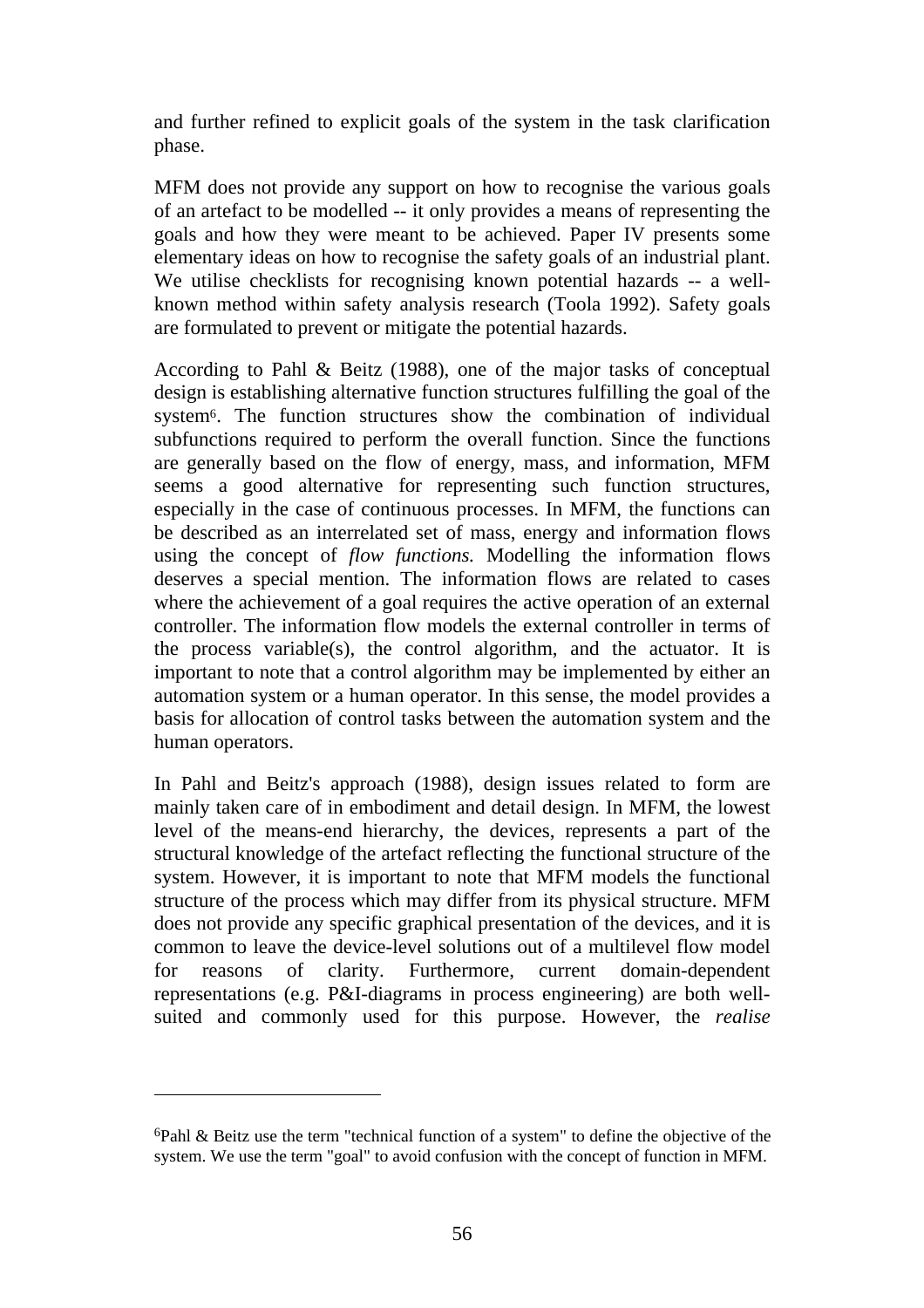relationships between the function and device level of the model should be recorded since they provide an effective way to structure the information.

# **4.2.2 Representing problem decomposition knowledge**

There are two widely used approaches to managing complexity in engineering design: abstraction and decomposition. When using abstraction, complexity is reduced by hiding the details and concentrating on the essentials. Decomposition utilises the divide-and-conquer principle: the problem is divided into smaller subproblems that are easier to solve. Most systematic design approaches generally emphasise the importance of problem decomposition (Pahl & Beitz 1988, VDI 2221 1987).

In many domains of industrial engineering (e.g. design of a power plant), the overall decomposition has remained relatively invariant for several decades (Riitahuhta 1988). Introduction of new technologies does not generally change the decomposition but affects the way the subproblems are solved. This implies that decompositions that are found effective can be reused.

MFM's *whole-part* relationships can be effectively used to describe problem decomposition at various levels of abstraction: goal, function, and device. An MFM model can be regarded as representing a kind of a design sequence (i.e. plan) that is structured according to the design goals (for achieving  $\langle goal \rangle$ , use  $\langle plan \rangle$ ). In MFM, goals are typically divided into subgoals to be achieved by a number functions and their subfunctions. The model thus represents valuable problem decomposition knowledge showing a clear trail from the original design problem to its final solution. Each subgoal (and a function or subfunction, respectively) may have a number of design alternatives to choose among. A design decision describing the selection of one of the alternatives represents a *step* in the design sequence.

Decomposition does not generally result in a set of independent subproblems. Respectively, the solutions -- e.g. the subsystems of an industrial plant -- do interact. For example, a small drop in the temperature of live steam in the boiler of a power plant will lower the efficiency of the turbine. On the other hand, too high a temperature of the steam could damage the turbine. In an industrial process, these causal interactions between subsystems are typically based on the interchange of mass and energy. In MFM, such a process is described as an interrelated set of mass, energy and information flow structures. These structures are composed of flow functions that are connected together at *boundaries*. A boundary is characterised by a set of variables shared by the connected functions. Conservation laws for mass and energy are applied to model the interactions between the flow functions through the boundaries. A violation of the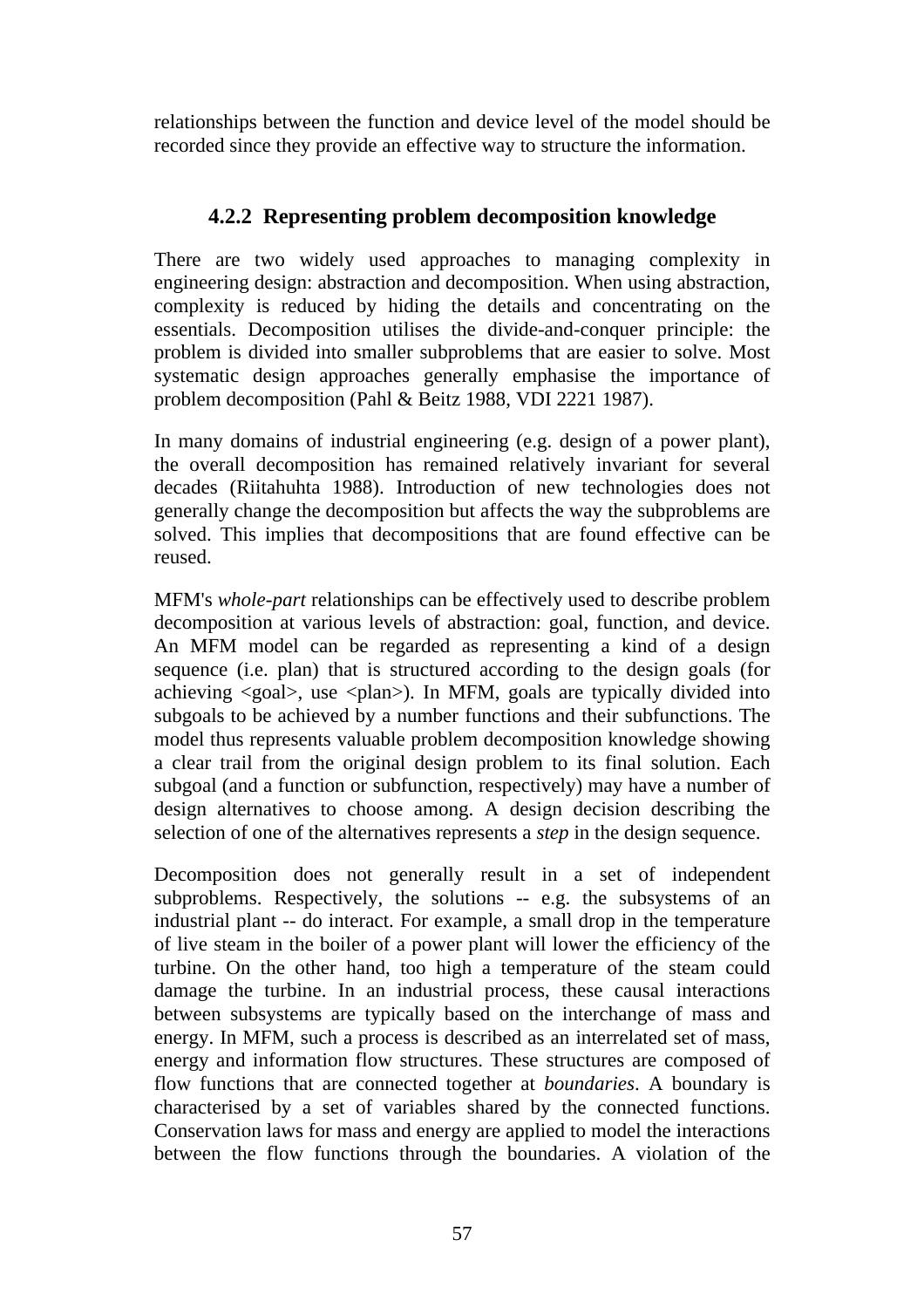conservation laws indicates a disturbance or a failure. Furthermore, accumulation of mass and energy indicates a potential source of risk in plant operation (Lind 1990, van de Ree 1994).

In addition to process interaction via boundaries, a flow function can be conditioned by another goal. This means that the function will not be available if any supporting goal is not yet achieved. MFM has a special relationship for representing these interactions; the *condition* relationship (Lind 1990).

# 4.3 USING MFM FOR STRUCTURING DESIGN-RELATED KNOWLEDGE

A design process can be regarded as a sequence of interrelated design decisions. Each design decision causes a design move, i.e. a change towards the final design is made to the design descriptions7. MFM does not directly support the recording of design-related knowledge, i.e. descriptions of the design process itself. However, an MFM model of the final design of an artefact in essence represents a sequence of design decisions that led to this specific design. In this work, we use MFM for modelling artefacts during their design which generally proceeds from abstract to concrete and from general to detail. A transition between the levels in either of the two hierarchies is essentially a design move preceded by a well thought out design decision. For example, choosing to achieve the goal "raise enthalpy" via two abstract functions "raise pressure" and "raise temperature", is a design decision. Thus each object in the model represents a design decision.

The MFM model of an artefact represents only a part of the design process: the sequence of successful design decisions that led to the design. The MFM model, per se, does not contain any information about alternative solutions that were considered or the design rationale. However, the model provides a framework to structure and store the otherwise typically informal design knowledge: the model identifies the design decisions, each of which involves both related design knowledge such as other alternatives that were considered and design rationale. Linking the informal design knowledge to the formal representation provided by the MFM model makes the information semi-formal: parts of the representations can be interpreted by computers which makes the use of the information a lot easier. This can be augmented with the introduction of templates or forms indicating what information is expected to be filled in by the designer.

 $\overline{a}$ 

<sup>7</sup>As stated earlier in Chapter 2, a real design process is seldom if ever that simple; it also includes poor design decisions that have to be reconsidered and often reversed.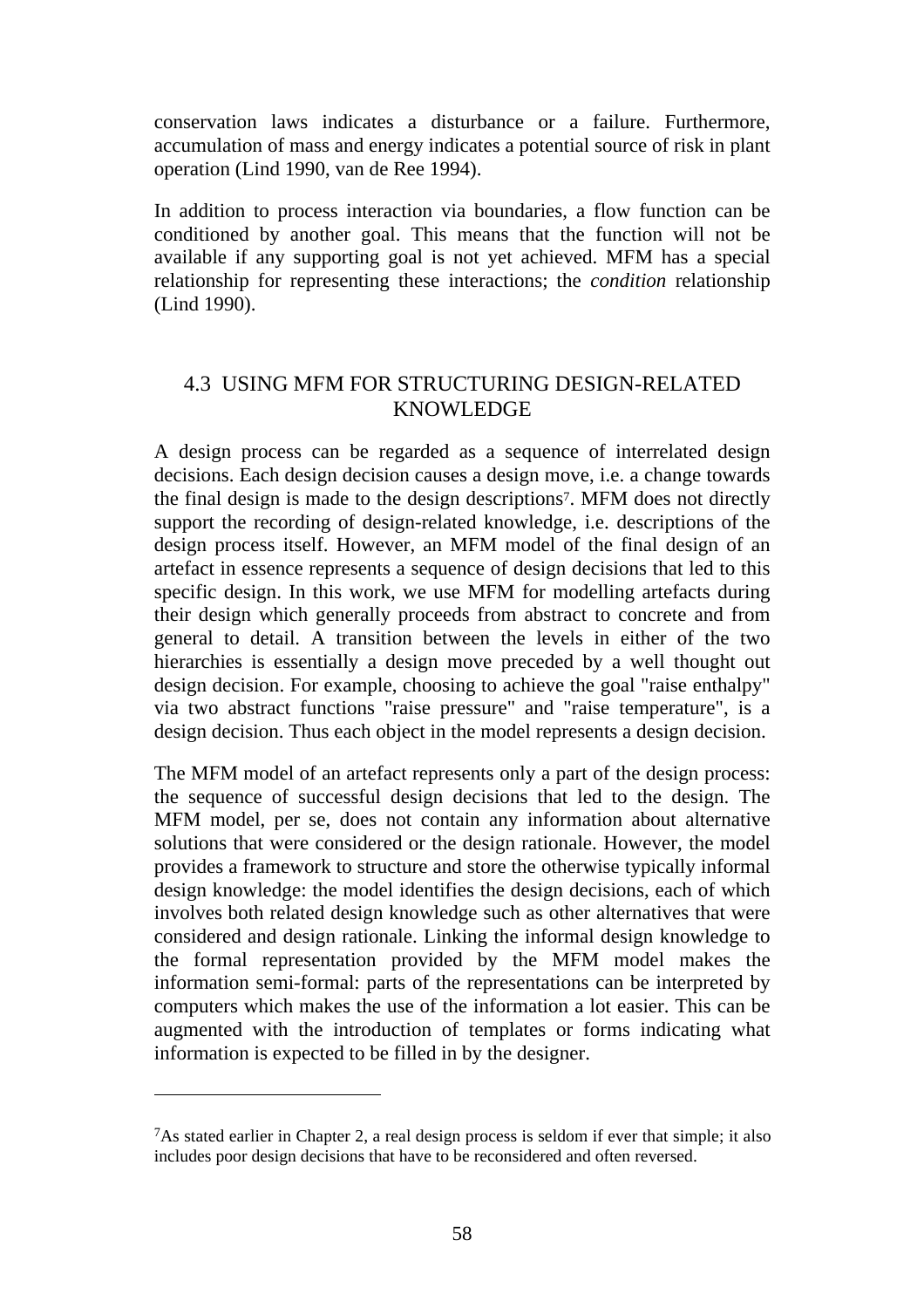Figure 10 shows schematically how design-related knowledge can be linked to an object of the model.



*Figure 10. Design-related knowledge in an MFM framework.*

### 4.4 DISCUSSION

The importance of functional design knowledge in industrial plant projects has been recognised by several researchers. The bottleneck between process and automation design caused by missing information about the plant's or its sub-system's functionality and control principles has been a prime inspiration for many techniques. For example, improved content models of process descriptions have been proposed (Tommila *et al.* 1990, Tommila & Viitamäki 1991, Korhonen 1991, Anon. 1992).

There is a large variety of representations for modelling the functionality of systems. Keuneke (1991) has presented a device representation language in which the functions of the device represent its purpose. In her model, the functions are achieved by behaviours that are represented as causal sequences of states. MODEL.LA is a modelling methodology for interactive or automatic definition of chemical processes (Stephanopoulos *et al.* 1990a, 1990b). It is based on a declarative object-oriented approach. It allows multi-faceted modelling by providing multiple views of the process in terms of structure, topology, and behaviour. Padalkar *et al.* (1991) have presented a system which performs an alarm analysis of the target process. The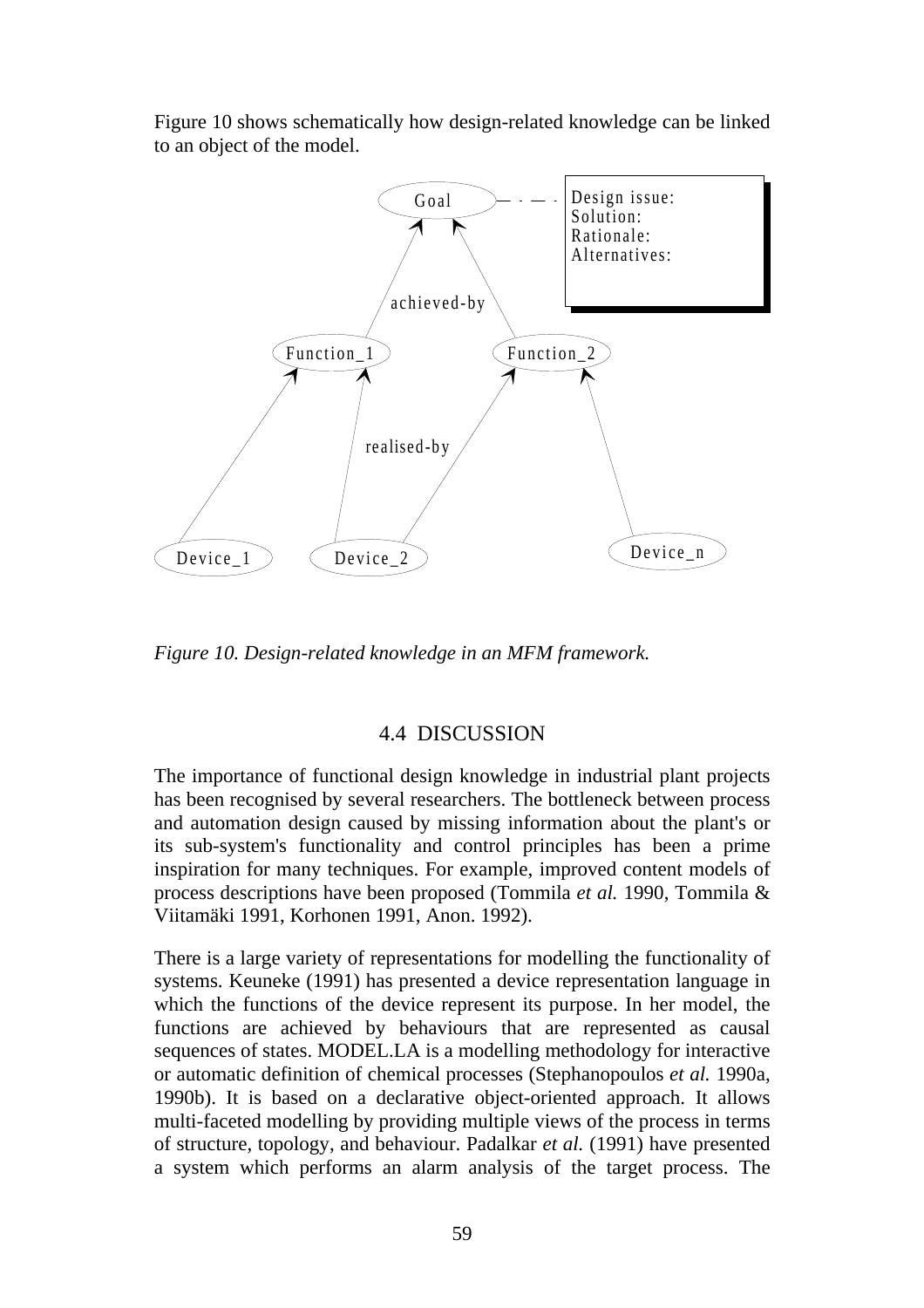process is described by hierarchical tree structures with a functional representation of functions and subfunctions, and a representation of the system's structure. Constraints are used for searching the faulty nodes. Lower level causes are searched by propagating the information downward in the hierarchies.

The foundations of this thesis lie on the MFM modelling technique (Lind 1982, 1990) that is used to record the conceptual knowledge of the plant in a formal manner. An MFM model can be used to represent a plant design resulting from the work of several design disciplines including process, automation, instrumentation, electrical, and organisation design. Thus, an MFM model provides a common conceptual model for several design disciplines. As such, it provides a basis for implementing a shared design database enabling the concurrent engineering approach (Reddy *et al.* 1992).

This thesis introduces the idea of using MFM for structuring the informal design knowledge related both to the artefact and to the design process. As for recording design-related design knowledge, our work utilises the research results obtained within the design rationale community. Our approach for describing the design decisions is similar to the ISAAC structure used in Design Journal (Conklin 1987). However, the formal representation of the design provided by the MFM model is used as a framework to identify the design decisions and to structure the knowledge related to those decisions. A similar approach has been presented by Prins & Olthoff (1993) who use a morphological design approach to structure the design process instead of MFM. Malmqvist (1995) uses a function-means tree for the same purpose. The advantage of having such an abstract design representation as a basis for storing the design-related information is that many design decisions in general, and those in the conceptual design in particular (e.g. concerning functionality), are more naturally connected to the more abstract objects of the domain (Malmqvist 1995).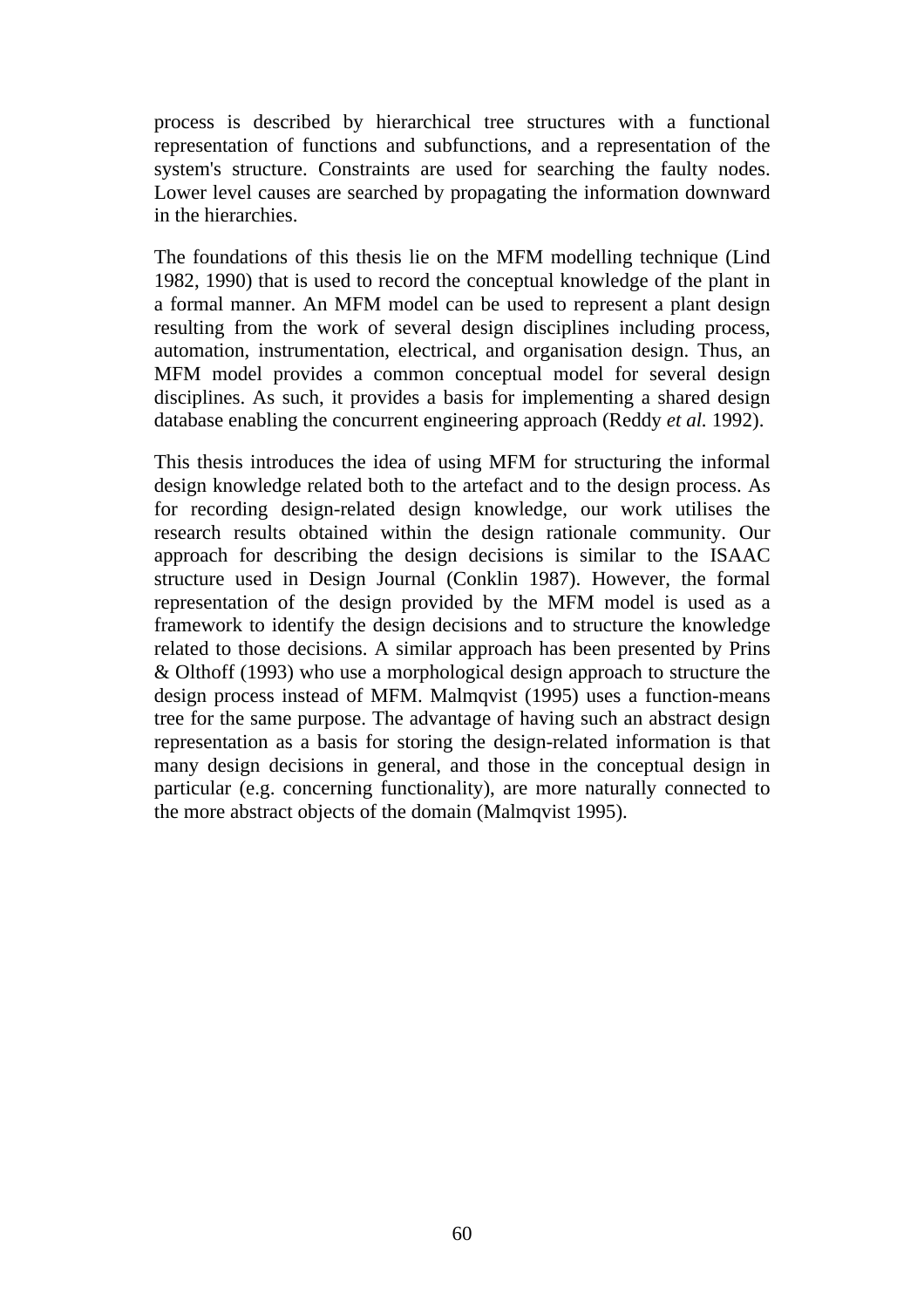# **5 A DESIGN ENVIRONMENT PROTOTYPE**

In this research, a prototype of a design environment capable of structuring and recording design knowledge was implemented. The main point of the design environment is to make both artefact-related and design-related design knowledge explicit. For this purpose, the environment should be able to

❏ represent the design at multiple levels of abstraction

❏ capture design decisions and their rationale

❏ support structured documentation

 $\overline{a}$ 

❏ support efficient reuse of earlier designs and design knowledge

❏ export the design knowledge to other applications.

Undoubtedly, the most important requirement is the first one: to be able to represent the design at multiple levels of abstraction. The representation should be formal since several tasks call for computer-supported reasoning about the knowledge.

A multilevel flow model is in essence a semantic network that describes a system as objects at various levels of abstraction and their relationships. According to the KADS8 terminology, it represents the *domain knowledge*, or conceptualisation of the domain (Wielinga & Breuker 1986). We are not acquiring the domain knowledge with a specific task in mind. Rather, we share the view that a considerable part of the domain knowledge is useful in a number of tasks (Abu-Hanna & Jansweijer 1994).

Our goal was not to build a knowledge-based design tool that would automate the use of the domain knowledge. Our tool was not designed to capture the knowledge-use level of expertise: the strategic, task, and inference layers in KADS.

Traditional CAD tools are constructed on the basis of graphical entities (e.g. lines, circles, etc.) rather than on the basis of objects. The entities may have attributes but they have mainly been used for defining graphical properties of the elements (e.g. thickness, line style, etc.) (Warman 1990). Such an approach is not adequate for representing the design as an object hierarchy. The conceptual design phase especially suffers from this inadequacy.

<sup>8</sup>KADS is an approach to knowledge engineering developed in the KADS project (ESPRIT-I) P1098.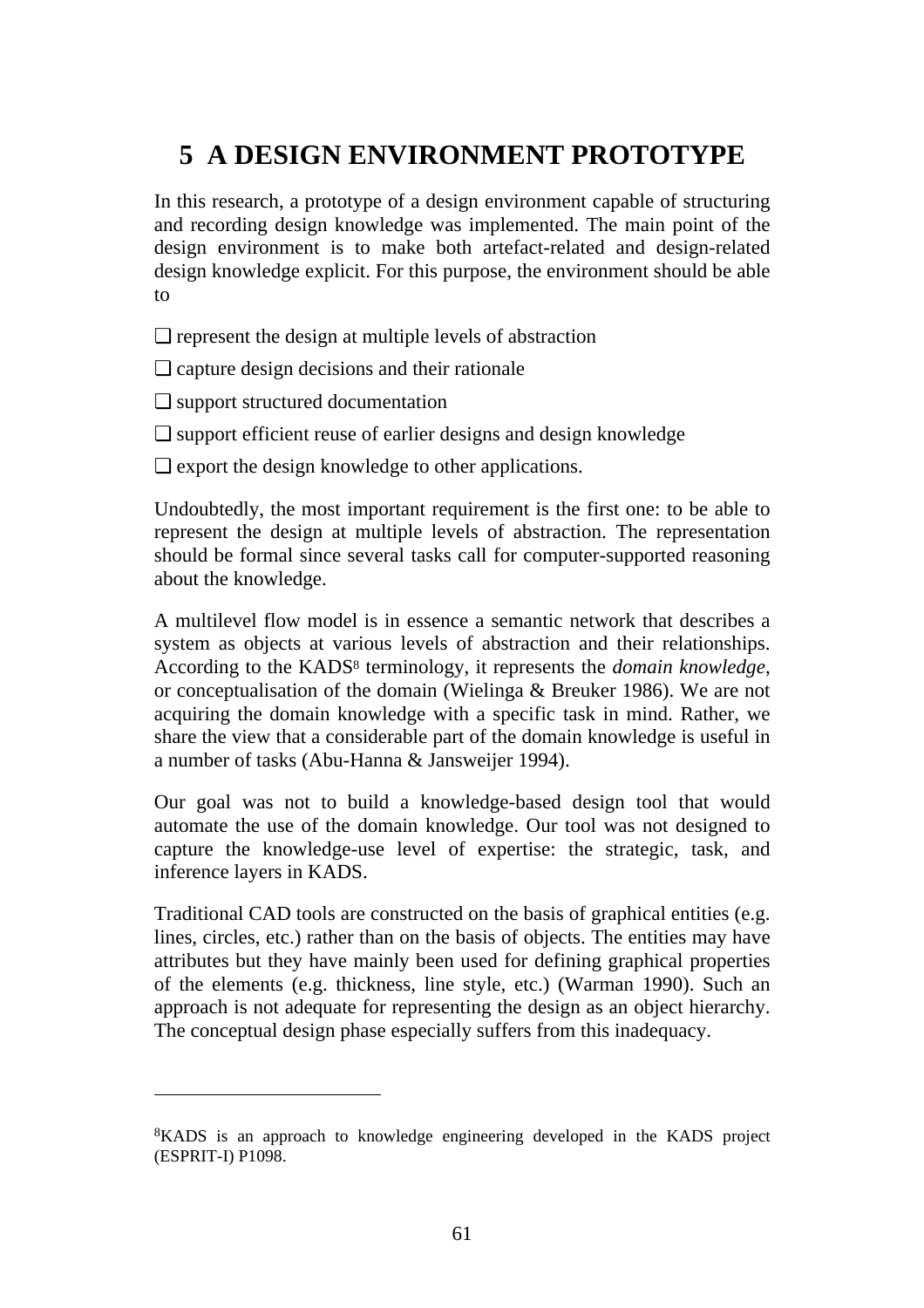Object-oriented databases are well-suited for engineering applications (Warman 1990). In addition to the static knowledge contained in a semantic network, they can incorporate the behaviour of the objects. One of the strengths of the object-oriented approach is that the objects identified in conceptual modelling can be seen in the implementation (Kim 1991). In multidisciplinary projects, an object-oriented database which stores all the design data as objects and their attributes and relationships can be seen as a gateway between different design disciplines. A design change in one discipline can immediately be seen by designers in the other disciplines (Paasiala *et al.* 1994).

A prototype of the design environment was built on top of a commercial knowledge-based object-oriented design tool, Design++ from Design Power, Inc. (Harmon 1990, Katajamäki 1991), and one of its applications, P&ID. The most important reason for selecting Design++ was the objectoriented facilities provided by the tool. Furthermore, our industrial partners also had interest in Design++, and one of them had already developed a successful design system using the same environment.

The object system of Design++, based on the KEE environment by Intellicorp (KEE 1986), is used to store the knowledge about the product and the design9. Geometry tasks, such as drafting and three-dimensional visualisation, are carried out by the AutoCAD system (Autodesk, Inc.), which is transparently linked to Design++. There is also an interface to a relational database which contains component data and allows communication with other design environments.

P&ID is a knowledge-based design tool for supporting the initial phases of boiler design from boiler balance calculations to process dimensioning. It has been developed on top of Design++ by Tampella Power, Inc., a Finnish boiler manufacturer. The aim of the system is to capture some of the designers' know-how in the system's design rules and libraries and to reduce the time spent in the boiler design phase. With the tool, final P&I diagrams of the boiler can be produced more quickly. The diagrams contain automatically generated component labels and more information about the process variables. The system's knowledge base can be used to produce various component data listings and specifications automatically.

 $\overline{a}$ 

<sup>9</sup>We used an early version of the software. In more recent versions, KEE has been replaced with a C++-based repository.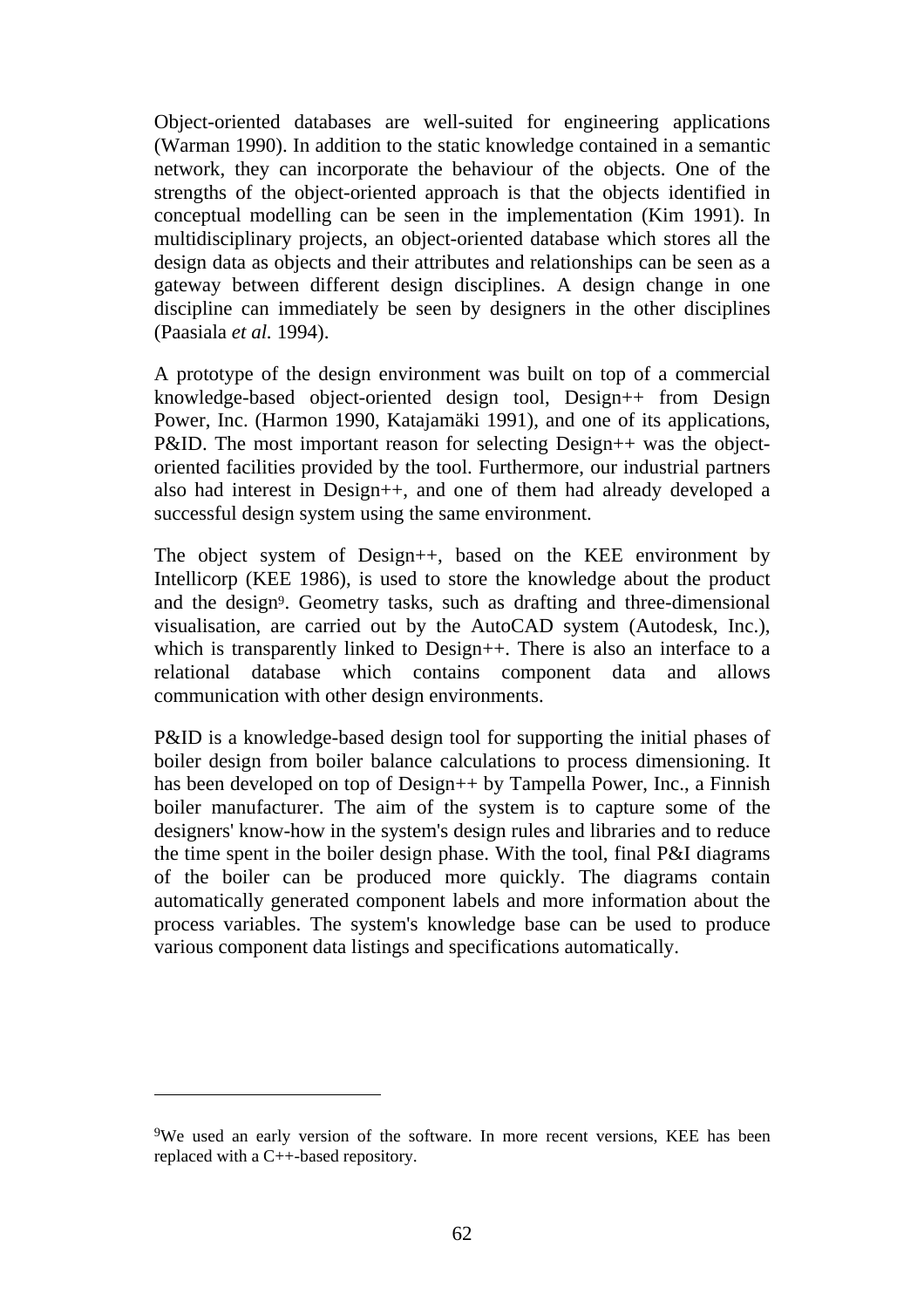# 5.1 REPRESENTING THE DESIGN AT MULTIPLE LEVELS OF ABSTRACTION

P&ID was a good basis for our design environment because it readily featured a way to represent structural product knowledge. In the tool, the concept of product structure is essential: components are arranged in a tree hierarchy in which more abstract components reside at higher levels and more detailed ones at lower levels. The product structure thus provides a way of representing the whole-part relationships of the product. The knowledge about the components' properties is stored in the objects' attributes. In addition to static properties, each attribute may have an associated design rule that can be used to infer the value of the attribute. The design rules are coded in Common Lisp.

However, the product structure was limited to representing the form of the design (the topology of the system and the properties of its individual components). We expanded the representation capabilities of the system by introducing two new hierarchies for representing the function and goal levels in the MFM models (Figure 11). Using the extensions, it is possible to create the higher levels of abstraction in the MFM models and the meansend relationships between the levels. The relationships between the levels of hierarchy have been omitted for clarity in Figure 11.



*Figure 11. Extensions made to the P&ID-tool.*

# 5.2 DESIGN-RELATED KNOWLEDGE

The design process of a large industrial plant can be regarded as a series of design decisions. These decisions range from fixing the type, size, location, and layout of the plant at the early design stages to selecting among a set of alternative components during detailed design. The importance of these decisions cannot be overemphasised, keeping in mind that some 75 - 85% of the total costs may have been fixed after the design stage (Nichols 1990,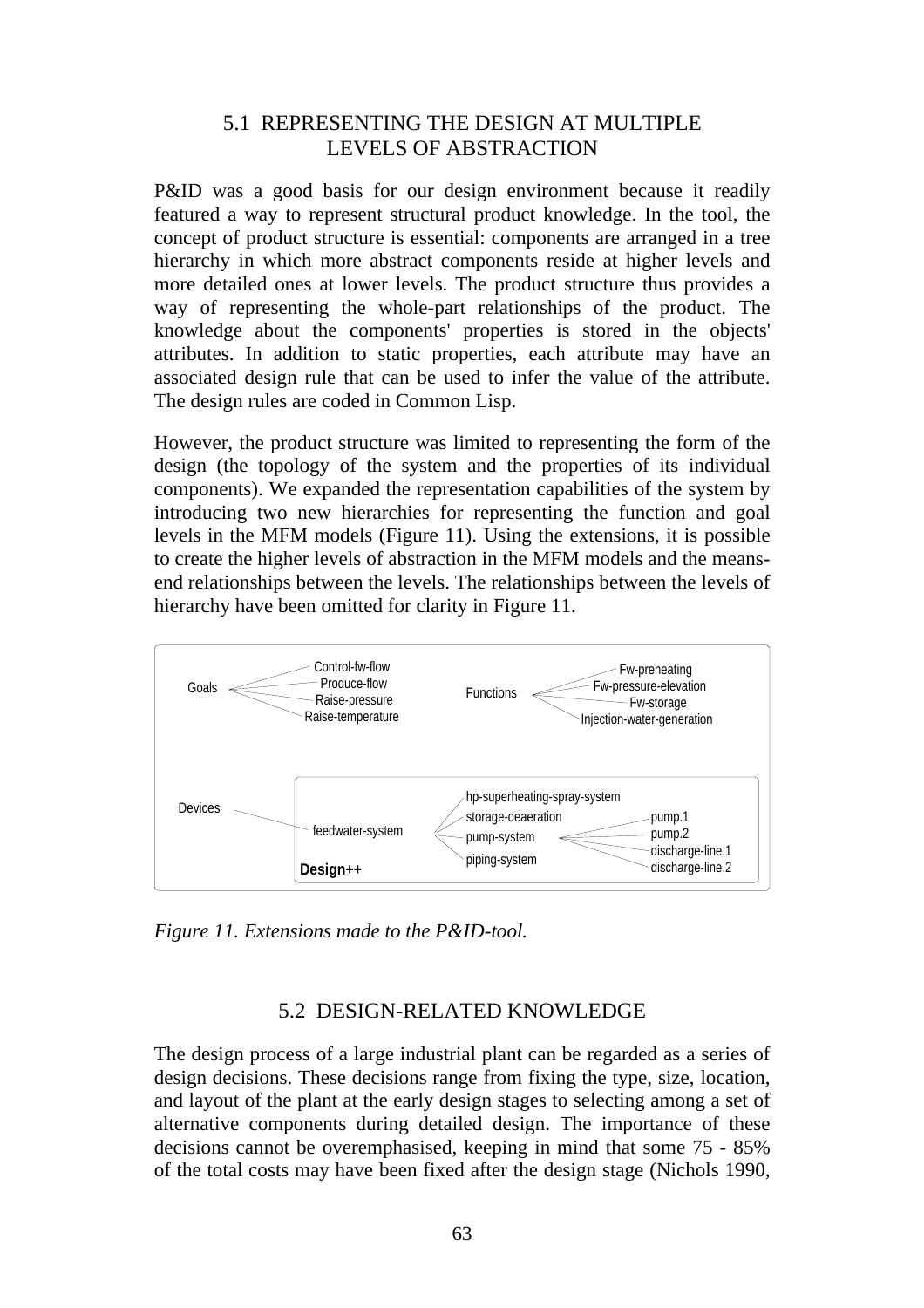Sheldon *et al.* 1990). It is clear that design knowledge behind these decisions is of great interest during plant operation and maintenance (especially during revisions) and when designing similar plants. However, the information is generally not available because it is not systematically recorded. Even though designers may use analytical methods while making the decisions (which is not always the case) they usually only make informal personal notes. Such information is not available later for other people or even for the designer.

Clearly, the design environment should support analytical decision making and systematic recording of knowledge related to the design process. The original intention was to integrate a tool supporting analytical decision making into the design environment and to import the information generated by the tool (e.g a matrix describing the decision process) into the design documentation. For this purpose, a tool developed at VTT Electronics named Requex, based on the Quality Function Deployment method (QFD) (Akao 1990) and the Analytic Hierarchy Process (AHP) (Saaty 1983), was evaluated and several matrices supporting various kinds of design decisions were created (Väisänen 1994). Due to the use of different platforms the workload and the cost were estimated as too high and the software was not integrated into the design environment. Moreover, the feasibility of such an approach in general and the availability of all the data required for the matrices in particular was heavily questioned by the professional designers. This implies that design decisions are often not structured enough to allow the use of such an approach (Holsapple & Winston 1992).

A semi-formal approach was chosen for capturing the design rationale, based on the use of forms indicating the expected information regarding each design decision. The use of such semi-formal structures serves two purposes: they assist the designer to concentrate on essential information regarding the decisions and they make the informal information partly processable by computers (Conklin 1987). As suggested in Section 5.3 design decisions have a close relationship with MFM modelling: refining the MFM model to a more detailed level in any of its two hierarchies (means-end or whole-part) should be preceded by a well thought out decision. During the design work, the designer is requested to fill in a form (a document template) regarding each object in the model. The forms include slots for

- ❏ design issue
- ❏ alternatives that were considered
- ❏ solution: which alternative was chosen
- ❏ design rationale: why one alternative was chosen and why the others were not.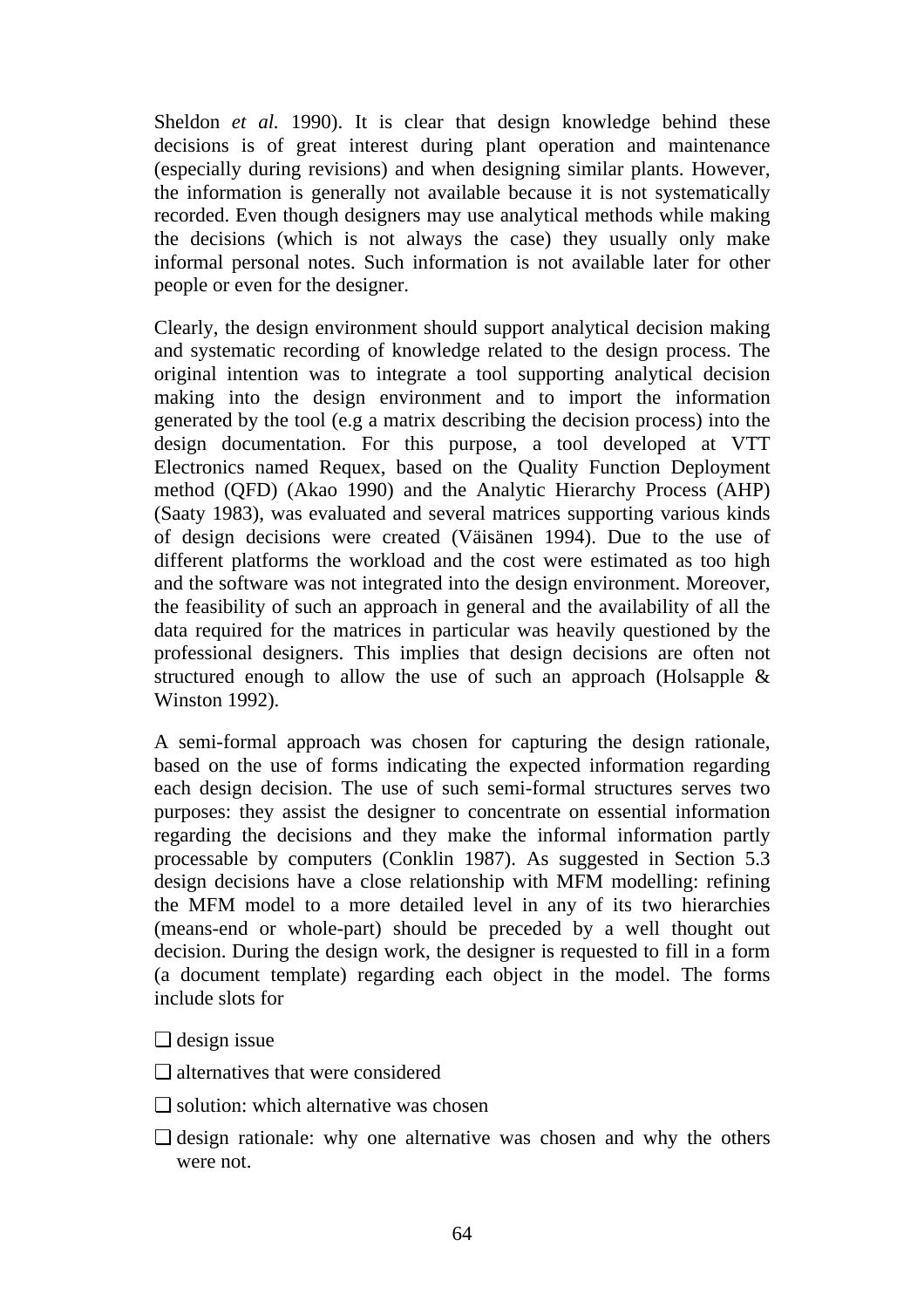The design issue is a description of an object to be decomposed into parts belonging to a more detailed level. It denotes the function of the object and it is typically written when the object is created. Therefore, it is typically not written when the decision is made but automatically retrieved from the database of the design environment. The other slots (alternatives, solution, design rationale) are filled in when the object is further decomposed. Concerning rationale slots of such forms, it is possible to provide a menu selection of possible rationales for the designer to choose from. At the device level, such a function seems necessary: decisions are numerous and the designer does not have time to justify each decision with written text. Some possible rationales for such choices are technical performance, cost, reliability, safety, and durability.

Technically, the support for recording the design-related knowledge was implemented using the features of the design environment supporting structured documentation described in the next section.

# 5.3 STRUCTURED DOCUMENTATION

In Section 3.2.2 we recognised problems related to technical documentation. During the projects, the late creation and delivery of documents to other parties forms a severe hindrance for effective co-operation. The poor quality of documents, in terms of their information content and semantic structure, reduces their usability during both the design projects and the operation and maintenance phase.

To overcome the above problems with plant documentation, the design documents should be structured according to the information they contain, not their physical layout. In other words, a document should not be seen as a bunch of paper obeying some predefined formatting rules (Figure 12 a) but as a collection of interrelated pieces of information. We propose that plant documentation should be structured according to the MFM model depicting the plant (Figure 12 b). At each level, the information is further broken down into a set of information elements. The information elements are connected to the objects of the model. Introducing a semantic structure into design documentation makes the documents semi-formal. This implies that the documents are partly interpretable by computers which allows their efficient computer-supported use. Moreover, such a model -- the explicit definition of the goals of the plant and the relationships between the goals. functions, and devices -- defines both the issues to be documented and their relationships. The relationships can be used as navigational links when searching for a specific piece of information.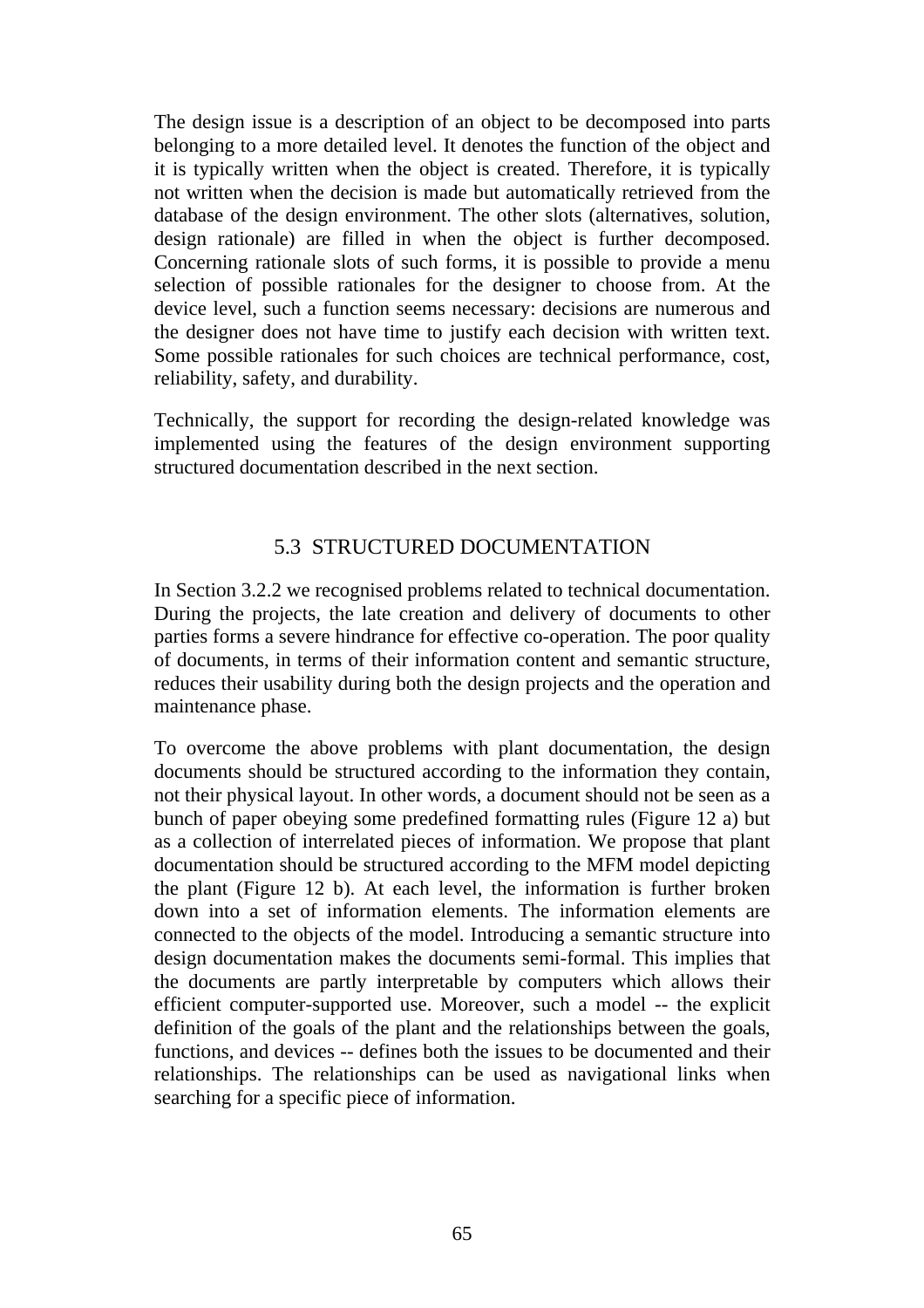

*Figure 12. Two ways of managing the information in the documentation: a) documentation is managed at the level of documents, and b) the information is explicitly divided into semantic elements from which the documents can be generated. (Adapted from Weich 1992)*

We have implemented a documentation support system to demonstrate the use of structured documentation during plant design. The idea is to allow the designer to write small fragments of structured text regarding each object in the MFM model as the design work progresses. The support system features a pop-up editor for writing these texts. The editor is automatically invoked whenever the designer creates a new object in the MFM model. For each type of object, the editor automatically imports a template showing the designer what to document. The text elements are explicitly marked up using SGML (ISO 8879 1986) and stored in a database. When applicable, a code for the object generated by the design tool is used as a unique identifier for each text element. The markup facilitates their identification and easy retrieval for different purposes, e.g. for producing printed or electronic documents or for explaining the design. The approach for supporting documentation resembles that of Concordia (Walker 1988, 1989) and RADIO (Arango *et al.* 1993).

The database containing the text elements can be regarded as a set of information depicting the plant (Smith 1992). Moreover, together with the other representations of the design, the text database could be seen as a corporate knowledge base. Ideally, both on-line documentation and traditional paper documents could be automatically configured from the text elements much in the same way that software is linked from the program modules. This is of great importance since several documents contain redundant information. For example, operation and maintenance manuals derive descriptions of the functionality and structure of the subsystems of a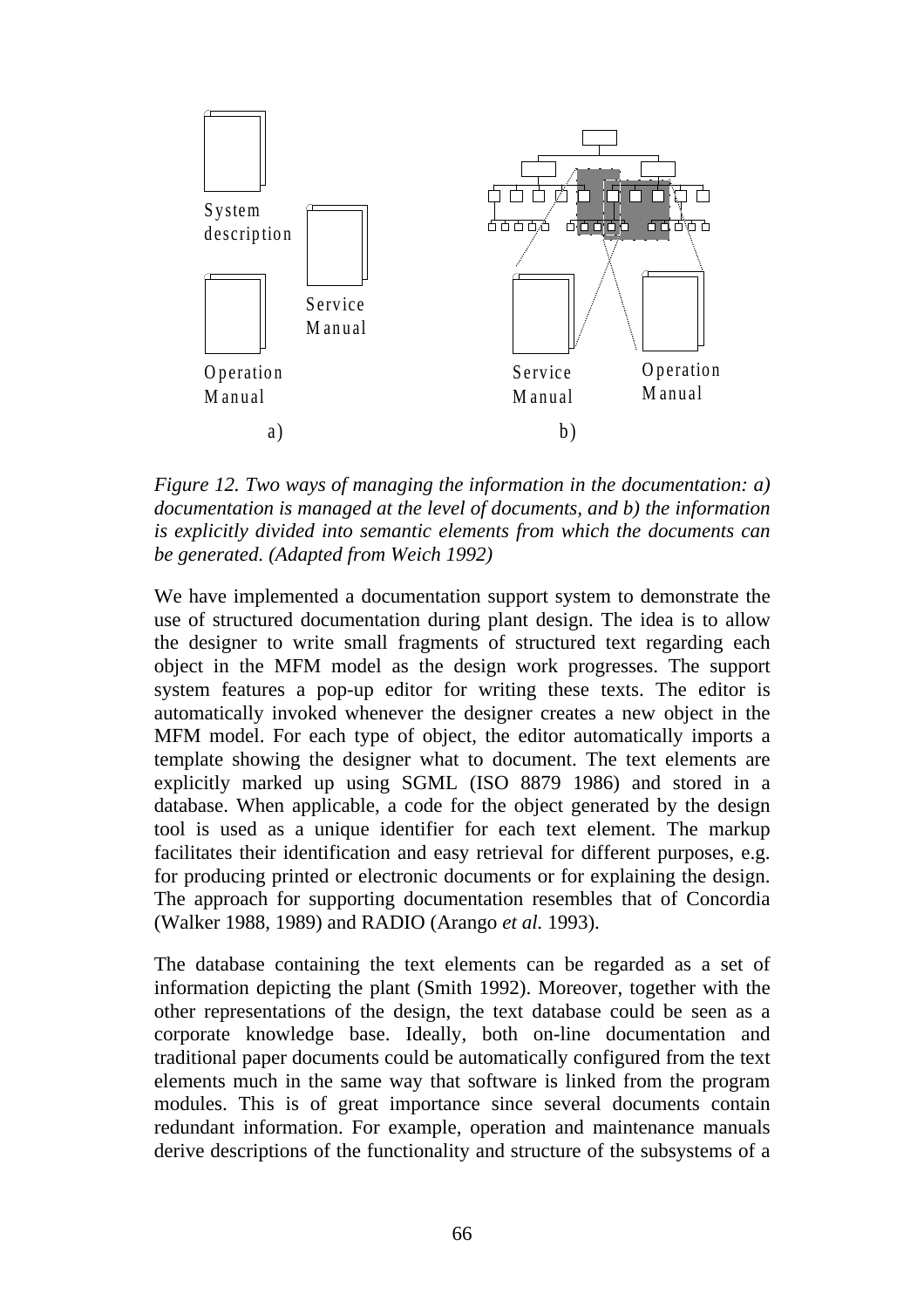plant from the system descriptions written by the designers. Even though all the material for all the documents is very unlikely to be created during the design phase, the material produced will greatly assist in creating the final documentation.

Let us consider the task of building a hypertext-based on-line documentation system. There are two important concepts in hypertext: nodes and links. The nodes represent the information elements and the links represent the relationships between them. The problem of creating hypertext is identifying the information elements needed by the intended user and recognising their relationships. These tasks are far from trivial, and current design documents hardly provide any assistance. The notion of *markup* plays an important role here: the document markup most often depicts only the layout structure of the document, i.e. how the document is formatted. This indicates that the markup in the document can be used for recognising parts of texts that have a specific graphical appearance (e.g. font type, font size, etc.) (Coombs *et al.* 1987). Such a markup does not assist in the task of recognising the essential -- the information elements. Conversion of text with a layout markup into hypertext only yields an electronic copy of the manual or design document in question.

The other major task in hypertext creation is that of generating the links between the information nodes. Conversion based on the layout markup is missing the point: the resulting links do not represent semantic interrelationships between the nodes. Entering the links manually, on the other hand, is very laborious and error prone. Furthermore, without any systematic approach for creating the links, they easily become somewhat arbitrary, reflecting the author's conceptions and even misconceptions about the target system.

In our approach the information elements are readily recognised and stored in the database. Moreover, the MFM model can be utilised to automatically incorporate the semantic links between the elements in a hypertext documentation. In our view, utilising an information model for generating hypertext links yields good results. First, the process produces links that have a semantic meaning. Second, the process is systematic, leading to a consistent structure of the documentation. Third, this approach improves maintainability: changes to the information model can be reflected in the documentation by simply relinking the documents.

### 5.4 SUPPORT FOR REUSE

Reuse is often limited to the reuse of existing designs - not the knowledge behind them (Figure 13 a). We propose that reuse of earlier designs could be made more dependable by systematically storing the related design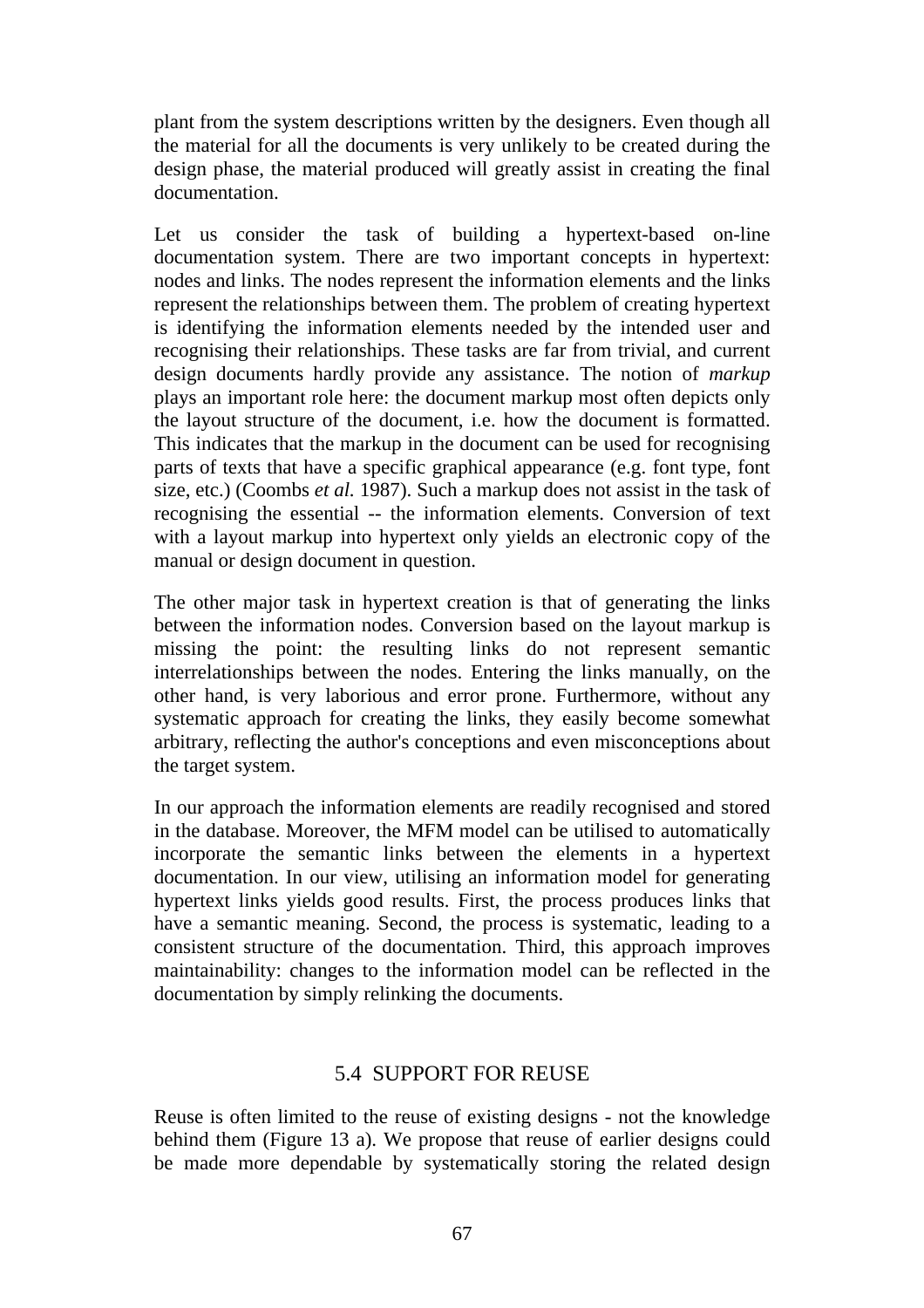knowledge in addition to the earlier designs and providing the designers an easy access to this knowledge (Figure 13 b).



*Figure 13. Reuse of designs vs. reuse of designs and design knowledge.*

Our design environment supports reuse in two ways,

❏ reuse of complete or partial MFM models

❏ explaining existing designs.

The first alternative supports top-down design. Complete MFM models or individual higher level objects (goals or functions) can be reused. The model and its objects store decomposition knowledge, e.g. how the system can be decomposed into subsystems. In bottom-up design, the design knowledge stored in the environment has mainly a supportive role. It can be used to explain the existing designs and to assist the designer in estimating the effects of a change made at the implementation level. The latter alternative would serve the needs of the maintenance staff of industrial plants.

# **5.4.1 Reuse of complete or partial MFM models**

MFM starts by recognising the goals of the plant to be built. For example, a model of a previously constructed power plant could be used as a basis for a new plant. This is due to the fact that the goals of power plants tend to be the same: producing electricity economically and safely. However, the priorities of these goals can vary a great deal. As an example, environmental safety goals are today much more important than a few decades ago. Furthermore, the goals and functions of a power plant intended to run only during energy consumption peaks are somewhat different from those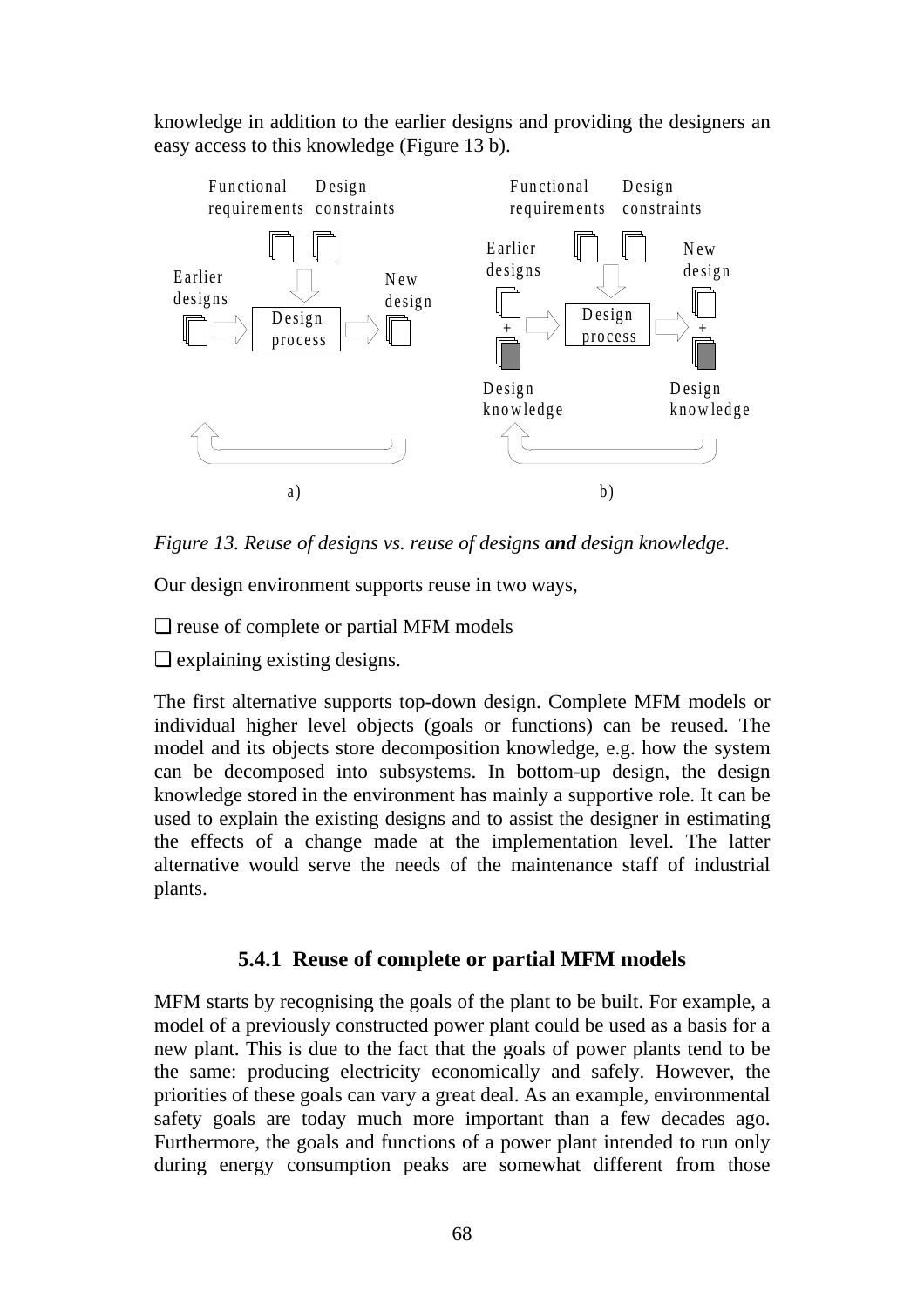intended to run constantly at the same nominal power. The function level of the model explicitly records the designer's intention: how the plant is meant to reach these goals. Due to the stable technology base in the process industry and the limited number of alternative designs this information is very likely to be reusable in succeeding projects.

An MFM model or any of its higher level objects store reusable decomposition knowledge both in graphical and object-oriented representations. The object-oriented representation of the model allows us to record several attributes describing the model's objects and their interrelationships. The tools that we have developed make it possible to reuse the information in the models. Both complete MFM models and their individual objects are stored in libraries where they can be retrieved for reuse. The structured documentation stored in the database is linked to these objects and can therefore be easily accessed.

Generally, a reuse support system should address

- ❏ design representation
- ❏ design storage and retrieval
- ❏ design adaptation and reuse.

Our design environment does not go that far. It does not feature any facilities for automatic retrieval of similar cases or their adaptation to fit the current problem. The main goal of our design environment was to make both artefact-related and design-related design knowledge explicit -- not to automate its use. This information is believed to assist the designer both in the retrieval and the adaptation of designs.

# **5.4.2 Explaining existing designs**

The design knowledge stored in the environment can be utilised in explaining the implementation issues of a design. This is important because the designer may want to consider changes directly at this level. Since all the effects of a change may be hard to predict, the functional knowledge and the interactions between the subsystems provided by the MFM models can assist the designer in this task. Justifications regarding design decisions offer information that can help in *not* repeating previous errors.

We view explanation as navigation in the two hierarchies of a multilevel flow model (Huuskonen 1992). This view is based on the assumption that the upper level object in a multilevel flow model can give a purpose to the connected objects at the lower levels. Explanations can be found either explicitly, as structured text referring to the item under consideration, or indirectly, through its relations to other items. We define two ways of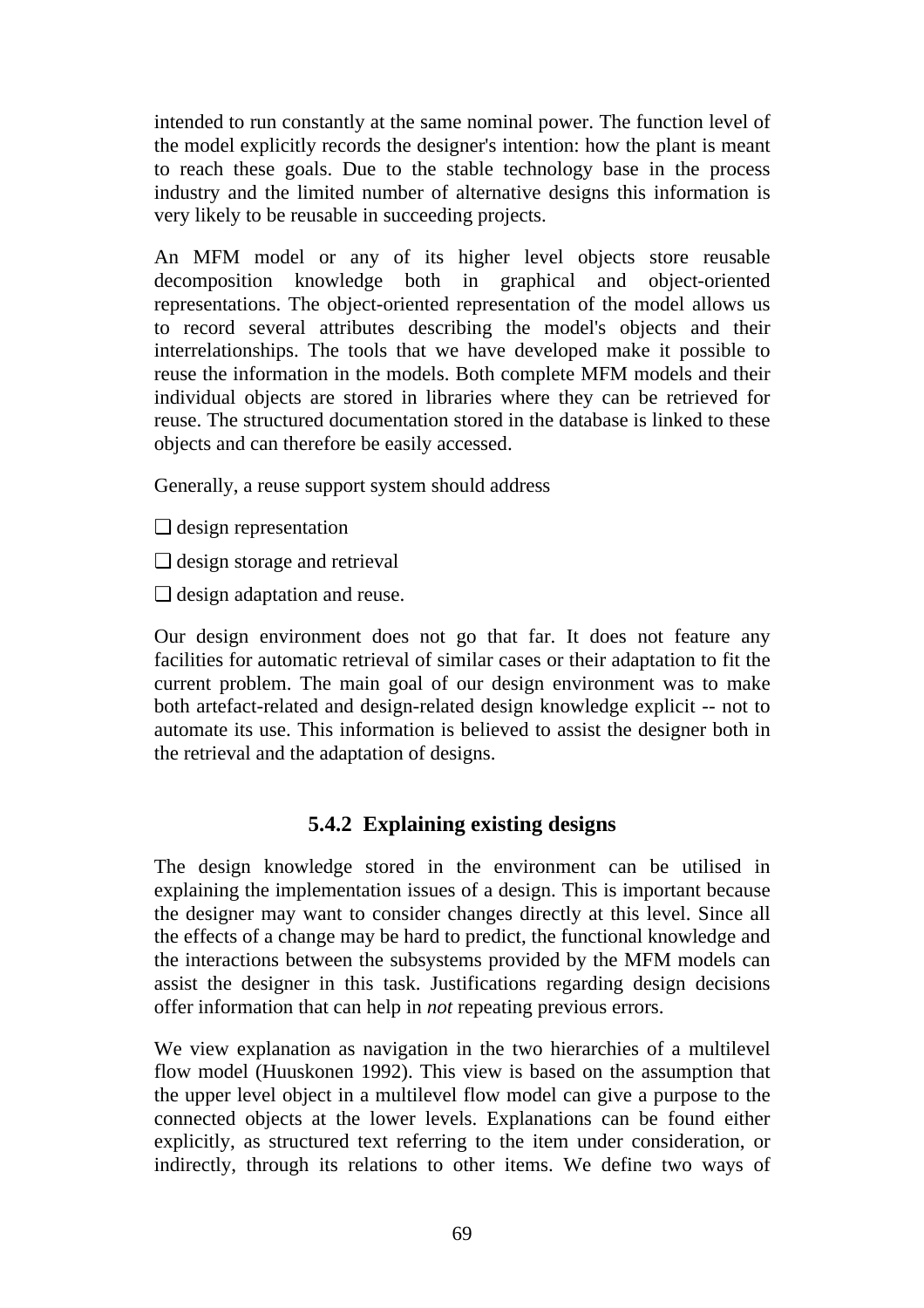explaining designs: *explicit* explanations, referring to general design knowledge, and *derived* explanations, referring to related design choices. This is a straightforward approach to modelling design knowledge that does not allow for automatic understanding of the design, but will suffice for the purpose of explaining the knowledge.

Explicit explanations are structured text that can be attached to objects, their attributes, and to design rules. They contain a number of predefined keywords giving rationale for individual items, and freeform text for less formal definitions. A justification can be derived by traversing the network formed by the means-end relations. Indirect explanations are derived from other items through relations as shown in Figure 14. An item may possess explicit justifications of design knowledge, in which case the justifications are simply shown to the user. If an item does not have an explicit purpose, its neighbouring objects are searched recursively until an explicit purpose is found.



*Figure 14. Explanations derived through relationships of an MFM model.*

If means-end links ('realises' relation in Figure 14) are not defined for an item, the purposes can be derived through structural decomposition (part/subpart relations). The search continues until an explicit justification is found. Means-end relations are given the priority and, if they are not explicitly defined, an implicit relation is derived through part-of hierarchies. The number of potential relations is decreased, since several items can inherit a common purpose from their superiors.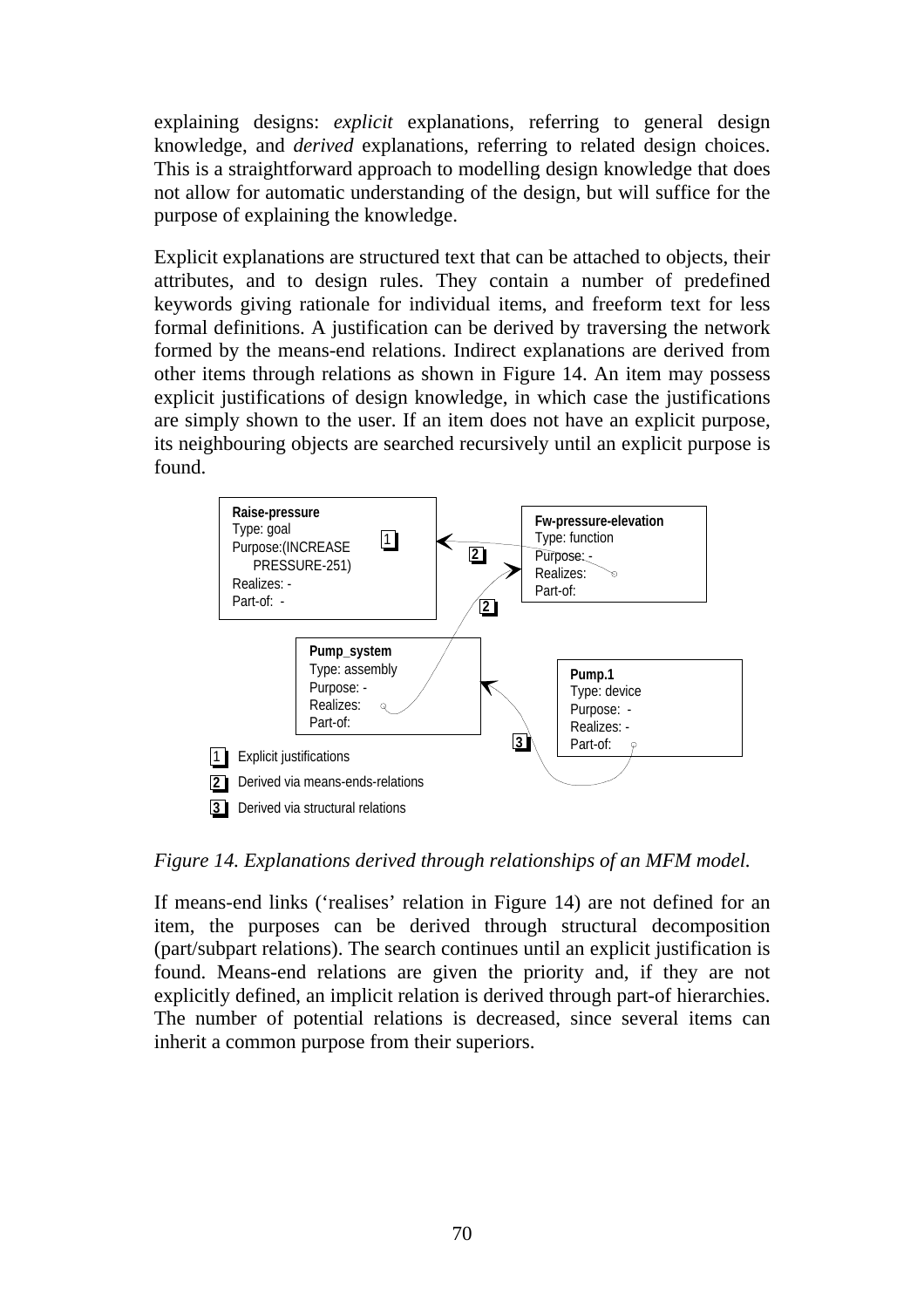### 5.5 CONVERSIONS

To enable the use of the knowledge in the MFM models in other applications, we developed conversion programs that convert the objectbased representations in the design tool to data structures in  $C_{++}$ , Prolog, and ASCII files using special delimiters.

Building the on-line documentation system presents an interesting example of how the conceptual model created in the design phase (the MFM model) can be utilised at the later stages. For automatic generation of hypertext links into the on-line documentation, a *hypertext linker* was implemented (Paper VIII). The linker requires the conceptual model of the target system to be input in Prolog. Hypertext links are generated according to this information model to depict both the concepts of the domain and their interrelationships.

### 5.6 DISCUSSION

The need for support for conceptual design phase is apparent and several kinds of tools have been proposed. However, the proposed tools have remained at the level of research prototypes. The tools built so far vary along two axes. First, the systems vary in respect to the intended degree of automation of the design tasks. The systems range from the design expert, which uses a "traditional" expert system approach in which the tool takes care of the design task after the user has input the requirements, to "passive" storage of design information. The tools also differ in respect to the knowledge they represent, store, and handle. At one extreme the systems model only the designed artefact, at the other the design process.

Several automatic tools have been built for the mechanical engineering field (Taleb-Bendiab 1993, Zeid *et al.* 1993, Iivonen & Riitahuhta 1994). In process engineering, a good example is the Design-Kit tool (Stephanopoulos *et al.* 1987). It was built for the design of preliminary process flowsheets, the synthesis of plantwide control configurations, planning process operations, and the analysis and diagnosis of real-time operations. In addition to providing both a graphic and an object-oriented representation of the hierarchical models of processes, the system also features production rules and reasoning mechanisms for building knowledge-based applications.

A more recent example of a tool for conceptual design of chemical design processes is ConceptDesigner (Han *et al.* 1995). ConceptDesigner captures and utilises both declarative knowledge of the domain and procedural knowledge of the design process. The procedural design knowledge is used by a set of manager and design agents that are used to co-ordinate or solve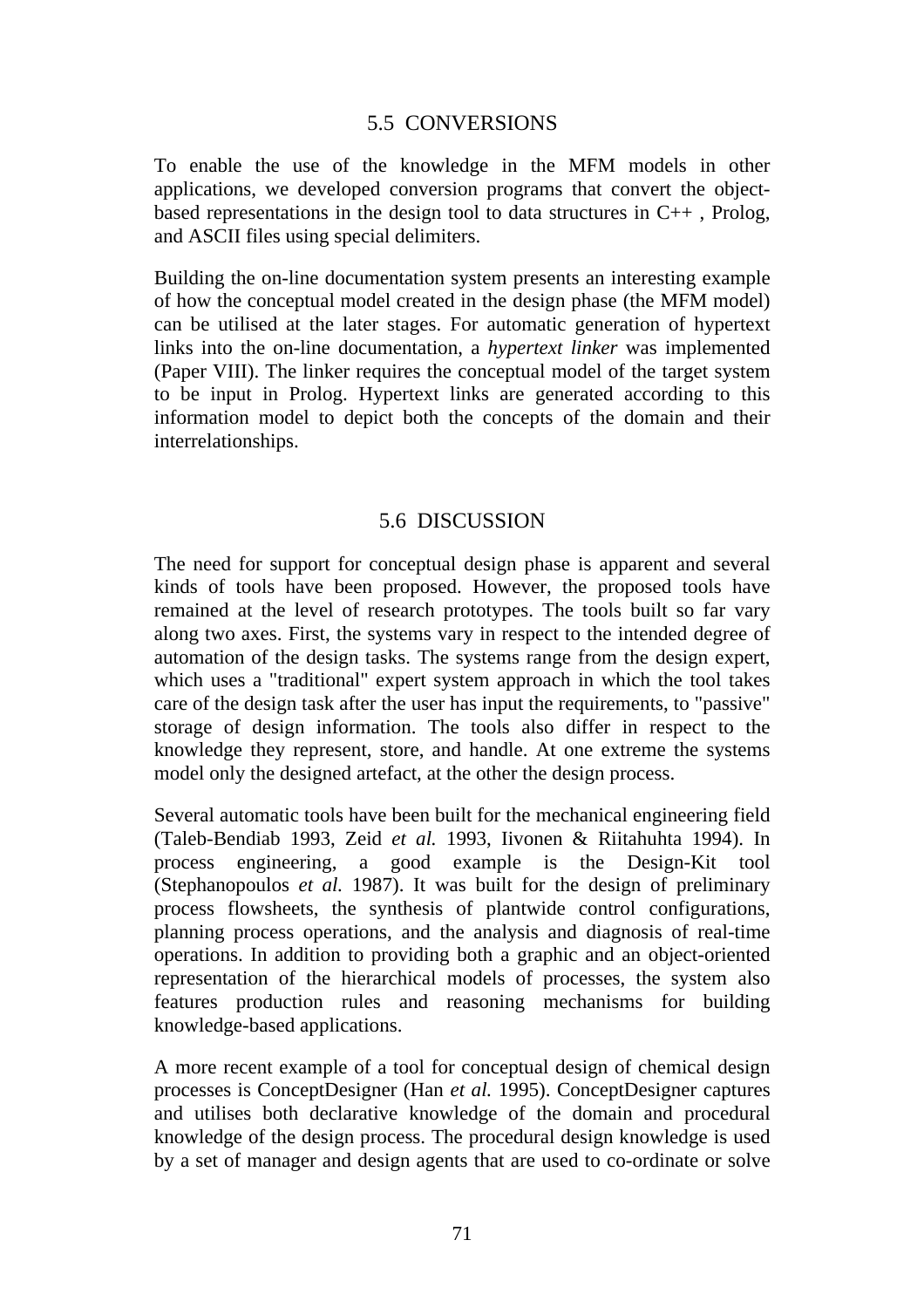the subtasks of the design problem. The human designer is allowed to define the scope of design, guide the direction of design evolution, and select among competing designs.

Andersson (1993) proposes the use of a design language called CANDLE for supporting conceptual design. The language is formulated upon the concepts that the designers use for describing and discussing the design tasks and solutions. The vocabulary of the language, together with its design grammar, is expected to supply designers with guidelines for how the design solutions should be created.

Bañares-Alcántara *et al.* (1994) emphasise the importance of modelling the process of design. They have developed an experimental design support system, KBDS, that models the design process as the histories of design alternatives and design objectives coupled with the evolving description of the plant.

Larsson has developed a graphical tool for building expert system applications based on MFM models (1992). The aim of his tool is thus clearly different from that of ours -- recording the design knowledge behind the designs. The tool, called the MFM toolbox, has been built on top of the commercial expert system development environment G2, and utilises its graphic features for the modelling. It also includes a rulebase for checking the syntax of the created MFM models and a set of rulebases allowing diagnostic reasoning once a model has been completed.

Our design environment is not intended for automating any design tasks. Its only purposes are to make artefact-related and design-related design knowledge explicit and store it for later use. Reuse of the stored designs together with the associated knowledge is manual: no support for retrieving similar cases is provided. However, reuse of earlier designs is supported by providing explanations based on the stored design knowledge.

The design environment built in this research does not explicitly model the design process, e.g. the design phases and their results. Therefore it does not provide guidelines for the designer on how to proceed in a design task in order to accomplish a specific design phase. Similarly, the tool does not provide direct means for project management. However, the document templates utilised by the tool supporting structured documentation do provide guidance on what to document.

Recording informal design knowledge using structured documentation provides a way to close the gap between the actual design work and the documentation. The idea of structuring the documentation of a technical system according to the product model is not new (Weich 1992, Magnusson 1994). However, the product models applied so far have been lacking the higher levels of abstraction present in the MFM models. As to recording the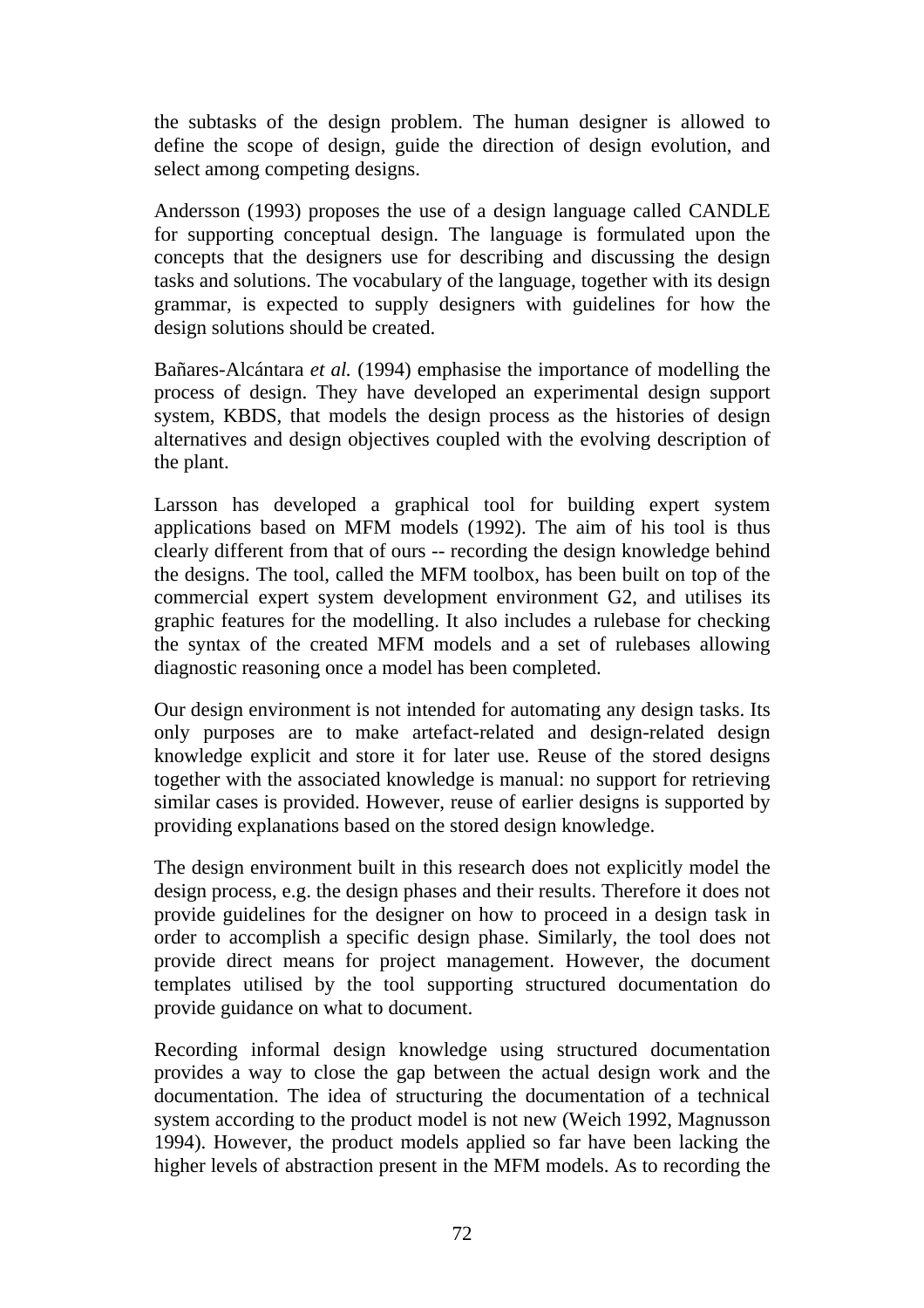design history, we utilise the form-based approach of Design Journal (Conklin 1987). Our approach is different from theirs in the sense that design knowledge capture is integrated in the design environment and not done using a separate tool.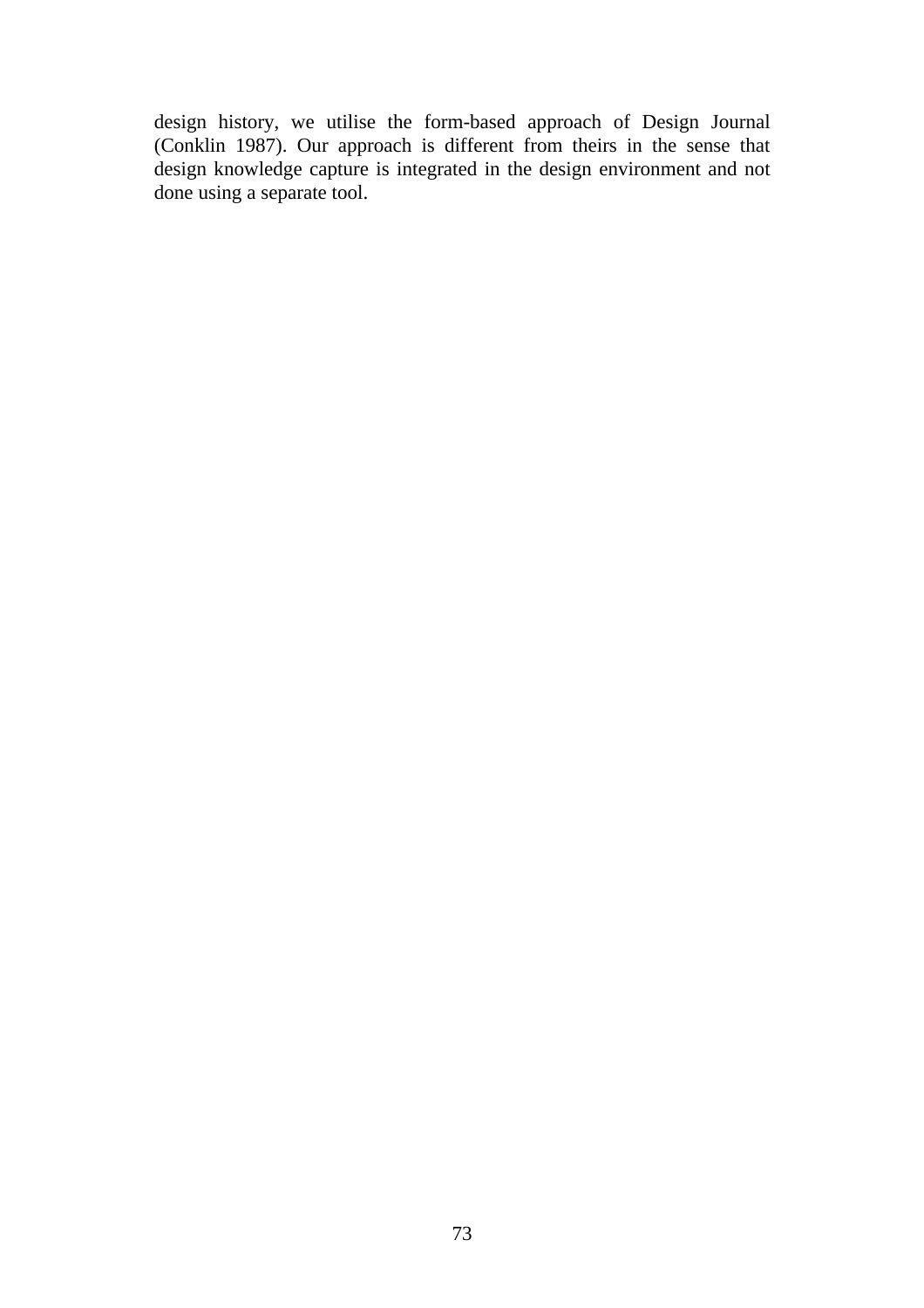# **6 PRESENTING DESIGN KNOWLEDGE TO INDUSTRIAL PLANT OPERATORS**

According to a literature review and interviews with plant operators performed during the TIESU project, industrial plant operators face many kinds of problems in their work, especially during process disturbances and other unexpected events. Several of these problems seem to be due to inadequate functional knowledge of the plant possessed by the operators (Paper II, Rasmussen 1985, Rasmussen 1986, Stassen *et al.* 1988, Huuskonen & Jaako 1992, Kaarela *et al.* 1992). The problems will be discussed in detail in the following sections.

This chapter describes our experience on how design knowledge could be presented to the users of an industrial plant to assist them in accomplishing their tasks. We present an approach that was utilised for implementing an operator support system prototype for two industrial cases. The first case was a feedwater system of a power plant (Paper VII, Leiviskä *et al.* 1994), and the second a gas system of a detector experiment at CERN (Paper VIII). The prototypes were built using mainly the information that could be obtained during the design phase using the approach for capturing design knowledge presented in this thesis. Capturing a major part of the knowledge required for such a system at design time is of primary importance, because the knowledge acquisition bottleneck has generally been accepted as the biggest obstacle to implementing operator support systems from scratch (Johannsen & Alty 1991).

A factor obstructing large-scale introduction of such systems has been the use of unfamiliar or exotic tools in the implementation of laboratory prototypes. The resulting systems in many cases are hard to integrate into an industrial automation system. Our prototypes were built upon a new generation automation system using mainly its standard features.

The prototypes of the operator support systems were not intended to take over some of the operators' tasks, which is the goal of several knowledgebased support systems (Hollnagel 1991). In our approach, the support system has a *supportive* role making some of the design knowledge explicit and easily available while human operators make the decisions. The emphasis was on functional knowledge that portrays how the plant was intended to work. Such knowledge is important in a great variety of operator's tasks that call for understanding the functional properties of the system as well as prediction of the consequences of the planned actions. Such tasks include fault diagnosis, planning of future activities, and explaining events in the process. The tasks often deal with unfamiliar situations, where learned skills or rules do not exist or do not suffice.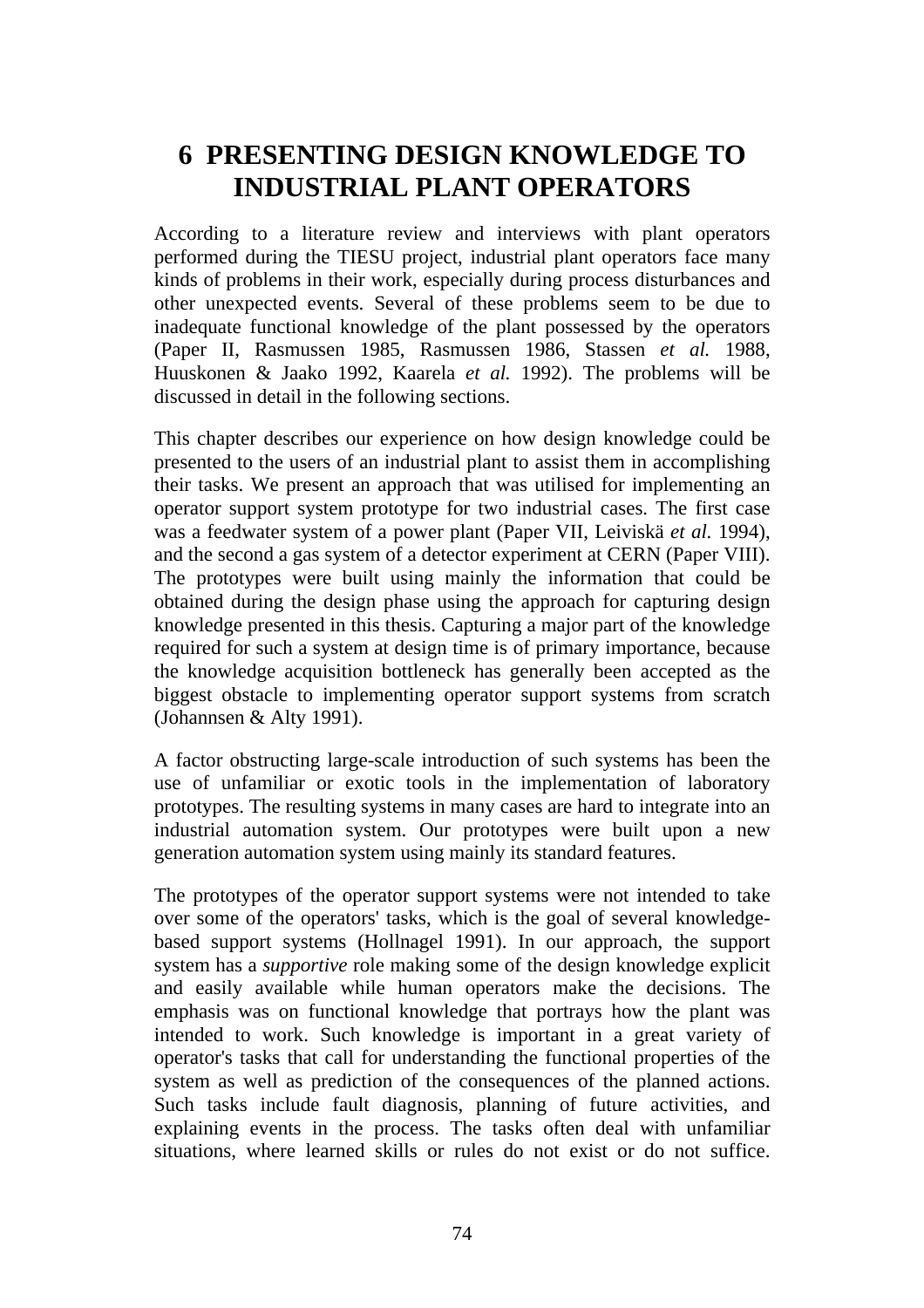Problem solving is goal-oriented and often includes generation of alternative plans and selection among them. According to Rasmussen (1985, 1986), functional reasoning based on a *mental model* representing the internal structure of the system is typically required to perform these tasks. Stassen *et al.* (1988) share this view and state that an operator must possess a mental model<sup>10</sup> of the plant, the tasks, and the statistics of disturbances to successfully operate a complex plant. Such a conceptualisation allows the user not only to plan actions for novel situations but also to explain why a particular action produces the result it does (Carroll & Olson 1988).

Norman (1983) has presented a framework including a *target system*, a *conceptual model* about the target system, a *mental model*, and a *scientist's conceptualisation of the mental model*. This framework can be applied in transferring design knowledge to the operators. Designers have a mental model of the system they are designing which contains higher levels of abstraction even though their work most often results in documents describing only the implementation aspects of the target system. The model augmented with actual information about the target system could be expressed as a conceptual model using proper modelling techniques. The conceptual model created by the designer could then be used by other people (designers, operators, maintenance staff, etc.) when forming their own mental model of the system. However, in reality the situation is not that simple. The formation of a mental model is a complicated process that takes place whenever the user is interacting with the system. A mental model can not be transferred from one person to another but its formation can be affected by providing proper information that is learnable, understandable, and usable (Norman 1983).

According to Norman (1983), building the entire human interface on the same conceptual model would support the users' formation of mental models that are consistent with that conceptual model<sup>11</sup>. Our approach in presenting design knowledge to the operators is based on this notion. The information in a multilevel flow model (especially that represented in the means-end hierarchy) forms a conceptual model that has been created by the designer. To efficiently support operators in adopting this conceptual model while forming, complementing, or replacing their own mental models of the plant, the information in the conceptual model is consistently presented in the display hierarchies, alarm systems, and easily accessible on-line documentation, all of which are structured upon the same model.

 $\overline{a}$ 

<sup>10</sup>Stassen *et al.* use the term internal representation instead of a mental model.

<sup>11</sup>Norman calls a user interface based on the conceptual model a *system image*.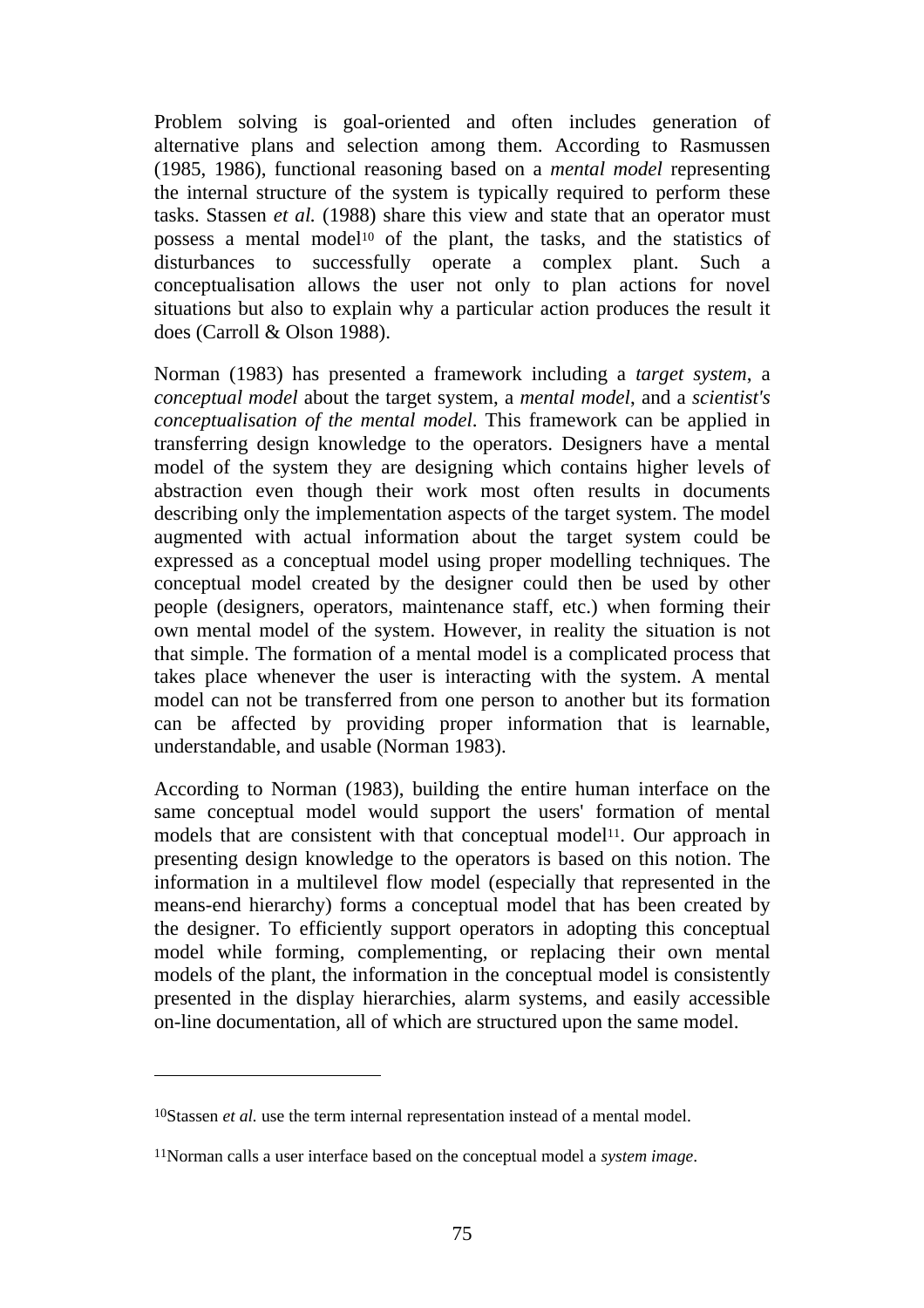### 6.1 USER INTERFACES

### **6.1.1 Problems with current user interfaces**

The operating personnel of an industrial plant are responsible for the achievement of the goals of their plant. Ironically, these goals are seldom explicitly presented in the control room. Information representing the higher levels of abstraction in terms of goals, functions, and equipment seems to be missing or sparsely shown (Rasmussen 1985). The user interfaces of the process automation systems have typically concentrated on the presentation of measured process data depending on the one sensor-one indicator principle (Rasmussen 1985). They mostly reflect structural design knowledge (Korhonen 1991).

The automation systems rely heavily on the concept of direct manipulation - - objects of interest (sensors, controllers, etc.) are continuously represented in the displays and they can be manipulated directly using a pointing device (such as a mouse or a trackball) and menus instead of commands obeying a complex syntax (Shneiderman 1987). Unfortunately, direct manipulation systems that are built based on device-level descriptions of the process (e.g. by dividing the P&I diagram into pieces of proper size) lack the semantics: it is the responsibility of the user to learn the purpose of the components of a graphic representation. For example, the operator must know what the effect of closing a valve will be. Thus, the advantage of direct manipulation without the semantic knowledge is limited to reducing the need for syntactic knowledge on how to manipulate the components.

In current automation systems, the evident complexity resulting from a huge number of indicators and alarms has been attacked by designing a series of hierarchical displays each of which represent a limited amount of information related to a specific process area. The information includes both continuous analog measurements (direct or abstracted) and discrete data about the states of various devices (e.g. the on/off state of a motor). Trend displays may be used to represent the time dependency of certain variables. The displays often are mimic diagrams depicting the physical or logical layout of the process. Such display hierarchies typically reflect the process hierarchy. Each of the lower level displays represents a specific part of the process while the upper level displays act mainly as an index for the lower level displays (Korhonen 1991). Such a hierarchy is based on aggregation along the whole-part decomposition of the process and can be used for identifying the state of the process in a bottom-up manner (Rasmussen 1985, 1986).

Aggregation alone cannot solve the problems resulting from complexity; it can not be used for reducing complexity -- it can only be used to group specific measurements together, for example according to a hierarchy,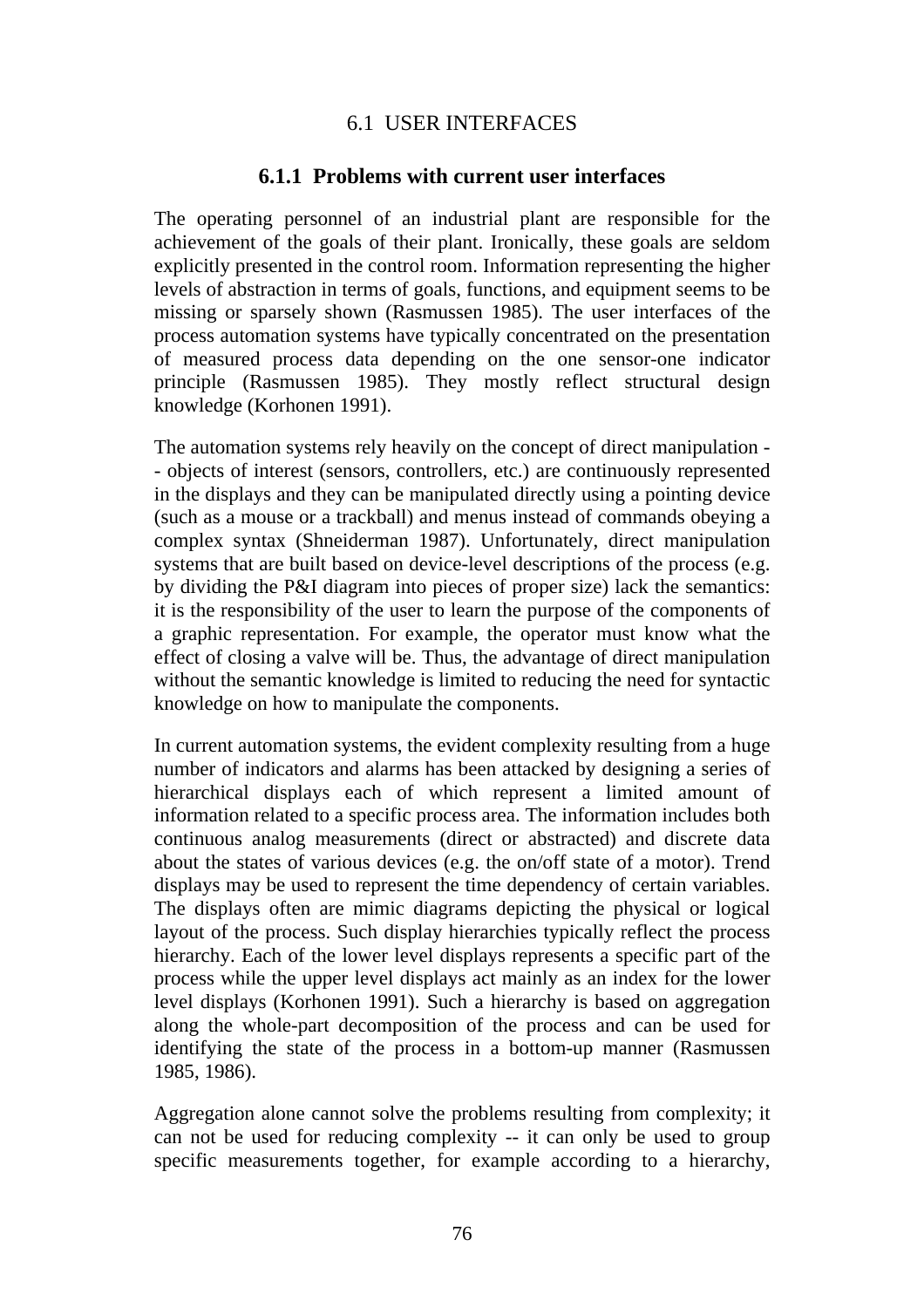usually the process hierarchy. Without abstraction the number of measurements remains the same. Operators are in fact expected to infer the state of the process -- in relation to vaguely specified goals -- on the basis of a set of measurements. They monitor values of process variables that they think best reflect the status of the process and look for indications of familiar states of the system. In fact, such an abstraction represents a part of their mental model. While this kind of a strategy may be effective during normal operation, it will fall short during unfamiliar plant states (Rasmussen 1986). Moreover, differences between the mental models of individual operators lead to different ways of controlling the process. This implies less-than-optimum performance during some shifts.

### **6.1.2 MFM-based user interfaces**

The user interfaces of automation systems so far have primarily depicted the structure or topology of the process. Since several of the operator's tasks, especially those which relate to knowledge-based behaviour, require functional knowledge of the process, it is reasonable to assume that not all these tasks can be optimally supported by providing only a single view of the process. In our work, we concentrated on providing another view of the process by explicitly displaying the means-end hierarchy to the operators and using it for abstracting the status of the process on the basis of the process measurements.

The user interfaces of the two prototypes facilitate representation of both functional and structural knowledge of the plant. In the prototypes, the means-end information is represented as a set of hierarchical displays (Figure 15). The highest level of abstraction represents the safety, economy, and production goals of the system (A). At the next level, there is a display for each goal category (safety, economy, and production) showing a detailed goal hierarchy (B). The next hierarchical level represents the abstract functions required to achieve a goal (C). Such a display consists of a graph of connected symbols that denote the functions. Finally, conventional displays based on device or process hierarchy (whole-part) represent the actual devices (e.g. pumps, valves, pipelines) that implement the abstract functions (D).

Traversal up and down the display hierarchy is performed using links corresponding the relationships of the means-end hierarchy depicting the system. Such a feature is useful in a user interface because the relevant level of consideration will vary among different tasks requiring knowledge-based behaviour such as diagnosis or planning of future actions (Rasmussen 1986). Switching between the levels is done simply by positioning the cursor on the object and clicking the activation key. Alternatively, the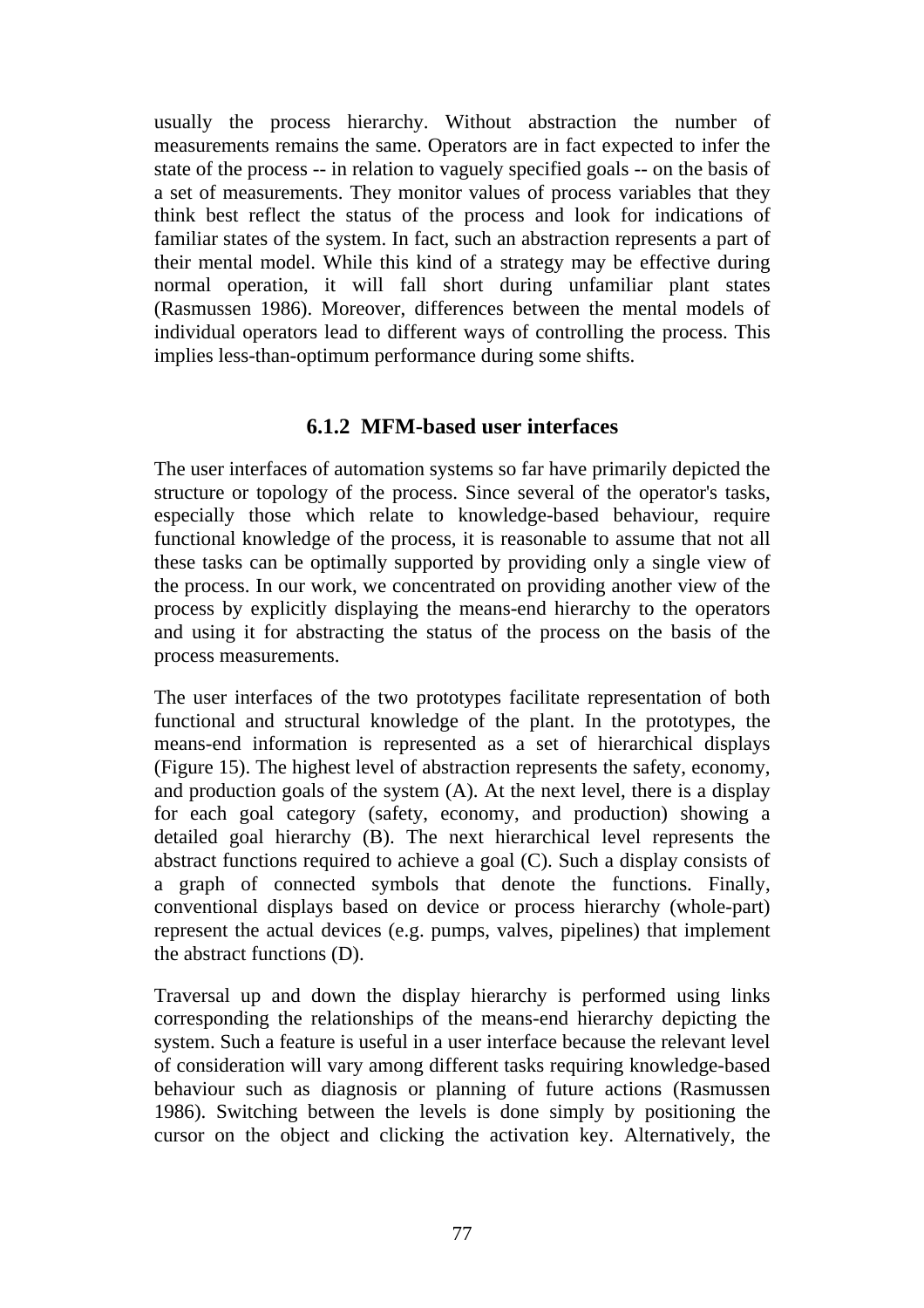

*Figure 15. A display hierarchy built upon an MFM model.*

operator may choose to have a simultaneous view of the various levels of abstraction by opening multiple windows.

Conventional displays representing the process or device hierarchy act as the basic displays of the system. These displays are basically piping and instrumentation diagrams of which the details have been omitted for clarity. All the direct manipulation commands (e.g closing a valve or changing a setpoint) are performed using these displays. The means-end information is presented to the operators using multiple windows providing additional information that the operator can turn to at will.

The key point of display hierarchies built upon a MFM model is that they raise the level of abstraction of the operators' work. The number of indicators to be monitored by the operator can be greatly reduced through abstraction in the means-end dimension. The goal level display makes it possible for the operator to monitor the process at the level of these explicit goals. Colour codes are used to indicate the achievement of goals both at the highest level (A) and at the level of the detailed goal hierarchy (B).

The introduction of such higher level displays presupposes that information processes to abstract the measured process parameters into higher levels of abstraction are defined (Lind 1991). This implies a clear definition exists for the working condition of every higher level node in the MFM graph which specifies via which measurements and calculations the achievement of a goal can be verified. The MFM model hierarchy ultimately shows *what* measurements are related which goal -- the information processes describe *how* they are related. The working condition of each node is checked at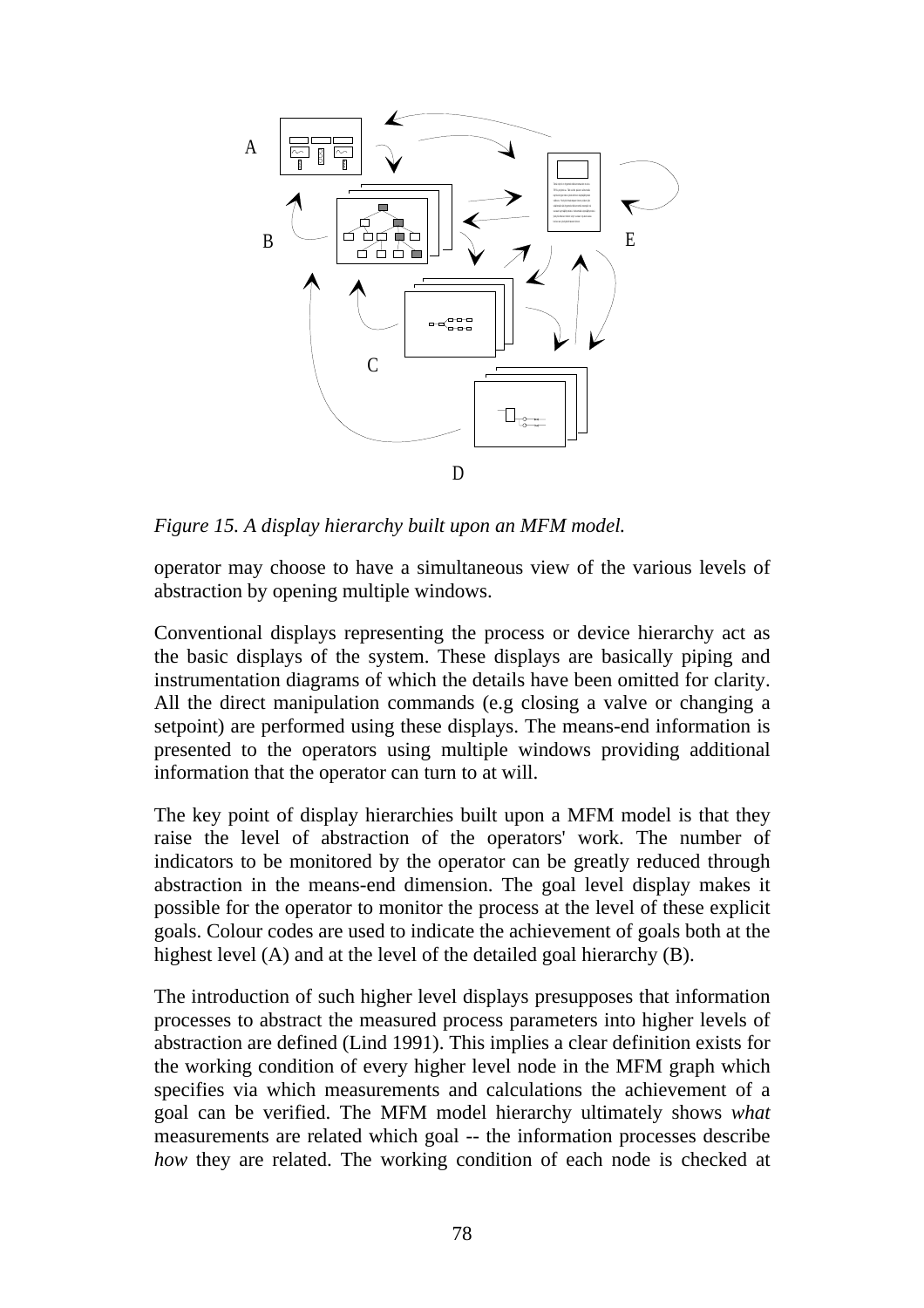predetermined intervals, and the availability of the node is expressed with the colour coding of the respective object in the display (see the next section).

The strength of such a systematic approach is that the information processes become explicit and can thus be discussed and developed to indicate the state of the process in the best possible way. Another advantage is that the information processes become common to all operators.

# 6.2 ALARM PROCESSING SYSTEMS

# **6.2.1 Problems with current alarm processing systems**

Alarms form an essential part of the user interface of a process automation system. Their purpose is to notify the operator of unexpected events related to the process itself, the process devices, or the control systems. The alarms are typically indicated on the mimic displays of the automation system screen. Automation systems often keep a log of the alarms, possibly with additional information on the related process area, priority, or time of occurrence. Dedicated alarm list displays can be used to browse the alarms grouped according to their chronological order, priority, or the process area they belong to. This information often proves valuable when trying to find the cause of an alarm or a burst of alarms.

Alarms cause several kinds of problems for the operators. First, it is often difficult for the operator to determine what the actual purpose of the alarm is and what to do with it. This indicates a need for additional information about the alarm: why the system is alarming, the severity of the alarm, the consequences of the alarm, the side effects, and the correct recovery procedure. Second, during abnormal conditions alarms often come up in bursts making it difficult to differentiate between the primary and secondary, i.e. consequential, alarms.

Despite the large body of research done within the field of alarm processing and the technical facilities provided by modern automation systems, systematic approaches for alarm design seem to be missing and the alarms are designed in a bottom-up fashion. For example, alarms based on measurements of analog process variables are generally built using the onesensor-one-indicator principle in which each measurement is equipped with a number of predefined alarm limits. The limits may refer to either the absolute value of the measurement, or its first or second derivative. Generally, the limits are fixed and do not take into account the varying situations in the process (e.g. operational states of the process). An alarm is raised whenever a process variable exceeds such a limit. Of course, current automation systems do provide means for coping with alarms that are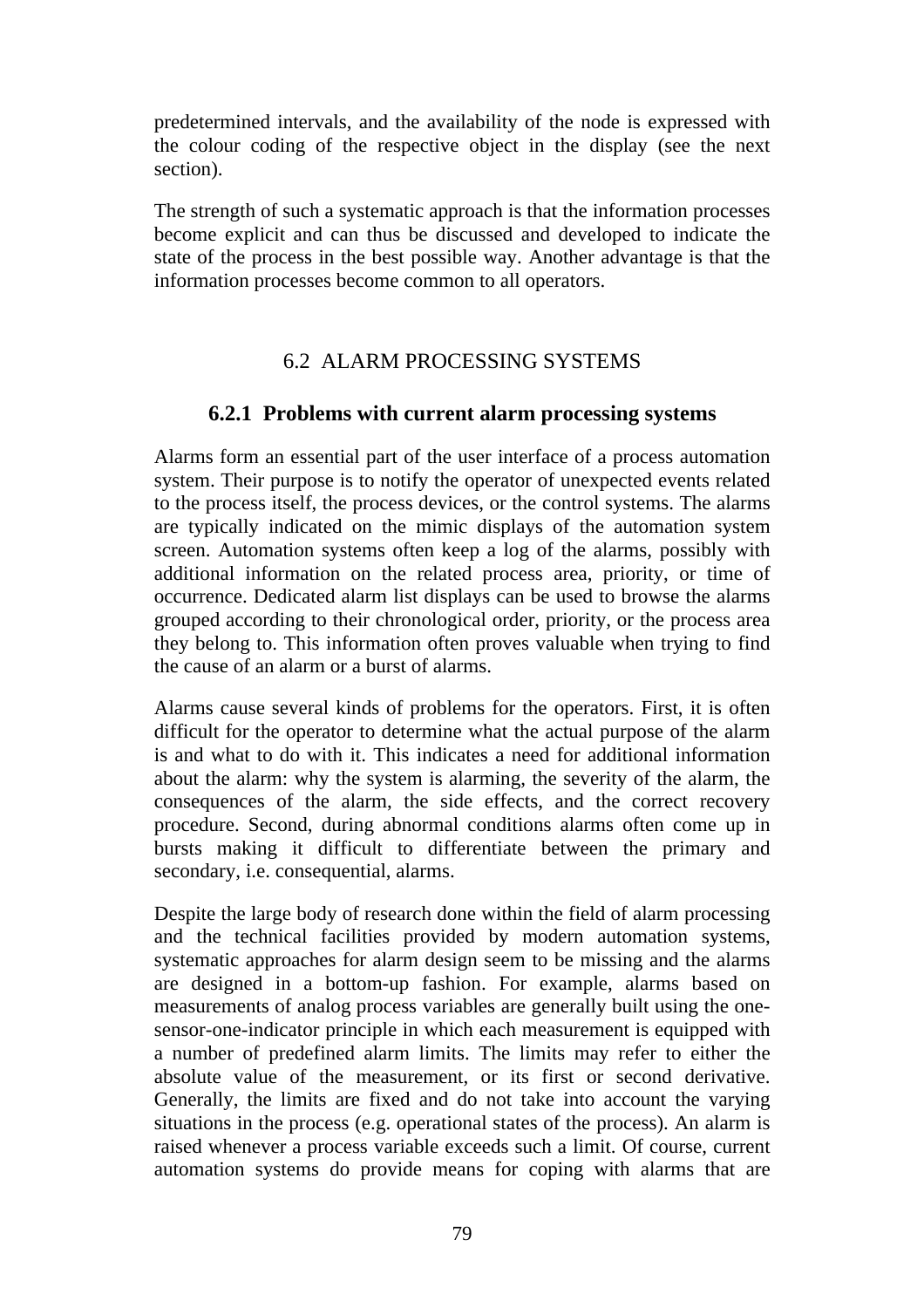dependent on the operational state of the process, subprocess, or device. The alarms can be either conditioned (i.e. they are generated only in a specific state) or suppressed (alarms are generated and collected into an alarm log but not displayed) using the features of the automation systems. Another approach is to set the alarm limits individually for each operational state to avoid (state-dependent) false alarms (Doyle *et al.* 1989). Summary alarms combining several more detailed alarms are often used for reducing the number of alarms to be displayed to the operator. Corsberg has proposed an approach for alarm filtering that uses a network of connected alarms indicating their causal relations (Corsberg 1987, Bray & Corsberg 1994). Using four types of causal relations (level precursors, direct precursors, required actions and blocking conditions) it is possible to dramatically suppress the number of alarms displayed to the operator. Model-based alarming is based on several process variables and a model of their interaction. A potential fault is detected and an alarm is given if the actual process values differ from those predicted by the model.

### **6.2.2 MFM-based alarm processing systems**

Multilevel flow models provide two important means to enhance current alarm processing systems. First, the hierarchical nature of the means-end model facilitates a way to manage complexity. Alarms can be generated and displayed at several levels of abstraction. At the goal level, alarms are given to inform the operator if the system fails to achieve its goals -- not when any individual measurement exceeds a predefined alarm limit. Of course, the operator is able to view the device-level alarms at will. Since alarms are basically always based on measurements of process variables higher level alarms require processing of the measurements (Lind 1991). Second, the mass and energy balances of the individual flow functions provide a reference model of the plant's intended behaviour. This information can be used for detecting deviations from the normal operation of the plant and recognising the primary and secondary alarms in case of an alarm burst (Larsson 1992, Sassen 1993, Van de Ree 1994).

The means-end hierarchy also provides a guideline for a more comprehensive alarm design. Instead of designing an alarm and alarm limits independently for each control circuit one could take the approach of checking the achievement of goals as a starting point. An MFM model explicitly states what functions are required to achieve a goal, and what devices (including the control circuits and the measurements) implement each function. This means that the availability of all the functions attached to a goal are a precondition of its achievement. The availability of the functions depends on device-level objects that can be monitored using process measurements.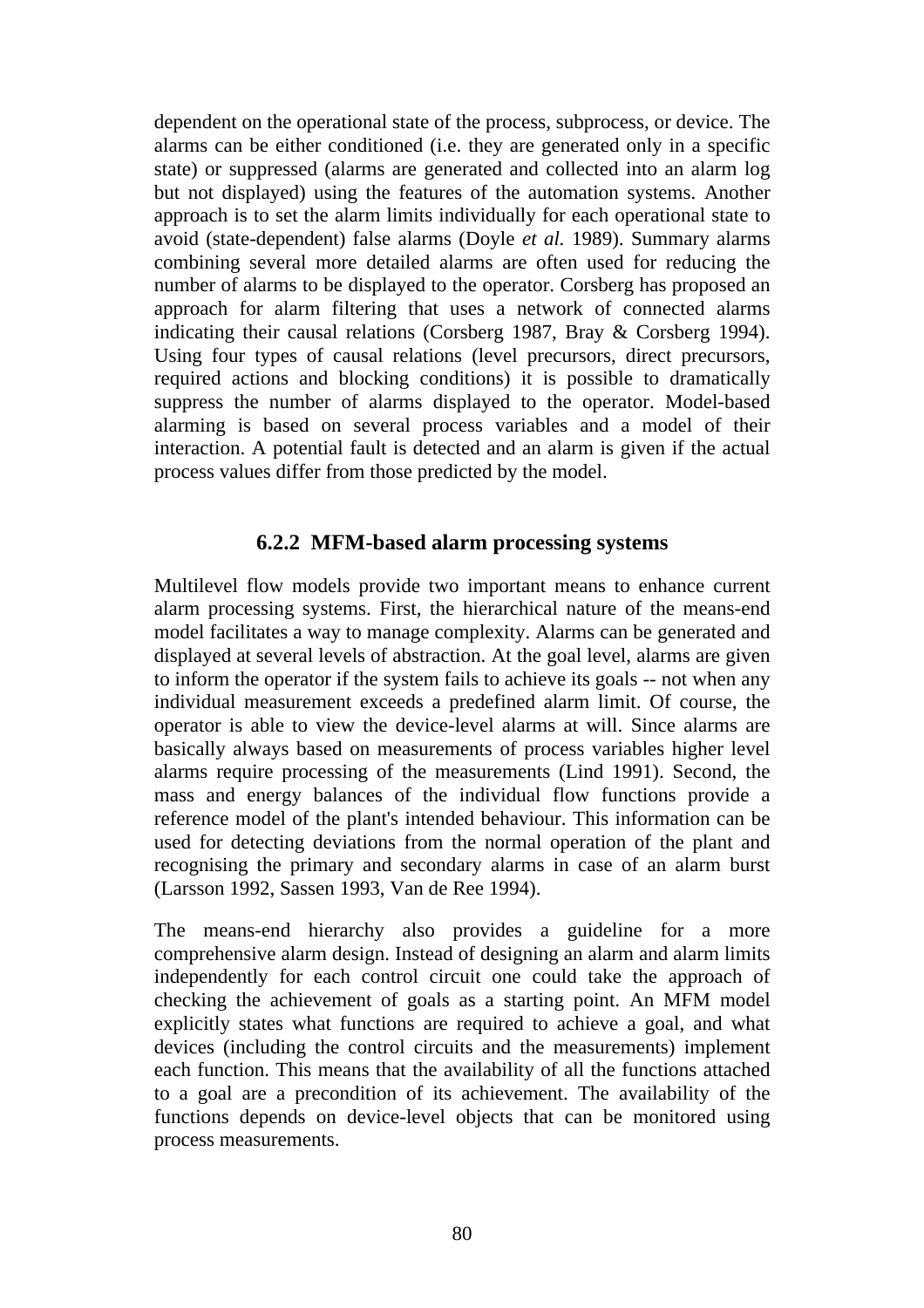In the prototypes, we demonstrated the use of higher-level alarms based on the means-end hierarchy. For each object in the higher-level displays, a set of alarm limits (low alarm limit, low notification limit, high notification limit, and high alarm limit) was defined. The value of the object was calculated using the definition of its working condition referred to in the previous section. Crossing an alarm limit is indicated with a change in the colour of the object in the display (green indicating the normal state, yellow indicating a minor deviation from the normal state, and red a disturbance). In the prototypes, only the safety-related alarms were implemented. In the cases considered, a failure in any of the related functions caused an alarm at the goal level. The information processes for abstracting the alarms were in this case simply logical OR-functions.

Such an alarm system using the MFM-based displays supports the operator in diagnosing process disturbances. If something goes wrong, the operator can find the cause and effects of a disturbance or device failure on the overall goals by following the display hierarchy based on the relationships in the MFM model from the abstract goal level displays to the more concrete levels. In an alarm situation, the hierarchy supports the operator in the analysis of the cause of the problem in question, using the traversal of the alarm tree indicated on the display. Figure 16 shows an example of a detailed goal hierarchy where the sub-goals that are not achieved are shown in a different colour on the automation system screen.



*Figure 16. A display depicting the traversal of an alarm in the goal hierarchy.*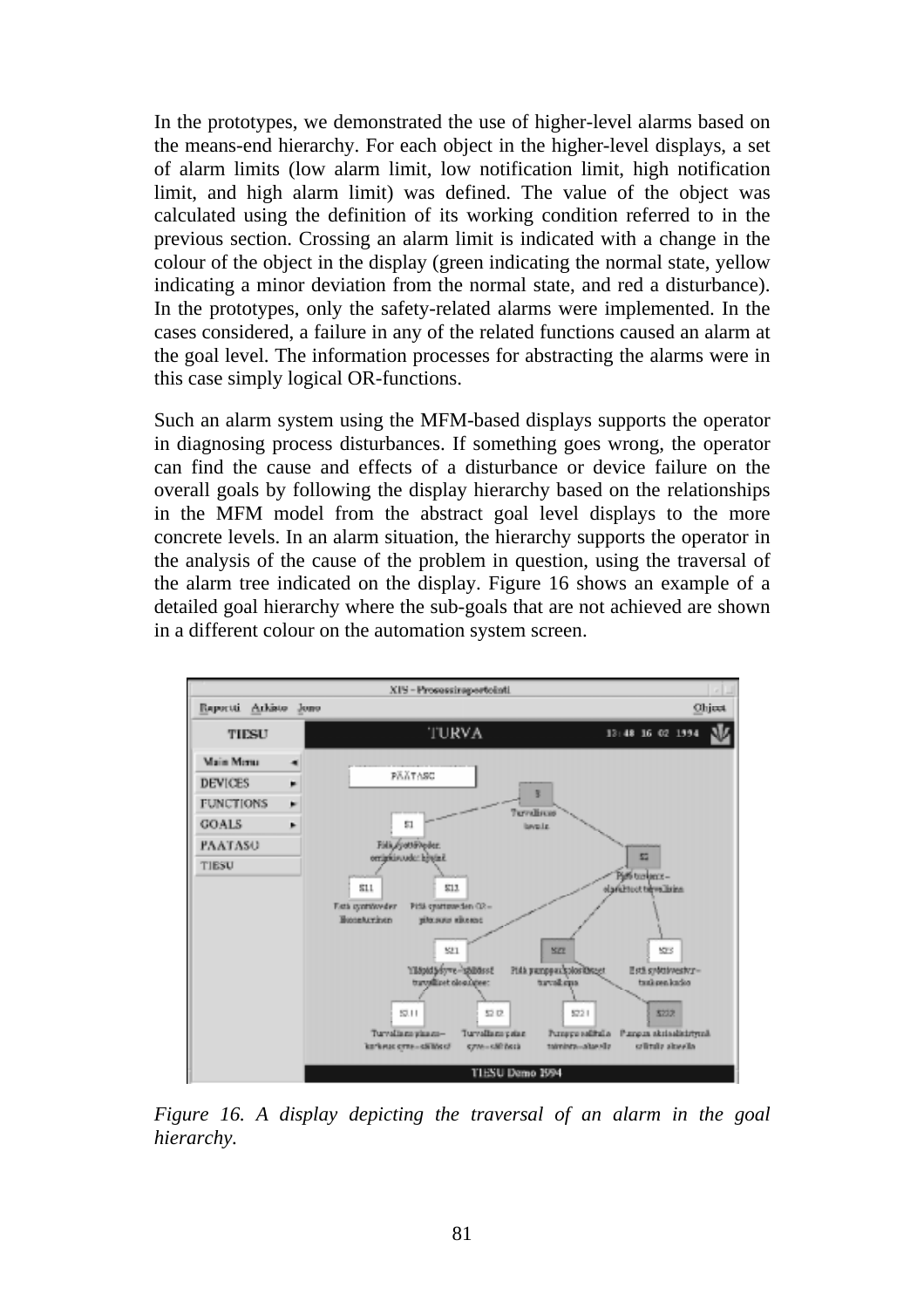# 6.3 ON-LINE DOCUMENTATION

### **6.3.1 Problems with current on-line documentation systems**

On-line documentation systems, especially hypertext-based ones, have been regarded as promising alternatives in improving the accessibility of plant documentation. However, such systems are not yet very common in industry. There are two main reasons for this. First, the systems are expensive to build and maintain using the existing paper documents as the primary source of information. Second, most on-line documentation systems so far have not been accepted by the users due to difficulties of their use.

Most on-line documentation systems built so far have been separate systems with dedicated user interfaces. The operator has to turn away from the control system to obtain information from another system. This is not desirable, especially during disturbance management when the need for information would be most urgent. The second user interface adds to the operators' cognitive load: they have to learn how to use it. For these reasons, separate systems with dedicated user interfaces are doomed to be neglected by the operators no matter how useful they could be (Pernu 1992).

Typically, a hypertext system is used by browsing through the document following the links between its nodes. The purpose is to search for relevant information without knowing what exactly should be searched for or where it is located. User disorientation -- getting lost in a hypertext document -- is a commonly recognised problem related to browsing. A related problem is cognitive overhead resulting from the need to make decisions of which link to follow (Conklin 1987). Both problems are important for technical documentation for industrial plants, due to the huge amount and complexity of documentation.

The disorientation problem is closely related to the problem that the readers do not possess a sufficient understanding of the domain -- the process they are assigned to. Their mental model of the system does not cover all the concepts of the domain, not to mention their interrelationships. This holds true especially in the case of complex technical systems (Tyrväinen 1994). Inadequate knowledge of the domain concepts and terminology limits the usability of the search mechanisms provided by several hypertext systems. Badly selected keywords or index terms in user-generated queries often result to either no or too many links to follow.

In industrial plants, documentation is typically needed to solve technical problems. Operators need the information quickly, especially during emergencies: there is no time for timely seeking operations. Clearly, neither browsing nor keyword or index-based search mechanisms sufficiently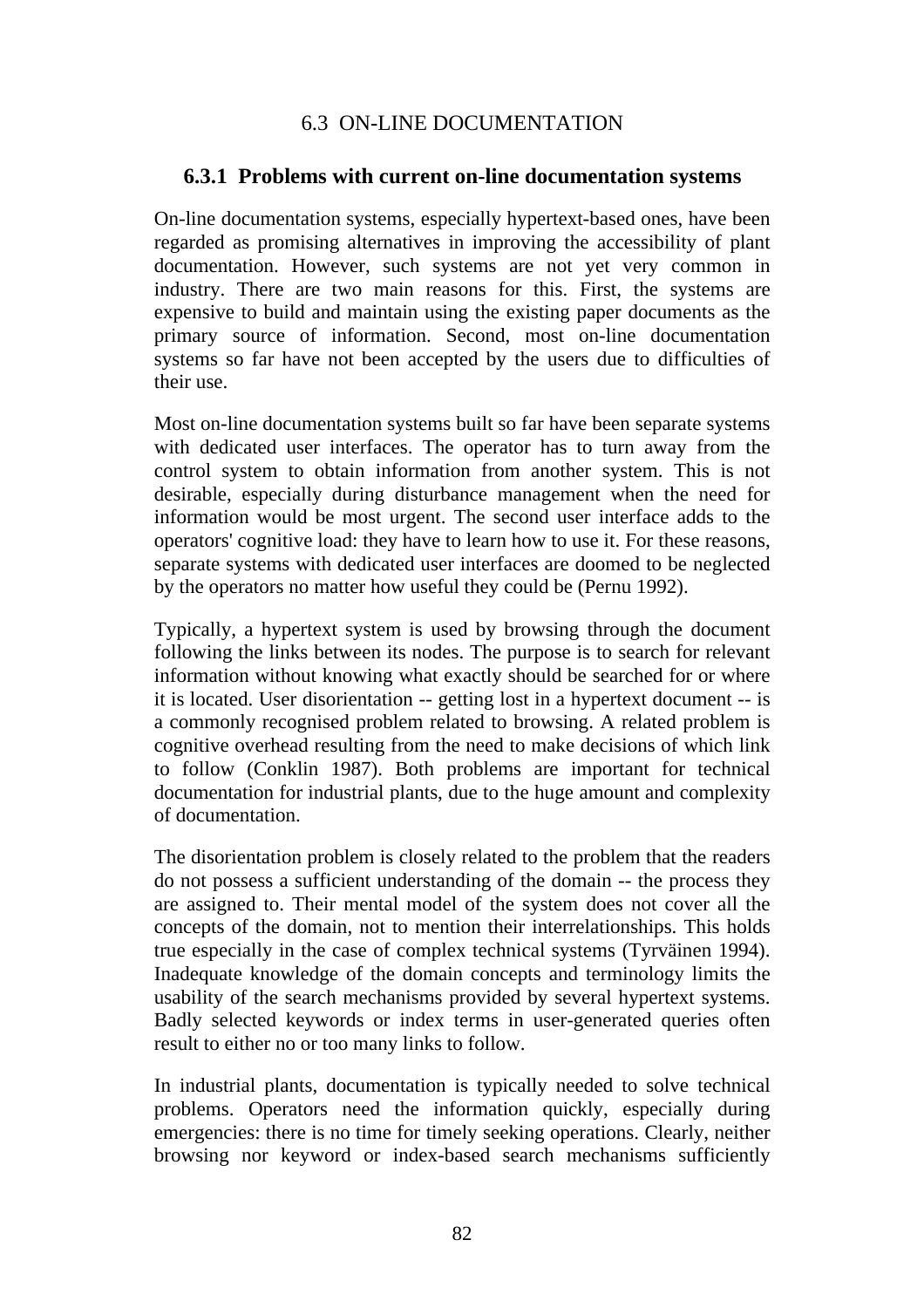support a user's retrieving information from technical documentation. A promising approach is to support the user with a model representing the domain. There is a well-known analogy between hypertext and semantic networks with both representing concepts and their interrelationships (Conklin 1987, Carlson 1989, Snaprud & Kaindl 1992, Rada 1992, Jonassen 1993, Tyrväinen 1994). This provides a way to support the user in navigating in the hypertext. A semantic network portraying the domain knowledge can be represented to the user as a graph to support finding a relevant node (Halasz 1988).

### **6.3.2 An approach for improving on-line documentation**

We propose the introduction of hypertext-based on-line documentation systems into the control rooms to improve the accessibility of the plant documentation. To overcome the operator's problems of using an on-line documentation system that is separate from the primary tool -- the automation system -- we propose that the documentation be displayed on the automation system display.

Our work differs from prior mainstream development efforts in several aspects. A key point of our approach is to utilise the results of the design phase. Using the approach and tools discussed in the previous chapters, much of the material to construct a hypertext on-line documentation system is readily available after the design phase. The conceptual model born in the design phase is utilised for structuring the hypertext, creating semantic links between the nodes of the hypertext, and assisting the user in the task of searching relevant information.

The approach taken in this work emphasises the opportunities permitted by the similarity of semantic structures of the hypertext documentation and the user interfaces. In our work, the semantic structure is that of the means-end hierarchy of the multilevel flow model representing the target process. The hierarchy depicts *functional* design knowledge of the process. The purpose of displaying this semantic structure in the user interfaces is to provide assistance for the users when navigating in the information space: it supports them in finding the desired pieces of information. It is believed to lessen the cognitive overload of the operators: they do not have to memorise the relationships between the concepts in the documentation. The developed prototypes pursue this goal by two means,

- ❏ the use of the automation system's displays as graphical maps to the documentation
- ❏ the presentation of typed links (based on the information model) to the user.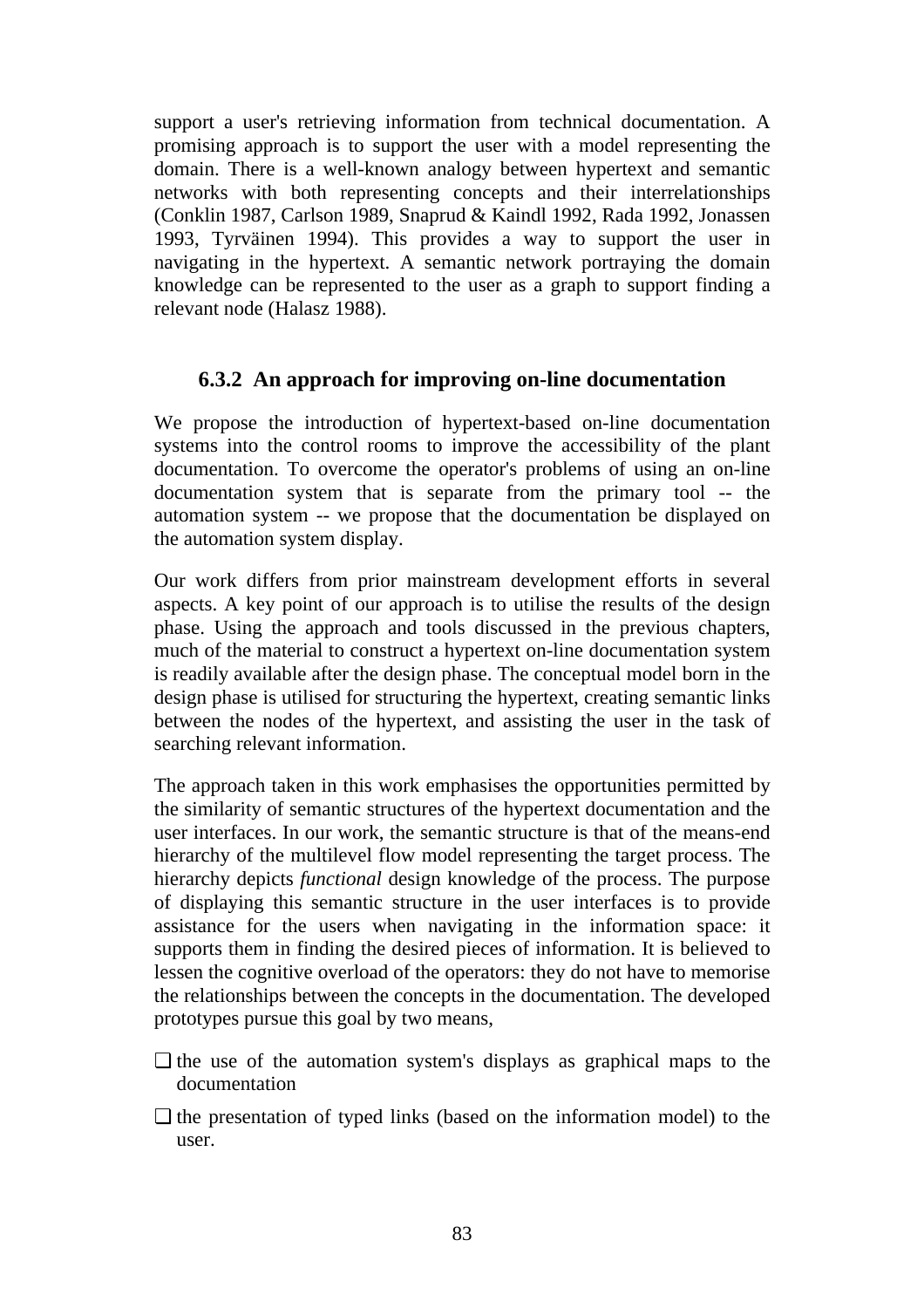Presenting the same conceptual model in both the user interface of the automation system and in the structure of the on-line documentation system allows the use of the automation system displays as graphical maps to the documentation: for each object in the display hierarchy there is a node (or a set of interrelated nodes) in the documentation. The document can be accessed by simply pointing and clicking on the object in the display as depicted in Figure 17.



*Figure 17. An automation system display as a graphical map to the on-line documentation.*

Structuring the hypertext according to a conceptual model corresponds to providing it with a high-level semantic structure. Displaying the type of the semantic link to the user is essential because it can provide the reader with information about the content of the destination node. According to Halasz (1988), such links support the reader in navigation. The items of the bulleted lists in Figure 18 represent some examples of such typed links<sup>12</sup>. The bulleted lists have been automatically generated using the hypertext linker based on the means-end hierarchy of the multilevel flow model. The items 'ACHIEVES' and 'HAS-SUBPARTS' denote the links starting from the function 'PREVENT OVERPRESSURE'. Thus, 'PREVENT OVER-PRESSURE' has a subpart 'ADD FRESH GAS' and achieves the goal 'PROTECT CHAMBERS'.

For clarity, only the hypertext window is displayed in Figure 18. In the prototypes, the hypertext window would typically be shown on the

 $\overline{a}$ 

<sup>12</sup>The example is taken from the gas system documentation of the L3 experiment at CERN authored by David Peach (1992). It was used as the source material for developing the demonstration system for the CICERO project at CERN. Published with permission from CERN.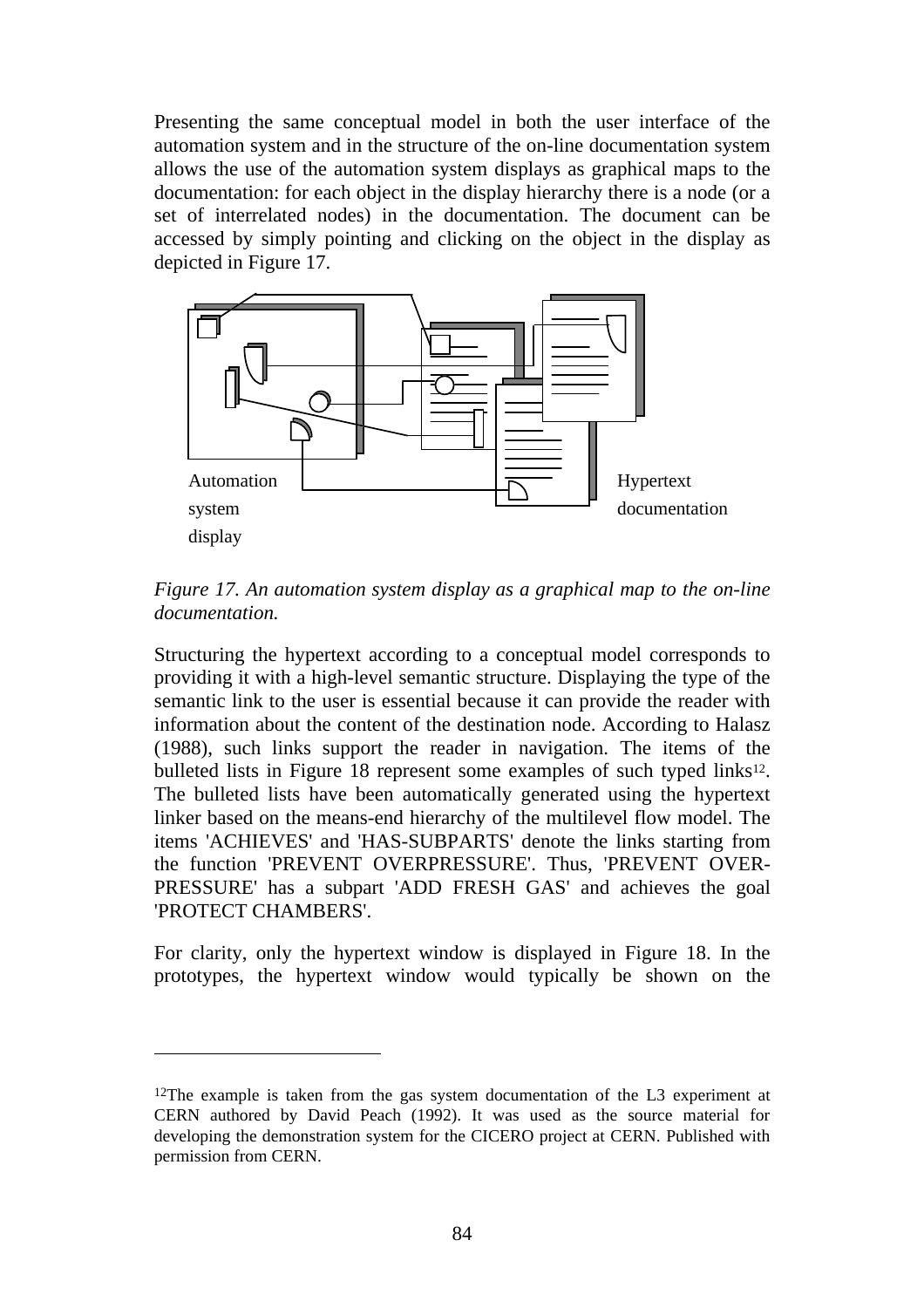

*Figure 18. A view of automatically generated hypertext links in the L3 Gas System Documentation.*

automation system monitor. However, the use of general purpose software for the implementation of the on-line documentation system allows easy access to plant documentation from any computer connected to the plant network. The implementation of the prototype systems is described in Paper VII.

Functional knowledge about the plant alone is not enough for the operators. They need procedural information about their tasks. As described in Chapter 4, an MFM model can be used as a basis for allocating the control tasks between the automation system and the human operators. The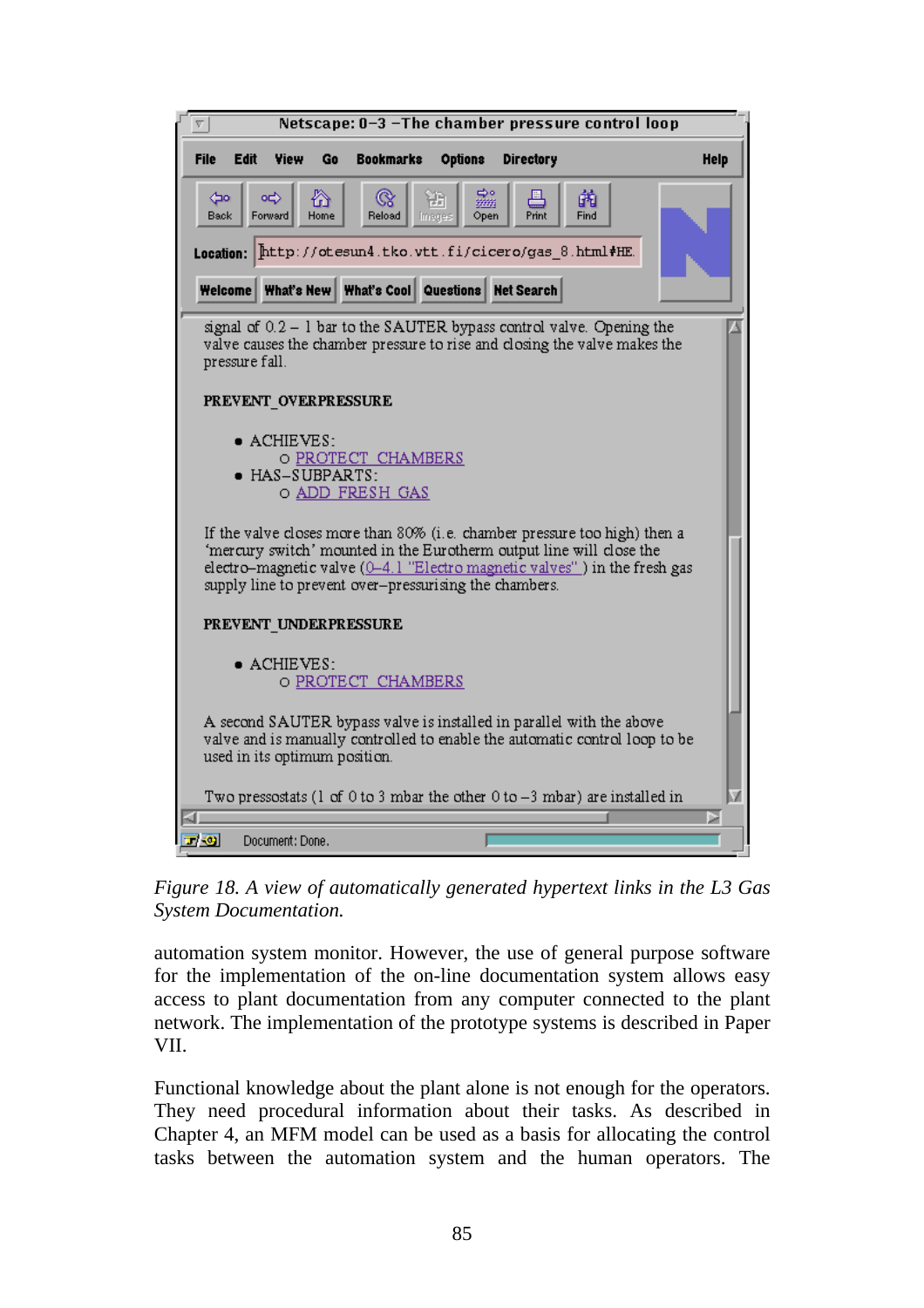developed on-line documentation system provides a structured way to store procedural knowledge on how to perform the tasks of the human operator. The tasks often consist of a set of actions that have to be executed sequentially. Such sequences of actions can be easily represented as structured text. The on-line documentation system provides ready access to the information. For example, in the case of an alarm the respective alarm procedure is just one mouse click away -- the procedure can be accessed by clicking the symbol of the alarming measurement.

Figure 19 shows an example of an alarm procedure giving detailed instructions to the operator of the L3 experiment at CERN in case smoke is detected within the L3 magnet<sup>13</sup>.

 $\overline{a}$ 

<sup>&</sup>lt;sup>13</sup>The example is based on the paper version of the alarm procedure authored by Mr. J. Pothier of CERN. Published with permission from CERN.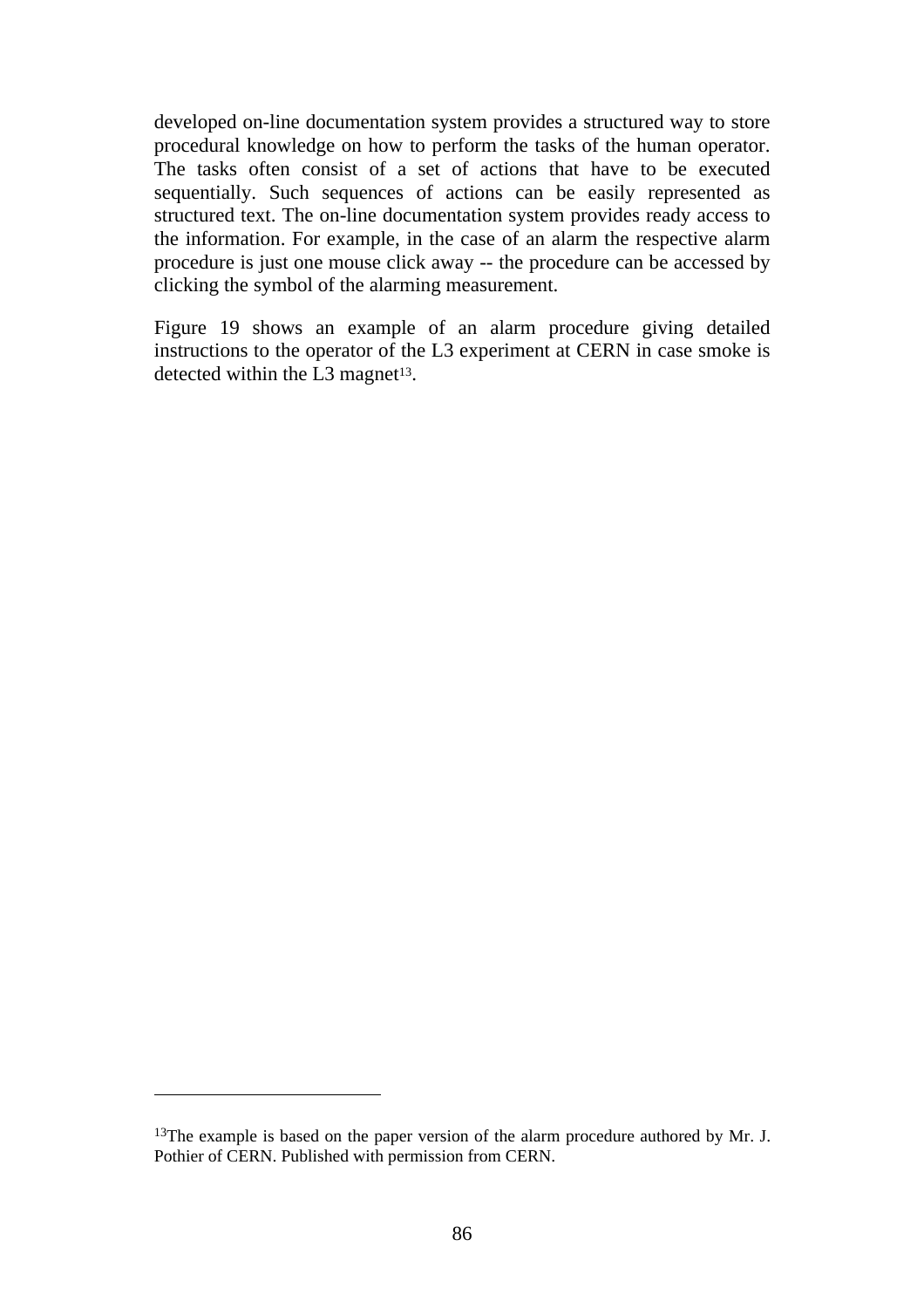

*Figure 19. An example of task-related knowledge: an alarm procedure.*

# **6.3.3 Storing experiential knowledge**

This research focuses on design knowledge. However, not all the knowledge related to a plant is available as a result of the design phase. Operators and other staff in the process industry gain a great amount of experiential knowledge, especially related to disturbances of the process, malfunctions of its devices, or ways of recovering from them (Stephanopoulos 1987). Up until now, there has been no structured way to store such information. The knowledge mainly remains the property of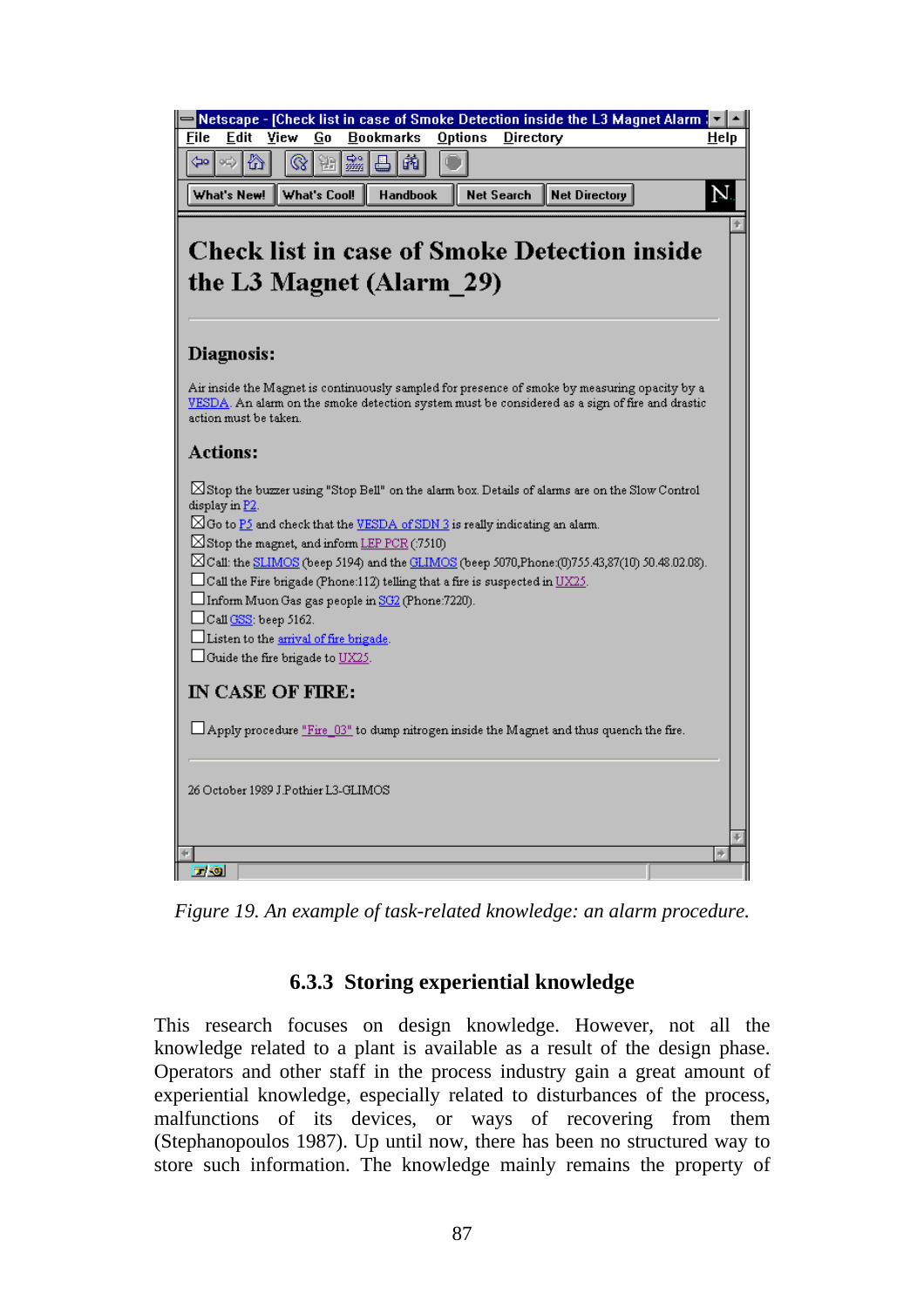individuals. Some of it may be communicated orally, some written on notes or in computer-supported logs. Because of the importance of this kind of knowledge the above means of recording it seem insufficient. Information told by one operator to another may easily be misunderstood and is bound to be forgotten. Notes written on paper tend to get lost and, even if properly stored, are hard to access as their number increases. Computer logs are typically poorly organised -- in some cases they are just sequential files where each new note is added at the end. Search for the notes relevant to the current situation easily becomes a major task.

An MFM model provides a structured means of collecting and disseminating experiential knowledge emerging during the use of the plant. By structuring the documentation of the plant according to the MFM model, a framework for recording some of the experiential knowledge in a structured manner is created. Such an on-line documentation system is extensible: users can attach annotations to the documentation at will. With the semantic structure of the documentation, the annotations are systematically linked to the concepts of the MFM model. It is therefore possible for the users to get a view only of those notes related to a specific valve, for example. The approach is especially suitable for recording disturbances, their causes, and procedures taken to recover from them.

### 6.4 TRAINING

Newcomers at an industrial plant receive training for their new position. The purpose of training is to give them sufficient knowledge of the plant to be able to successfully operate it. Especially in the case of new plants the operators and other staff attend courses where the operating principles of the plant and its subsystems are taught. Process simulators are frequently used for training, especially in safety-critical, e.g. nuclear power, plants. With new plants, the commissioning process has been found to be an effective time for training the operating and maintenance personnel at site. During the commissioning the plant and its operating procedures are thoroughly tested. Commissioning generally includes running the plant in production use before its approval by the customer. Commissioning provides a good opportunity for the operators to get acquainted with their plant and get expert advice from the representatives of the vendors.

Such training often concentrates on teaching procedures of how to act in different situations. For example, the startup and shutdown procedures are thoroughly clarified to the operators. This kind of training is particularly useful for teaching the normal operation of the plant. The trainees can familiarise themselves with the *expected* operational sequences required in the operation of the plant. However, the operators may later encounter difficulties when meeting unexpected situations where the learned rules do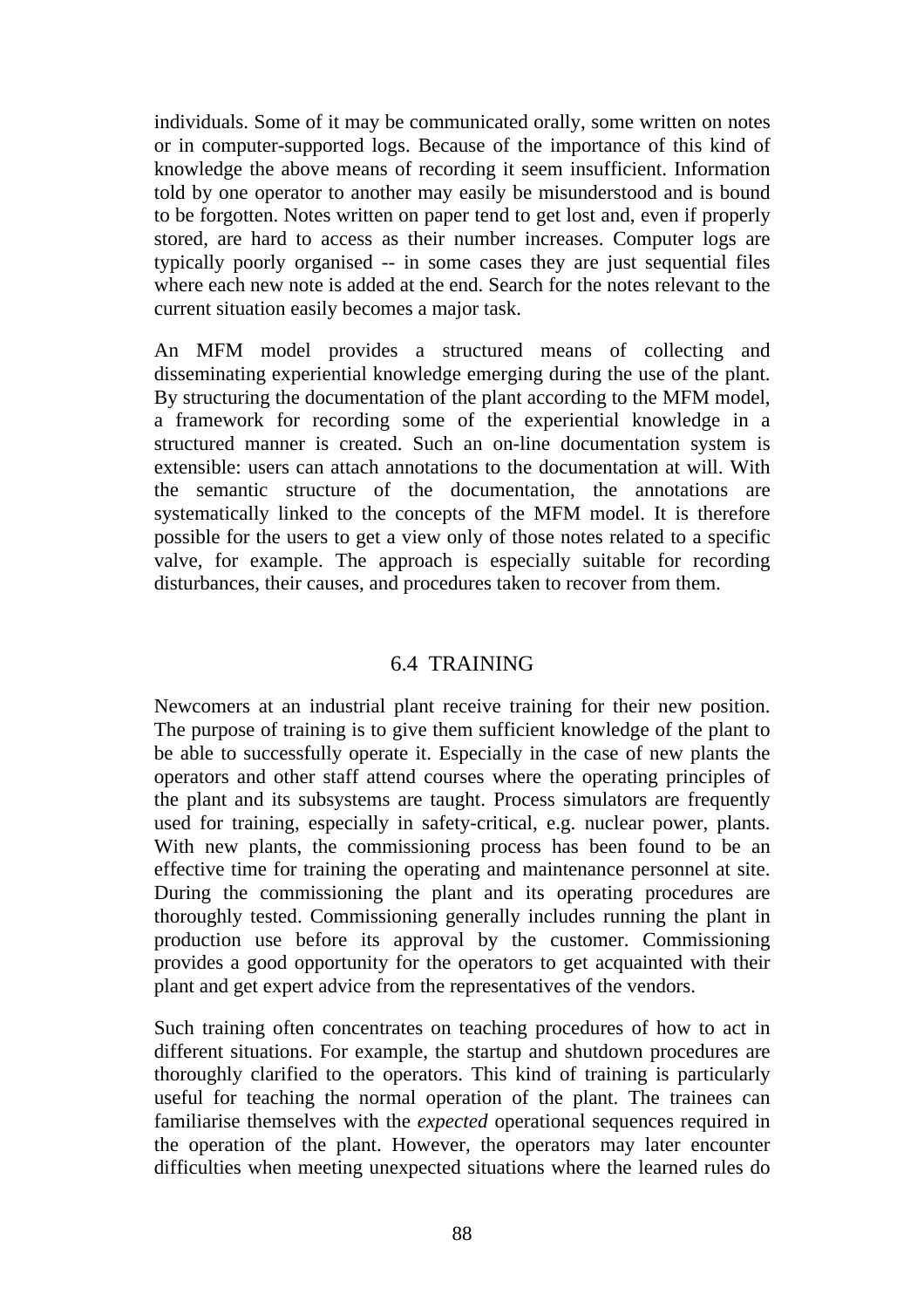not apply and knowledge-based behaviour is required. To reduce these difficulties, training should concentrate on better understanding of the plant, i.e. improving the operator's mental model of the plant (Stassen *et al.* 1988).

Norman (1983) emphasises the relationship between a conceptual model of a system and the mental model of its user. Training can be regarded as teaching the conceptual model to the user who will form a mental model that hopefully is consistent with the conceptual model. This can be best achieved if all the training material and instruction is based on that conceptual model. From the point of view of the formation of a mental model, the training phase is of great importance, especially if the trainee has only little prior knowledge of similar plants.

Training the operators of a complex plant is not a one-shot effort. The operators may not be able to assimilate all the information at once and they may forget it if they do not need it for some time. Their mental model evolves as they operate the plant. Much of the knowledge of the plant comes only with its operation and maintenance. Therefore, training should be supported throughout the plant's operation. The on-line documentation system presented in Section 6.3 provides easy access to plant documentation and an effective way to disseminate the experiential knowledge gained during the plant's operation among the people involved.

# 6.5 EXPLANATION MECHANISM

Chapter 5 presented a facility of the design environment for explaining existing designs to the designers. The system is capable of producing explanations of the plant functionality, its structure, and the design decisions based on the MFM hierarchies, through structured text. Since maintenance includes making changes to existing designs, such an explanation facility embedded in an automation system would be useful for the maintenance staff of industrial plants, to provide them with currently missing information on the original design intention, purposes of process and automation equipment, and justifications of design decisions.

Such a system could be embedded in an automation system fairly easily. The MFM model hierarchy can be converted into a C++ class hierarchy using the conversion tools of the design environment. The algorithms originally written in Lisp could be coded in C or C++ to allow embedding within the automation system.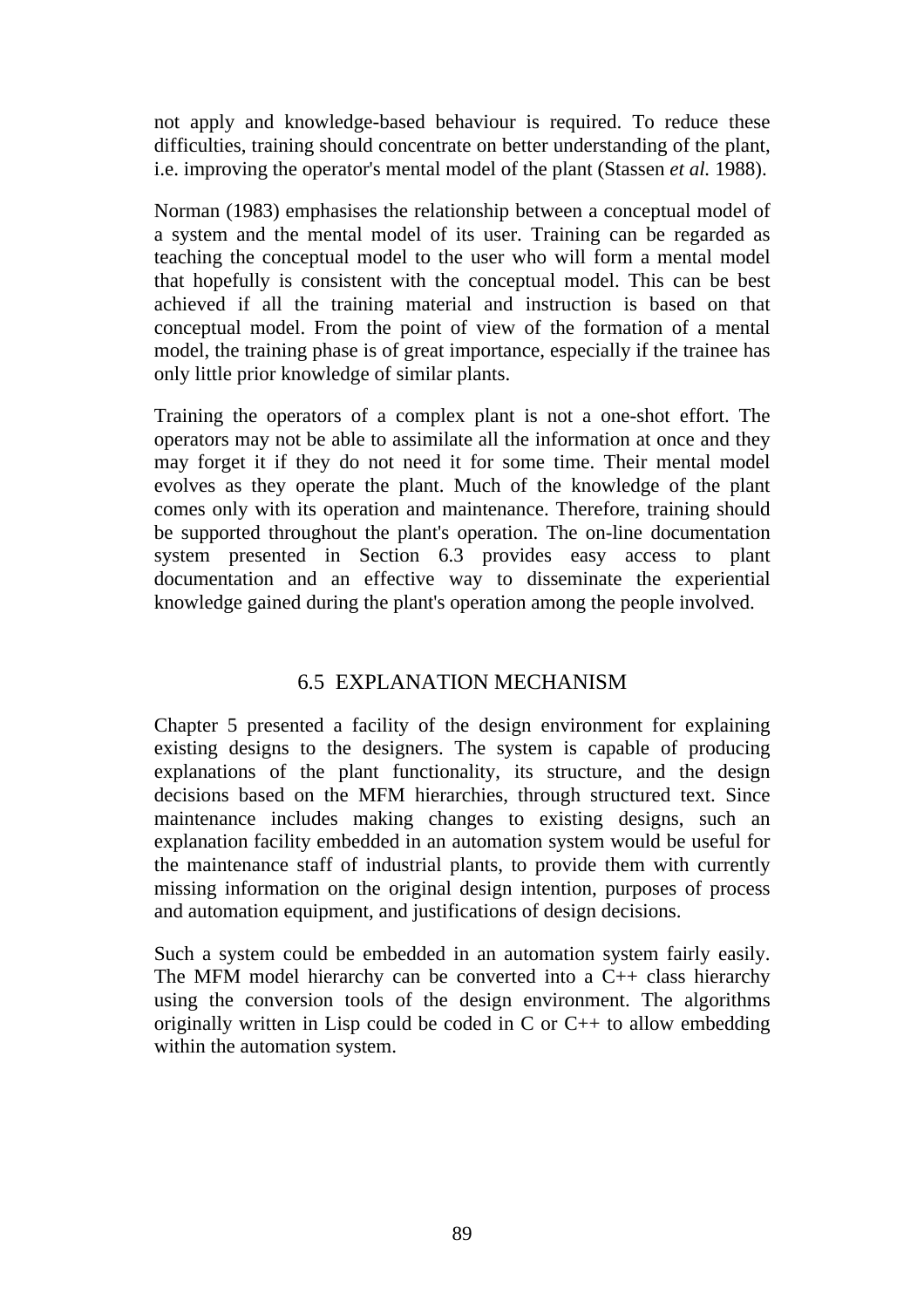#### 6.6 DISCUSSION

Representation of functional knowledge to plant operators was one of the main reasons for developing the MFM modelling technique. Vicente (1992a) presents a comprehensive study of the large body of work done with MFM-based user interfaces and alarm processing systems. Several researchers have proposed the presentation of means-end information to the operators in addition to the information provided by the conventional displays (Rasmussen 1985, Rytoft *et al.* 1990, Lind 1991, Duncan & Praetorius 1992, Easter 1992, Larsson 1992, Sassen 1993, Vicente 1992a, Vicente 1992b, Bisantz & Vicente 1994). Larsson (1992) and Sassen (1993) have used the MFM models as a basis for diagnostic reasoning about the process. Bisantz & Vicente (1994) have applied the abstraction hierarchy to provide the user with explanations regarding the diagnostic reasoning.

Our approach for presenting the information to the users was similar to the earlier work. However, the case applications were implemented in a stateof-the-art automation system using its standard features such as support for multiple windows. This allows the use of simultaneous multiple views of the process at several levels of abstraction relieving the operator from having to switch back and forth between the levels. It also allows the operator to have a constant view of the conventional displays and to get supportive information from the higher level displays.

Compared to other work developing MFM-based user interfaces, this research introduces an on-line documentation system structured according to the same conceptual model as the automation system's displays. The approach was evaluated in a test that was performed as a part of the CICERO collaboration (Takalo 1995). The evaluation concentrated on the efficiency of use of the documentation, the criteria being the average time required to perform a set of information retrieval tasks and the correctness of the answers to the questions presented in the tasks. The results showed an improvement both in the access time and correctness of the answers by the testees using the system developed according to the principles developed in this research as compared to paper documentation and a hypertext version following the layout structure of the paper documentation. However, due to the limited number of testees the results can only be regarded as suggestive.

The use of on-line documentation in automation systems has also been studied by Vanhainen & Paunonen (1994) and Rytoft *et al.* (1990). However, their approaches neither emphasise the structure of the hypertext nor its systematic creation during the design phase. Tyrväinen (1994) has proposed the use of domain and task models to assist the user in finding the relevant documentation. His work does not stress the creation of the models or structuring the documentation accordingly at design time.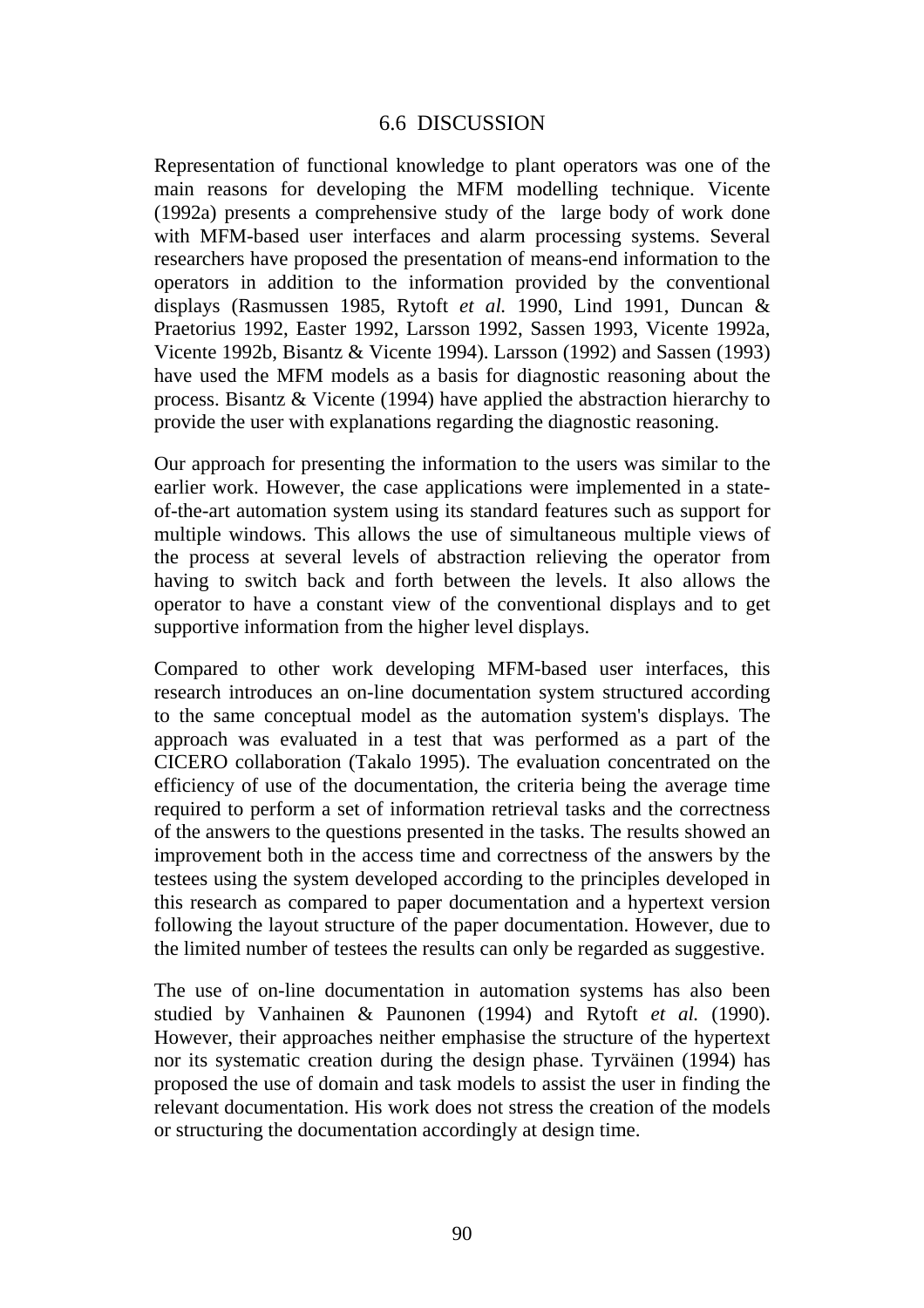# **7 INTRODUCTION TO THE PAPERS**

This chapter gives an overview of the papers that form the basis of this thesis. In the following sections, the content of each paper is briefly discussed.

### 7.1 PAPER I, AN OVERVIEW (ICARCV '92)

Paper I is an introductory paper reflecting some initial ideas behind this research. Prior to this research, the author's main interest was that of building embedded knowledge-based systems. This can be seen in the problem setting: the difficulty of knowledge acquisition is highly emphasised in the paper. The knowledge acquisition bottleneck led the author to consider improving the recording of design knowledge at design time. The main points in Paper I are:

- $\Box$  the need for systematic knowledge acquisition during the design process
- ❏ goal-oriented definition of the tasks of the automation system and the operator
- ❏ Structured knowledge representations (e.g. object databases) allow the use and refinement of the design knowledge throughout the design process and even at the plant during its utilisation phase.

### 7.2 PAPER II, NEEDS ANALYSIS (ICO '93)

Paper II presents the results of a study conducted at the beginning of this research. The study concentrated on the information needs of designers in a multidisciplinary design project, and the operators and maintenance staff of an industrial plant The study was performed via unstructured interviews of the process and automation designers, the operators, and maintenance staff of a 150 MW peat power plant built jointly by our industrial partners a few years earlier.

The main points found in the study are:

- ❏ Poor design practice (discipline) leads to delayed, false, or missing information.
- ❏ Incompatibility of concepts, representations, and design tools existed between organisations participating in a joint project.
- ❏ Work distributed among several organisations causes consistency problems in the absence of a common design database.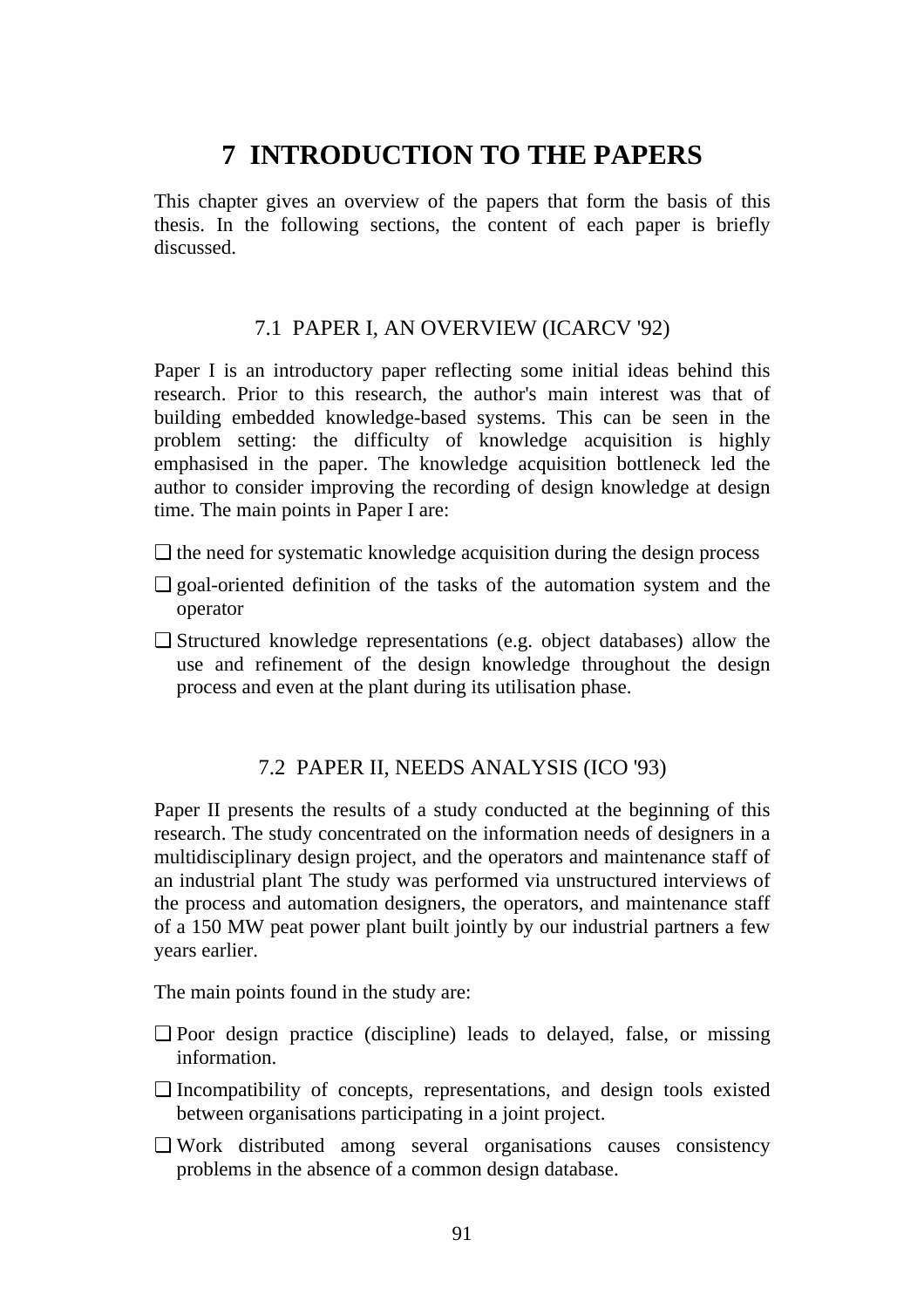- ❏ Designers concentrate on implementation details when writing the documentation.
- ❏ Current representations for design knowledge are not expressive enough. They cannot convey higher level concepts regarding the design, such as the purposes of the process or its subsystems or interdependencies between various parts of the process.

Paper II proposes a systematic knowledge acquisition procedure for the design process to remedy some of the problems found in the study. The use of multilevel flow modelling is proposed for capturing the higher level knowledge behind a device-level design. The supporting tools developed in this research are also described. Our ideas continued to develop since the writing of Paper II, so that Paper III describes our current approach to design knowledge more accurately.

# 7.3 PAPER III, ORGANISING DESIGN KNOWLEDGE (IFIP '94)

Paper III sums up our work on capturing design knowledge using MFM as a framework. The most important notion in this paper is that in addition to representing *artefact-related* or functional knowledge (i.e. how an artefact was meant to work) MFM can also be utilised to store *design-related* knowledge, i.e. knowledge about the design process: design issues, alternatives considered, design constraints, and evaluation criteria.

Paper III describes the tool developed during this research to support the modelling effort. The tool is based on a commercial knowledge-based object-oriented design tool. Our tool features

- ❏ storage of the model in an object hierarchy
- ❏ a graphical tool for drafting MFM models
- ❏ structured documentation of the model's objects
- ❏ versatile conversions of the model information to other languages such as C++ and Prolog to facilitate its use in other applications.

The results of a case study in which the tool was applied are reported.

Paper III also briefly discusses the role of design knowledge in the reuse of existing designs.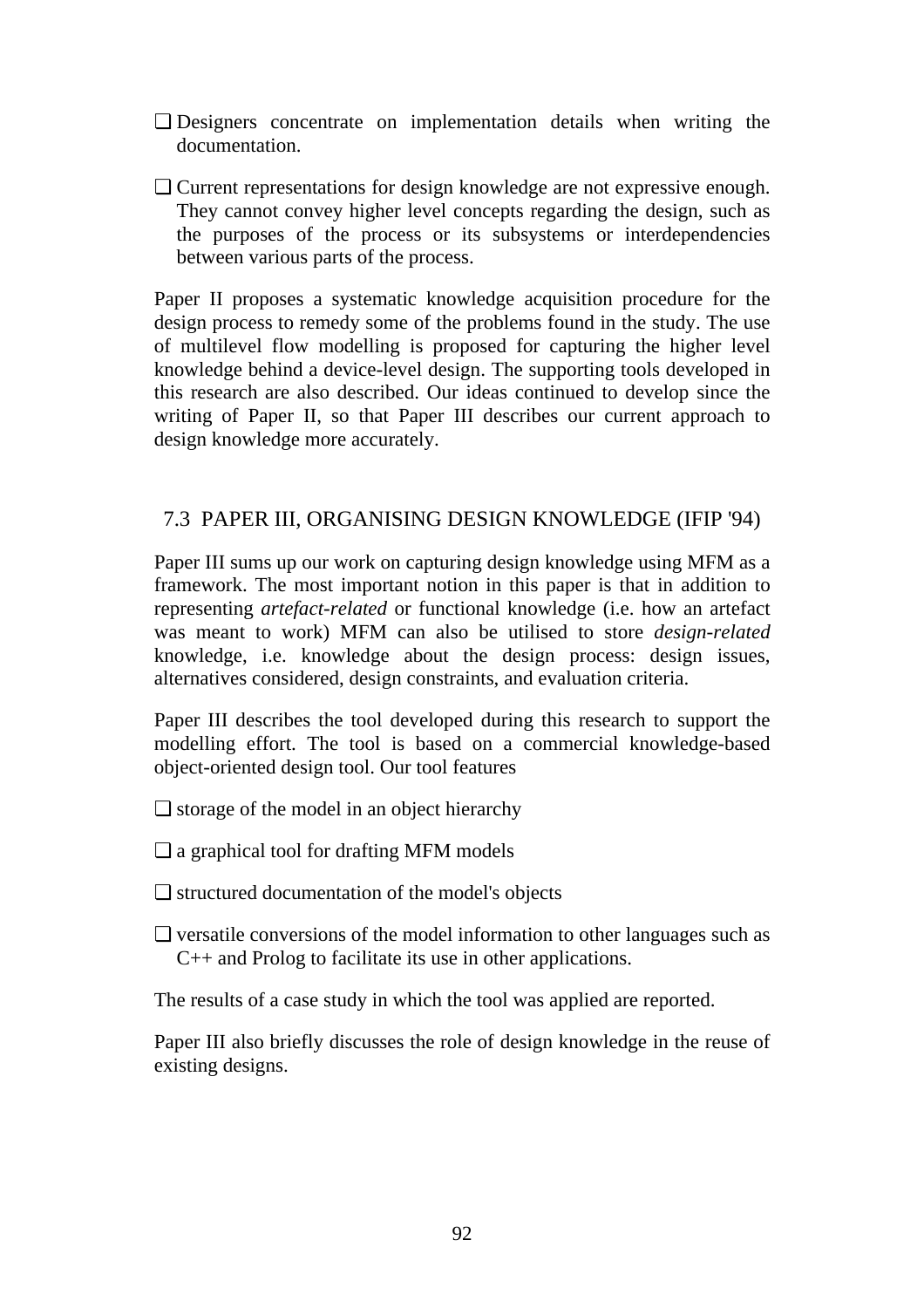### 7.4 PAPER IV, RECOGNITION OF SAFETY GOALS (SAFEPROCESS '94)

Paper IV proposes the use of MFM to represent the safety-related information during the course of the design process to enhance its communication among designers, safety analysts, and the operating personnel of the plant. The explicit documentation of the safety-related aspects (possible hazards, safety goals, and measures taken to achieve the goals by preventing or limiting specified hazards) makes the designs understandable and appropriate for open discussion and constructive criticism.

Unfortunately, MFM does not provide any support for recognising the goals of an artefact to be modelled -- it only provides a means of representing the goals and how they were meant to be achieved. In Paper IV, we present some elementary ideas on how to recognise safety goals of a system, in this case an industrial plant. Even though these ideas are well-known within safety analysis research, representing safety-related information in the MFM framework throughout the design process and during the operation and maintenance of the plant differs from the approach generally applied within the safety community.

### 7.5 PAPER V, EXPLAINING DESIGN KNOWLEDGE (HCI '95)

Reuse of earlier designs is common in industrial design. To improve efficiency and quality of design work, earlier designs are regularly taken as a basis for new ones. To be able to *safely* modify a design, one should be aware of the original intentions behind the design, its design knowledge. This is regrettably not always the case: novice designers reuse and make changes to earlier designs with "the art of good guessing".

Paper V describes a possible way to explain design knowledge through the hierarchies of a multilevel flow model. An explanation facility was integrated into a design tool to allow the designers to ask for explanations about the design. Such an approach could have a major impact on the nature of reuse: reuse would be based on design knowledge -- not just the end results of the design work.

# 7.6 PAPER VI, PRINCIPLES FOR REPRESENTING MFM INFORMATION TO OPERATORS (HCI '93)

Paper VI forms the backbone of our ideas of how to represent design knowledge to the users of an artefact. The principal idea of Paper VI is to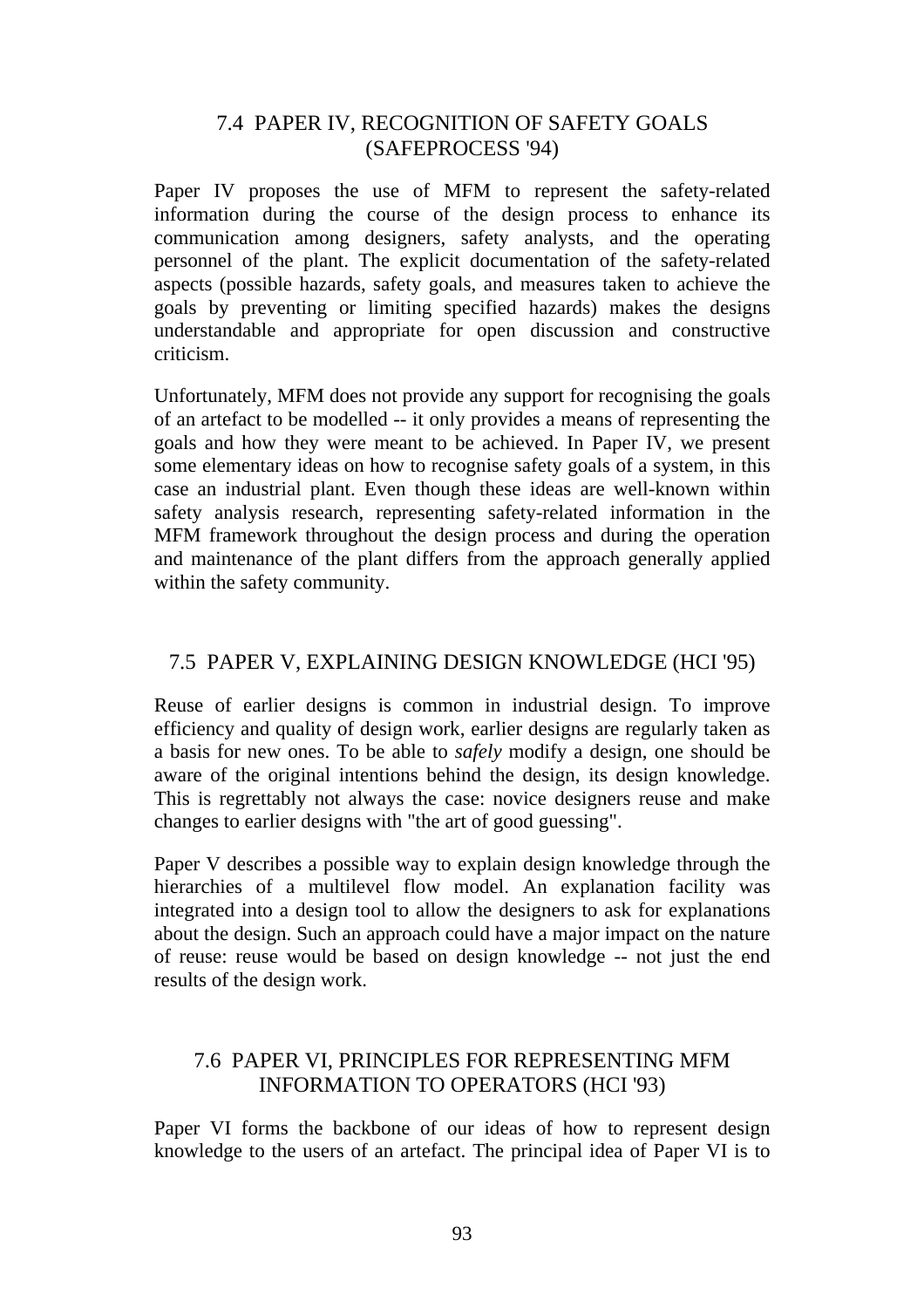build the entire human interface of a system based on a conceptual model to support the users of the system in forming a consistent mental model of the system. In Paper VI, the concept of a user interface consists of

- ❏ the displays of the automation system
- ❏ the on-line documentation of the system
- ❏ a mechanism capable of explaining the system's functionality based on the design knowledge.

### 7.7 PAPER VII, AN OPERATOR SUPPORT SYSTEM BASED ON MFM INFORMATION (HICS '94)

In Paper VII, a demonstration system based on the approach represented in Paper VI (except for the explanation mechanism) is presented. The demonstration system features:

❏ an MFM-based display hierarchy

❏ an MFM-based alarm system

❏ an integrated on-line documentation system.

The demonstration system was implemented in an industrial automation system environment and the principles developed are thus easily *applicable* in similar applications.

#### 7.8 PAPER VIII, ON-LINE DOCUMENTATION

Paper VIII presents a demonstration prototype developed for CERN, emphasising the work done within the field of structured documentation. The main point is the use of the multilevel flow model of a system for

❏ structuring the documentation of an industrial plant

- ❏ generating semantic links between the various parts of the documentation
- ❏ using the displays of the automation system as a means of graphically accessing the documentation.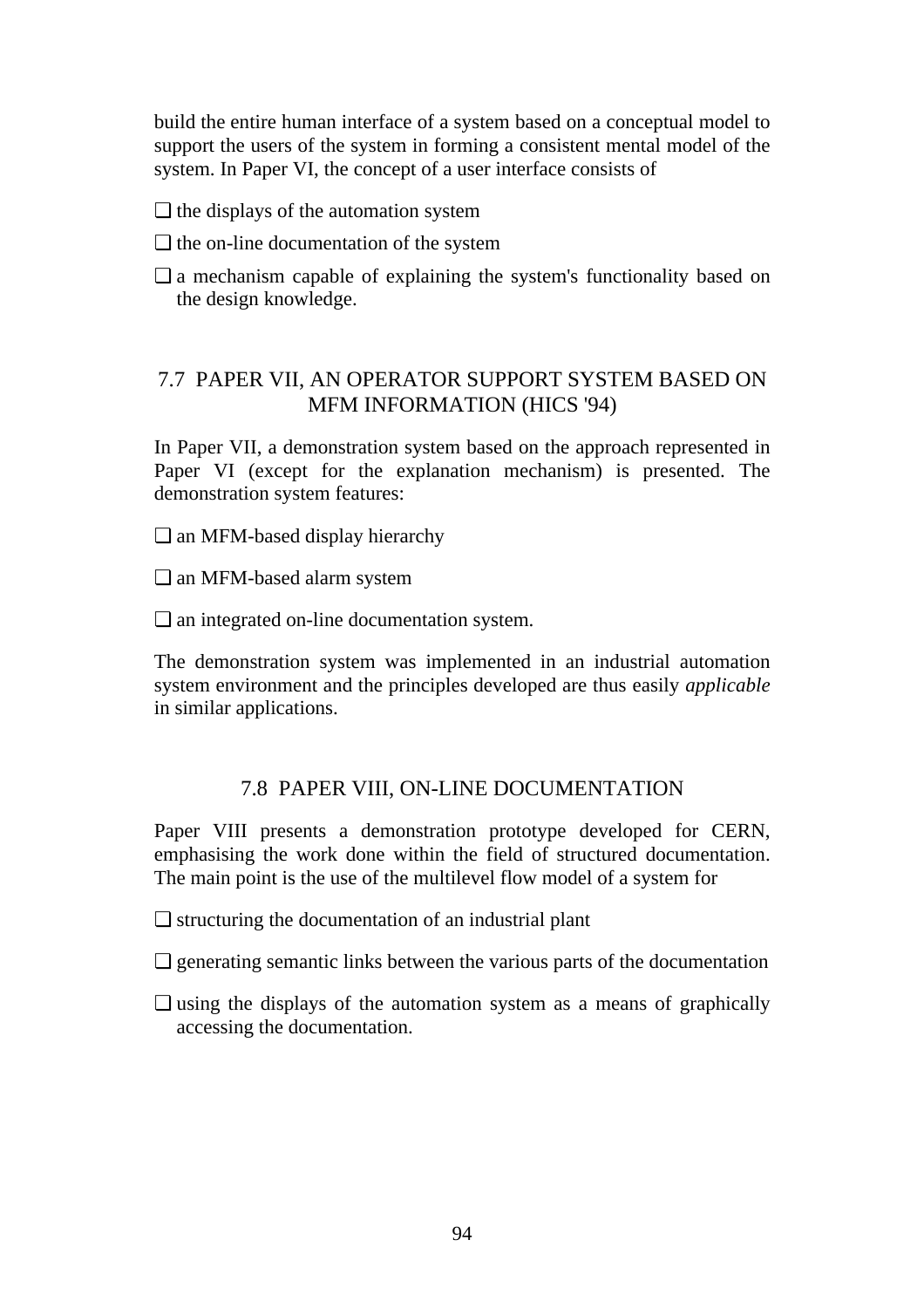### 7.9 PAPER IX, EXPLAINING DESIGN KNOWLEDGE TO OPERATORS (IEA&AIE '95)

In Paper IX, the explanation of control logic in industrial plants to plant operators is discussed. Explanations are considered to fall into three main categories: explaining the meaning, explaining the behaviour, and providing speculative help (what-if analysis). Of these, the first category is closely related to the topic of this thesis. The paper proposes the use of the meansend information of a multilevel flow model to explain the meaning or purpose of control logic. This is derived from the assumption that the purpose of any part of a system can be explained through the function it was designed to serve in the system. Through the use of a simple algorithm, the relationships in a multilevel flow model can be followed to answer such queries.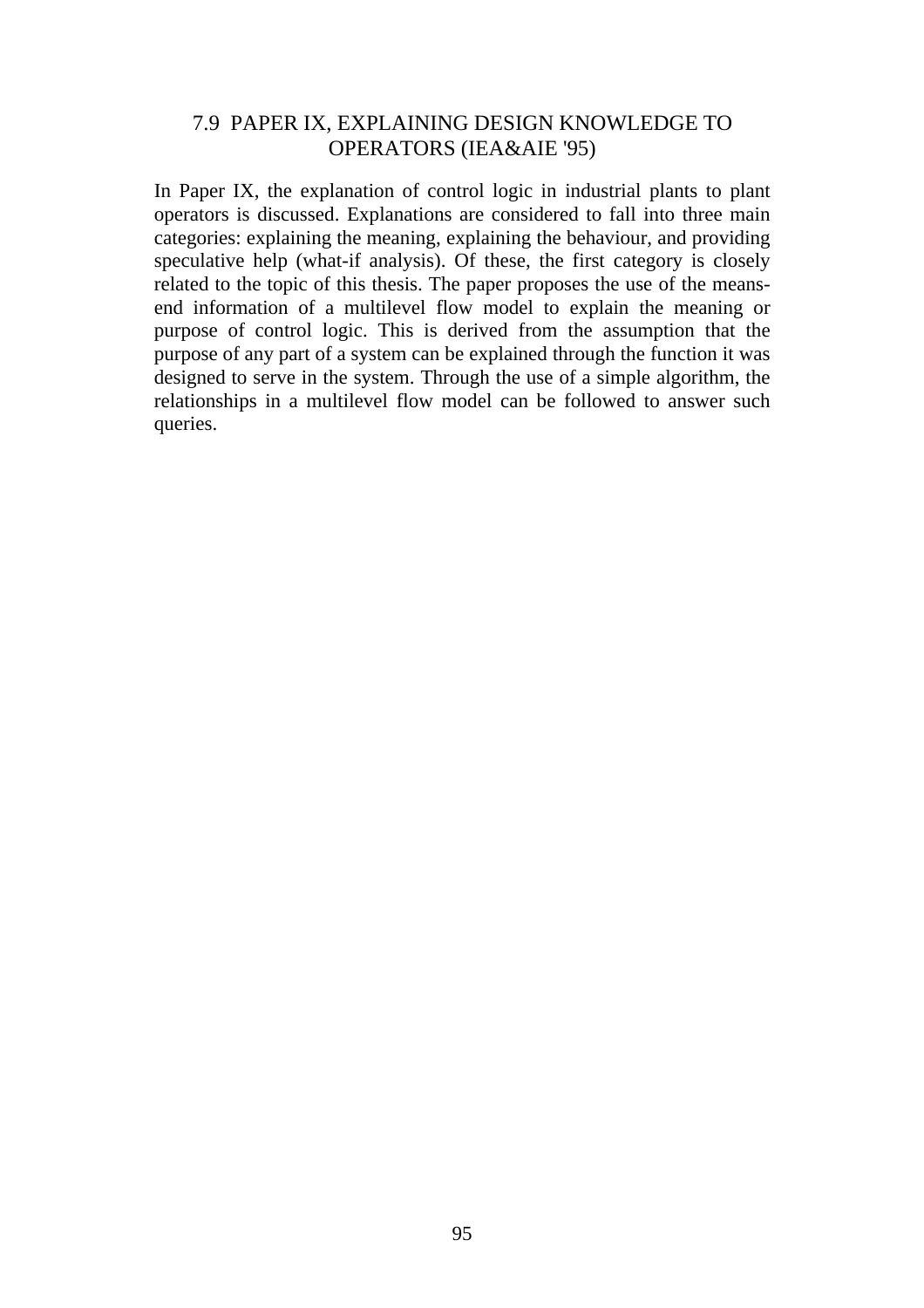# **8 CONCLUSIONS**

Industrial plant projects suffer from problems in communication among designers. The differences in the expertise, concepts, vocabulary, and representations of the various design disciplines often lead to problems in understanding and misconceptions of each other's design documents. The representations and tools used in industry normally allow for representing merely the end result of the designers' work, i.e. the physical implementation of the artefact, ignoring much of the design knowledge that led to the specific design. In this research, design knowledge was divided into two categories: artefact-related, depicting the intended functionality of the resulting design, and design-related, recording the design decisions and their rationale. The goal of this research was to improve the recording and expand the utilisation of design knowledge.

We hypothesised that multilevel flow models can be used for structuring, recording, and presenting design knowledge. The given hypothesis is supported by our developing an approach and supporting tools for recording and structuring design knowledge using an MFM framework. Multilevel flow models allow formal representation of the functional knowledge about the artefacts via means-end hierarchies. Our work emphasises that the models should be created during the design process as a systematic part of designers' routine work. The thesis shows that a multilevel flow model can be used for structuring and recording the typically informal knowledge regarding the design decisions by attaching the knowledge to the objects of the model as structured text elements.

A prototype design environment supporting the developed framework was built as an extension of a process design application implemented on top of a commercial software package. The process design application utilised a product model stored in an object-oriented database to record design information. The product model was, however, restricted to representing the physical structure of the artefact, i.e. the *devices*. Our prototype adds the *goal* and *function* levels of MFM, allowing the representation of conceptual functional design knowledge. To shorten the gap between the design work and the writing of design documents, a structured documentation system for recording descriptions of the concepts of the domain, design decisions, and their rationale was implemented in the environment.

A primary goal of our design environment was to make design knowledge explicit. The design environment was not intended to automate design, but to make reuse of earlier designs more efficient and dependable by providing the designers with relevant information about both the original design intent and the design history. For this purpose, the design environment was facilitated with a mechanism capable of providing explanations based on the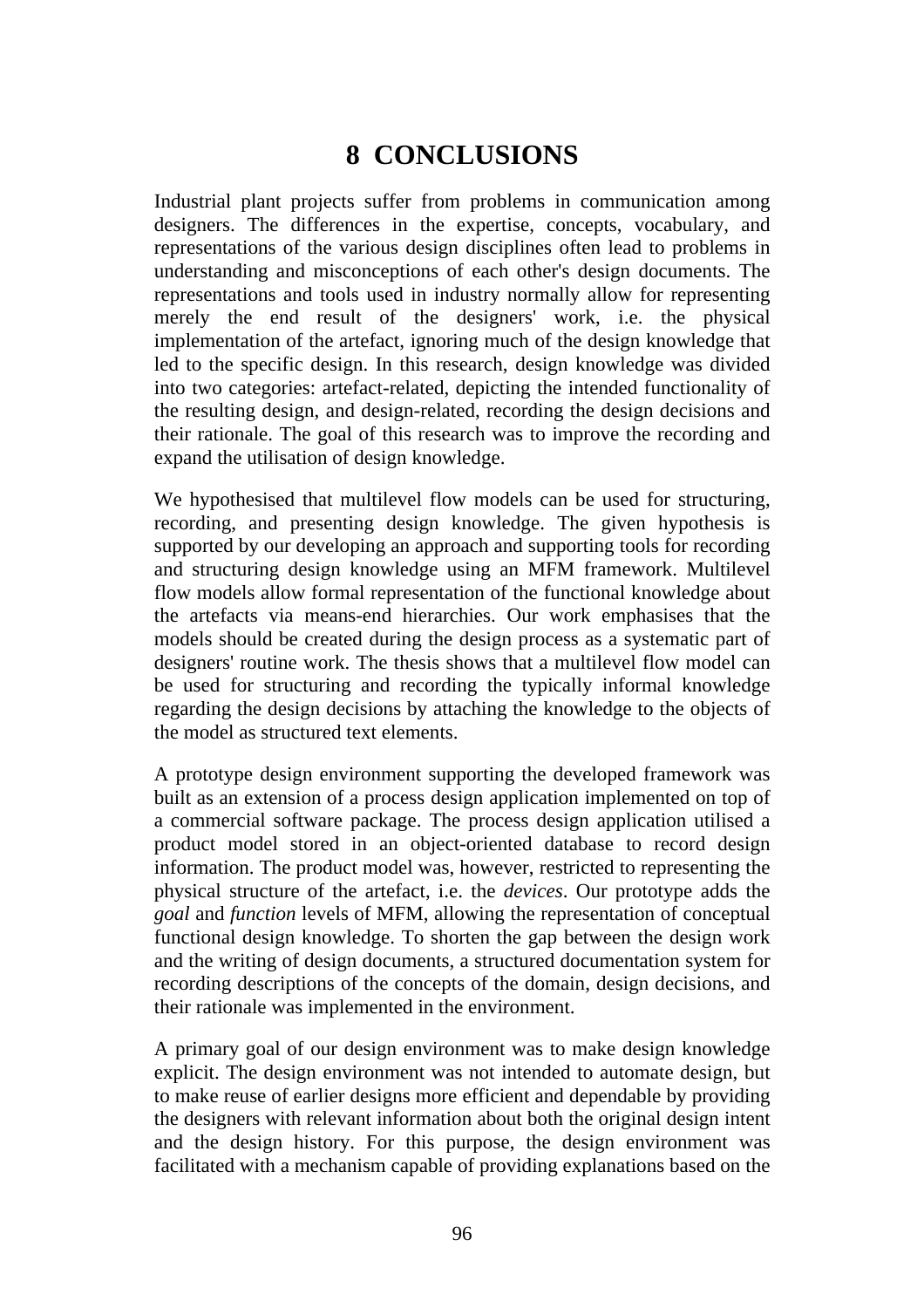MFM models of the designs. The explanations assist the designer in recognising similar cases, altering a design to meet the new situation, and predicting the effects of a proposed change.

The approach and tools presented in this thesis have so far been used in two industrial cases which concentrated on subsystems representing limited, yet significant, parts of whole plants. The resulting models consisted of 1600 and 400 objects, respectively. As the plants already existed, the MFM models were reverse engineered using design documents and interviews with designers as information sources, and validated via walkthroughs with the designers. Such situations can be regarded as typical in several fields of process engineering since a high percentage of new projects aim at modernising existing plants.

According to the experience gained, modelling systems with MFM requires thorough expertise in the application domain, which should not pose a problem for professional designers. Problems could, however, be caused by having to learn the new modelling technique and the absence of guidelines of applying it. Consequently, the introduction of the approach presented in this thesis into an organisation would require both education of designers and the creation of MFM guidelines.

The case studies indicate that the approach presented in this thesis is able to capture design knowledge in industrial plant projects. To obtain more accurate information on the applicability of the approach for comprehensive industrial design projects in general, and for modelling the interactions between the subsystems of a plant in particular, would require the application of the approach in a large-scale industrial project.

The design environment developed in this research concentrated on process design. Since a multilevel flow model of a plant can also represent concepts related to several other design disciplines, MFM could provide a basis for concurrent engineering of industrial plants. Developing a system for supporting concurrent engineering remains an interesting topic for further research.

Two operator support system prototypes were developed, using the approach reported in this dissertation, to show the usability of MFM information at the plants. The value of presenting the means-end information to the plant staff in the displays of the automation system has been shown by several studies (Duncan & Praetorius 1992, Sassen 1993). As a new feature, our research introduced a hypertext-based on-line documentation system structured according to the MFM model of the plant. The system facilitated direct access to the documentation from the automation system's displays and semantic hypertext links based on the MFM model of the plant. Our study of providing on-line documentation reflecting the MFM structure of the system to the users gave encouraging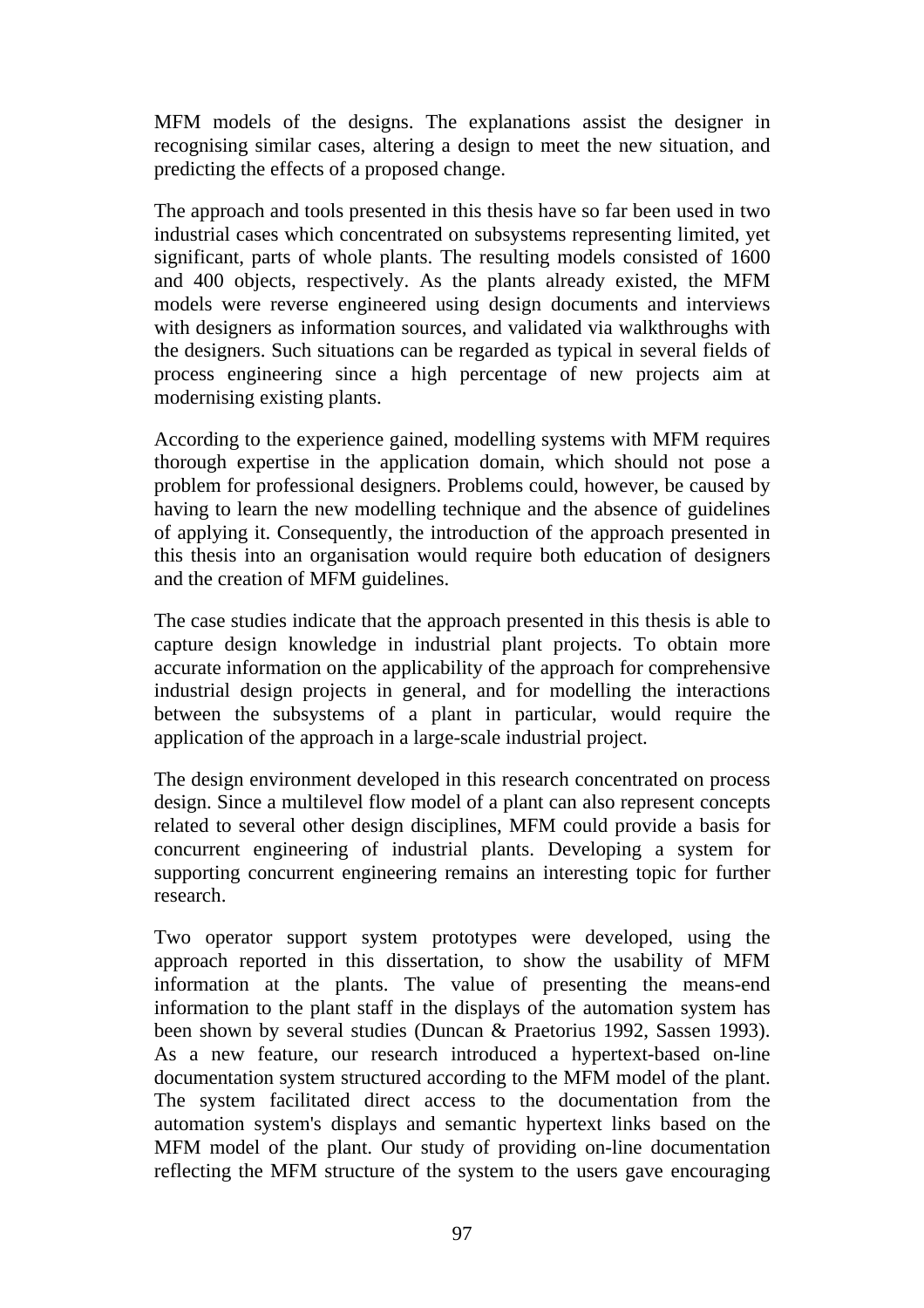results (Takalo 1995). The testees using our system could find more correct answers to the test problems in less time than those using a paper version of the documentation or a conventional hypertext version.

The prototypes showed that it is feasible to implement MFM-based sources of information for the operators of industrial plants using commercial stateof-the-art automation systems and recent information technology developments such as the World Wide Web. The resulting solutions are directly applicable in other applications. More work remains to be done on how and when to represent MFM-related information to plant operators. The user interfaces demonstrated in the prototypes only provide a good starting point.

Our development of the two operator support system prototypes indicates that the cost of developing such systems, which is generally regarded as the biggest obstacle to their construction, can be significantly reduced when a systematic design approach is followed in the plant design project. The design knowledge recorded using our approach constitutes a major part of the information required for supporting many of the operators' tasks, especially those which relate to knowledge-based behaviour. The knowledge was readily obtained for the prototypes from the object-oriented database of the design environment presented in this thesis. The automatic generation of semantic hypertext links based on the MFM model of the plant was found especially useful.

The research described in this thesis has already found some practical applications. We are currently re-implementing three on-line documentation systems for industrial organisations representing three quite different application fields: telecommunications, heavy machinery, and process industry. The on-line documentation systems to be found in these applications rely heavily on the information model concept described in this work. The concepts of goals, functions, devices, and their relationships have been found useful in the fault diagnosis and maintenance applications. The integration of control systems and on-line documentation that forms the cornerstone of our approach has been found essential in such applications.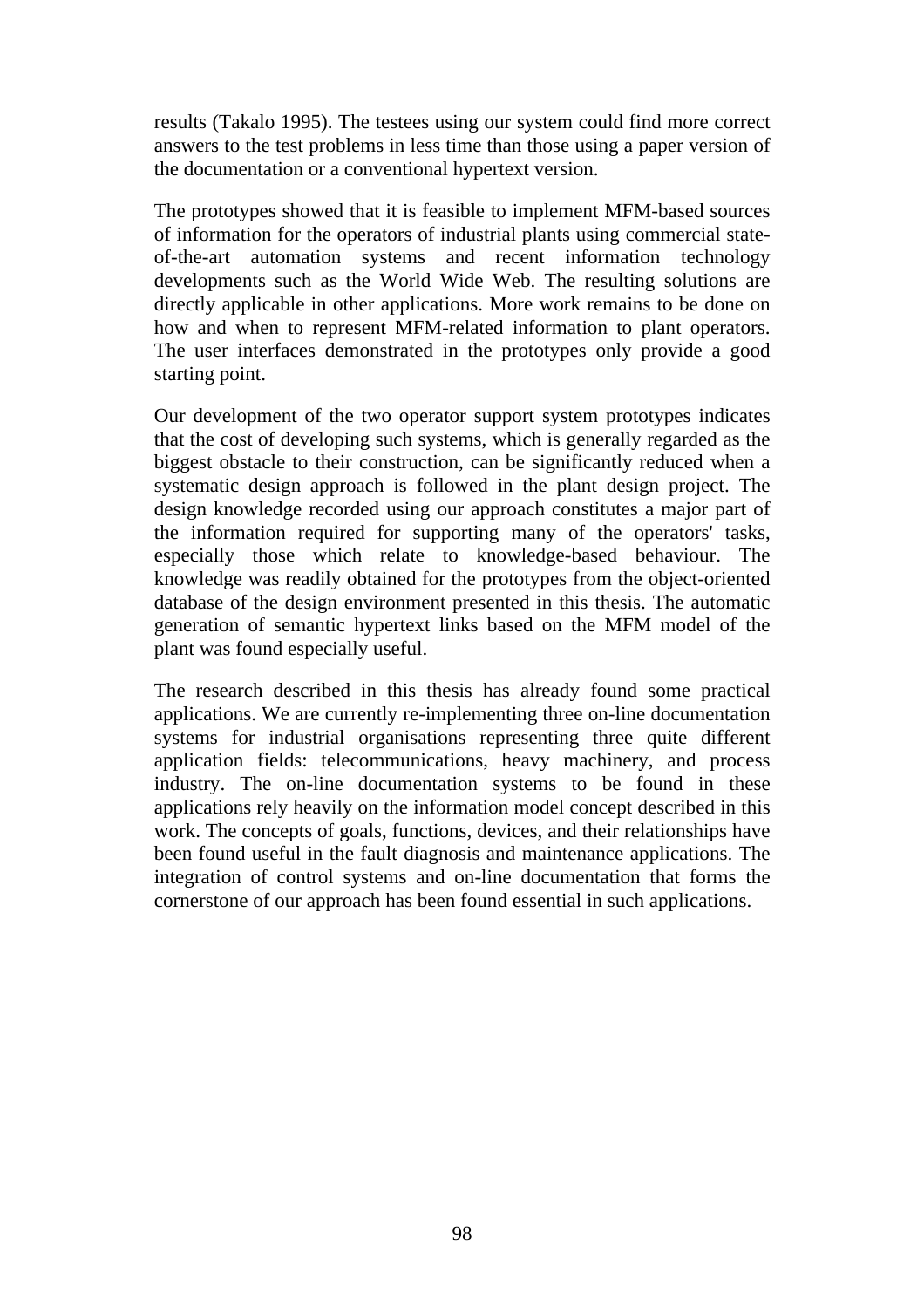# **REFERENCES**

Abu-Hanna, A. & Jansweijer, W. 1994. Modelling Domain Knowledge Using Explicit Conceptualization. IEEE Expert, Vol. 9, No. 5, pp. 53 - 64.

Akao, Y. 1990. Quality Function Deployment. Integrating Customer Requirements into Product Design. Cambridge, Mass: Productivity Press, Inc. 369 p. ISBN 0-915299-41-0.

Akin, O. 1979. An Exploration of the Design Process. Design Methods and Theory, Vol. 13, No. 3 - 4, pp. 115 - 119.

Andersson, K. 1993. CANDLE - A New Tool for Conceptual Design. In: Roozenburg, N. F. M. (ed.) Proceedings of the 9th International Conference on Engineering Design (ICED'93), The Hague, August 17 - 19, 1993. Zürich: Heurista. Vol. 1, pp. 45 - 52. ISBN 3-85693-0272.

Anon. 1992. Prosessin hallinta -- Automaation tehtäväkuvaus. (Process Management -- Automation Task Description). Helsinki: Suomen Automaation Tuki Oy. 128 p. ISBN 951-96567-0-7. (In Finnish.)

Arango, G., Schoen, E. & Pettengill, R. 1993. A Process for Consolidating and Reusing Design Knowledge. In: Proceedings of the 15th Conference on Software Engineering, Baltimore, May 17 - 21, 1993. Los Alamitos, CA: IEEE Computer Society Press. Pp. 231 - 242. ISBN 0-8186-3700-5. ISSN 0270-5257.

Asimov, M. 1974. A Philosophy of Engineering Design. In: Rapp, F. (ed.) Contributions to a Philosophy of Technology. Dordrecht, Holland: D. Reidel. Pp. 150 - 157. ISBN 90-277-0433-3.

Bañares-Alcántara, R., Lababidi, H. M. S., Ballinger, G. & King, J. M. P. 1994. KBDS: A Support System for Chemical Engineering Conceptual Design. In: Proceedings of the Fourth European Symposium on Computer Aided Process Engineering (ESCAPE 4), Dublin, March 28 - 30, 1994. Rugby, UK: Inst. Chem. Engng. Pp. 419 - 426. ISBN 0-85295-321-6.

Bisantz, A. & Vicente, K. J. 1994. Making the Abstraction Hierarchy Concrete. Int. J. Human-Computer Studies, Vol. 40, pp. 83 - 117.

Bock, G. 1992. Unappreciated Writers: A Survey on Technical Writing in Germany. In: Steehouder, M., Jansen, C., van der Poort, P. & Verheijen, R. (eds.) Quality of Technical Documentation. Amsterdam: Editions Rodopi B.V. Pp. 249 - 257. ISBN 90-5183-627-9.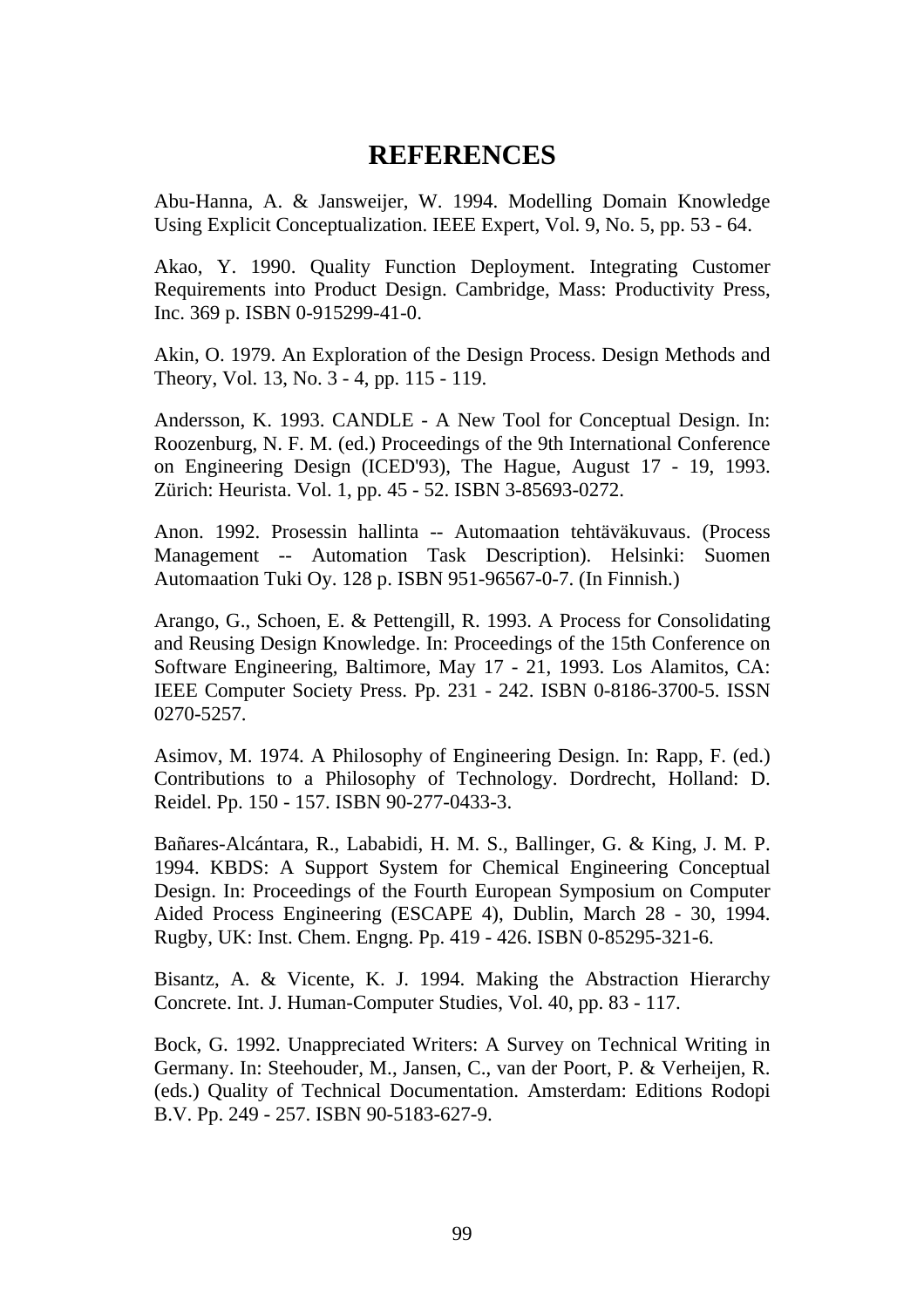Bray, M. & Corsberg, D. 1994. Practical Alarm Filtering. InTech (The International Journal of Instrumentation and Control), Vol. 41, No. 2, pp. 34 - 36.

Brown, C. & Chandrasekaran, B. 1989. Design Problem Solving. Knowledge Structures and Control Strategies. London: Pitman Publishing. Pp. 32 - 35. ISBN 0-273-08766-5. ISSN 0268-7526.

Carlson, P. A. 1989. Hypertext and Intelligent Interfaces for Text. In: Barrett, E. (ed.) Society of Text. Cambridge, Mass: The MIT Press. Pp. 59 - 76. ISBN 0-262-02291-5.

Carroll, J. M. & Olson, J. R. 1988. Mental Models in Human-Computer Interaction. In: Helander, M. (ed.) Handbook of Human-Computer Interaction. Amsterdam: Elsevier Science Publisher B.V. Pp. 45 - 65. ISBN 0-444-88673-7.

Chandrasekaran, B. 1992. Design Problem Solving: A Task Analysis. In: Green, M. (ed.) Knowledge Aided Design. San Diego: Academic Press Inc. Pp. 25 - 46. ISBN 0-12-298250-9.

Chandrasekaran, B., Goel, A. & Iwasaki, Y. 1993. Functional Representation as Design Rationale. IEEE Computer, Vol. 26, No. 1, pp. 48 - 56.

Conklin, E. J. 1987. Hypertext: An Introduction and Survey. IEEE Computer, Vol. 20, No. 9, pp. 17 - 41.

Conklin, E. J. & Yakemovic, K. C. B. 1991. A Process-Oriented Approach to Design Rationale. Human-Computer Interaction, Vol. 6, No. 3&4, pp. 357 - 391.

Coombs J. H., Renear, A. H. & DeRose, S. J. 1987. Markup Systems and the Future of Scholarly Text Processing. Communications of the ACM, Vol. 30, No. 11, pp. 933 - 947.

Corsberg, D. 1987. Alarm Filtering: Practical Control Room Upgrade Using Expert Systems Concepts. InTech (The International Journal of Instrumentation and Control), Vol. 34, No. 4, pp. 39 - 42.

Crabtree, R. A, Baid, N. K. & Fox, M. S. 1993. An Analysis of Coordination Problems in Design Engineering. In: Roozenburg, N. F. M. (ed.) Proceedings of the 9th International Conference on Engineering Design (ICED'93), The Hague, August 17 - 19, 1993. Vol. 1. Zürich: Heurista. Pp. 285 - 292. ISBN 3-85693-0272.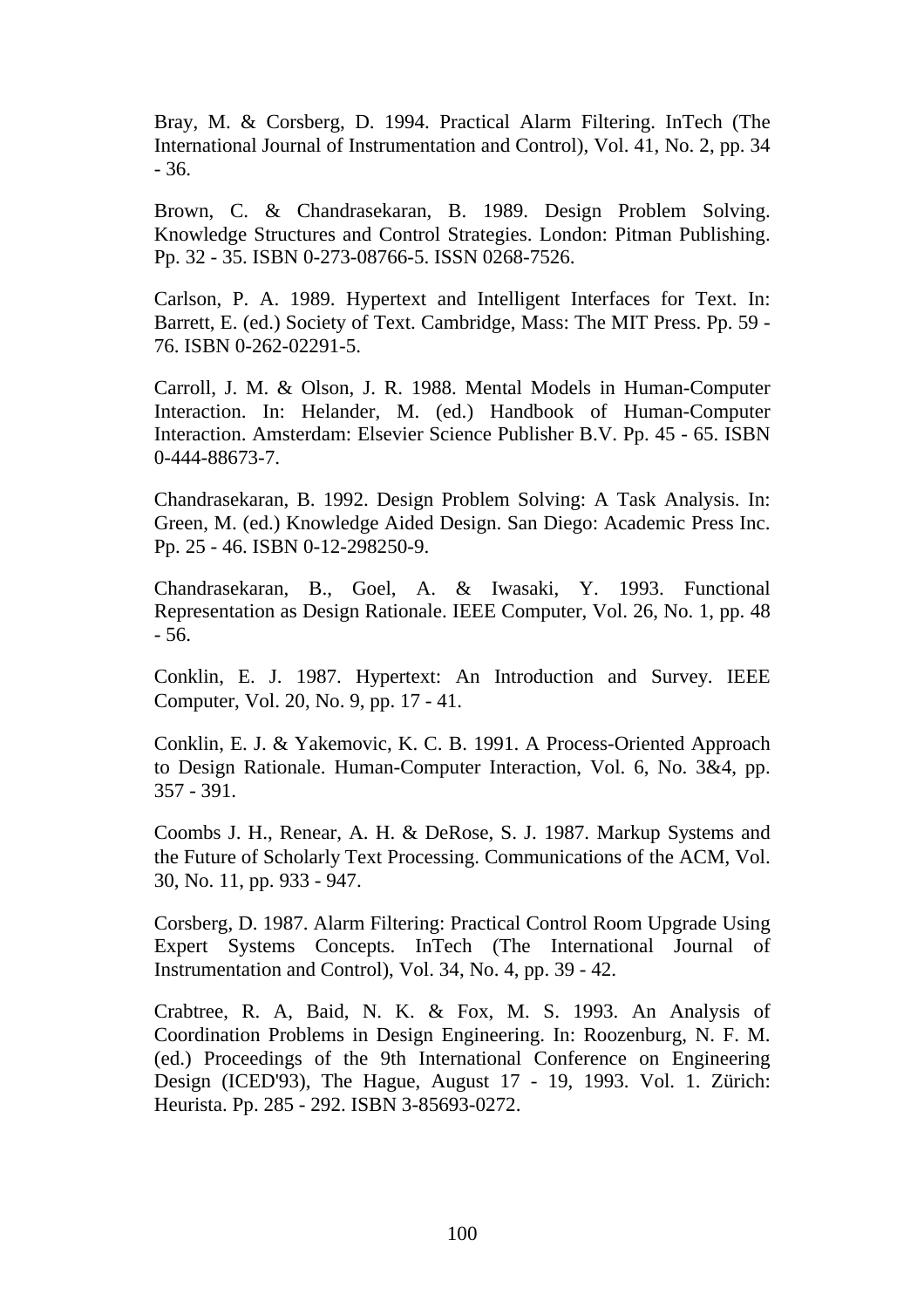Doyle, R. J., Sellers, S. M. & Atkinson, D. J. 1989. A Focused Context-Sensitive Approach to Monitoring. In: Proceedings of the International Joint Conference on Artificial Intelligence (IJCAI-89), Detroit, August 20 - 25, 1989. Vol. 2. San Mateo, CA: Morgan-Kaufmann. Pp. 1231 - 1237.

Duncan, K. D. & Praetorius, N. 1992. Flow Displays Representing Complex Plant for Diagnosis and Process Control. Reliability Engineering and System Safety, Vol. 36, pp. 239 - 244.

Easter, J. R. 1992. Engineering Human Factors into the Westinghouse Advanced Control Room. Nuclear Engineering International, Vol. 22, No. 4, pp. 35 - 38.

Fischer, G., Lemke, A. C. & McCall, R. 1991. Making Argumentation Serve Design. Human-Computer Interaction. Vol. 6, No. 3&4, pp. 393 - 419.

Freeman, P. & Newell, A. 1971. A Model for Functional Reasoning in Design. In: Proceedings of the 2nd International Joint Conference on Artificial Intelligence (IJCAI-71), London, September 1 - 3, 1971. London: The British Computer Society. Pp. 621 - 633.

French, M., Chaplin, R.V. & Langdon, P. M. 1993. A Creativity Aid for Designers. In: Roozenburg, N. F. M. (ed.) Proceedings of the 9th International Conference on Engineering Design (ICED'93), The Hague, August 17 - 19, 1993. Vol. 1. Zürich: Heurista. Pp. 53 - 59. ISBN 3-85693- 0272.

Green, M. 1992. Conceptions and Misconceptions of Knowledge Aided Design. In: Green, M. (ed.) Knowledge Aided Design. San Diego: Academic Press Inc. Pp. 1 - 24. ISBN 0-12-298250-9.

Gruber, T. R. & Russell, D. M. 1990. Design Knowledge and Design Rationale: A Framework for Representation, Capture, and Use. Technical Report KSL 90-45. Knowledge Systems Laboratory, Computer Science Department, Stanford University. Stanford, CA: Stanford University. 40 p.

Gruber, T. R. & Russell, D. M. 1992. Beyond the Record and Replay Paradigm for Design Rationale Support. In: Working Notes of the AAAI '92 Workshop on Design Rationale Capture and Use, San Jose, CA, July 15 1992. American Association for Artificial Intelligence. Pp. 111 - 118.

Halasz, F. 1988. Reflections on NoteCards: Seven Issues for the Next Generation of Hypermedia Systems. Communications of the ACM, Vol. 31 No. 7, pp. 836 - 852.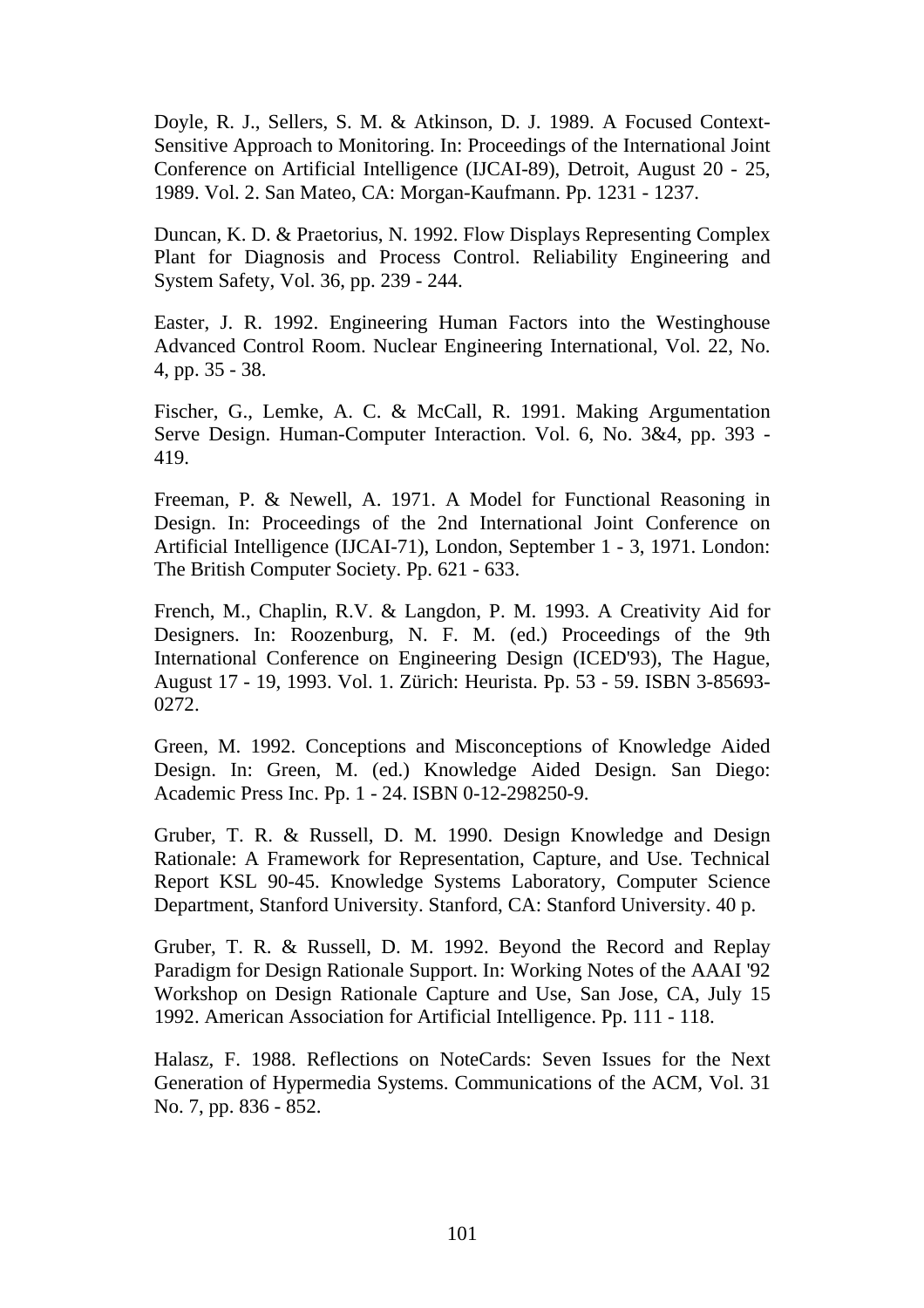Han, C., Douglas, J. M. & Stephanopoulos, G. 1995. Agent-Based Approach to a Design Support System for the Synthesis of Continuous Chemical Processes. Computers Chem. Engng, Vol. 19, Suppl., pp. S63 - S69.

Harmon, P. 1990. DESIGN++: An Expert System for Automating the Engineering Design Process. Expert System Strategies, Vol. 6, No. 6, pp. 9 - 12.

Hollnagel, E. 1991. GRADIENT Technical Overview. Birkerød, Denmark: Computer Resources International A/S. 75 p.

Holsapple, C. W. & Whinston, A. B. 1992. Decision Support Systems. In: Salvendy, G. (ed.) Handbook of Industrial Engineering. New York: John Wiley & Sons. Pp. 109 - 141. ISBN 0-471-50276-6.

Huuskonen, P. 1992. Knowledge-Based Support for the Process Operator. Oulu, Finland: University of Oulu, Department of Electrical Engineering.  $84 p. + app. 9 p.$ 

Huuskonen, P. & Jaako, J. 1992. Analyysi Haapaveden turvevoimalaitoksen ongelmakohdista ja kehittämistarpeista. Internal project report (not published). Oulu, Finland: VTT Electronics & University of Oulu. 24 p. (In Finnish.)

IGES. 1988. Initial Graphic Exchange Specification IGES Version 4.0. Washington DC: US Department of Commerce, National Bureau of Standards. 515 p.

Iivonen, H. & Riitahuhta, A. 1994. Case-Based Reasoning in Conceptual Design. In: Knudsen, J.K.H., MacConail, P.A. & Bastos, J. (eds.) Sharing CIM Solutions. Proceedings of the 10th CIM-Europe Annual Conference, Copenhagen, Denmark, October 5 - 7, 1994. Amsterdam: IOS Press. Pp. 307 - 314. ISBN 90-5199-194-0.

ISO 8613-1. 1989. Information Processing - Text and Office Systems. Open Document Architecture (ODA) and Interchange Format - Part 1: Introduction and General Principles. Geneve: International Organization for Standardization. 38 p.

ISO 8879. 1986. Information Processing - Text and Office Systems. Standard Generalized Markup Language (SGML). Geneve: International Organization for Standardization. 155 p.

ISO 9735. 1987. Electronic Data Interchange for Administration, Commerce and Transport (EDIFACT). Geneve: International Organization for Standardization. 19 p.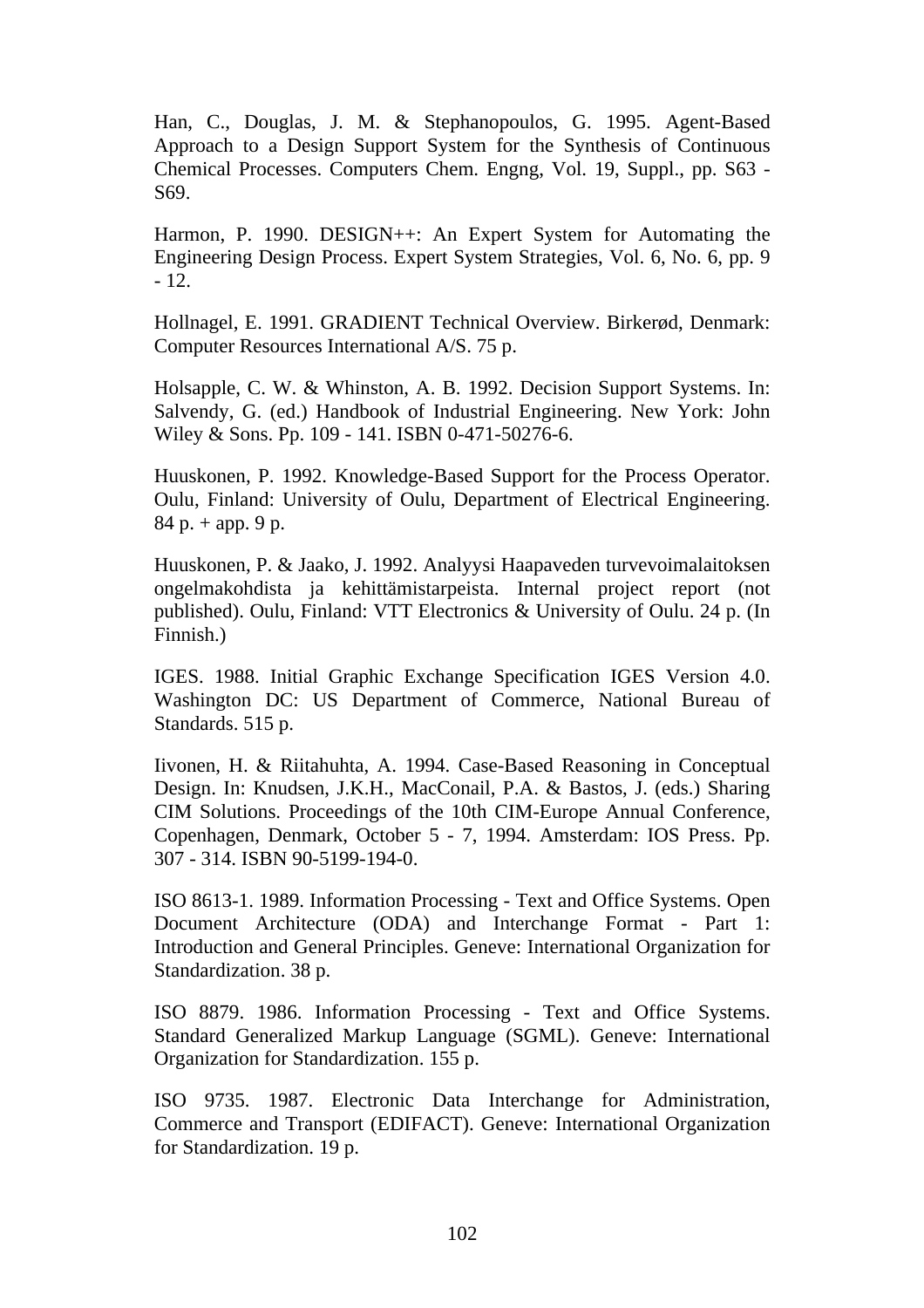ISO 10303-1. 1994. Industrial Automation Systems and Integration - Product Data Representation and Exchange - Part 1: Overview and Fundamental Principles. Geneve: International Organization for Standardization. 17 p.

ISO 10303-11. 1994. Industrial Automation Systems and Integration - Product Data Representation and Exchange - Part 11: Description Methods: The EXPRESS Language Reference Manual. Geneve: International Organization for Standardization. 208 p.

ISO/IEC 10744. 1992. Information Technology - Hypermedia/Time-Based Structuring Language (HyTime). Geneve: International Organization for Standardization. 125 p.

Johannsen, G. & Alty, J. L. 1991. Knowledge Engineering for Industrial Expert Systems. Automatica, Vol. 27, No. 1, pp. 97 - 114.

Jonassen, D. H. 1993. Effects of Semantically Structured Hypertext Knowledge Bases on User's Knowledge Structures. In: McKnight, C., Dillon, A. & Richardson, J. (eds.) Hypertext, A Psychological Perspective. Chichester, England: Ellis Horwood Limited. Pp. 153 - 168. ISBN 0-13- 441650-3.

Kaarela, K., Oksanen, J. & Lukkari, K. 1992. Laitosprojektin toteuttamisen aikana ilmenevät tiedonsiirto-ongelmat. Internal project report (not published). Oulu, Finland: VTT Electronics & University of Oulu. 36 p. (In Finnish.)

Kannapan, S. M. & Marshek, K. M. 1992. Engineering Design Methodologies: A New Perspective. In: Kusiak, A. (ed.) Intelligent Design and Manufacturing. New York: John Wiley & Sons. Pp. 3 - 38. ISBN 0- 471-53473-0.

Katajamäki, M. 1991. Knowledge-Based CAD. Expert Systems with Applications, Vol. 3, pp. 277 - 287.

KEE. 1986. KEE Software Development System User's Manual. Mountain View, CA: IntelliCorp, Inc.

Keuneke, A. 1991. Device Representation: The Significance of Functional Knowledge. IEEE Expert, Vol. 6, No. 2, pp. 22 - 25.

Kim, W. 1991. Object-Oriented Database Systems: Strengths and Weaknesses. Journal of Object-Oriented Programming, Vol. 4, No. 4, pp. 21 - 29.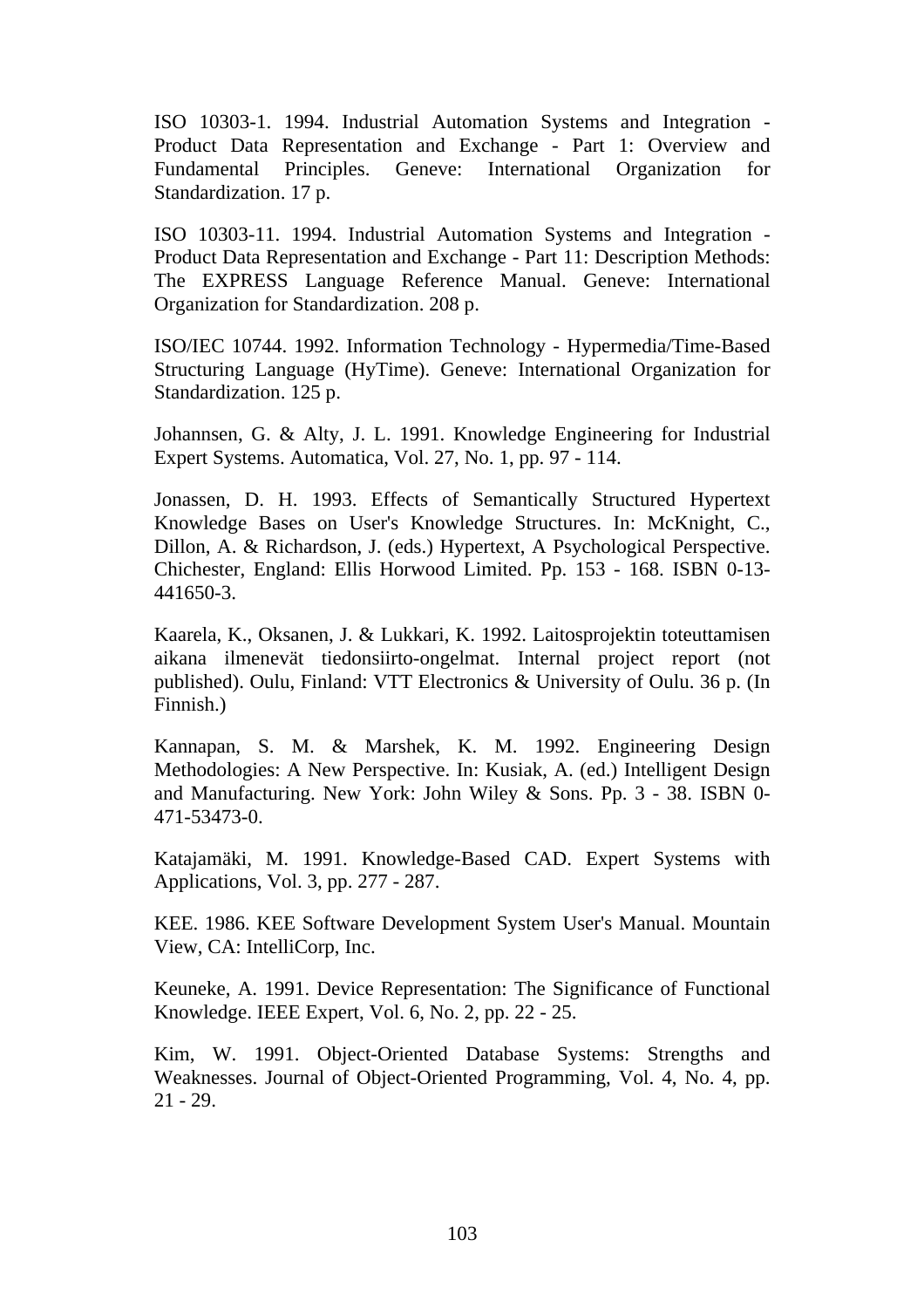Korhonen, R. 1991. Framework for Improving Quality and Efficiency in Automation Design. Tampere, Finland: Tampere University of Technology, Publications 85. 113 p. ISBN 951-721-761-7. ISSN 0356-4940.

Kuipers, B. J. 1986. Qualitative Simulation. Artificial Intelligence, Vol. 29, pp. 289 - 338.

Larsson, J.-E. (1992). Knowledge-based Methods for Control Systems*.* Doctoral thesis. Lund, Sweden: Lund Institute of Technology. 236 p. ISSN 0280-5316.

Lee, J. & Lai, K.-Y. 1991. What's in Design Rationale? Human-Computer Interaction, Vol. 6, No. 3&4, pp. 251 - 280.

Leiviskä, K., Kaarela, K. & Oksanen, J. 1994. TIESU-projektin loppuraportti. Oulu, Finland: University of Oulu. 136 p. + app. 27 p. (In Finnish.)

Leppälä, K. 1995. Inside a Contract Research Laboratory. A Study of Concepts, Methods, and Performance. Espoo, Finland: VTT. 250 p. + app. 22 p. VTT Publications 227. ISBN 951-38-4765-9. ISSN 1235-0621.

Lind, M. 1982. Multilevel Flow Modelling of Process Plant for Diagnosis and Control. Risø-M-2357. Denmark: Risø National Laboratory.

Lind, M. 1990. Representing Goals and Functions of Complex Systems - An Introduction to Multilevel Flow Modeling. Institute of Automatic Control Systems, Technical University of Denmark, Report No. 90-D-38. 86 p. ISBN 87-87950-52-9.

Lind, M. 1991. Representations and Abstractions for Interface Design Using Multilevel Flow Modelling. In: Human-Computer Interaction and Complex Systems. London: Academic Press Limited. Pp. 223 - 243. ISBN 0-12- 742660-0.

Luce, R. D. & Raiffa, H. 1957. Games and Decisions. New York: John Wiley & Sons. 509 p.

Magnusson, J. S. 1994. Defining Information Objects against a Product Data Model. In: The SGML Horizon -- A Standard in Practice. Proceedings of the SGML Europe '94 Conference, Montreux, Switzerland, May 16 - 19, 1994. Alexandria, VA: Graphic Communications Association. Pp. 253 - 258.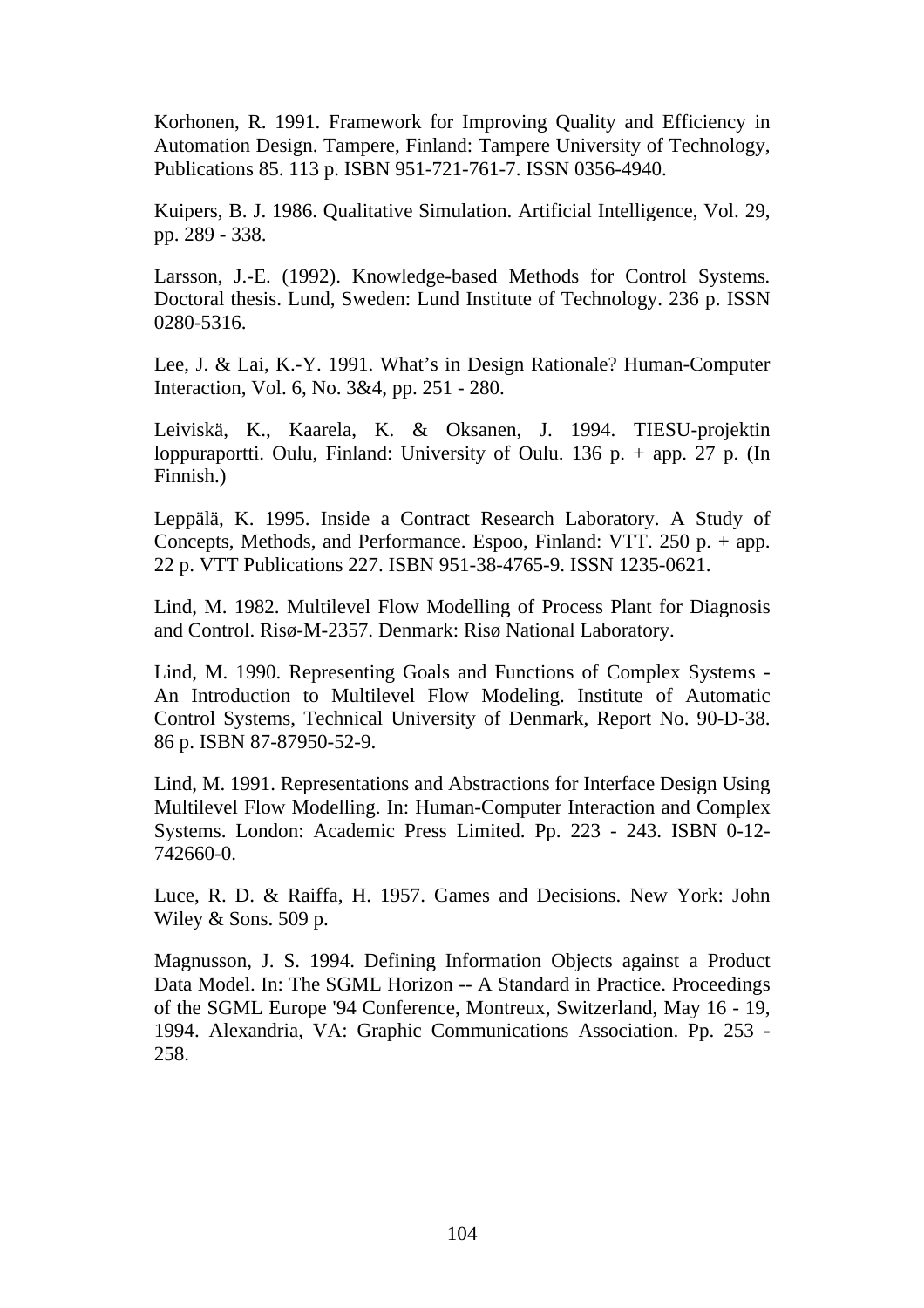Malmqvist, J. 1995. Improved Function-Means Trees by Inclusion of Design History Information. In: Hubka, V. *et al.* (eds.) Proceedings of the 10th International Conference on Engineering Design (ICED'95), Praha, August 22 - 24, 1995. Vol. 4. Zürich: Heurista. Pp. 1449 - 1454. ISBN 3- 85693-028.0.

Marsh, R. & Wallace, K. 1995. Integrity of Design Information. In: Hubka, V. *et al.* (eds.) Proceedings of the 10th International Conference on Engineering Design (ICED'95), Praha, August 22 - 24, 1995. Vol. 4. Zürich: Heurista. Pp. 1449 - 1454. ISBN 3-85693-028.0.

McDermott, J. 1982. R1: A Rule-Based Configurer of Computer Systems. Artificial Intelligence, Vol. 19, No. 1, pp. 39 - 88.

Mostow, J. 1985. Toward Better Models of the Design Process. AI Magazine, Vol. 6, pp. 44 - 57.

Newell, A. & Simon, H. A. 1972. Human Problem Solving. Englewood Cliffs, NJ: Prentice-Hall. 920 p. ISBN 0-13-445403-0.

Nichols, K. 1990. Getting Engineering Changes under Control. Journal of Engineering Design, Vol. 1, No. 1, pp. 5 - 15.

Norman, D. A. 1983. Some Observations on Mental Models. In: Gentner, D. & Stevens, A. (eds.) Mental Models. Hillsdale, NJ: Lawrence Erlbaum Associates. Pp. 7 - 14. ISBN 0-89859-242-9.

Paasiala, P., Aaltonen, A., Tanskanen, K, & Riitahuhta, A. 1994. Managing Multidisciplinary Design Projects. In: Proceedings of the International Conference on Machine Automation, Mechatronics Spells Profitability, Tampere, Finland, February 15 - 18, 1994. Vol. 2. Tampere: Tampere University of Technology. Pp. 659 - 670. ISBN 951-722-107-X.

Padalkar, S., Karsai, G., Biegl, C. & Sztipanovits, J. 1991. Real-Time Fault Diagnostics. IEEE Expert, Vol. 6, No. 3, pp. 75 - 85.

Pahl, G. & Beitz, W. 1988. Engineering Design. A Systematic Approach. 2nd edition. London: The Design Council. 450 p. ISBN 0-85072-239-X.

Peach, D. 1992. The L3 Gas Systems Operators Manual. Geneve: CERN. Not published.

Pernu, H. 1992. Personal Communication.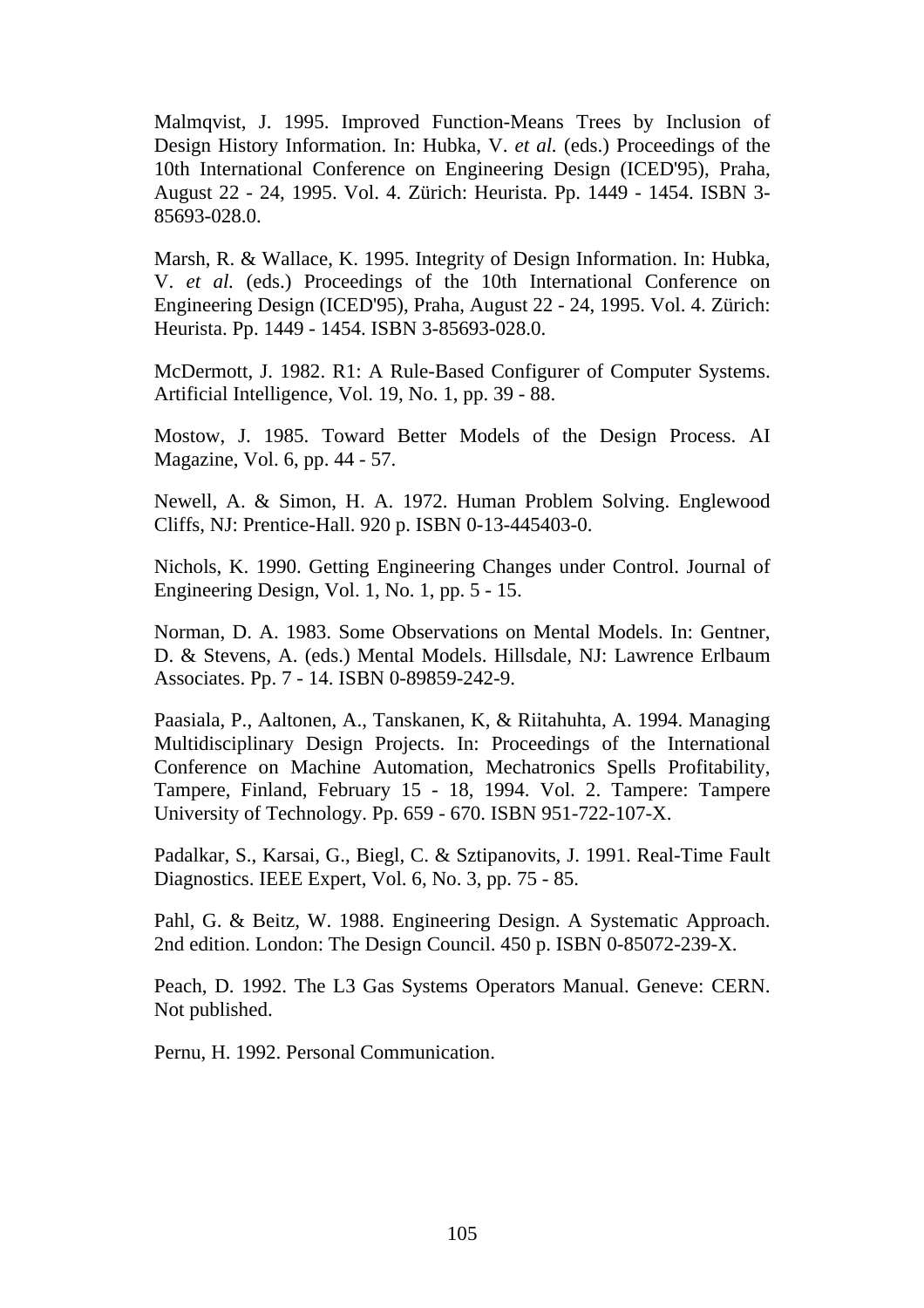Prins, J. A. A. & Olthoff, M. M. 1993. Morphology as a Documentation Framework. In: Roozenburg, N. F. M. (ed.) Proceedings of the 9th International Conference on Engineering Design (ICED'93), The Hague, August 17 - 19, 1993. Vol. 1. Zürich: Heurista. Pp. 158 - 164. ISBN 3- 85693-0272.

Rada, R. 1992. Converting a Textbook to Hypertext. ACM Transactions on Information Systems, Vol. 10, No. 3, pp. 294 - 315.

Rasmussen, J. 1985. The Role of Hierarchical Knowledge Representation in Decisionmaking and System Management. IEEE Transactions on Systems, Man, and Cybernetics, Vol. SMC - 15, No. 2, pp. 234 - 243.

Rasmussen, J. 1986. Information Processing and Human-Machine Interaction. Amsterdam: North-Holland. 215 p. ISBN 0-444-00987-6.

Reddy, Y. V., Wood, R. T. & Cleetus, K. J. 1992. The DARPA Initiative in Concurrent Engineering. Concurrent Engineering Research in Review. Vol. 1, Winter 1991/1992, pp. 2 - 10.

Riitahuhta, A. 1988. Enhancement of the Boiler Design Process by the Use of Expert System Technology. Acta Polytechnica Scandinavica, Mechanical Engineering Series No. 92. Helsinki: Finnish Academy of Technology. 122 p. ISBN-951-666-272-2. ISSN 001-687X.

Rytoft, C., Johansson, B., Bladh, K. & Hoggard, N. 1990. Aspects of Future Process Control Systems. Control Engineering, Vol. 37, No. 9, pp. 135 - 138.

Saaty, T. 1983. Priority Setting in Complex Problems. IEEE Transactions on Engineering Management, Vol. EM - 30, No. 3, pp. 140 - 155.

Sassen, J. A. M. (1993). Design Issues of Human Operator Support Systems. Doctoral thesis. Delft, The Netherlands: Delft University of Technology. 226 p. ISBN 90-370-0090-8.

Schumann-Hindenberg, U. 1993. The EDI Experience in Airbus Development and Manufacturing. In: Proceedings of the 4th Annual International Conference on Computer-aided Acquisition and Logistic Support (CALS) and Information Management in Europe. Berlin, Germany, September 22 - 24, 1993. Falls Church, VA: World Computer Graphics Foundation. Pp. 39 - 48.

Seppänen, V. 1990. Acquisition and Reuse of Knowledge to Design Embedded Software. Espoo, Finland: VTT. 218 p. + app. 10 p. VTT Publications 66. ISBN 951-3579-0. ISSN 0358-5069.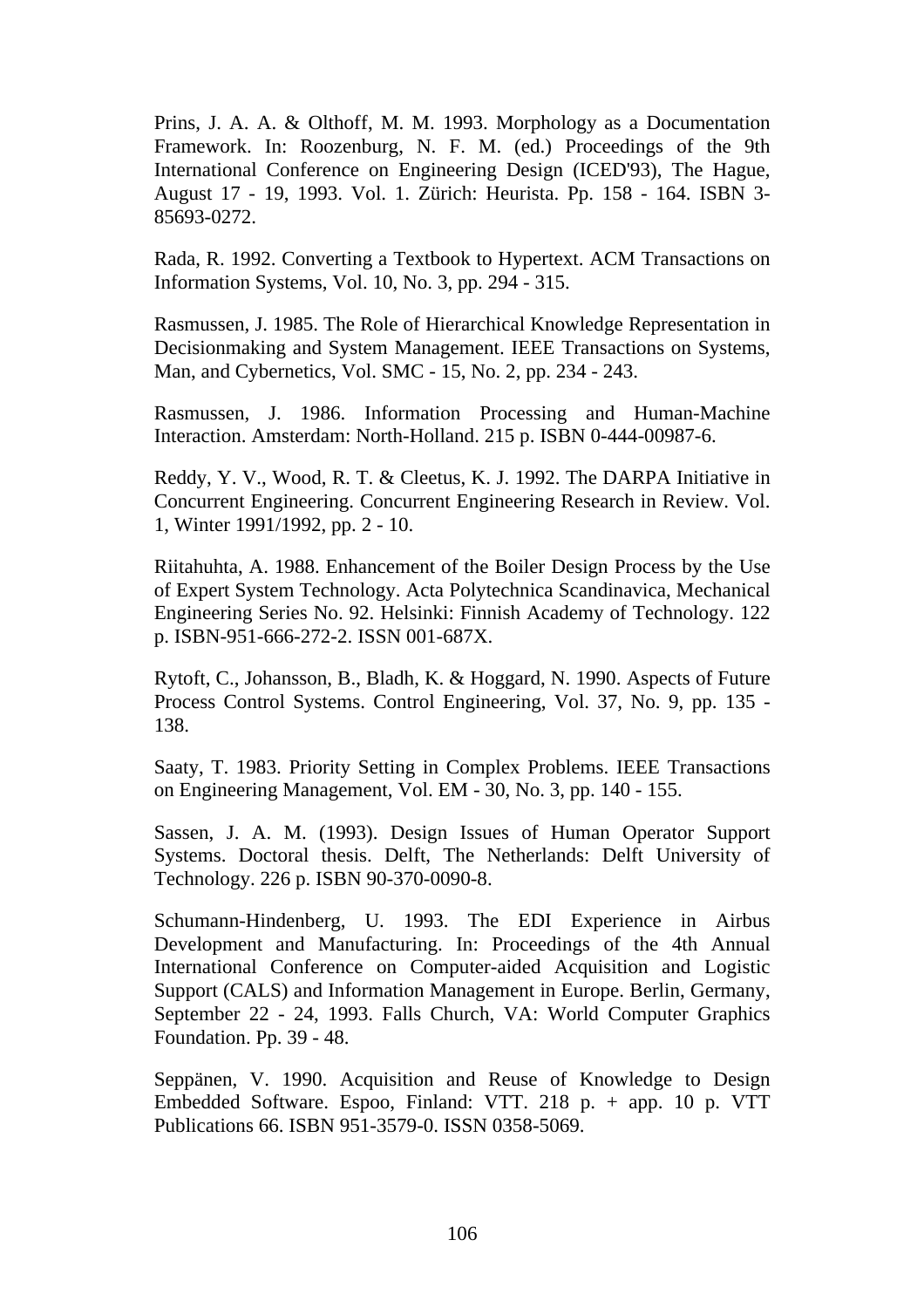Sheldon, D. F., Perks, R., Jackson, M., Miles, B. L. & Holland, J. 1990. Designing for Whole Life Costs at the Concept Stage. Journal of Engineering Design, Vol. 1, No. 2, pp. 131 - 145.

Shneiderman, B. 1987. Designing the User Interface: Strategies for Effective Human-Computer Interaction. Reading, Massachusetts: Addison-Wesley. Pp. 179 - 223. ISBN 0-201-16505-8.

Simon, H. A. 1981. Sciences of the Artificial. Second Edition. Cambridge, Mass: MIT Press. 247 p. ISBN 0-262-19193-8.

Smith, J. 1992. SGML and Related Standards. Document Description and Processing Languages. Chichester, England: Ellis Horwood Limited. 151 p. ISBN 0-13-806506-3.

Snaprud, M. & Kaindl, H. 1992. Knowledge Acquisition Using Hypertext. Expert Systems With Applications, Vol. 5, No. 3/4, pp. 369 - 375.

Sriram, D., Cheong, K. & Kumar, M. L. 1992. Engineering Design Cycle. In: Green, M. (ed.) Knowledge Aided Design. San Diego: Academic Press Inc. Pp. 117 - 156. ISBN 0-12-298250-9.

Stassen, H. G., Johannsen, G. & Moray, N. 1988. Internal Representation, Internal Model, Human Performance Model and Mental Workload. In: Preprints of the IFAC/IFIP/IEA/IFORS Conference on Man-Machine Systems, Oulu, Finland, June 14 - 16, 1988. Vol. 1. Finnish Society of Automatic Control and International Federation of Automatic Control. Pp. 252 - 261.

Steehouder, M. 1994. The Quality of Access: Helping Users Find Information in Documentation. In: Steehouder, M., Jansen, C., van der Poort, P. & Verheijen, R. (eds.) Quality of Technical Documentation. Amsterdam: Editions Rodopi B.V. Pp. 131 - 143. ISBN 90-5183-627-9.

Stephanopoulos, G. 1987. Intelligent Systems for Process Operations Overview. In: Proceedings of the First International Conference on Foundations of Computer Aided Process Operations, Park City, Utah, July 5 - 10, 1987. Pp. 503 - 555.

Stephanopoulos, G., Johnston, J., Kriticos, T., Lakshmanan, R., Mavrovouniotis, M. & Siletti, C. 1987. Design-Kit: An Object-Oriented Environment for Process Engineering. Comput. Chem. Engng, Vol. 11, No. 6, pp. 655 - 674.

Stephanopoulos, G., Henning, G. & Leone, H. 1990a. MODEL.LA. A Modeling Language for Process Engineering - I. The Formal Framework. Comput. Chem. Engng, Vol. 14, No. 8, pp. 813 - 846.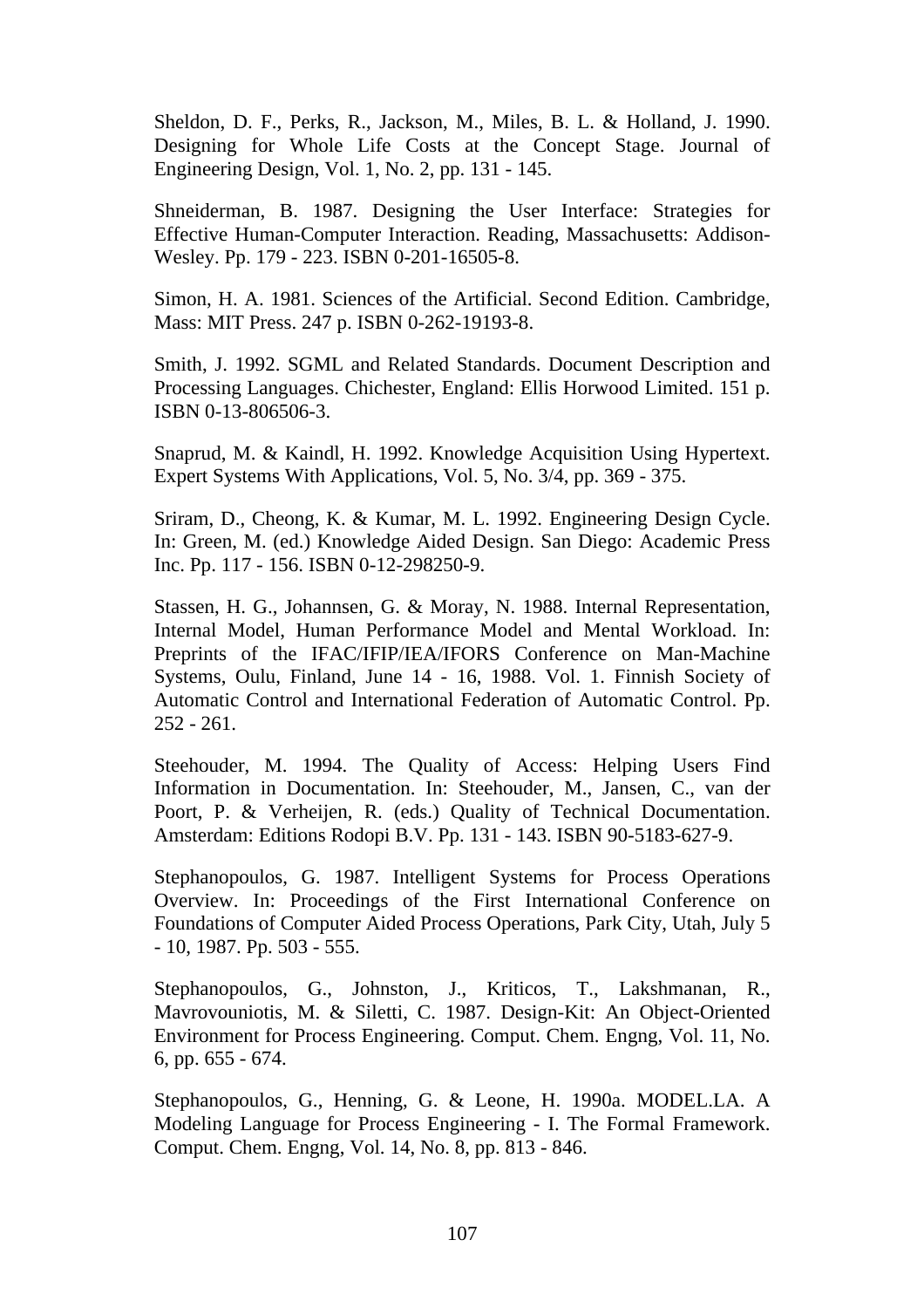Stephanopoulos, G., Henning, G. & Leone, H. 1990b. MODEL.LA. A Modeling Language for Process Engineering - II. Multifaceted Modeling of Processing Systems. Comput. Chem. Engng, Vol. 14, No. 8, pp. 847 - 869.

Suh, N. P. 1990. The Principles of Design. New York: Oxford University Press. 401 p.

Suitiala, R. 1993. Work-oriented Development of Interactive Software Tools. Understanding the Work of Software Maintainers and Making an Interactive Software Tool for Them. Espoo, Finland: VTT. 176 p. + app. 10 p. VTT Publications 139. ISBN 951-38-4257-9. ISSN 1235-0621.

Takalo, J. 1995. Enhancing Access to Technical On-line Documentation Through Information Modelling and Retrieval Techniques. Master's Thesis. Oulu, Finland: University of Oulu, Department of Information Processing Science. 81 p.

Taleb-Bendiab, A. 1993. ConceptDesigner: A Knowledge-Based System for Conceptual Engineering Design. In: Roozenburg, N. F. M. (ed.) Proceedings of the 9th International Conference on Engineering Design (ICED'93), The Hague, August 17 - 19, 1993. Vol. 3. Zürich: Heurista. Pp. 1303 - 1310. ISBN 3-85693-0272.

Teeuw, W. B., Liefting, J. R., Demkes, R. H. J. & Houtsma, M. A. W. 1995. Product Data Interchange in Practice: Experiences, Problems, and Opportunities. In: Paul, A. J. & Sobolewski, M. (eds.) Proceedings of the Concurrent Engineering 1995 Conference, McLean, Virginia, August 23 - 25, 1995. Johnstown, PA: Concurrent Technologies Corporation. Pp. 1 - 11. ISBN 0-9642449-1-8.

Tommila, T., Toola, A. & Viitamäki, P. 1990. Prosessin mallintaminen ohjausjärjestelmän suunnittelun lähtökohtana. Espoo, Finland: VTT. 71 p. VTT Research Notes 1099. ISBN 951-38-3669-X. ISSN 0358-5085. (In Finnish.)

Tommila, T. & Viitamäki, P. 1991. Vaatimusmäärittely prosessiautomaatiossa. Lähestymistapoja esi- ja perussuunnitteluun. Espoo, Finland: VTT. 98 p. + app. 20 p. VTT Research Notes 1292. ISBN 951-38-4025-5. ISSN 0358-5085. (In Finnish.)

Toola, A. 1992. Safety Analysis in Conceptual Design of Process Control. Espoo, Finland: VTT. 100 p. VTT Publications 117. ISBN 951-38-4235-5. ISSN 1235-0621.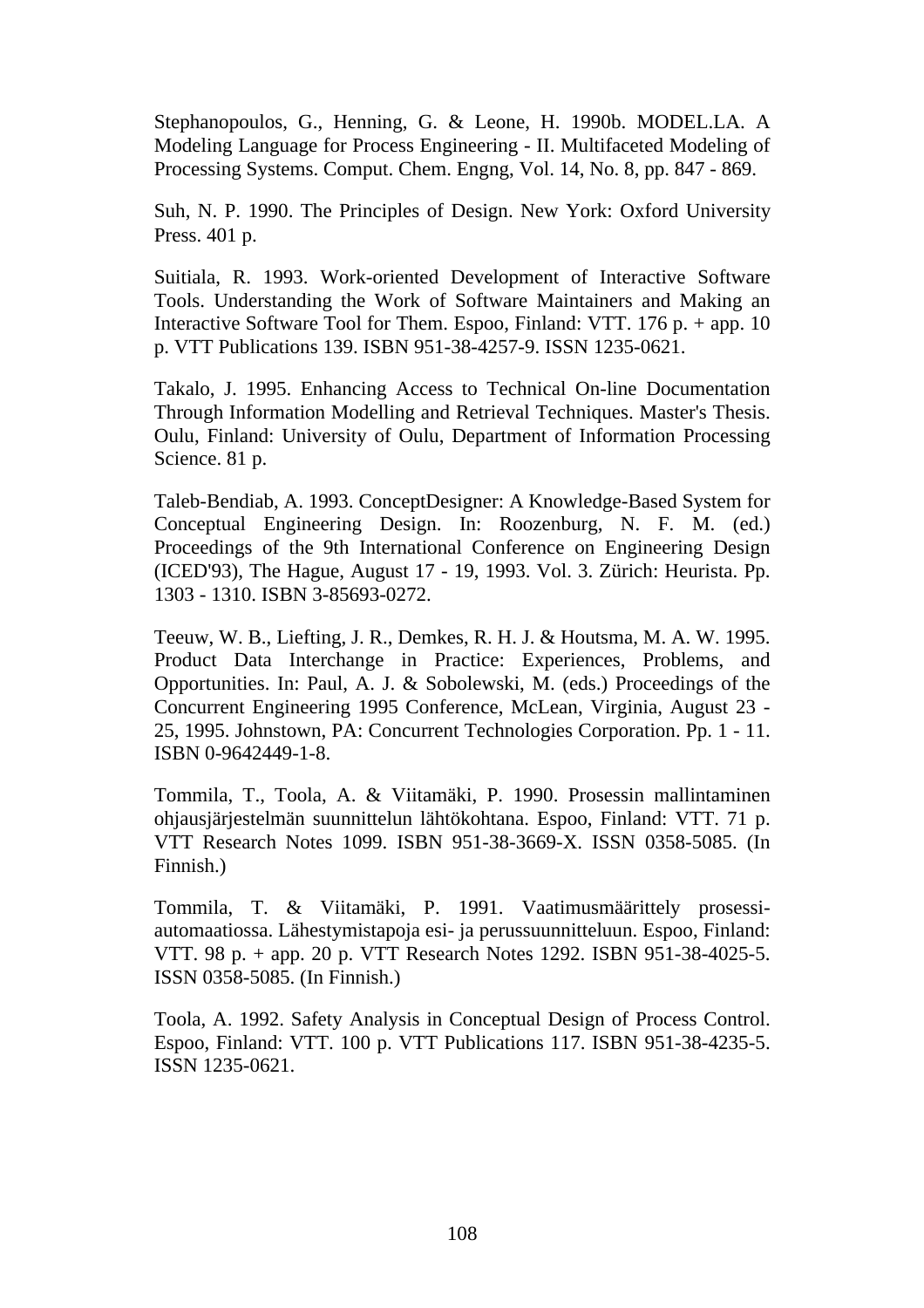Tyrväinen, P. 1994. Domain Modelling for Technical Documentation Retrieval. Acta Polytechnica Scandinavica, Mathematics and Computing in Engineering Series No. 64. Helsinki: Finnish Academy of Technology. 171 p. ISBN 951-666-406-7. ISSN 1237-2404.

Van de Ree, R. V. 1994. SCWERE, Supervisory Control Systems. Doctoral thesis. Delft, The Netherlands: Delft University of Technology. 214 p. ISBN 90-900-7028-1.

Vanhainen, J. & Paunonen, H. 1994. Experiences and Future Trends on Developments of Process Control Tools on a Greenfield Coated Woodfree Art Printing Paper Mill. In: Preprints of The Conference on Control Systems in the Pulp and Paper Industry, Stockholm, Sweden, May 31 - June 2, 1994. Swedish Pulp and Paper Research Institute and the Swedish Association of Pulp and Paper Engineers. 7 p.

VDI 2221. 1987. VDI Guidelines 2221. Systematic Approach to the Design of Technical Systems and Products. Düsseldorf: VDI-Verlag. 34 p.

Vicente, K. J. 1992a. Multilevel Interfaces for Power Plant Control Rooms I: An Integrative Review. Nuclear Safety, Vol. 33, No. 3, pp. 381 - 397.

Vicente, K. J. 1992b. Multilevel Interfaces for Power Plant Control Rooms II: A Preliminary Design Space. Nuclear Safety, Vol. 33, No. 4, pp. 543 - 548.

Väisänen, A. 1994. Järjestelmällinen tavoiteasetanta prosessilaitoksen suunnittelun lähtökohtana. Oulu, Finland: University of Oulu. 78 p. (In Finnish.)

Walker, J. H. 1988. Supporting Document Development with Concordia. IEEE Computer, Vol. 21, No. 1, pp. 48 - 59.

Walker, J. H. 1989. Authoring Tools for Complex Documentation Sets. In: Barrett, E. (ed.) Society of Text. Cambridge, Mass: The MIT Press. Pp. 132 - 147. ISBN 0-262-02291-5.

Warman, E. A. 1990. Object-Oriented Programming and CAD. Journal of Engineering Design, Vol. 1, No. 1, pp. 37 - 46.

Weich, R. E. 1992. Utilizing CALS Standards to Achieve Effective Information Management. CALS Journal, Vol. 1, No. 4 (Winter 1992), pp. 47 - 52.

Wielinga, B. J. & Breuker, J. A. 1986. Models of Expertise. In: Proceedings of the 7th European Conference on Artificial Intelligence, Brighton, UK, July 21 - 25, 1986. Vol. 1, pp. 306 - 318.